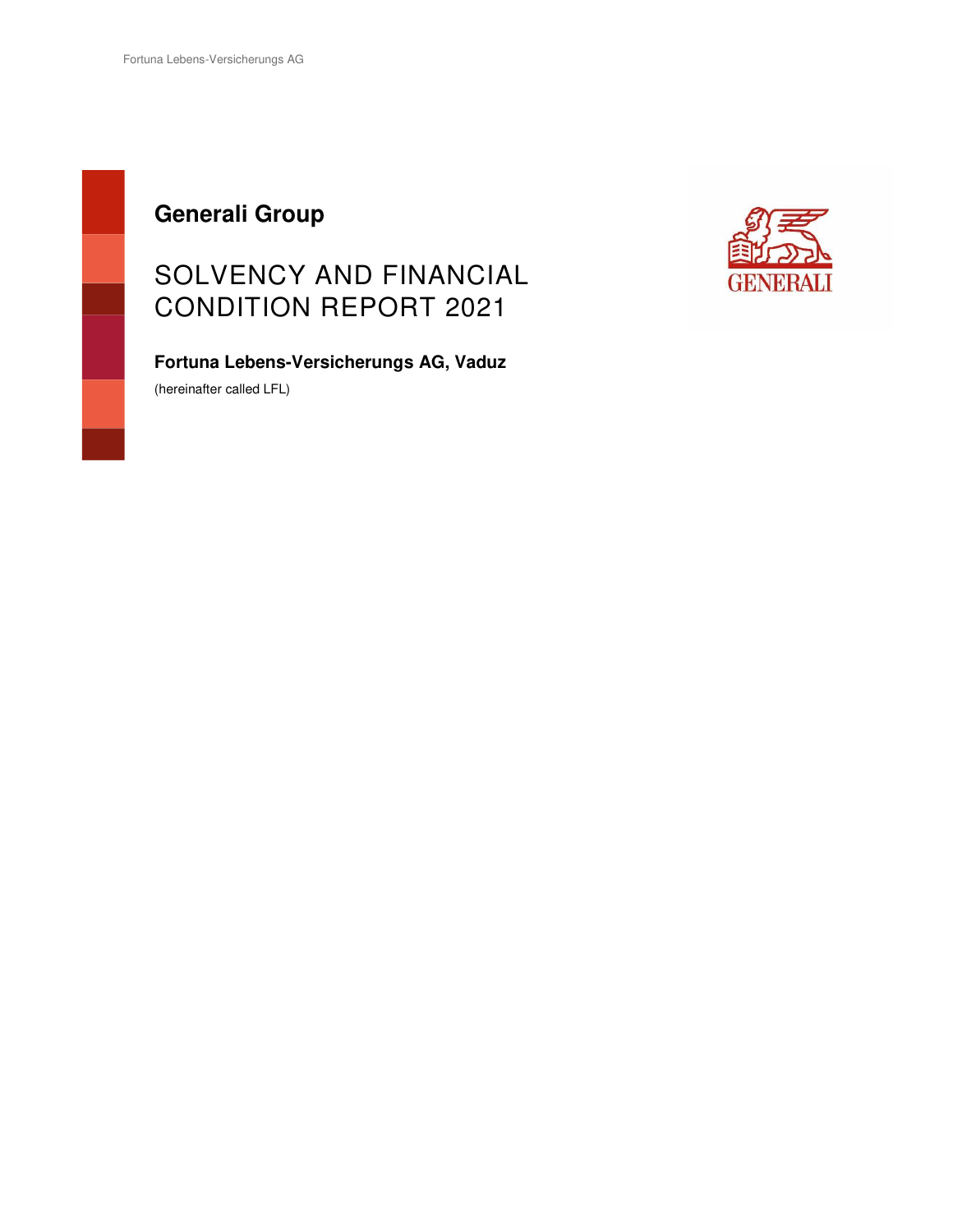# Index

| Α.     |      |
|--------|------|
| A.1.   |      |
| A.1.1. |      |
| A.1.2. |      |
| A.1.3. |      |
| A.2.   |      |
| A.2.1. |      |
| A.2.2. |      |
| A.3.   |      |
| A.3.1. |      |
| A.3.2. |      |
| A.3.3. |      |
| A.4.   |      |
| A.5.   |      |
|        |      |
| В.     |      |
| B.1.   |      |
| B.1.1. |      |
| B.1.2. |      |
| B.1.3. |      |
| B.1.4. |      |
| B.1.5. |      |
| B.2.   |      |
| B.2.1. |      |
| B.2.2. |      |
| B.3.   |      |
| B.3.1. |      |
| B.3.2. |      |
| B.3.3. |      |
| B.4.   |      |
| B.4.1. |      |
| B.4.2. |      |
| B.5.   |      |
| B.6.   |      |
| B.7.   |      |
| B.7.1. |      |
| B.7.2. |      |
| B.8.   |      |
|        | 2/77 |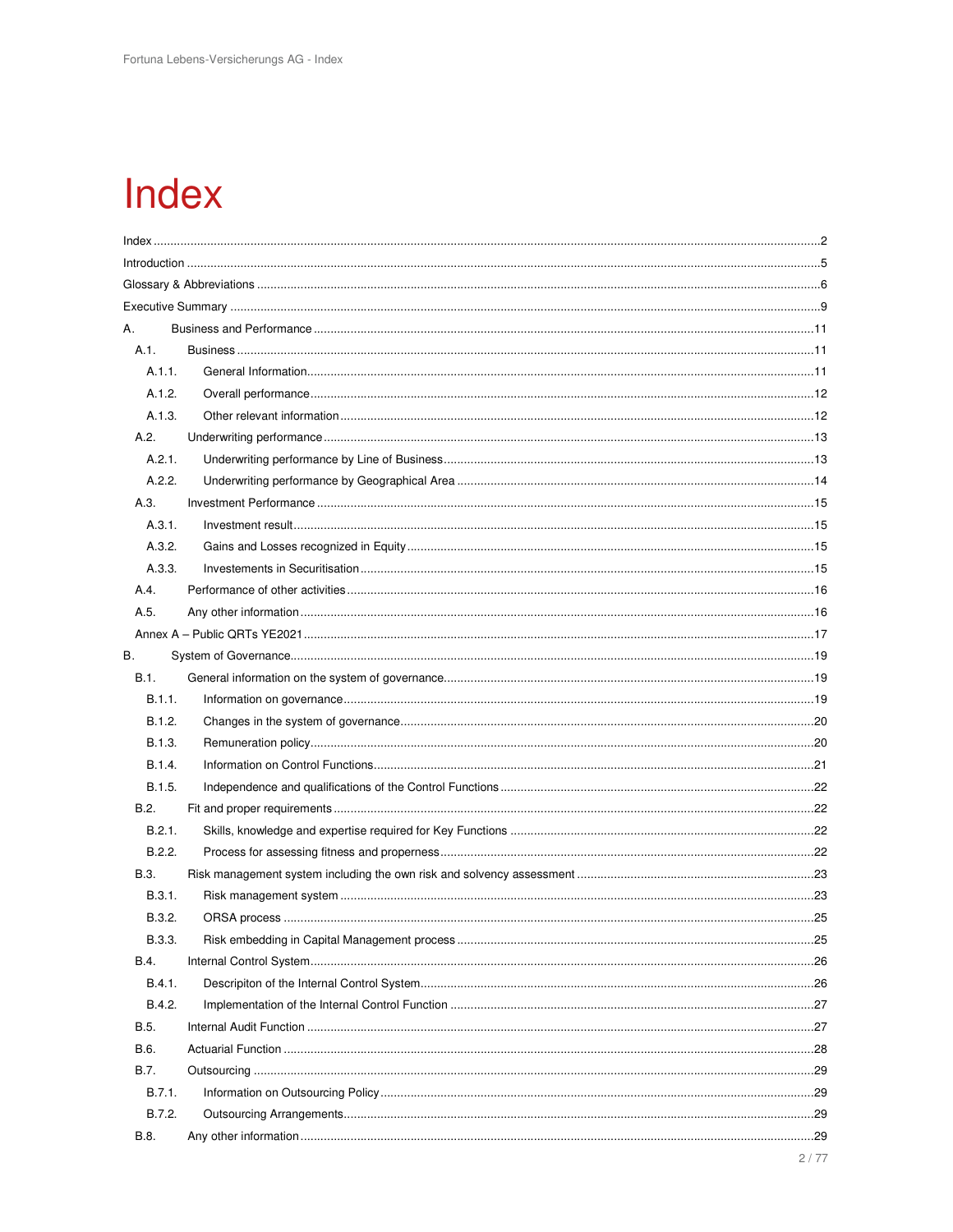| C.     |                                                                                                                |  |
|--------|----------------------------------------------------------------------------------------------------------------|--|
| C.1.   |                                                                                                                |  |
| C.1.1. |                                                                                                                |  |
| C.1.2. |                                                                                                                |  |
| C.2.   |                                                                                                                |  |
| C.2.1. |                                                                                                                |  |
| C.2.2. |                                                                                                                |  |
| C.3.   |                                                                                                                |  |
| C.3.1. |                                                                                                                |  |
| C.3.2. |                                                                                                                |  |
| C.4.   |                                                                                                                |  |
| C.4.1. |                                                                                                                |  |
| C.4.2. |                                                                                                                |  |
| C.4.3. |                                                                                                                |  |
| C.5.   |                                                                                                                |  |
| C.5.1. |                                                                                                                |  |
| C.5.2. |                                                                                                                |  |
| C.6.   |                                                                                                                |  |
| C.7.   |                                                                                                                |  |
| D.     |                                                                                                                |  |
| D.1.   |                                                                                                                |  |
| D.1.1. |                                                                                                                |  |
| D.1.2. |                                                                                                                |  |
| D.1.3. |                                                                                                                |  |
| D.2.   |                                                                                                                |  |
| D.2.1. |                                                                                                                |  |
| D.3.   |                                                                                                                |  |
| D.3.1. |                                                                                                                |  |
| D.3.2. |                                                                                                                |  |
| D.3.3. |                                                                                                                |  |
| D.4.   |                                                                                                                |  |
| D.5.   |                                                                                                                |  |
|        |                                                                                                                |  |
| Ε.     |                                                                                                                |  |
| E.1.   |                                                                                                                |  |
| E.1.1. |                                                                                                                |  |
| E.1.2. |                                                                                                                |  |
| E.2.   |                                                                                                                |  |
| E.2.1. |                                                                                                                |  |
| E.2.2. |                                                                                                                |  |
| E.3.   | Use of the duration-based equity risk sub-module in the calculation of the Solvency Capital Requirement71      |  |
| E.4.   |                                                                                                                |  |
| E.5.   | Non-compliance with the Minimum Capital Requirement and non-compliance with the Solvency Capital Requirement71 |  |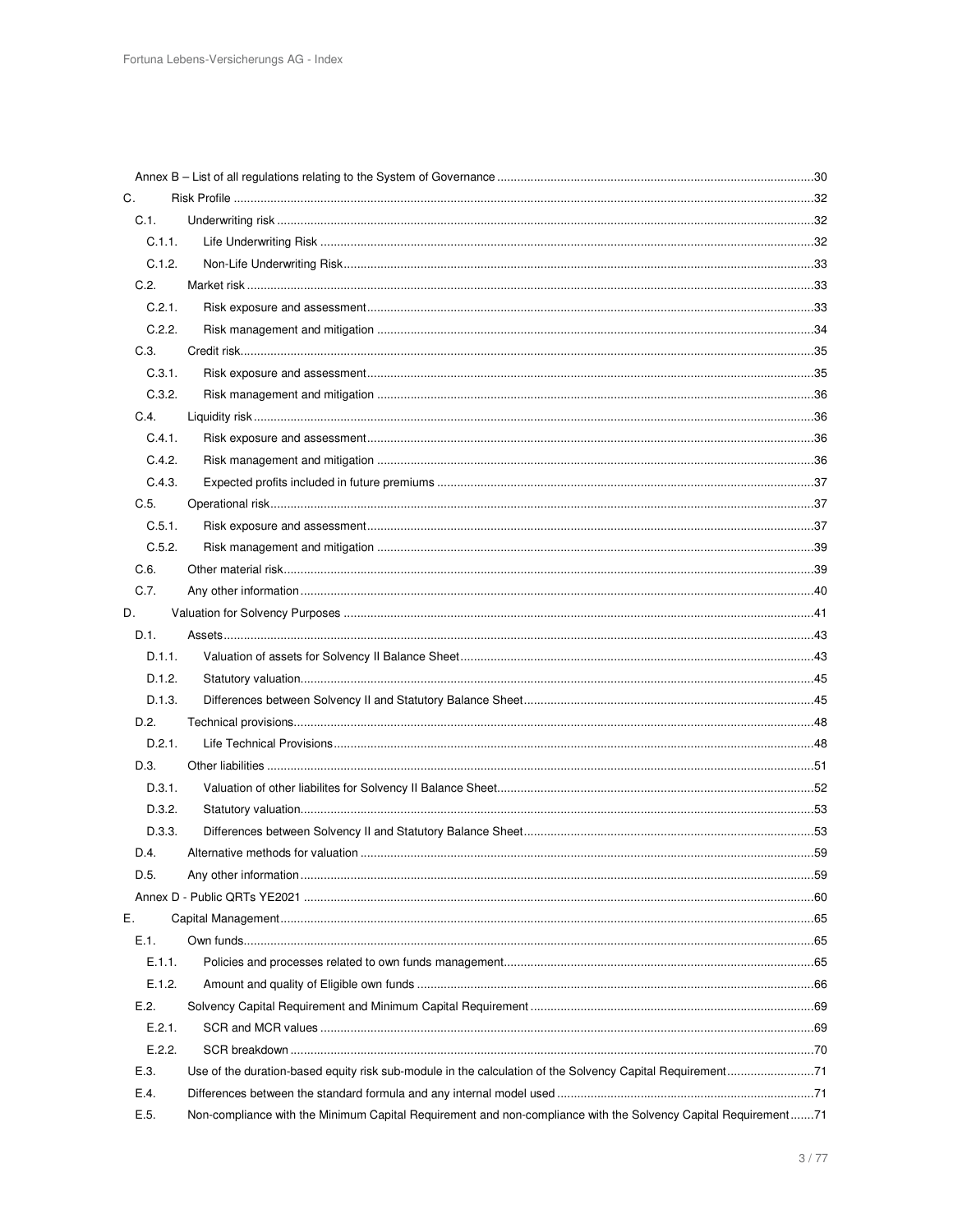| E.6. | Any other information.        |  |
|------|-------------------------------|--|
|      | Annex E - Public QRTs YE2021. |  |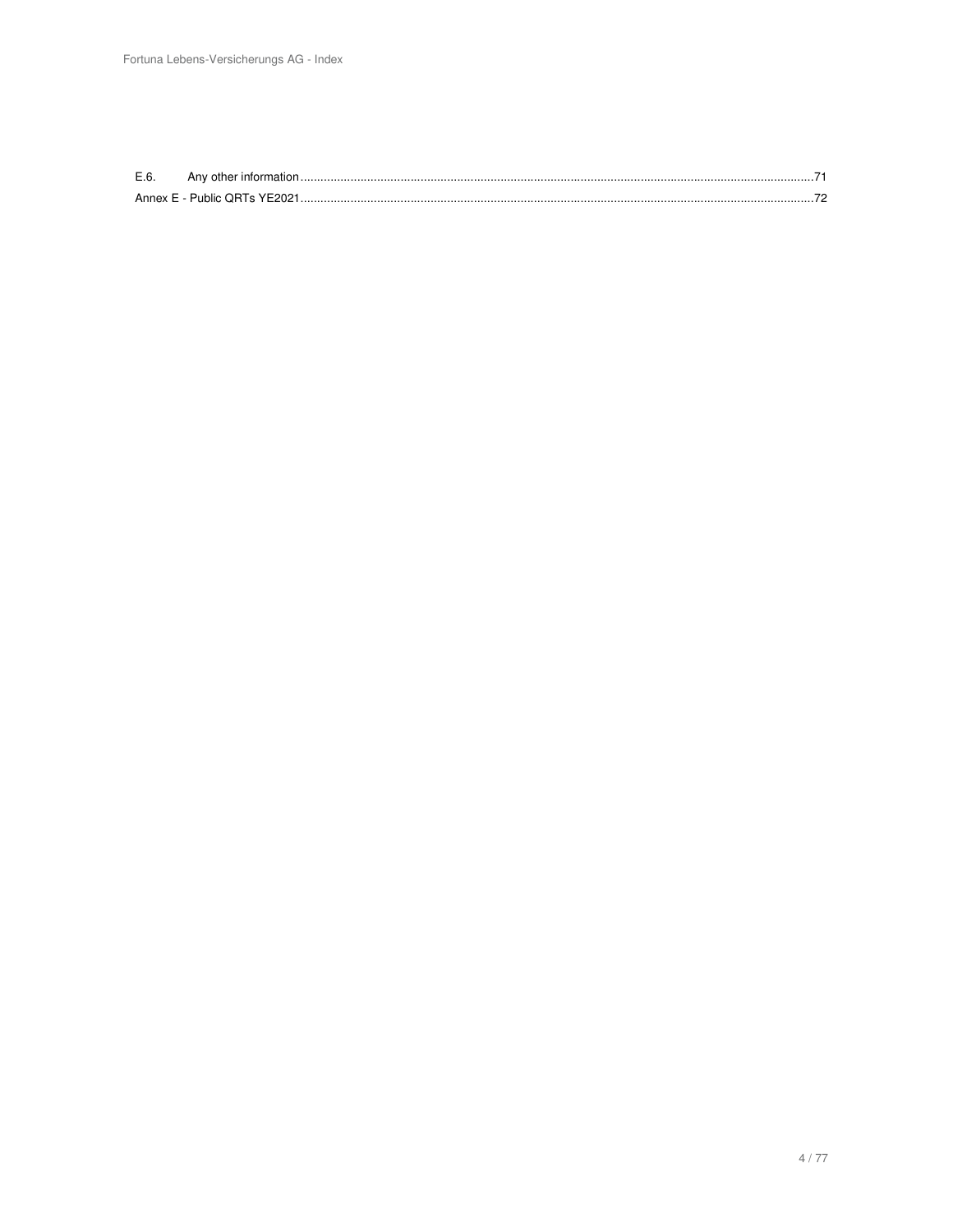# Introduction

Fortuna Lebens-Versicherungs AG, Vaduz (hereinafter called LFL) is falling under the scope of Solvency II Directive reporting and is required to predispose its own Solvency and Financial Condition Report (SFCR).

This is in accordance with the Directive 2009/138/EC ('Solvency II Directive') as well as with the Delegated Regulation 2015/35/EC ('Delegated Act') and related Guidelines.

The objective of the Solvency and Financial Condition Report (SFCR) is to increase transparency in the insurance market requiring insurance and reinsurance undertakings to disclose publicly, at least on an annual basis, a report on their solvency and financial condition.

LFL has prepared its Solvency and Financial Condition Report (SFCR) in line with the requirements for public disclosure under the Solvency II regulatory regime and the Supervisory Reporting and Public Disclosure Group Policy, which was issued by the Generali Group and was also adopted by LFL.

Following these requirements this report was approved by Board of Directors of LFL on 6. April 2022.

Reference date of the reporting is 31 December 2021, covering the reporting period between 01 January 2021 and 31 December 2021.

Reporting currency is CHF.

Please note that concerning tables small rounding differences in sums are possible.

As part of the solvency and financial condition report the following quantitative templates are disclosed:

(a) template S.02.01 of Annex I specifying balance sheet information using the valuation in accordance with Article 75 of Directive 2009/138/EC, following the instructions set out in section S.02.01 of Annex II to this Regulation;

(b) template S.05.01 of Annex I, specifying information on premiums, claims and expenses using the valuation and recognition principles used in the undertaking's financial statements, following the instructions set out in section S.05.01 of Annex II to this Regulation, for each line of business as defined in Annex I of Delegated Regulation (EU) 2015/35;

(c) template S.05.02 of Annex I, specifying information on premiums, claims and expenses by country using the valuation and recognition principles used in the undertaking's financial statements, following the instructions set out in section S.05.02 of Annex II;

(d) template S.12.01 of Annex I, specifying information on the technical provisions relating to life insurance and health insurance pursued on a similar technical basis to that of life insurance ('health SLT') for each line of business as defined in Annex I to Delegated Regulation (EU) 2015/35, following the instructions set out in section S.12.01 of Annex II to this Regulation;

(e) template S.22.01 of Annex I, specifying information on the impact of the long term guarantee and transitional measures, following the instructions set out in section S.22.01 of Annex II of Delegated Regulation (EU) 2015/35;

(f) template S.23.01 of Annex I, specifying information on own funds, including basic own funds and ancillary own funds, following the instructions set out in section S.23.01 of Annex II of Delegated Regulation (EU) 2015/35;

(g) template S.25.01 of Annex I, specifying information on the Solvency Capital Requirement calculated using the standard formula, following the instructions set out in section S.25.01 of Annex II of Delegated Regulation (EU) 2015/35;

(h) template S.28.01 of Annex I, specifying the Minimum Capital Requirement for insurance and reinsurance undertakings engaged in only life or only non-life insurance or reinsurance activity, following the instructions set out in section S.28.01 of Annex II of Delegated Regulation (EU) 2015/35.

#### \*\*\*\*\*\*\*\*\*\*\*\*\*\*\*\*\*\*\*\*\*\*\*\*\*\*

**Contact information:** For more information please contact our office or visit our website at www.fortuna.li.

**Registered Office:** Fortuna Lebens-Versicherungs AG Vaduz Städtle 35 FL - 9490 Vaduz E-Mail: fl.service@fortuna.li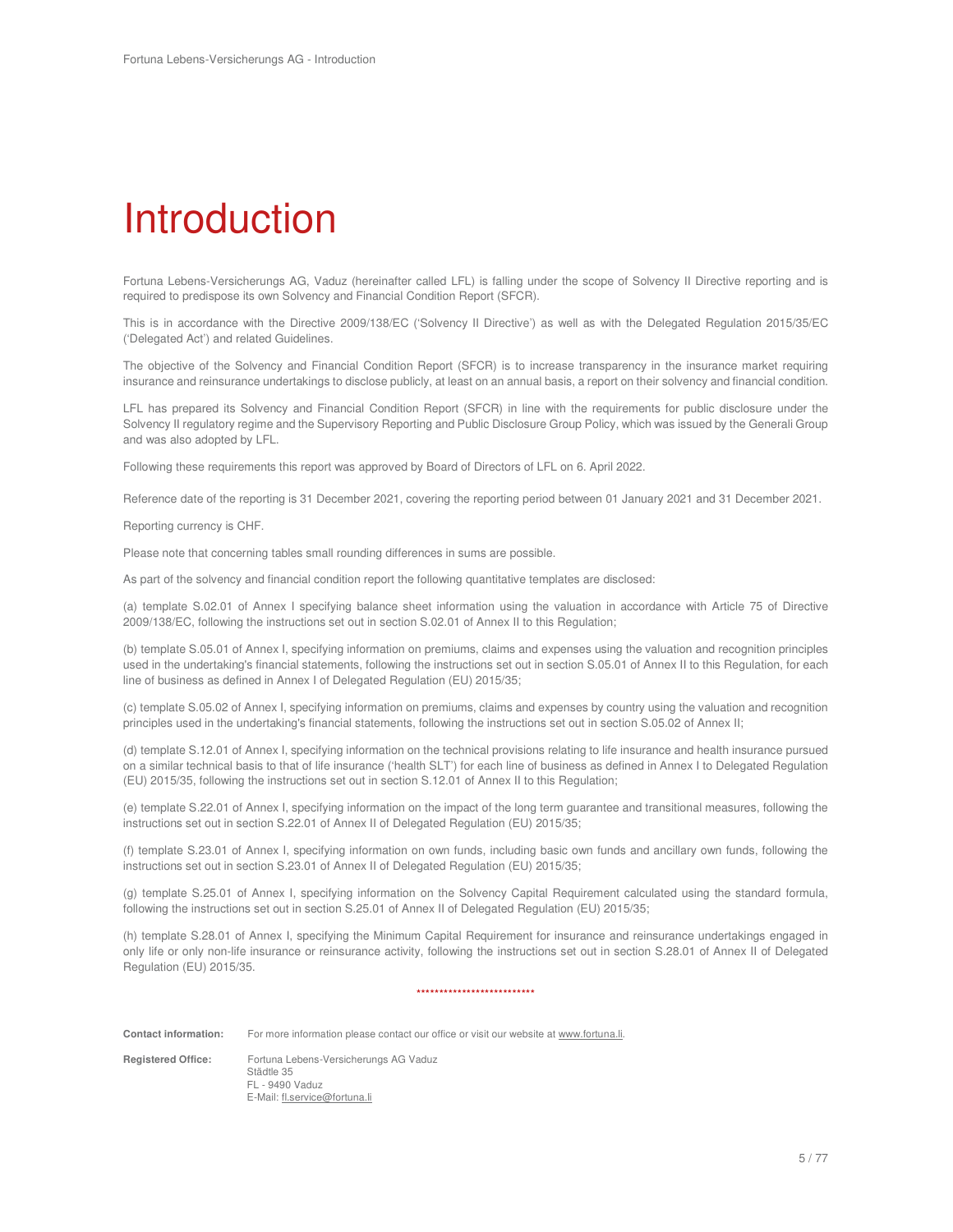## Glossary & Abbreviations

**AMSB**: Administrative, Management and Supervisory Board; for LFL synonym with BoD

**ARC:** Audit and Risk Committee

Best estimate liability: The best estimate liability represents the expected present value of future cash flows related to insurance and reinsurance obligations in force at valuation date. The best estimate liability is calculated on a gross of reinsurance basis, i.e. without any deduction of the amounts recoverable from reinsurance contracts and special purpose vehicles.

**Best estimate operating assumptions**: The assumptions on all those non-financial factors which can have an impact on future cashflows, including not only the most common operating factors (i.e. mortality/longevity, disability/morbidity, lapses, expenses), but also those contractual policyholders' options that can be exercised by policyholders at pre-determined conditions (e.g. annuity take-up rates, voluntary premium increases, maturity extensions…).

**BoD:** Board of Directors

**BSCR:** Basic Solvency Capital Requirement according to Standard Formula; equals the SCR before adjustments to consider loss absorbing capacity of profit sharing of life insurance contracts and deferred taxes and before aggregation with the capital requirements for operational risks.

**Cash and cash equivalents**: this asset class includes money in the physical form, cash equivalents, bank deposits and other money deposits.

**Contract boundaries**: This is the limit beyond which possible cash flows are excluded from the calculation of technical provisions. It is defined in line with Article 18 of the Delegated Acts, which states that:

"Obligations which relate to insurance or reinsurance cover provided by the undertaking after any of the following dates do not belong to the contract, unless the undertaking can compel the policyholder to pay the premium for those obligations:

a) the future date where the insurance or reinsurance undertaking has a unilateral right to terminate the contract;

b) the future date where the insurance or reinsurance undertaking has a unilateral right to reject premiums payable under the contract;

c) future date where the insurance or reinsurance undertaking has a unilateral right to amend the premiums or the benefits payable under the contract in such a way that the premiums fully reflect the risks."

**Counterparty default risk adjustment**: The counterparty default adjustment is the amount of reinsurance recoverables that the Company expects not to be able to recover as a consequence of the possible default of the reinsurance counterparty at any point in time in the future.

**CRO:** Chief Risk Officer

**EEA:** European Economic Area

**ExCo:** Executive Committee

**Fixed income instruments**: direct investments in government and corporate bonds, mortgage and loans.

**FRR:** Financial Reporting Risk

**FTE:** Full time equivalent

**GAAP:** Generally Accepted Accounting Principles

**Generali Group:** Global Group of Generali at Corporate Level with GHO in Trieste

**GS:** Generali Switzerland

**GHO:** Generali Head Office in Trieste

**Gross written premiums (GWP)**: Equal to gross written premiums of direct business and accepted by third parties.

**Gross direct premiums (GDP)**: Equal to gross written premiums of direct business.

**ICS:** Internal Control System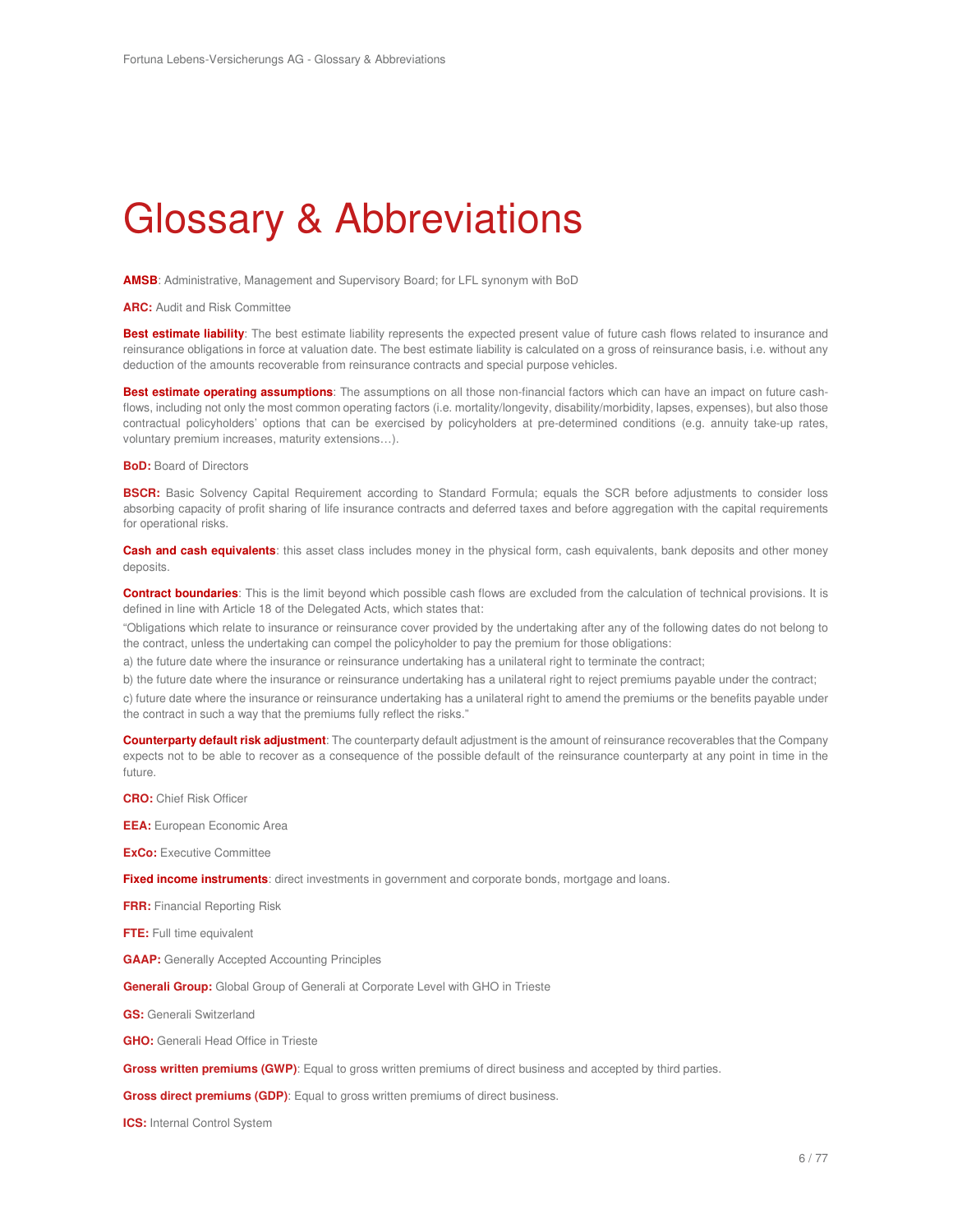**Investments back to unit and index-linked policies**: includes various types of investments backing insurance liabilities related to unit and index-linked policies

**LAT:** Liability Adequacy Test

**LFL:** short name used in the report for the reporting company Fortuna Lebens-Versicherungs AG, Vaduz

**Long term guarantee adjustments and transitional measures**: This expression refers to the matching adjustment (as set out in article 77b of Solvency II Directive), the volatility adjustment (as set out in article 77d of Solvency II Directive), the transitional measure on the risk-free interest rates (as set out in article 308c of Solvency II Directive) and the transitional measure on technical provisions (as set out in article 308d of Solvency II Directive).

**Matching adjustment:** it refers to an adjustment applicable on top of the risk free rate curve. The application of such an adjustment is subject to prior supervisory approval and to strict requirements on the related portfolio of assets and liabilities. In particular, this adjustment can be applied for the valuation of matched business, i.e. in case of business where asset cash flows match (in terms of timing and amounts) liability cash flows. The calculation of the adjustment reflects the spread over the risk free rate of the assigned portfolio of assets, after a deduction for default and downgrade.

**Minimum Capital Requirement (MCR)**: The Minimum Capital Requirement corresponds to an amount of eligible basic own funds below which policyholders and beneficiaries are exposed to an unacceptable level of risk were insurance and reinsurance undertakings allowed to continue their operations. It corresponds to the Value-at-Risk of the basic own funds subject to a confidence level of 85% over a oneyear period (Solvency II Directive 2009/138/CE, Art. 129).

Net cash inflows: it is an indicator of cash flows generation of the life segment. It is equal to the amount of premiums collected net of benefits paid.

**Other investments**: includes participations in non-consolidated Group companies, derivative investments and receivables form banks and customers, the latter mainly related to Group banking operations.

**Outstanding Claims Reserves**: The Outstanding Claims Reserves (or Claims Provisions) are reserves for the outstanding claims, whether reported or not, occurred before the evaluation date whose costs and related expenses have not been completely paid by that date.

**PY:** Previous Year

**Reinsurance recoverables**: Reinsurance recoverables represent the amount of best estimate liability expected to be recovered via reinsurance treaties or special purpose reinsurance vehicles and correspond to the expected present value of the future cash flows referring to the in force reinsurance agreements.

**Return on investments**: it is an indicator of both life segment and property and casualty segment, calculated as the ratio between the result and the average investments calculated based on the balance sheet values.

**Risk Adjusted Capital (RAC)**: The Risk Adjusted Capital is defined as the one-year change in basic own funds calculated at various percentiles (e.g. 1-in-10, 1-in-200). It is derived by reading the points from the full Probability Distribution Forecast (PDF) of the one-year changes in own funds, generated by the Partial Internal Model.

**Risk Appetite Framework (RAF)**: The Risk Appetite Framework sets the overall risk strategy in terms of aggregate level of risk that the company is willing to accept or avoid in order to achieve its business objectives.

**Risk margin**: The risk margin is the part of technical provisions that should ensure that the overall value of the technical provisions is equivalent to the amount a third party would theoretically require in order to take over and meet the insurance liabilities, taking into account the cost of capital required to support those liabilities over their remaining future lifetime and regarding non-hedgeable risks such as underwriting and operational risks.

**SF:** Solvency II Standard Formula

**Solvency II ratio**: defined as the ratio between the Eligible Own Funds and the Group Solvency Capital requirement, both calculated according to the definitions of the SII regime. Own funds are determined net of proposed dividend. The ratio has to be intended as preliminary since the definitive Regulatory Solvency Ratio will be submitted to the supervisory authority in accordance with the timing provided by the Solvency II regulations for the official reporting.

**Solvency Capital Requirement (SCR)**: The Solvency Capital Requirement is determined as the economic capital to be held by insurance and reinsurance undertakings in order to ensure that ruin occurs no more often than once in every 200 cases or, alternatively, that those undertakings will still be in a position, with a probability of at least 99.5%, to meet their obligations to policyholders and beneficiaries over the following 12 months (Solvency II Directive 2009/138/CE, Introduction, c. 64).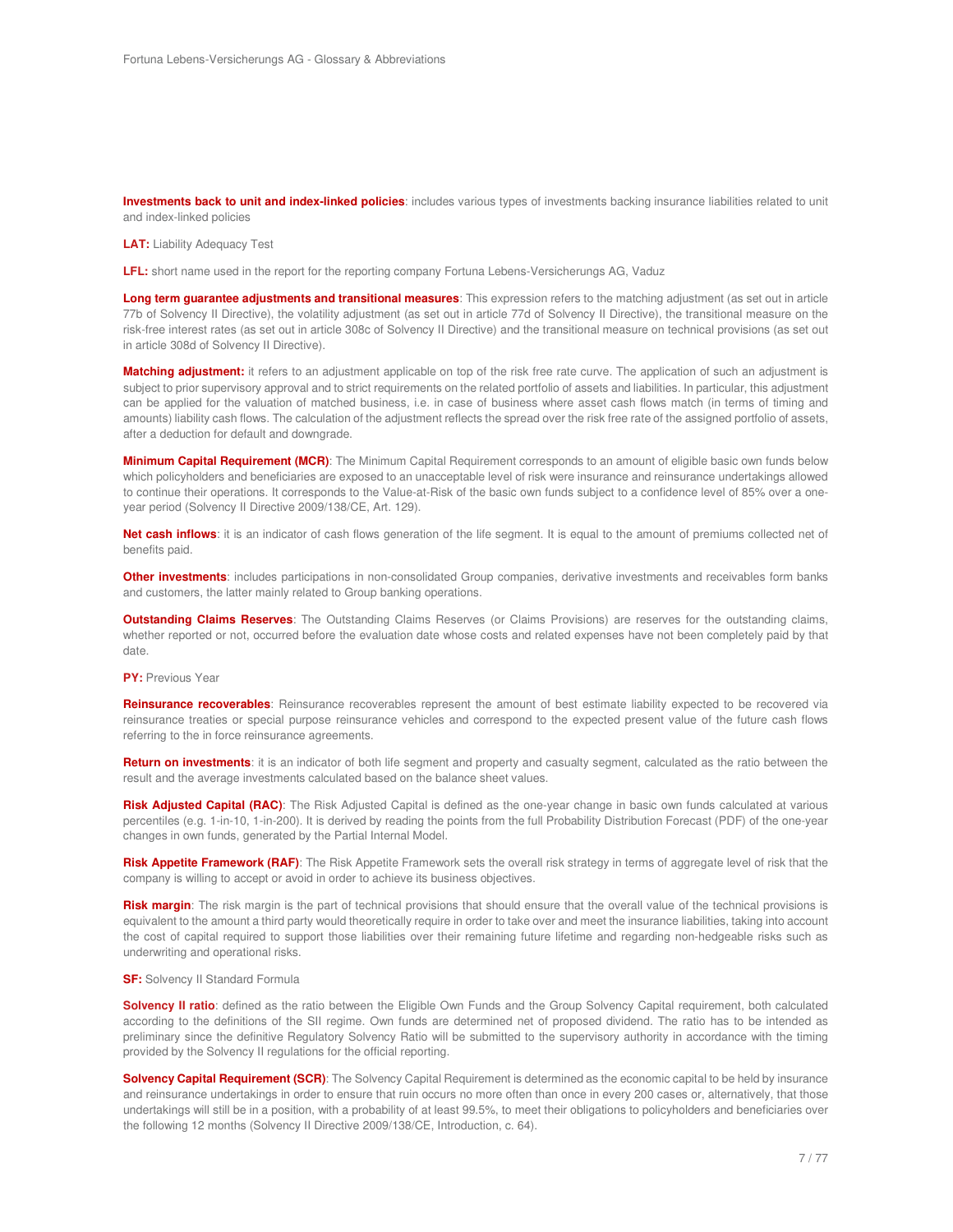**Technical provisions**: The technical provisions correspond to the algebraic sum of the best estimate liability and risk margin. In case technical provisions are considered on a net of reinsurance basis, the amount of reinsurance recoverables after counterparty default adjustment is deducted from the technical provisions.

**YE:** Year End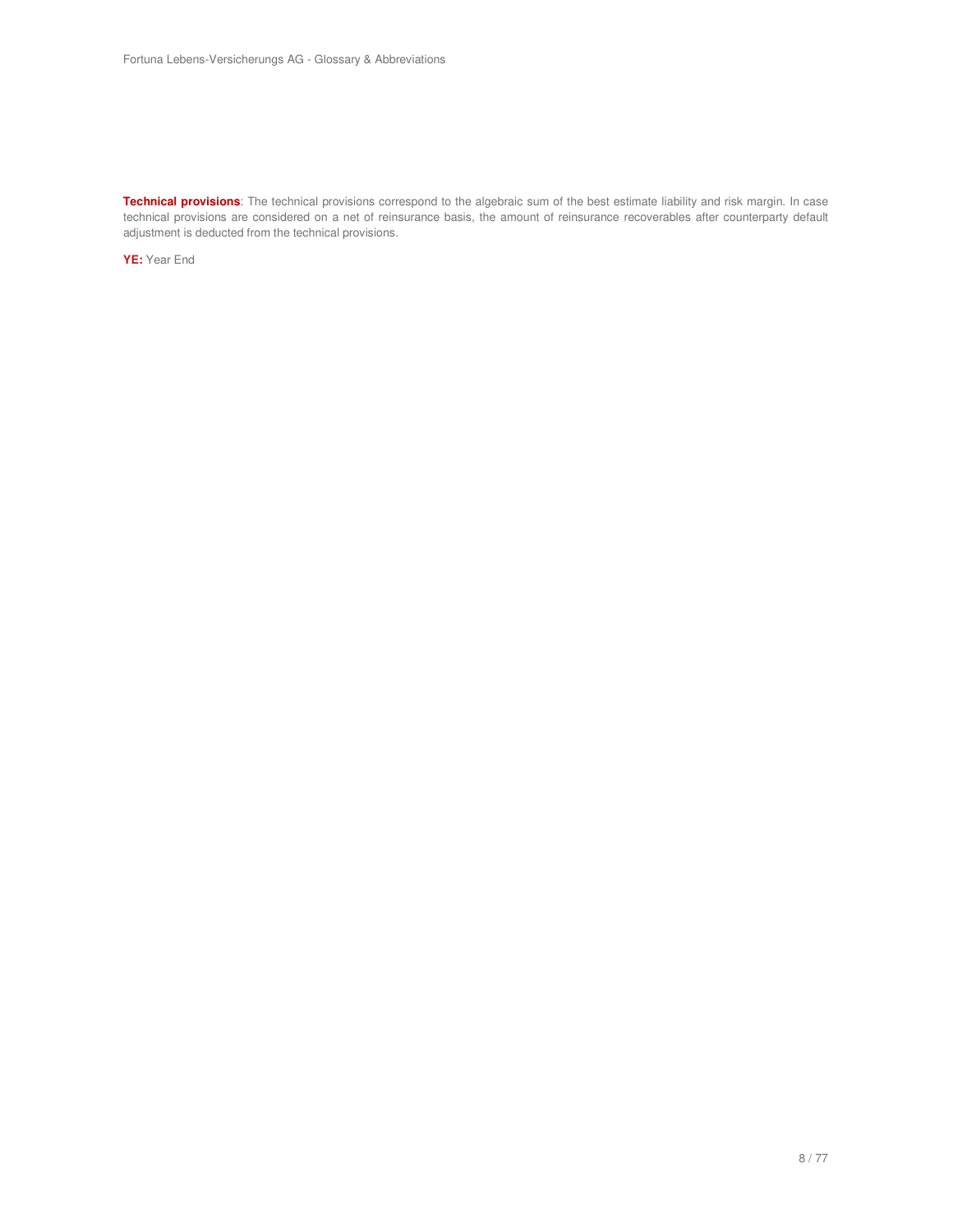## Executive Summary

#### **BUSINESS AND PERFORMANCE (SECTION A)**

The present report is published in accordance with the Solvency II Regulatory framework and discloses detailed quantitative and qualitative information about the solvency and financial condition of the company for the reporting year 2021.

LFL is a life insurance company based in Vaduz. The company is owned by Generali (Schweiz) Holding and is embedded within the globally acting Generali Group with its Head Office in Trieste, Italy.

LFL stopped its new business production in 2015 and the insurance portfolio has been in run-off ever since. Up to 2015, LFL carried out its business under the principle of "Freedom to provide services", mainly in EEA countries and in Switzerland. The insurance portfolio is dominated by savings and annuity products, mainly in the unit-linked business.

In 2021, gross premiums written decreased by 4.4% to CHF 38.4 million due to the run-off situation of the portfolio. LFL reports an accounting loss of CHF 5.3 million for the 2021 financial year, which is CHF 6.5 million lower than the loss of the previous period. The negative result is due to the strengthening of the insurance provisions and costs for the hedging of financial risks. In total, these provisions were strengthened with CHF 9.4 CHF millions (17.0 CHF millions in 2020). This measure is a consequence of the low interest environment and the uncertainties on the financial markets. The net expenses through the use of derivative financial instruments were -4.1 CHF millions in 2021 compared to -2.4 CHF millions in the prior year.

#### **SYSTEM OF GOVERNANCE (SECTION B)**

LFL relies on a sound risk management system including governance and structured risk management processes. It is the set of rules, procedures and structures that ensures the effective operation of the company and enables it to identify, measure, manage, control, and report the main risks to which it is exposed. To ensure a consistent framework, LFL has adopted the Generali Group Directives on the System of Governance, complemented by Group Risk Policies. The internal control and risk management system is founded on the establishment of the three lines of defense:

- Operating Functions (the "risk owners"), which represent the first line of defense and have ultimate responsibility for risks relating to their area of expertise;
- Actuarial, Compliance and Risk Management Functions, which represent the second line of defense;
- Internal Audit, which represents the third line of defense.

#### **RISK PROFILE (SECTION C)**

LFL is mainly exposed to market, life underwriting, credit and operational risks. The nature of these risks and the overall risk profile description are provided in Section C.

LFL measures its risks by means of the Solvency II Standard Formula (SF) for market, life underwriting risks and credit risks. Operational risks are also measured by means of the Standard Formula, complemented by qualitative risk assessments. The SF provides an adequate representation of the main risks to which LFL is exposed, measuring not only the impact of each risk taken individually but also their combined impact on the LFL's own funds.

For the other risks, not measured by the SF, qualitative risk assessments are performed, which showed no material risks for LFL in 2021.

#### **VALUATION FOR SOLVENCY PURPOSES (SECTION D)**

Under Solvency II, the balance sheet of the company is valued based on an economic, market-consistent approach as required by the Solvency II regulatory framework. Section D includes a complete overview of the valuation of the Solvency II assets and liabilities, by disclosing qualitative and quantitative information for all differences between SII and statutory valuation.

In particular, assets and liabilities other than technical provisions are recognized in compliance with IFRS standards, where applicable, also taking into account the specific Solvency II requirements for some balance sheet items, where IFRS standards cannot be applied.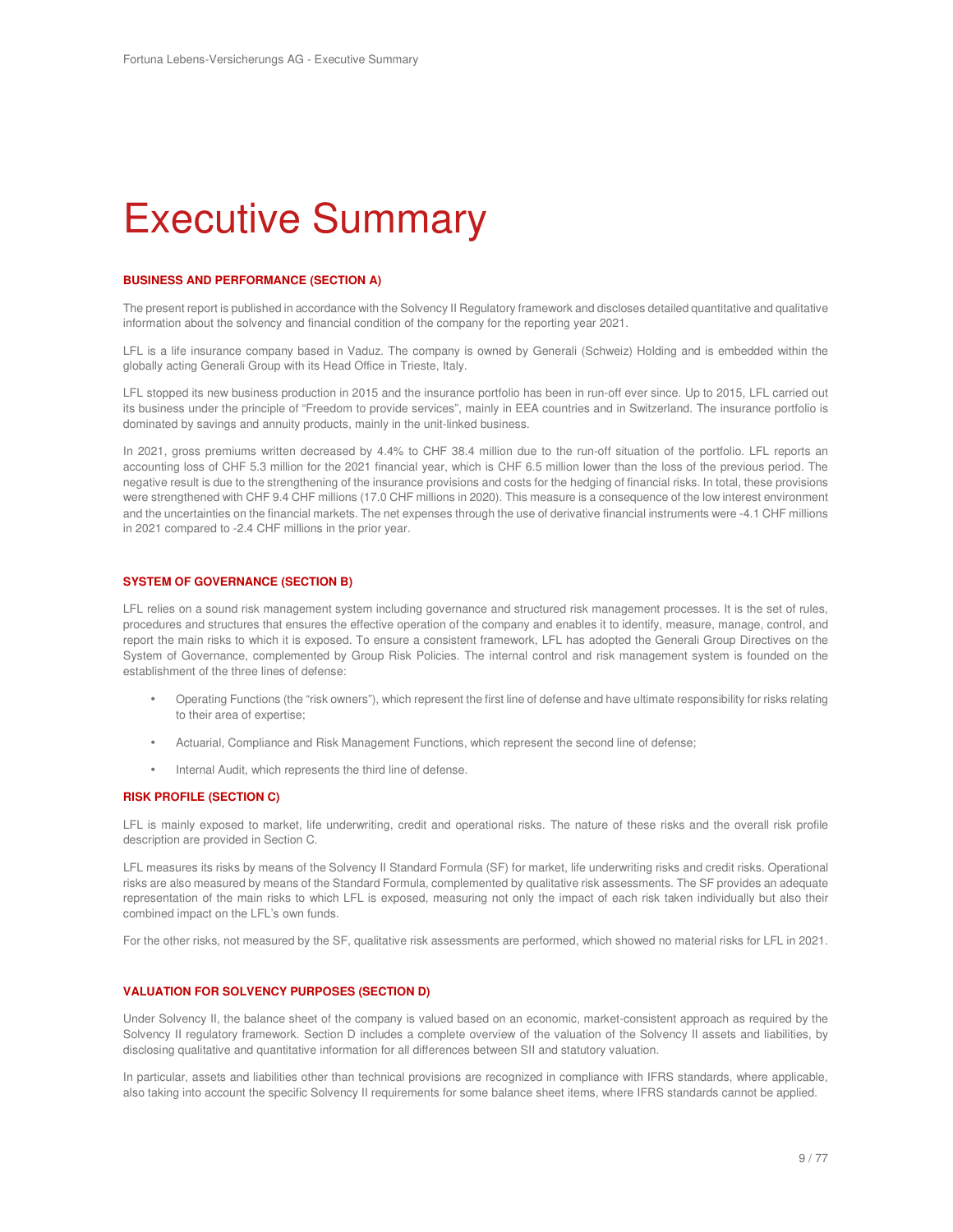Technical Provisions under Solvency II are calculated as the sum of the best estimate of liabilities net of reinsurance plus risk margin and amount to 717.7 CHF millions at YE2021 (YE2020: 708.1 CHF millions). The difference between the statutory reserves and Solvency II Life Technical Provisions is due to substantial methodological differences between the two valuation approaches. The evaluation of the SII Life Technical Provisions depends not only on the methods, models, and data used, but also on the assumptions concerning a number of economic and operational factors whose future realizations might differ from the expectations at the valuation date. The main methods and assumptions used in this calculation are detailed in chapter D2.

#### **CAPITAL MANAGEMENT (SECTION E)**

Capital management activities aim to establish common guiding principles and standards for carrying out management and control procedures of own funds in accordance with the relevant regulatory requirements and legislative frameworks, and in line with the level of risk appetite of LFL.

The capital position at YE2021 is presented in Section E, which provides a detailed overview of the structure of Own Funds, as well as the components related to Solvency Capital Requirements (SCR). At YE2021, LFL's eligible Own Funds are all categorized as Tier 1 or Tier 2. The SCR and Minimum Capital Requirement (MCR) coverage are both on an adequate level. The SCR coverage slightly reduced from 154.6 % at YE2020 to 150.8 % at YE2021.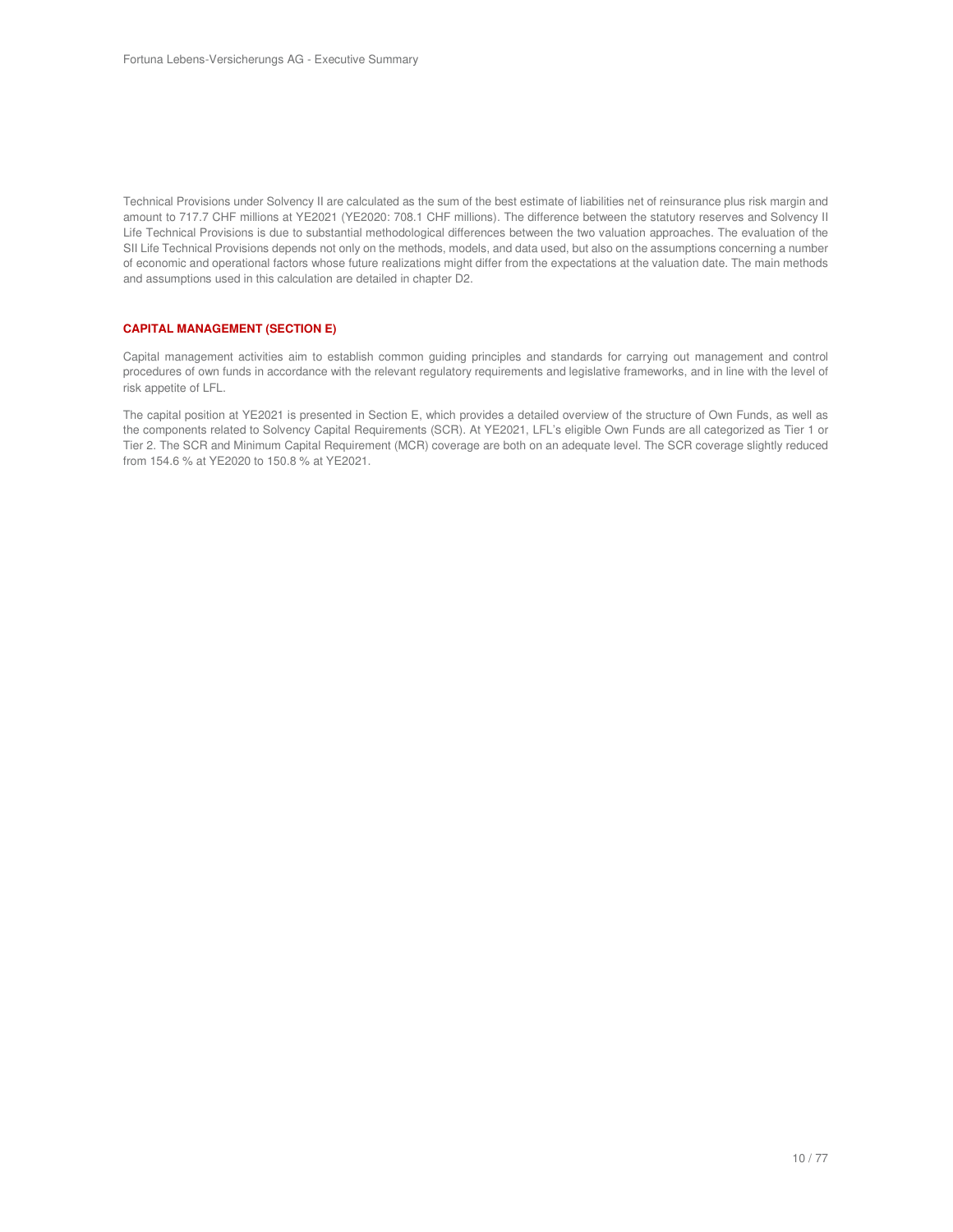## A. Business and Performance

## **A.1. BUSINESS**

### **A.1.1. GENERAL INFORMATION**

Fortuna Lebens-Versicherungs AG (LFL), located in Vaduz, Principality of Liechtenstein, belongs to the Generali Group Switzerland (GGS), through which LFL is part of the globally operating Generali Group with its Head Office (GHO) in Trieste. The shares of LFL are 100% owned by Generali (Schweiz) Holding AG. Generali (Schweiz) Holding AG is a 100% owned subsidiary of Generali Group under the leadership of Assicurazioni Generali S.p.A., located in Trieste, Italy. LFL was founded in 1996 and started its business operation in spring 1997.



## **Generali (Schweiz) Holding AG**

| <b>Nichtleben</b>                                                         | Leben                                                    | Kapitalanlagen                                          | <b>Innovation</b>                             |
|---------------------------------------------------------------------------|----------------------------------------------------------|---------------------------------------------------------|-----------------------------------------------|
| Generali<br>Allgemeine Versicherungen AG<br>Nyon                          | Generali<br>Personenversicherungen AG<br><b>Adliswil</b> | Generali Investments<br>(Schweiz) AG<br><b>Adliswil</b> | House of InsurTech Switzerland AG<br>Adliswil |
| Fortuna Rechtsschutz-<br>Versicherungs-Gesellschaft AG<br><b>Adliswil</b> | Fortuna<br>Lebens-Versicherungs AG<br>Vaduz              |                                                         |                                               |

LFL is supervised by the Liechtenstein Financial Market Supervisory Authority (FMA)<sup>1</sup>, Vaduz, Liechtenstein, and audited by KPMG (Liechtenstein) AG<sup>2</sup>, Vaduz, Principality of Liechtenstein.

Responsible for the financial supervision of the Generali Group conglomerate to which LFL belongs is the Italian Supervisory Authority IVASS<sup>3</sup> (Istituto per la Vigilanza sulle Assicurazioni), Rome, Italy.

LFL is a life insurance company in run-off. Until 2015, LFL acted under the principle of "Freedom to provide services" for life insurance within the liberalization of the European insurance-market. LFL carried out its business mainly in EEA countries and in Switzerland and is specialized in unit-linked insurance business and traditional insurance products with profit participation. The product portfolio in both lines of business is mainly dominated by savings products (endowment or capitalization insurance) and annuity products. In unit-linked business, the products were offered with or without guarantees with the possibility for the inclusion of supplementary insurances (premium waiver and disability rider). Insurance contracts are mainly based on CHF or EUR, and to a lower extent on USD, as a contract currency.

In unit-linked insurance business, savings premiums are invested according to the customer's choice from a set of unit-linked investment plans with different investment strategies.

 $\overline{a}$ 

<sup>1</sup> https://www.fma-li.li/de/fma/kontakt.html

<sup>2</sup> https://home.kpmg/ch/de/home/ueber-uns/standorte/vaduz.html

<sup>3</sup> https://www.ivass.it/consumatori/contact-center/index.html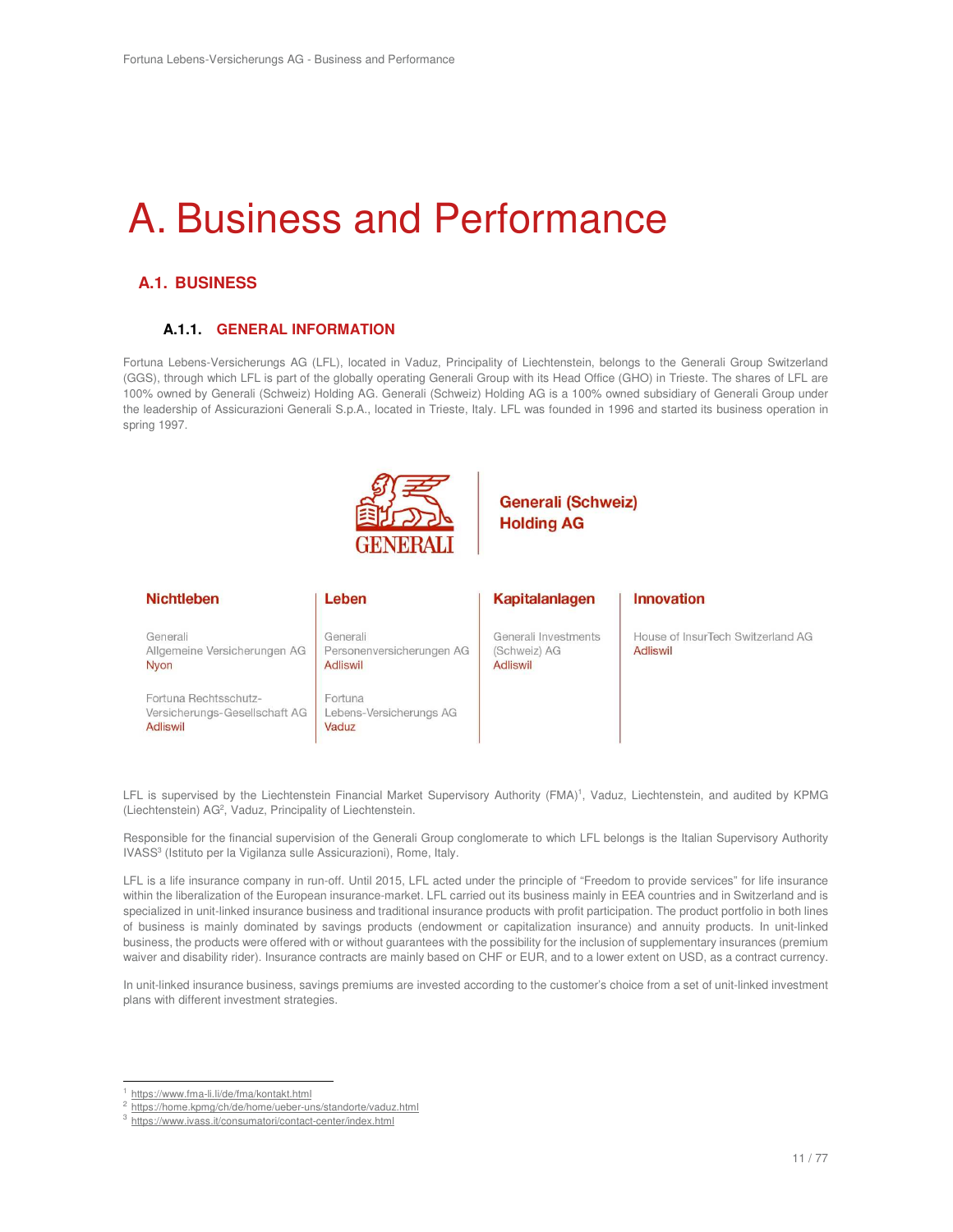#### **A.1.2. OVERALL PERFORMANCE**

| <b>Profit and Loss Account</b>              |          |           |          | in TCHF |
|---------------------------------------------|----------|-----------|----------|---------|
|                                             |          |           |          | Change  |
| <b>Local GAAP</b>                           | 2021     | 2020      | absolute | %       |
| Technical Result (Underwriting Performance) | 608      | $-8'525$  | 9'133    |         |
| Investment Result (Investment Performance)  | $-5'634$ | $-3'062$  | $-2'572$ | $-84%$  |
| <b>RESULT BEFORE TAXES</b>                  | $-5'026$ | $-11'587$ | 6'561    | $+57%$  |
| <b>Taxes</b>                                | $-252$   | $-182$    | $-70$    | $-38%$  |
| <b>Total Net Result</b>                     | $-5'278$ | $-11'769$ | 6'491    | $+55%$  |

In 2021, gross premiums written decreased by 4.4% to CHF 38.4 million due to the run-off situation of the portfolio. LFL reports an accounting loss of CHF 5.3 million for the 2021 financial year, which is CHF 6.5 million lower than the loss of the previous period. The negative result is due to the strengthening of the insurance provisions and costs for the hedging of financial risks. In total, these provisions were strengthened with CHF 9.4 CHF millions (17.0 CHF millions in 2020). This measure is a consequence of the low interest environment and the uncertainties on the financial markets. The net expenses through the use of derivative financial instruments were -4.1 CHF millions in 2021 compared to -2.4 CHF millions in the prior year.

The underwriting performance and the investment performance are described in more detail in the following sections A.2 and A.3.

## **A.1.3. OTHER RELEVANT INFORMATION**

As of July 2014, LFL stopped selling life insurance products in countries outside Switzerland/Liechtenstein and as of March 2015, new business was completely stopped and LFL has been in "Run-Off" since this point of time.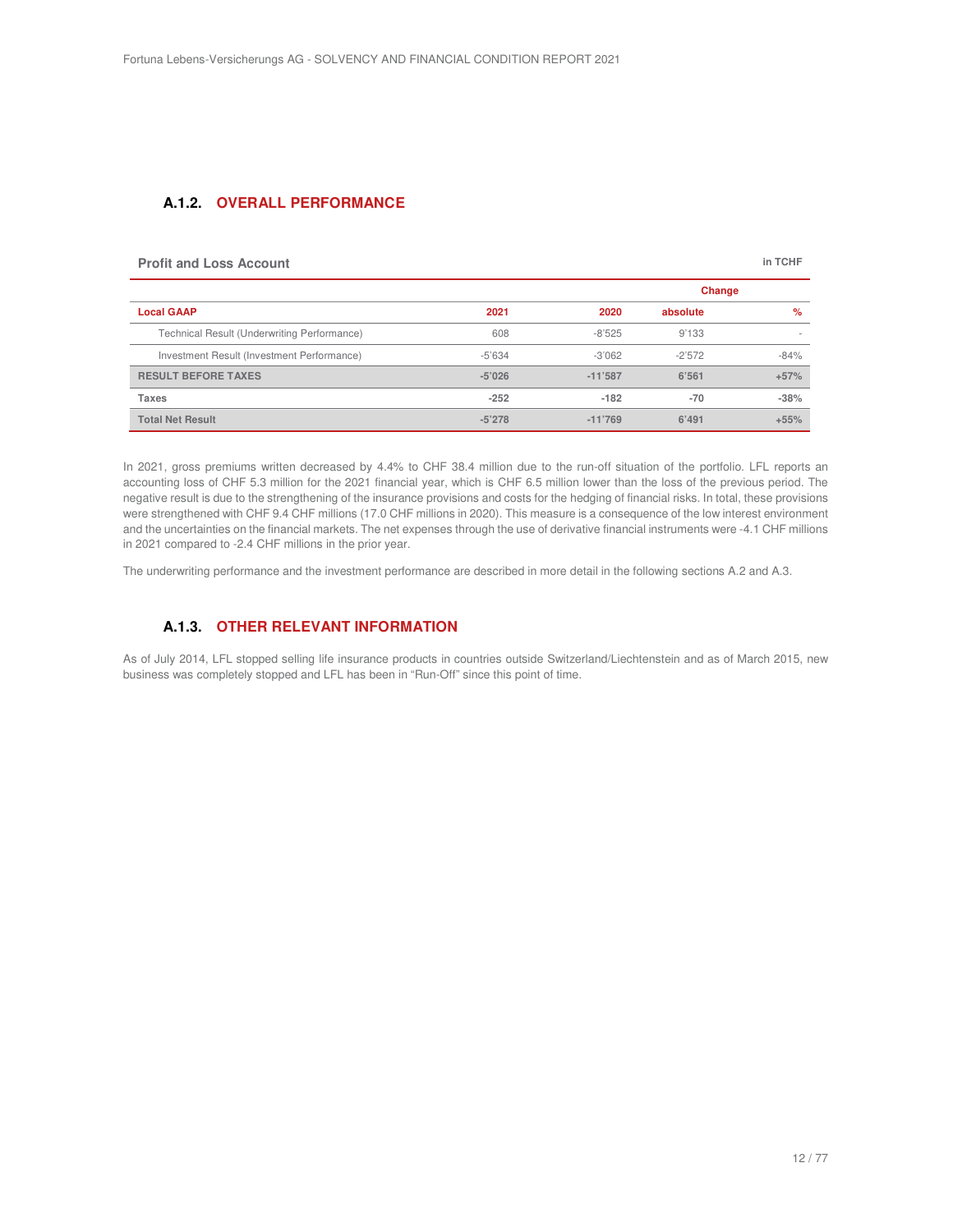## **A.2. UNDERWRITING PERFORMANCE**

#### **A.2.1. UNDERWRITING PERFORMANCE BY LINE OF BUSINESS**

**Premiums, claims and expenses by line of business <b>by a contract the experimental experimental expenses** in TCHF

| <b>YE 2021</b>                         | Line of Business for: life<br>insurance obligations |                                              | <b>Total</b><br><b>YE2021</b> | <b>YE2020</b> |                                                  | Line of Business for: life<br>insurance obligations |           |
|----------------------------------------|-----------------------------------------------------|----------------------------------------------|-------------------------------|---------------|--------------------------------------------------|-----------------------------------------------------|-----------|
|                                        | Insurance with<br>profit<br>participation           | Index-linked and<br>unit-linked<br>insurance |                               |               | <b>Insurance with</b><br>profit<br>participation | Index-linked and<br>unit-linked<br>insurance        |           |
| Premiums written                       |                                                     |                                              |                               |               |                                                  |                                                     |           |
| Gross                                  | 814                                                 | 37,576                                       | 38,390                        |               | 882                                              | 39'277                                              | 40'158    |
| Reinsurers' share                      | 5                                                   | 319                                          | 324                           |               | 6                                                | 893                                                 | 899       |
| Net                                    | 809                                                 | 37,257                                       | 38.066                        |               | 876                                              | 38'383                                              | 39'259    |
| Premiums earned                        |                                                     |                                              |                               |               |                                                  |                                                     |           |
| Gross                                  | 814                                                 | 37.576                                       | 38.390                        |               | 882                                              | 39'277                                              | 40'158    |
| Reinsurers' share                      | 5                                                   | 319                                          | 324                           |               | 6                                                | 893                                                 | 899       |
| Net                                    | 809                                                 | 37,257                                       | 38,066                        |               | 876                                              | 38'383                                              | 39'259    |
| Claims incurred                        |                                                     |                                              |                               |               |                                                  |                                                     |           |
| Gross                                  | 10.632                                              | 43,617                                       | 54,249                        |               | 10'247                                           | 41'261                                              | 51'508    |
| Reinsurers' share                      | $\mathbf{0}$                                        | $\mathbf 0$                                  | $\theta$                      |               | $\mathbf 0$                                      | $\theta$                                            | $\theta$  |
| Net                                    | 10.632                                              | 43.617                                       | 54.249                        |               | 10'247                                           | 41'261                                              | 51'508    |
| Changes in other technical provisions' |                                                     |                                              |                               |               |                                                  |                                                     |           |
| Gross                                  | 2.999                                               | $-29,272$                                    | $-26,273$                     |               | $-6'749$                                         | $-16'363$                                           | $-23'112$ |
| Reinsurers' share                      | $\theta$                                            | 156                                          | 156                           |               | $\mathbf{0}$                                     | $-372$                                              | $-372$    |
| Net                                    | 2.999                                               | $-29.429$                                    | $-26.430$                     |               | $-6'749$                                         | $-15'991$                                           | $-22'740$ |
| Expenses Incurred                      | 358                                                 | 3,576                                        | 3,934                         |               | 352                                              | 3'894                                               | 4'246     |
| Other expenses                         |                                                     |                                              | 318                           |               |                                                  |                                                     | 510       |
| <b>Total expenses</b>                  |                                                     |                                              | 4,252                         |               |                                                  |                                                     | 4'756     |

**\***sign convention for changes in other technical provisions: positive sign: decrease in provisions (=income) / negative sign: increase in provisions (=expense)

In terms of Gross Written Premiums (GWP), 98% of the business is underwritten in the unit-linked insurance, 2% in the insurance with profit participation. 54% of the premium income is deriving from capitalization insurance policies, 37% from endowment and 8% from life annuity insurance contracts. The proportion of pure risk insurance policies is around 1% of the total premium income. This product mix remained unchanged in the reporting period compared to the previous year (PY).

The amount of GWP reported in 2021 is 4.4% below 2020 due to the run-off status of the insurance portfolio.

Claims incurred of 54.2 CHF millions in the reporting period are above PY, due to the major outflows mainly deriving from the surrenders paid (27.9 CHF millions in 2021 vs. 23.7 CHF millions in 2020). Maturities, Annuities and Claims paid recorded a slight decrease compared to the PY (26.4 CHF millions in 2021 vs. 27.7 CHF millions in 2020).

Change in other technical provisions of the index/unit-linked insurance reported an increase in the reporting year. The growth in the index/unit-linked portfolio is mainly a result of the positive performance of the underlying assets, which more than compensate the net outflow in this portfolio. The decrease in the technical provisions of the not-linked business is a consequence of the outflows in the portfolio due to surrenders and maturities paid.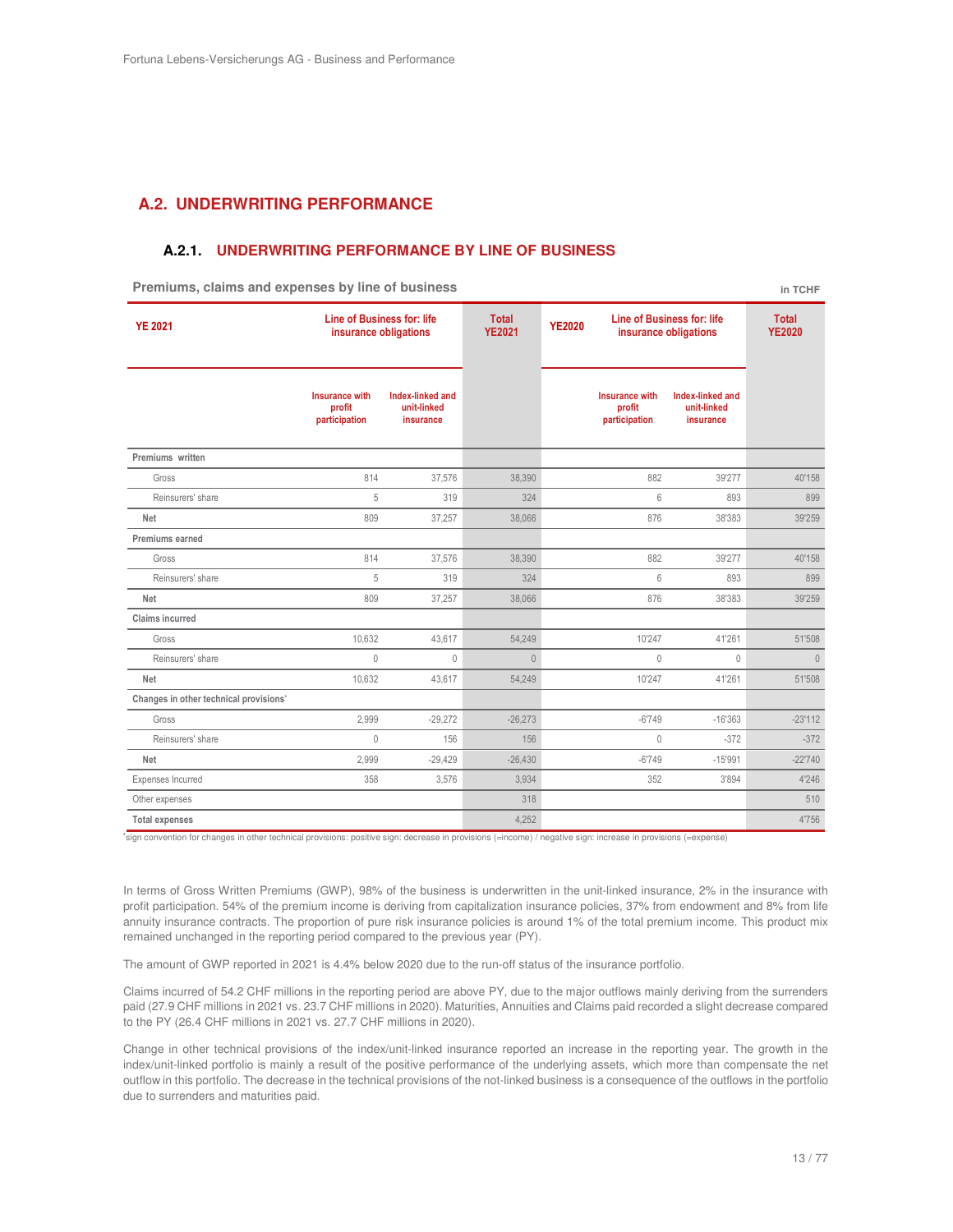The decrease in expenses in 2021 compared to the previous year goes hand in hand with the decrease of the managed insurance portfolio.

Other expenses refer to cancellations of premiums due to lapses, which relate to premiums written in previous years.

The technical margin of the insurance business amounts to 4.8 CHF millions in 2021 (PY -4.0 CHF millions). The technical margin is mainly the profit margin out of premium income, claims incurred and change in technical provisions, and the fees profit margins from investment funds of the unit linked business. The improvement compared to the previous year is primarily due to the lower strengthening of the insurance provisions. In the reporting period, these provisions were strengthened by a net amount of 9.4 CHF millions compared to 17.0 CHF millions the previous year.

After deduction of the expenses related to the technical component of the business the Technical Result of the reporting period amounts to 0.6 CHF millions (PY -8.5 CHF millions).

| <b>Profit and Loss Account</b>                     |               |               | in TCHF     |
|----------------------------------------------------|---------------|---------------|-------------|
| <b>Local GAAP</b>                                  | <b>YE2021</b> | <b>YE2020</b> | Change in % |
| <b>Technical Result (Underwriting Performance)</b> | 608           | $-8'525$      |             |
| Technical Margin                                   | 4'799         | $-4'003$      |             |
| Expenses                                           | $-4'191$      | $-4'522$      | $+7\%$      |

 \* Expenses Incurred in the Technical Result include Acquisition Costs, Administration Expenses and Claims Management Expenses. Investment Management Expenses are shown within the Investment Result in section A.3.1.

| Premiums, claims and                     | <b>Total Top 5</b><br>and home<br>country | Home<br><b>Country</b> |          |             | written) - life obligations | Top 5 countries (by amount of gross premiums |             | <b>Total Top 5</b><br>and home<br>country | Home<br><b>Country</b> |           |              | Top 5 countries (by amount of gross premiums<br>written) - life obligations |           |            |
|------------------------------------------|-------------------------------------------|------------------------|----------|-------------|-----------------------------|----------------------------------------------|-------------|-------------------------------------------|------------------------|-----------|--------------|-----------------------------------------------------------------------------|-----------|------------|
| expenses by country                      |                                           | п                      | R        | <b>CH</b>   | <b>DE</b>                   | <b>AT</b>                                    | F1          |                                           | п                      | R         | <b>CH</b>    | <b>DE</b>                                                                   | <b>AT</b> | F1         |
|                                          | <b>YE2021</b>                             | 2021                   | 2021     | 2021        | 2021                        | 2021                                         | 2021        | <b>YE2020</b>                             | 2020                   | 2020      | 2020         | 2020                                                                        | 2020      | 2020       |
| <b>Premium written</b>                   |                                           |                        |          |             |                             |                                              |             |                                           |                        |           |              |                                                                             |           |            |
| Gross                                    | 34,623                                    | 430                    | 8.994    | 8,388       | 7,906                       | 4,683                                        | 4,222       | 36,085                                    | 447                    | 9,241     | 9,028        | 8.570                                                                       | 5,076     | 3,723      |
| Reinsurers' share                        | O                                         | 0                      |          | $\Omega$    | $\mathbf 0$                 | 0                                            | $\Omega$    | 0                                         | $\mathbf{0}$           |           | $\mathbf{0}$ | $\mathbf{0}$                                                                |           | $^{\circ}$ |
| <b>Net</b>                               | 34,623                                    | 430                    | 8,994    | 8,388       | 7,906                       | 4,683                                        | 4,222       | 36,085                                    | 447                    | 9,241     | 9,028        | 8,570                                                                       | 5,076     | 3,723      |
| <b>Premium earned</b>                    |                                           |                        |          |             |                             |                                              |             |                                           |                        |           |              |                                                                             |           |            |
| Gross                                    | 34,623                                    | 430                    | 8.994    | 8.388       | 7,906                       | 4,683                                        | 4,222       | 36,085                                    | 447                    | 9.241     | 9.028        | 8.570                                                                       | 5.076     | 3,723      |
| Reinsurers' share                        | O                                         | $\overline{0}$         | $\Omega$ | $\mathbf 0$ | $\mathbf 0$                 | $\Omega$                                     | $\mathbf 0$ | O                                         | $\mathbf{0}$           |           | $\mathbf{0}$ | $\Omega$                                                                    | $\Omega$  | $^{\circ}$ |
| <b>Net</b>                               | 34,623                                    | 430                    | 8,994    | 8,388       | 7,906                       | 4,683                                        | 4,222       | 36,085                                    | 447                    | 9,241     | 9,028        | 8,570                                                                       | 5,076     | 3,723      |
| <b>Caims incurred</b>                    |                                           |                        |          |             |                             |                                              |             |                                           |                        |           |              |                                                                             |           |            |
| Gross                                    | 49,766                                    | 1,037                  | 3,831    | 12,089      | 23,031                      | 7,188                                        | 2,590       | 41,915                                    | 453                    | 3,499     | 11,947       | 14,753                                                                      | 7.828     | 3,436      |
| Reinsurers' share                        | o                                         | $\Omega$               | $\Omega$ | $\Omega$    | $\Omega$                    | $\Omega$                                     | $\Omega$    | O                                         | $\mathbf{0}$           |           | $\Omega$     | 0                                                                           |           | $\Omega$   |
| <b>Net</b>                               | 49.766                                    | 1,037                  | 3,831    | 12,089      | 23,031                      | 7,188                                        | 2,590       | 41,915                                    | 453                    | 3,499     | 11,947       | 14,753                                                                      | 7,828     | 3,436      |
| Changes in other<br>technical provisions |                                           |                        |          |             |                             |                                              |             |                                           |                        |           |              |                                                                             |           |            |
| Gross                                    | $-10,128$                                 | 150                    | $-4.849$ | $-9,320$    | 5,922                       | 1,198                                        | $-3,229$    | $-25,721$                                 | $-508$                 | $-10,304$ | $-3,422$     | $-7,247$                                                                    | $-1,094$  | $-3,146$   |
| Reinsurers' share                        | n                                         | 0                      |          | $\Omega$    | 0                           |                                              | n           | O                                         | $\mathbf{0}$           |           | $\Omega$     | U                                                                           |           | $\Omega$   |
| <b>Net</b>                               | $-10,128$                                 | 150                    | $-4.849$ | $-9,320$    | 5,922                       | 1,198                                        | $-3,229$    | $-25,721$                                 | $-508$                 | $-10,304$ | $-3,422$     | $-7.247$                                                                    | $-1.094$  | $-3,146$   |
| <b>Expenses incurred</b>                 | 3,512                                     | 8 <sup>1</sup>         | 922      | 860         | 810                         | 480                                          | 433         | 3,776                                     | 8                      | 977       | 955          | 906                                                                         | 537       | 394        |
| Other expenses                           | 249                                       |                        |          |             |                             |                                              |             | 453                                       |                        |           |              |                                                                             |           |            |
| <b>Total expenses</b>                    | 3,761                                     |                        |          |             |                             |                                              |             | 4,229                                     |                        |           |              |                                                                             |           |            |

## **A.2.2. UNDERWRITING PERFORMANCE BY GEOGRAPHICAL AREA**

**\*** sign convention for change in other technical provisions: positive sign: decrease in provisions (=income) / negative sign: increase in provisions (=expense)

In terms of Gross Written Premiums (GWP) the top 5 countries are: 23% of the life insurance obligations are deriving from policyholders resident in France, 22% in Switzerland, 21% in Germany, 12% in Austria and 11% in Finland. Within the single countries, no significant distinctions of the Business-Mix and underwriting performance are detectable.

Based on the higher average seniority of the insurance portfolio in Germany, Switzerland and Austria compared to the other countries (in particularly to France or Finland), the run-off of the portfolio is mainly evident in this countries. As a result, maturities paid are significantly higher than in other countries.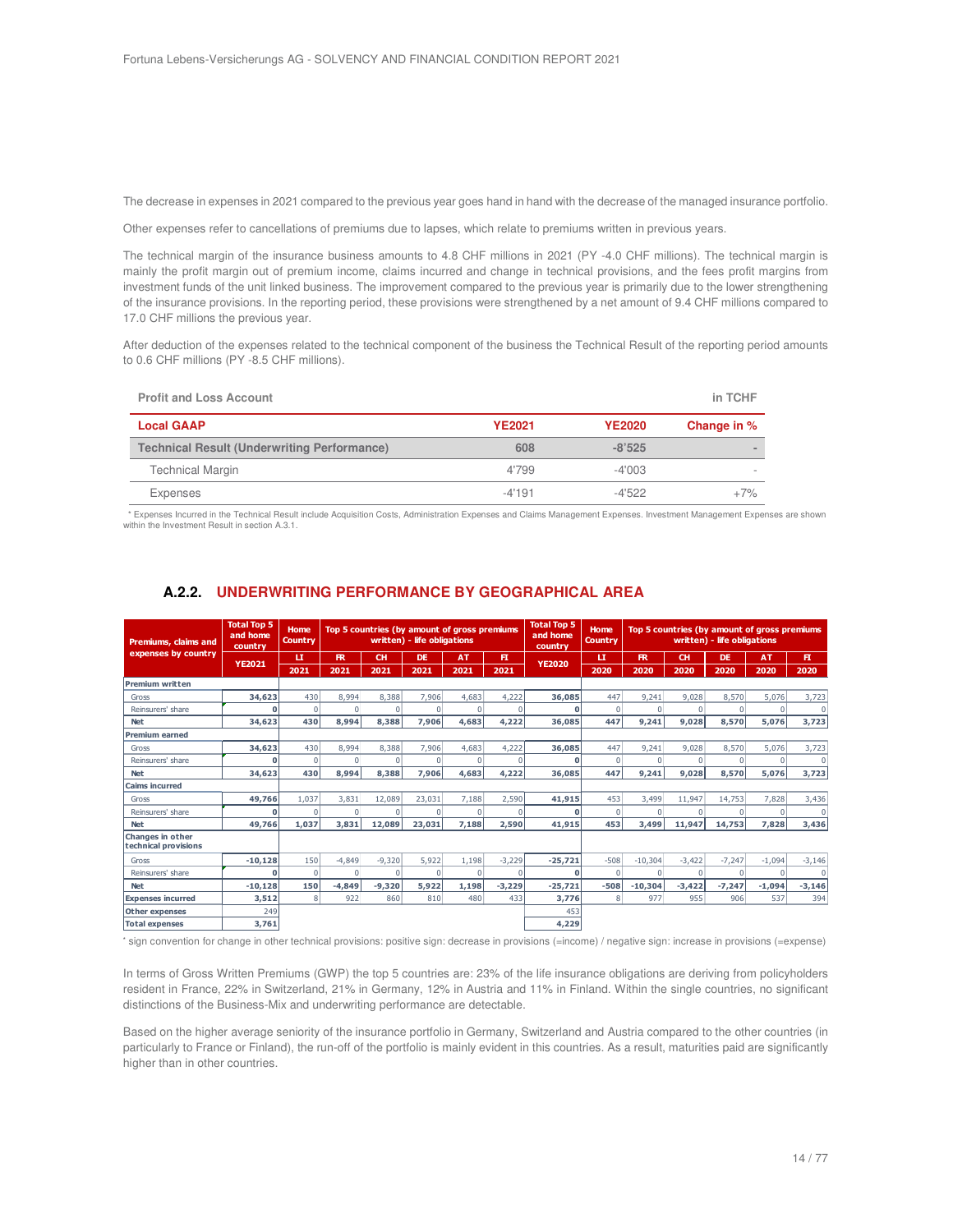## **A.3. INVESTMENT PERFORMANCE**

### **A.3.1. INVESTMENT RESULT**

#### **Profit and Loss per Asset Class <b>***in TCHF in TCHF*

| <b>Local GAAP in TCHF</b>                                         | <b>YE2021</b> | <b>YE2020</b> | Change in % |
|-------------------------------------------------------------------|---------------|---------------|-------------|
| <b>Investment Result (Investment Performance)</b>                 | $-5'635$      | $-3'062$      | $-84%$      |
| <b>Investment Result Traditional Business</b>                     | $-1,653$      | $-549$        | $-201%$     |
| Investment Result Traditional Business Gross of PH Participation  | 1,025         | 2,215         | $-54%$      |
| Net Investment Income Bonds                                       | 458           | 2'614         | $-82%$      |
| Net Investment Income Loans                                       | 74            | 76            | $-3%$       |
| Net Investment Income Collective Investments Undertakings         | 1'145         | 171           | 570%        |
| Net Investment Income Cash                                        | 18            | 24            | $-25%$      |
| Investment Management Expenses                                    | $-670$        | $-670$        | $0\%$       |
| Policyholder Share of Total Investment income Not Linked Business | $-2'678$      | $-2'764$      | $-3%$       |
| <b>Investment Result Unit-Linked Business</b>                     | 156           | $-153$        |             |
| Investment Result Unit-Linked Business Gross of PH Share          | 39'229        | 24'734        | 59%         |
| Policyholder Share of Total Investment income Unit-Linked         | $-39'073$     | $-24'887$     | 57%         |
| <b>Result from Derivatives</b>                                    | $-4'137$      | $-2'360$      | $-75%$      |

Overall, Fortuna shows an investment result of -5.6 CHF millions in the reporting period, which is 2.6 CHF millions below the value of the previous year. The negative result is primarily driven by the costs incurred for the company to hedge financial risks and the foreign currency losses because of the devaluation of the euro against the Swiss franc.

The investment result of the Traditional Business shows a loss of CHF 1.7 CHF millions, which is 1.1 CHF millions below the PY figure. This decrease is primarily driven by the foreign currency losses of the bond portfolio, which are hedged but this cannot be recognized in the statutory financial statements as the lower of cost or market principle is required for these derivatives. The devaluation of the Euro against CHF leads to a decrease in the investment income of the Bonds portfolio. The very good performance of the equity markets are the main reason for the significant increase of the Investment Income of the Collective Investments Undertakings. The investment income of the other asset classes is in line with the previous year. Due to the run-off, the policyholder share decreases in the reporting period compared to 2020.

The investment performance of the Unit-Linked Business Gross of Policyholder Participation reflects the development of the capital market in 2021, which was a very positive year in terms of stock market performance. This is primarily the reason why these investments showed a higher performance than in the previous year. This result is shared with policyholders.

#### **A.3.2. GAINS AND LOSSES RECOGNIZED IN EQUITY**

In the statutory accounts, according to Liechtenstein generally accepted accounting principles (local GAAP), no gains and losses are recognized in equity and no other comprehensive income accounts are recycled within the equity. The equity is only composed of share capital, retained earnings and net earnings of the current year.

#### **A.3.3. INVESTEMENTS IN SECURITISATION**

There are no investments in securitization in the LFL investment portfolio.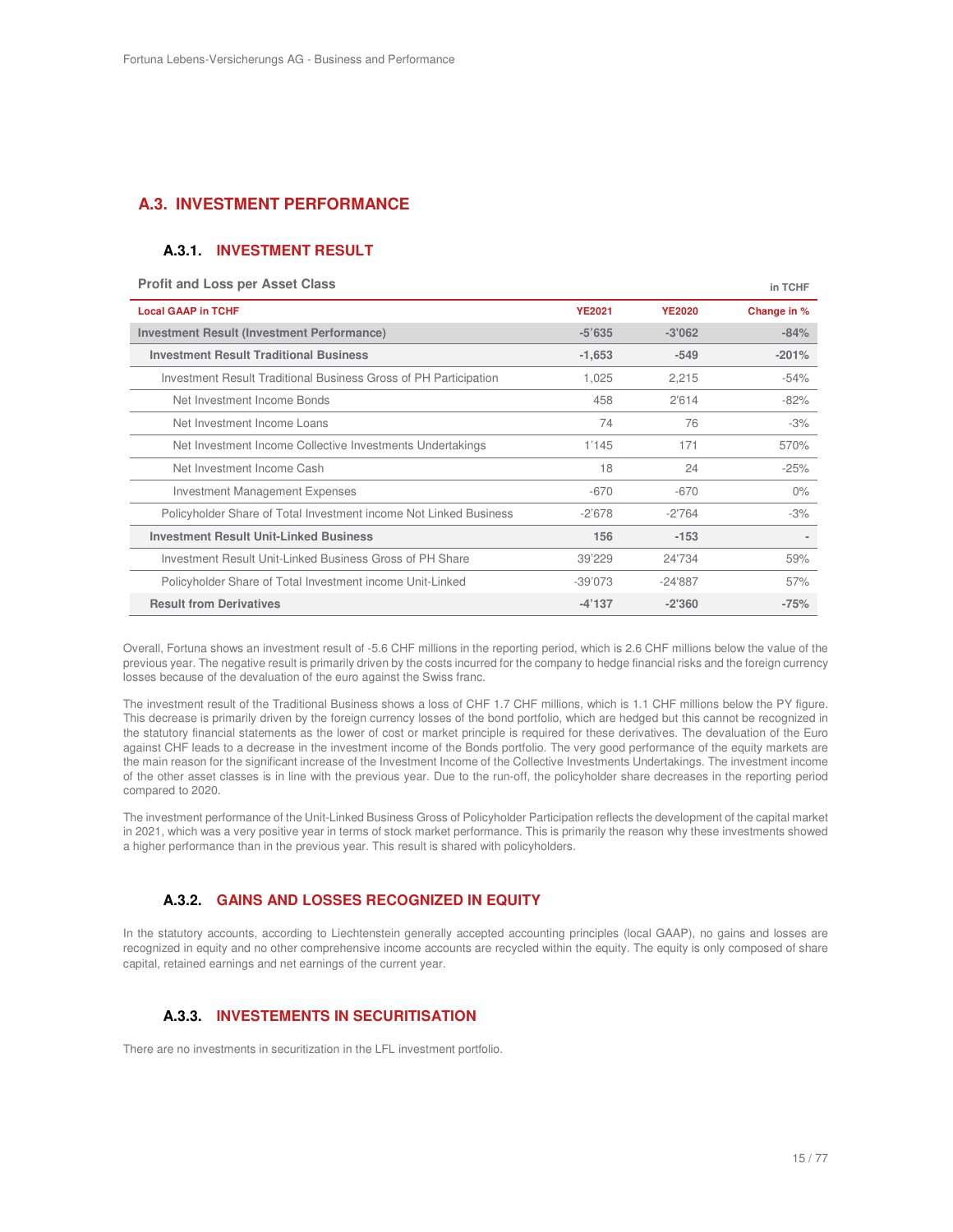## **A.4. PERFORMANCE OF OTHER ACTIVITIES**

There are no material income and expenses from any other activities than already reported in sections A.2. and A.3.

LFL does not have any leasing arrangements.

## **A.5. ANY OTHER INFORMATION**

#### **INFORMATION ABOUT CORONAVIRUS – COVID 19**

The year 2021 was still influenced by the COVID 19 pandemic.

In collaboration with Generali Schwitzerland LFL has maintained a series of initiatives to ensure business continuity and to protect the health of the people who work for the company. Due to the technical and operational preparedness of GS including LFL, the working staff operated mainly in home office during 2021 guaranteeing an orderly continuation of business operations.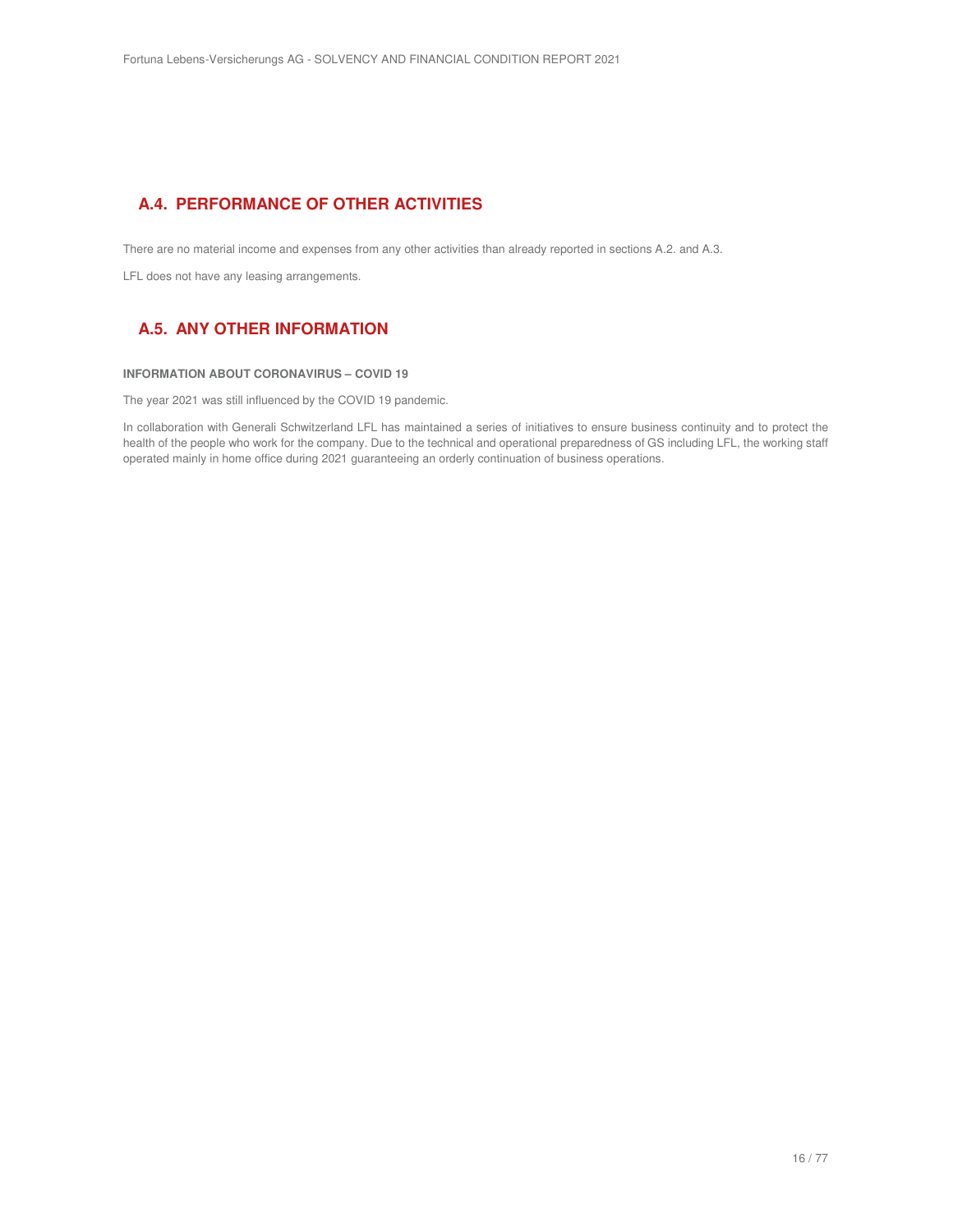## **Annex A – Public QRTs YE2021**

| Premiums, claims and expenses by line of business (Template S.05.01) |                                                                                     |                                               |                                                  |                         |                                                                                                   |                                                                                                   |                                  |                         | in TCHF      |
|----------------------------------------------------------------------|-------------------------------------------------------------------------------------|-----------------------------------------------|--------------------------------------------------|-------------------------|---------------------------------------------------------------------------------------------------|---------------------------------------------------------------------------------------------------|----------------------------------|-------------------------|--------------|
|                                                                      | Life reinsurance<br>Line of Business for: life insurance obligations<br>obligations |                                               |                                                  |                         |                                                                                                   |                                                                                                   |                                  |                         |              |
|                                                                      | <b>Health</b><br>insurance                                                          | Insurance<br>with profit<br>participati<br>on | Index-<br>linked and<br>unit-linked<br>insurance | Other life<br>insurance | <b>Annuities</b><br>stemming<br>from non-<br>life<br>insurance<br>contracts<br>and<br>relating to | <b>Annuities</b><br>stemming<br>from non-<br>life<br>insurance<br>contracts<br>and<br>relating to | <b>Health</b><br>reinsuranc<br>e | Life<br>reinsuranc<br>e | <b>Total</b> |
| Premiums written                                                     |                                                                                     |                                               |                                                  |                         |                                                                                                   |                                                                                                   |                                  |                         |              |
| Gross                                                                |                                                                                     | 814                                           | 37,576                                           |                         |                                                                                                   |                                                                                                   |                                  |                         | 38,390       |
| Reinsurers' share                                                    |                                                                                     | 5                                             | 319                                              |                         |                                                                                                   |                                                                                                   |                                  |                         | 324          |
| <b>Net</b>                                                           |                                                                                     | 809                                           | 37,257                                           |                         |                                                                                                   |                                                                                                   |                                  |                         | 38,066       |
| Premiums earned                                                      |                                                                                     |                                               |                                                  |                         |                                                                                                   |                                                                                                   |                                  |                         |              |
| Gross                                                                |                                                                                     | 814                                           | 37,576                                           |                         |                                                                                                   |                                                                                                   |                                  |                         | 38,390       |
| Reinsurers' share                                                    |                                                                                     | 5                                             | 319                                              |                         |                                                                                                   |                                                                                                   |                                  |                         | 324          |
| <b>Net</b>                                                           |                                                                                     | 809                                           | 37,257                                           |                         |                                                                                                   |                                                                                                   |                                  |                         | 38,066       |
| <b>Claims incurred</b>                                               |                                                                                     |                                               |                                                  |                         |                                                                                                   |                                                                                                   |                                  |                         |              |
| Gross                                                                |                                                                                     | 10,632                                        | 43,617                                           |                         |                                                                                                   |                                                                                                   |                                  |                         | 54,249       |
| Reinsurers' share                                                    |                                                                                     | $\mathbf{0}$                                  | $\Omega$                                         |                         |                                                                                                   |                                                                                                   |                                  |                         | $\Omega$     |
| <b>Net</b>                                                           |                                                                                     | 10,632                                        | 43,617                                           |                         |                                                                                                   |                                                                                                   |                                  |                         | 54,249       |
| Changes in other<br>technical provisions                             |                                                                                     |                                               |                                                  |                         |                                                                                                   |                                                                                                   |                                  |                         |              |
| Gross                                                                |                                                                                     | 2,999                                         | $-29,272$                                        |                         |                                                                                                   |                                                                                                   |                                  |                         | $-26,273$    |
| Reinsurers' share                                                    |                                                                                     | $\mathbf{0}$                                  | 156                                              |                         |                                                                                                   |                                                                                                   |                                  |                         | 156          |
| <b>Net</b>                                                           |                                                                                     | 2,999                                         | $-29,429$                                        |                         |                                                                                                   |                                                                                                   |                                  |                         | $-26,430$    |
| <b>Expenses Incurred</b>                                             |                                                                                     | 358                                           | 3,576                                            |                         |                                                                                                   |                                                                                                   |                                  |                         | 3,934        |
| Other expenses                                                       |                                                                                     |                                               |                                                  |                         |                                                                                                   |                                                                                                   |                                  |                         | 318          |
| <b>Total expenses</b>                                                |                                                                                     |                                               |                                                  |                         |                                                                                                   |                                                                                                   |                                  |                         | 4,252        |

**Premiums, claims and expenses by line of business (Template S.05.01) in TCHF**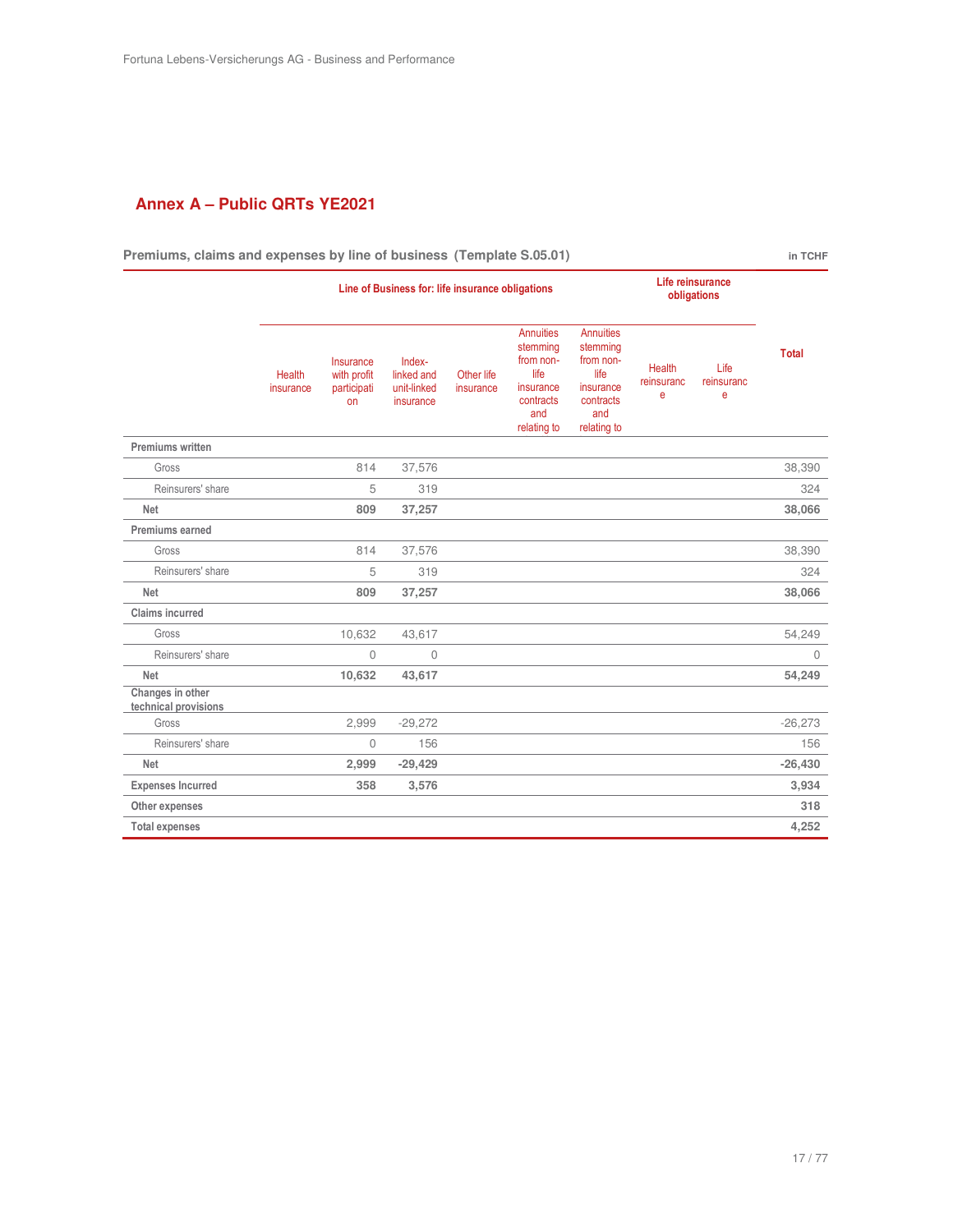|                                             | Home<br><b>Country</b> |           | Top 5 countries (by amount of gross premiums written) - non-life obligations |             |              |              |              |  |  |
|---------------------------------------------|------------------------|-----------|------------------------------------------------------------------------------|-------------|--------------|--------------|--------------|--|--|
|                                             | П                      | <b>FR</b> | <b>CH</b>                                                                    | DE          | AT           | FI.          |              |  |  |
| <b>Premium written</b>                      |                        |           |                                                                              |             |              |              |              |  |  |
| Gross                                       | 430                    | 8,994     | 8,388                                                                        | 7,906       | 4,683        | 4,222        | 34,623       |  |  |
| Reinsurers'<br>share                        | $\mathbf{0}$           | 0         | $\mathbf{0}$                                                                 | $\mathbf 0$ | $\mathbf{0}$ | $\mathbf{0}$ | $\mathbf{0}$ |  |  |
| <b>Net</b>                                  | 430                    | 8,994     | 8,388                                                                        | 7,906       | 4,683        | 4,222        | 34,623       |  |  |
| Premium earned                              |                        |           |                                                                              |             |              |              | $\mathbf 0$  |  |  |
| Gross                                       | 430                    | 8,994     | 8,388                                                                        | 7,906       | 4,683        | 4,222        | 34,623       |  |  |
| Reinsurers'<br>share                        | $\mathbf{0}$           | 0         | $\mathbf 0$                                                                  | 0           | $\mathbb O$  | $\mathbf 0$  | $\mathbf 0$  |  |  |
| <b>Net</b>                                  | 430                    | 8,994     | 8,388                                                                        | 7,906       | 4,683        | 4,222        | 34,623       |  |  |
| <b>Caims incurred</b>                       |                        |           |                                                                              |             |              |              | $\mathbf 0$  |  |  |
| Gross                                       | 1,037                  | 3,831     | 12,089                                                                       | 23,031      | 7,188        | 2,590        | 49,766       |  |  |
| Reinsurers'<br>share                        | $\mathbf{0}$           | 0         | $\mathbf 0$                                                                  | $\mathbf 0$ | $\mathbb O$  | $\mathbf{0}$ | $\mathbf{0}$ |  |  |
| <b>Net</b>                                  | 1,037                  | 3,831     | 12,089                                                                       | 23,031      | 7,188        | 2,590        | 49,766       |  |  |
| Changes in other<br>technical<br>provisions |                        |           |                                                                              |             |              |              | $\Omega$     |  |  |
| Gross                                       | 150                    | $-4,849$  | $-9,320$                                                                     | 5,922       | 1,198        | $-3,229$     | $-10,128$    |  |  |
| Reinsurers'<br>share                        | $\mathbf 0$            | 0         | $\mathbf 0$                                                                  | 0           | $\mathbf 0$  | $\mathbf 0$  | $\mathbf{0}$ |  |  |
| <b>Net</b>                                  | 150                    | $-4,849$  | $-9,320$                                                                     | 5,922       | 1,198        | $-3,229$     | $-10,128$    |  |  |
| <b>Expenses incurred</b>                    | 8                      | 922       | 860                                                                          | 810         | 480          | 433          | 3,512        |  |  |
| Other expenses                              |                        |           |                                                                              |             |              |              | 249          |  |  |
| <b>Total expenses</b>                       |                        |           |                                                                              |             |              |              | 3,761        |  |  |

#### **Premiums, claims and expenses by country (Template S.05.02)** *in TCHF*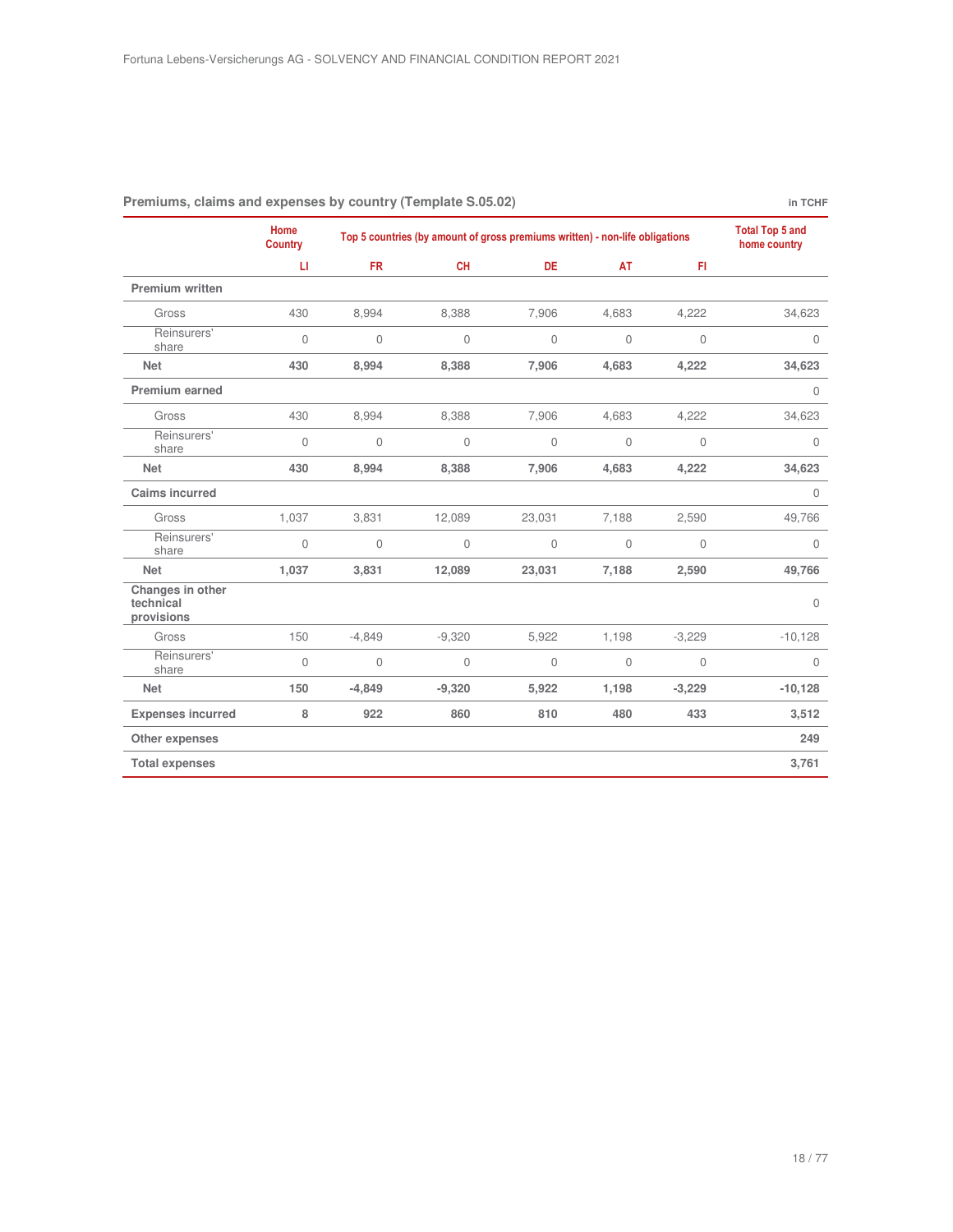## B. System of Governance

## **B.1. GENERAL INFORMATION ON THE SYSTEM OF GOVERNANCE**

### **B.1.1. INFORMATION ON GOVERNANCE**

LFL's shareholder, Generali Switzerland Holding AG (GSH), has assigned the management of LFL to the Board of Directors and to the Delegate of the Board of Directors of LFL (Dr. Bernhard Locher, the Chairman of the BoD) according to Art. 180 of the Liechtenstein Law on Persons and Companies (PGR) and the Organizational Rules of LFL. The delegate of the BoD is, thus, responsible for LFL's management and is supported by the CEO and the deputy CEO.

Legally, LFL is a wholly owned subsidiary of GSH and functionally integrated into the processes of the insurance companies of Generali Switzerland which are, ultimately, outsourced to GPV. The composition of LFL's BoD and the Executive Committee as of 31 December 2021 is shown below:

| <b>Board of Directors (BoD)</b>   |                            |  |  |  |  |  |
|-----------------------------------|----------------------------|--|--|--|--|--|
| B. Locher (Chairman)<br>A. Lacher |                            |  |  |  |  |  |
| A. Sarti                          |                            |  |  |  |  |  |
|                                   |                            |  |  |  |  |  |
|                                   | <b>Executive Committee</b> |  |  |  |  |  |
| Delegate of BoD                   | <b>CEO</b>                 |  |  |  |  |  |
| <b>B.</b> Locher                  | G. Koletsis                |  |  |  |  |  |
| <b>Deputy CEO</b>                 |                            |  |  |  |  |  |
| Letsch                            |                            |  |  |  |  |  |

The Risk Governance shall ensure an effective organization with clearly defined key risk roles and responsibilities and a set of policies.

The key risk roles and responsibilities for LFL are the following:

| <b>Key Risk Role</b>                            | <b>Description</b>                                                                                                                                                                                                                                                                                                                        |
|-------------------------------------------------|-------------------------------------------------------------------------------------------------------------------------------------------------------------------------------------------------------------------------------------------------------------------------------------------------------------------------------------------|
| <b>Board of Directors</b><br>(BoD)              | The BoD ensures that the most significant risks for LFL are identified, evaluated and managed. Ultimately, the<br>BoD is responsible for the implementation, adequacy and sustainability of LFL's risk management strategy<br>and control framework in terms of completeness, functioning and effectiveness.                              |
| <b>Audit and Risk</b><br><b>Committee (ARC)</b> | The primary role of the Audit and Risk Committee is to ensure the integrity of the financial reporting and audit<br>process and to oversee the maintenance of sound internal control and risk management systems.                                                                                                                         |
| Executive<br>Committee (ExCo)                   | The ExCo is responsible for the operative implementation, maintenance and monitoring of LFL's risk and<br>control framework.                                                                                                                                                                                                              |
| <b>Risk Owners</b>                              | The Heads of the Operating Units are the so-called Risk Owners. They regularly identify, analyze and control<br>the risks relating to their processes. The Operating Units perform these risk management activities in<br>cooperation with GPV's RM-FOR (Risk Management Framework and Operational Risk) team and Compliance<br>function. |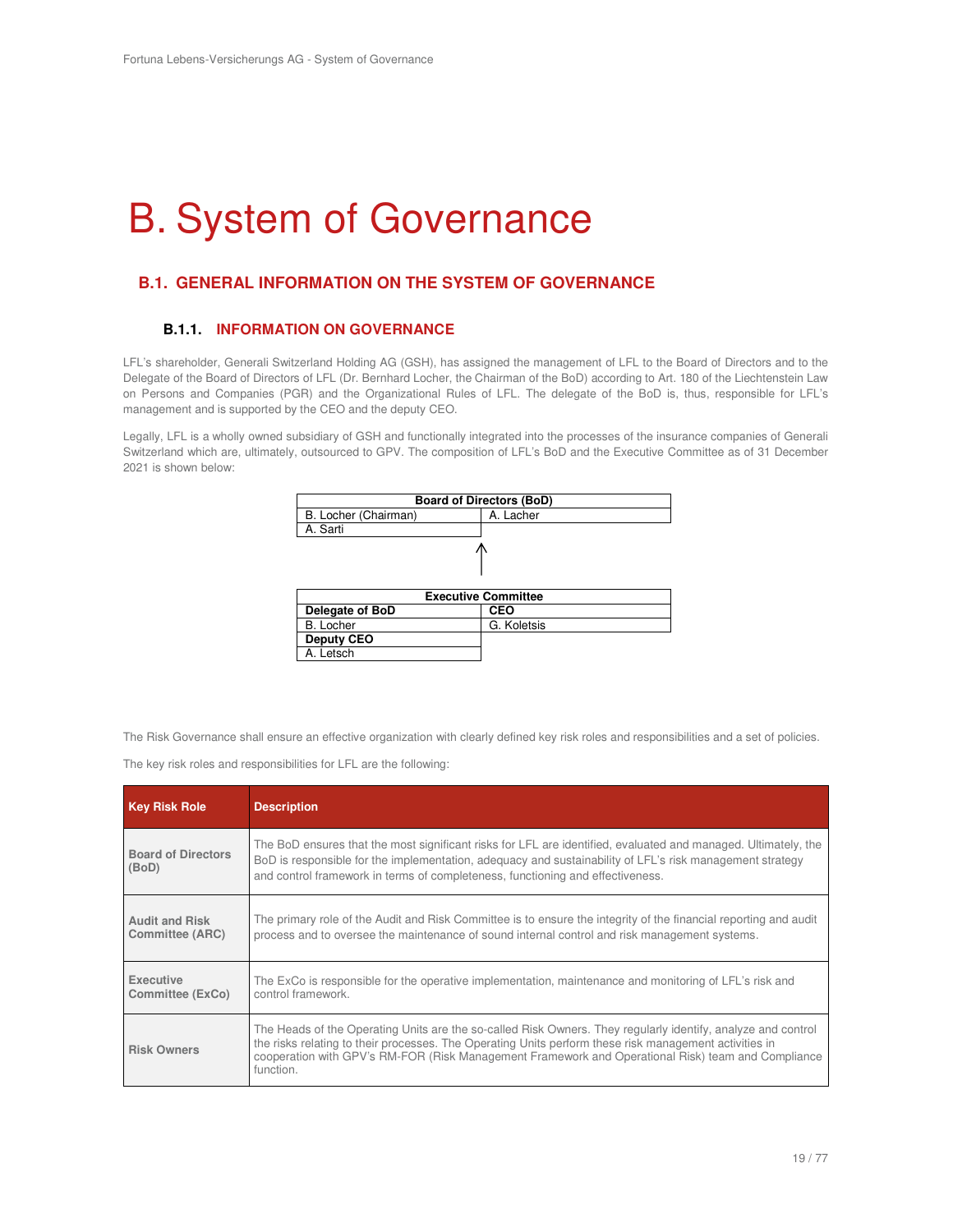Also in 2021, measures were taken to preventively strengthen the solvency ratio of the company (anticipating, inter alia, impending model adjustments). The General Assembly approved, thus, a capital increase of 25 CHF millions in December 2021, thereby further increasing Fortuna's equity.

In addition, further derisking measures were taken, and the Lapse Risk Stop Loss Reinsurance Agreement was renewed (see also section C).

There were no other material transactions during the reporting period with shareholders or persons who exercise a significant influence on LFL (incl. LFL's BoD members).

The following organizational chart shows the reporting lines of LFL's control functions (Risk Management, Compliance, Actuarial Function and Internal Audit) as of 31 December 2021:



A comprehensive description of key roles and responsibilities of the control functions is stated in the "Group Directives on the System of Governance" and the "Risk Management Group Policy".

In section B.1.4 more details are disclosed for the relevant control functions (Risk Management, Compliance, Actuarial Function and Internal Audit) as well as for the BoD and Risk Committee.

Annex B lists all regulations relating to the System of Governance of the company.

#### **B.1.2. CHANGES IN THE SYSTEM OF GOVERNANCE**

No changes concerning the composition of the BoD and the Executive Committee occurred in 2021.

In 2021, the Company has established an Audit and Risk Committee (ARC). The Board of Directors as a whole performs the tasks assigned to the ARC. The Chairman is Dr. Alexander Lacher.

#### **B.1.3. REMUNERATION POLICY**

The GS Remuneration Committee is formed by a representative of the shareholder together with representatives from GHO. The Committee convenes whenever business requires, but at least once a year.

The GS Remuneration Committee determines the remuneration of the CEO and the members of the Executive Committee and in particular the Head Internal Audit, Chief Risk Officer and Head of Compliance.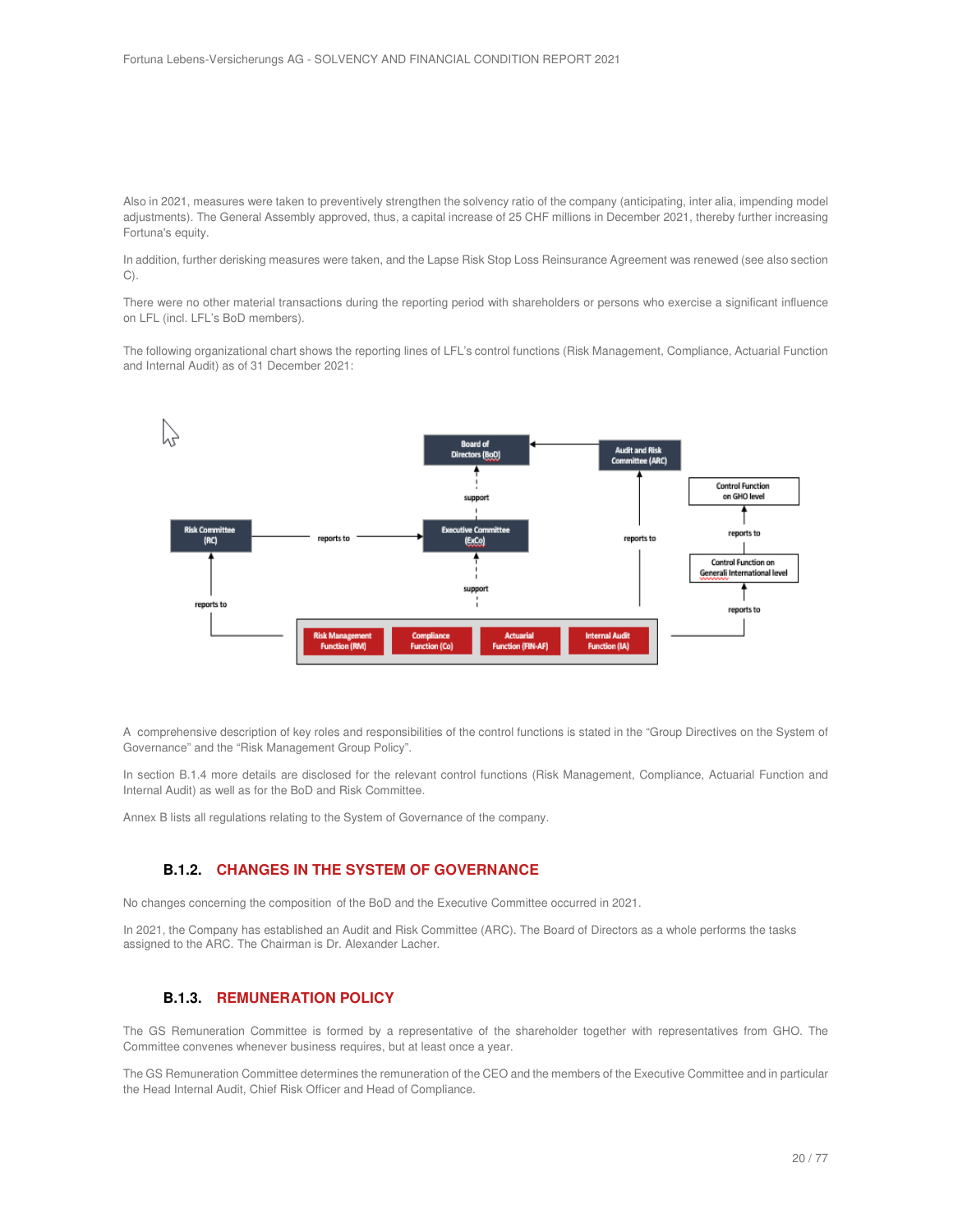#### **Remuneration Principles**

The Reward Strategy for GS includes the following key elements:

- A focus on total compensation (base salary, bonus and value of long-term incentives) with variable payout depending on the individual performance;
- A total remuneration package which is competitive in relation to comparable organizations in the Swiss Insurance Industry;
- Equity and consistency of remuneration in relation to the assigned responsibilities and demonstrated capabilities;
- Alignment with the corporate strategy and targets;
- A consistent compliance with our "Equal Pay" principle;
- Value merit and performance in terms of results, behaviors and values;
- Clear governance and compliance with the regulatory framework (IVASS 39 Regulation).

#### **Remuneration Philosophy**

In managing the remuneration of employees, the following objectives are pursued:

- **Providing a competitive total remuneration package in both cash and non-cash components for talent attraction and retention;**
- Rewarding the people in a fair and consistent way, in line with GHO reward philosophy and the local market practices;
- **Ensuring internal and external equity for the reward system;**
- **Promoting pay-for-performance culture and differentiating reward based on performance and competences.**

## **B.1.4. INFORMATION ON CONTROL FUNCTIONS**

For the organizational chart showing integration and reporting lines for the relevant control functions (Risk Management, Compliance, Internal Audit and Actuarial Function) please refer to section B.1.1.

The risk and control functions of LFL are outsourced to GPV and operate according to the "Three Line of Defense" approach:

- 1.) The Operating Units are the First Line of Defense and have ultimate responsibility for risks concerning their area;
- 2.) The Risk Management, Actuarial, and the Compliance function form the Second Line of Defense;
- 3.) The Internal Audit function is the Third Line of Defense.

| <b>Control Functions</b>        | <b>Description</b>                                                                                                                                                                                                                                                                                                                                                                                                                                                                                                                                                                                                                                                                                                                                                                                                                                                                                                                                                                                                                                                                                                                                                                                                                                                                                                                                                                                                                                                                                                                                                                                                                                                                                                                     |  |  |  |
|---------------------------------|----------------------------------------------------------------------------------------------------------------------------------------------------------------------------------------------------------------------------------------------------------------------------------------------------------------------------------------------------------------------------------------------------------------------------------------------------------------------------------------------------------------------------------------------------------------------------------------------------------------------------------------------------------------------------------------------------------------------------------------------------------------------------------------------------------------------------------------------------------------------------------------------------------------------------------------------------------------------------------------------------------------------------------------------------------------------------------------------------------------------------------------------------------------------------------------------------------------------------------------------------------------------------------------------------------------------------------------------------------------------------------------------------------------------------------------------------------------------------------------------------------------------------------------------------------------------------------------------------------------------------------------------------------------------------------------------------------------------------------------|--|--|--|
| <b>Risk Management Function</b> | The Risk Management Function of LFL is integrated into the risk management processes of the<br>insurance companies of Generali Switzerland.<br>The Risk Management Function consists of the Risk Management Framework and Operational<br>Risk (RM-FOR) department and the quantitative risk management departments (including<br>Solvency II Life and Financial and Investment Risk Management).<br>The RM-FOR department is, in particular responsible for qualitative risk management (including<br>operational risks) as well as for the implementation and supervision of the risk management<br>system. In addition, RM-FOR acts together with the Compliance Function as the coordinator for<br>the Internal Control System (ICS) of LFL.<br>The quantitative risk management departments are, in particular, responsible for the calculation<br>and reporting of risk capital according to Solvency II, the Own Risk Solvency Assessment<br>(ORSA) as well as for monitoring of the liquidity situation and investment risks and limits.<br>The Risk Management Function works closely with the first line of defense (i.e., the heads of<br>the operating business units and the risk owners) and helps to identify and assess risks and key<br>controls. It also helps to monitor the risk profile and develops risk mitigation strategies. The Risk<br>Management Function provides information and suggestions to the Risk Committee (RC), which<br>discusses the risk profile and risk management activities of LFL. The Risk Management<br>Function and the Risk Committee advise and support LFL's ExCo and BoD in respect of the<br>definition of the Risk Appetite Framework and the respective level of risk capital. |  |  |  |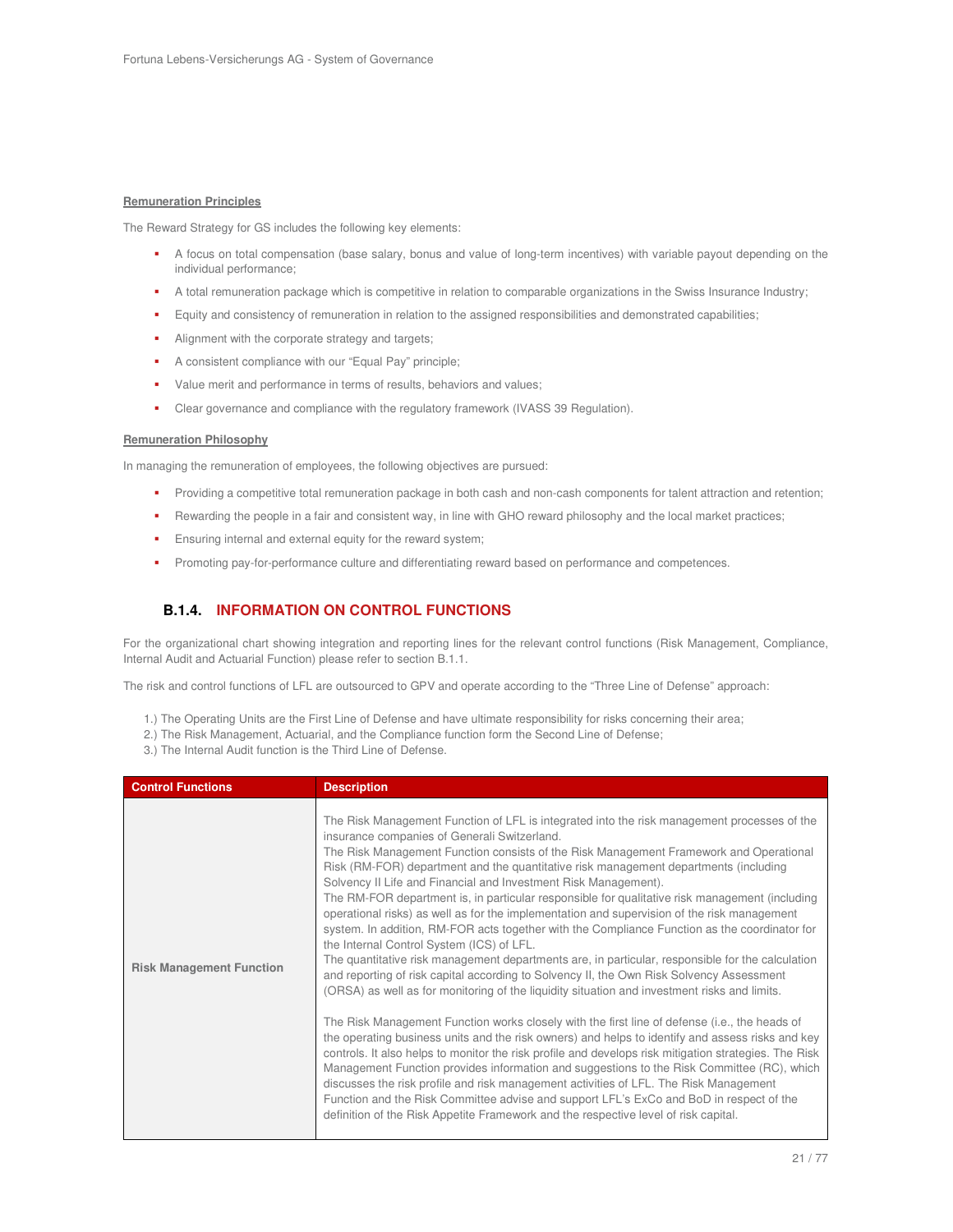| <b>Control Functions</b>       | <b>Description</b>                                                                                                                                                                                                                                                                                                                                                    |  |  |
|--------------------------------|-----------------------------------------------------------------------------------------------------------------------------------------------------------------------------------------------------------------------------------------------------------------------------------------------------------------------------------------------------------------------|--|--|
| <b>Compliance Function</b>     | The Compliance function is responsible for the identification, evaluation and prevention of risks<br>derived from failures to comply with external and internal regulations. The Compliance function<br>supports GS's legal entities and employees in observing/complying with the relevant laws,<br>regulations, internal policies and Generali's ethical standards. |  |  |
| <b>Internal Audit Function</b> | GPV's Internal Audit function is responsible for independent audits and assessments of the<br>effectiveness of the LFL's Governance, Risk and Control framework as well as business<br>processes using a systematic and risk-based audit approach. The Internal Audit function<br>performs audits within both, the first and the second line of defense.              |  |  |
| <b>Actuarial Function</b>      | The Actuarial function is responsible for the adequacy of technical provisions.                                                                                                                                                                                                                                                                                       |  |  |

### **B.1.5. INDEPENDENCE AND QUALIFICATIONS OF THE CONTROL FUNCTIONS**

The independence requirements, responsibilities, duties and authorities of the control functions (Risk Management, Compliance, Internal Audit and Actuarial Function) are defined in respective policies. The respective policies are mentioned in Annex B.

As LFL outsources its control functions to GPV (as part of GS), LFL benefits from an experienced and diverse team of more than 30 employees. Moreover, LFL benefits from the knowledge and support from the globally operating Generali Group.

## **B.2. FIT AND PROPER REQUIREMENTS**

#### **B.2.1. SKILLS, KNOWLEDGE AND EXPERTISE REQUIRED FOR KEY FUNCTIONS**

For its key functions, LFL's BoD has implemented a Fit & Proper Group Policy (along with relevant procedures) in line with Generali's group-wide standards and Solvency II requirements.

"Fitness" includes general and specific qualifications, knowledge, experience and understanding related to LFL's business (including actuarial and financial analyses, governance, the regulatory framework and the market environment). Collectively, the qualification, knowledge and experience of LFL's key functions must be adequate. This will ensure sound and prudent management.

Knowledge of LFL's environment requires awareness and understanding of a wide array of relevant aspects, including the macro- and microeconomic environment, and customer-related matters. Understanding LFL's business also includes its strategy and operating model as well as the ability to read and understand the firm's actuarial and financial information, to identify, assess, and address risks and potential issues. In addition, LFL's key functions must be able to assess the effectiveness of the company's arrangements and to implement adequate governance, oversight and controls. Last but not least, the awareness for and understanding of LFL's regulatory environment is required in order to effectively deal with legal and regulatory changes.

### **B.2.2. PROCESS FOR ASSESSING FITNESS AND PROPERNESS**

LFL's Fit & Proper Policy requires regular checks of its key personnel. These checks are provided by the relevant personnel (selfassessment) and/or by the person or body appointing the relevant personnel. Fitness evaluation shall assess the person's professional qualification, knowledge and experience for the respective role. Properness checks assess whether the personal and business conduct of the relevant personnel is adequate for its function.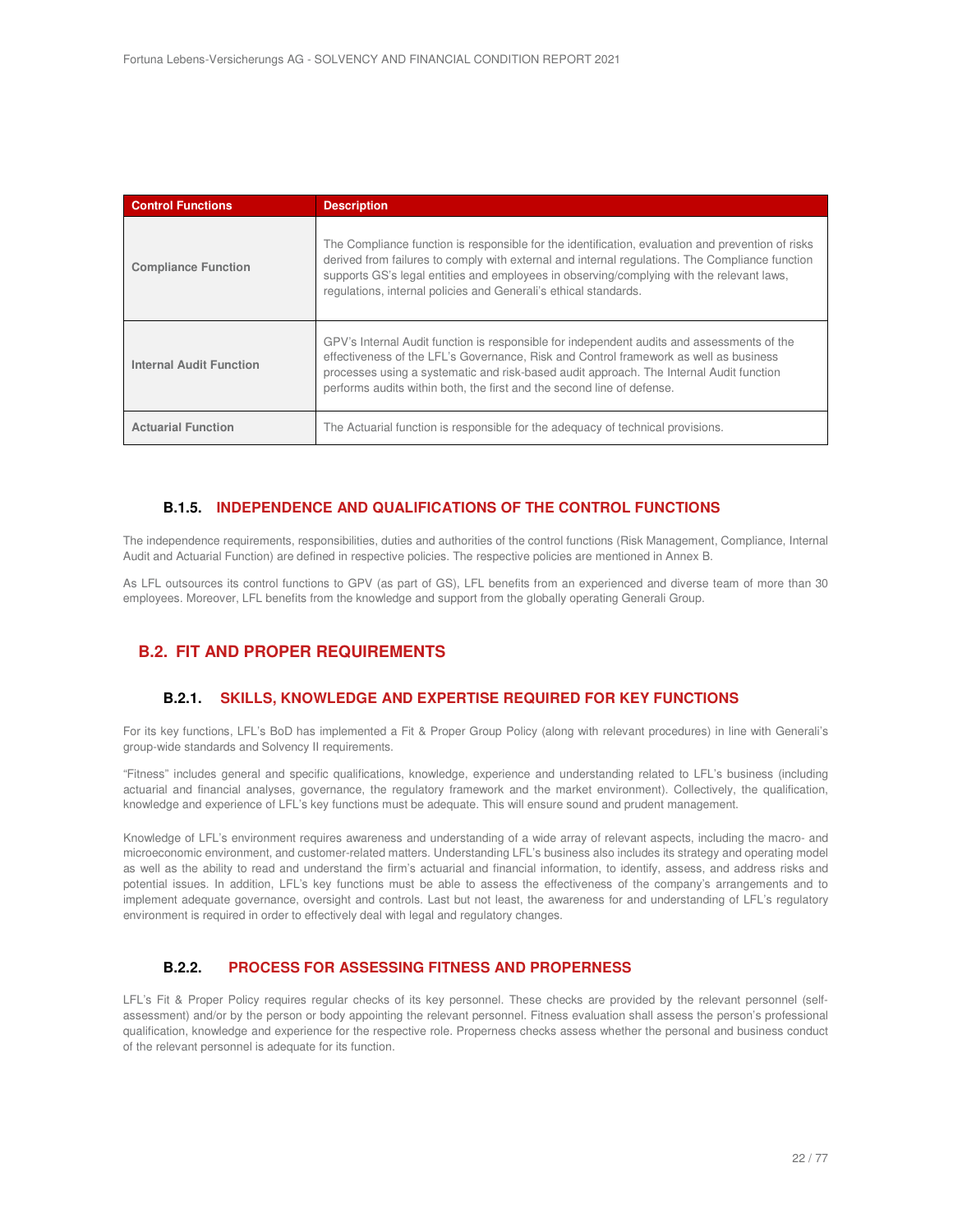## **B.3. RISK MANAGEMENT SYSTEM INCLUDING THE OWN RISK AND SOLVENCY ASSESSMENT**

#### **B.3.1. RISK MANAGEMENT SYSTEM**

The purpose of the Risk Management System is to ensure that all risks to which LFL is exposed are properly and effectively managed on the basis of the risk strategy defined, following a set of processes and procedures and based on clear governance. LFL is fully integrated into the risk management processes of the insurance companies of Generali Switzerland.

The principles defining the Risk Management System are provided in the Risk Management Group Policy, which is the cornerstone of all risk-related policies and guidelines.

The Risk Management Group Policy covers all risks to which LFL is exposed on a current basis or on forward-looking basis.

The Risk Management process of LFL is defined on the following phases:



#### **1. Risk identification**

The purpose of the Risk identification phase is to ensure that all material risks to which LFL is exposed are properly identified. For that purpose, the Risk Management Function interacts with the main Risk Owners in order to identify the main risks, assess their importance and ensure that adequate measures are taken to mitigate them according to a sound governance process.

Based on Solvency II risk categories and for the purpose of Solvency Capital Requirement (SCR) calculation, risks are categorized according to the following Generali Risk Map corresponding to the EIOPA Standard Formula. Relevant risk modules for LFL are Market Risk, Counterparty Default Risk (Credit Risk), Life Underwriting Risk and Operational Risk.

#### **Risk Map**

| <b>Risks covered by SCR (Standard Formula)</b> |                                     |                                      |                                         |                         |                         |
|------------------------------------------------|-------------------------------------|--------------------------------------|-----------------------------------------|-------------------------|-------------------------|
| <b>BSCR (Standard Formula)</b>                 |                                     |                                      |                                         | <b>Standard Formula</b> |                         |
| <b>Market Risks</b>                            | Counterparty<br><b>Default Risk</b> | Non-Life<br><b>Underwriting Risk</b> | <b>Life Underwriting</b><br><b>Risk</b> | <b>Health Risk</b>      | <b>Operational Risk</b> |
| Interest Rate                                  |                                     | Premium &<br>Reserve                 | Mortality                               |                         |                         |
| Equity                                         |                                     | Non-Life Lapse                       | Longevity                               |                         |                         |
| Property                                       |                                     | CAT                                  | Disability/ Morbidity                   |                         |                         |
| Spread                                         |                                     |                                      | Life Lapse                              |                         |                         |
| Currency                                       |                                     |                                      | Expenses                                |                         |                         |
| Concentration                                  |                                     |                                      | Revision                                |                         |                         |
|                                                |                                     |                                      | CAT                                     |                         |                         |

LFL adapted an effective Risk Management System for the Other Risks (Non-quantifiable risks), which are not included in the SCR calculation (i.e. Liquidity Risk, Strategic Risk, Reputational Risk and Contagion Risk). On top Emerging Risks, characterized by major uncertainty in terms of future development, are identified. These may lead to increased exposures to risks already identified or new risks.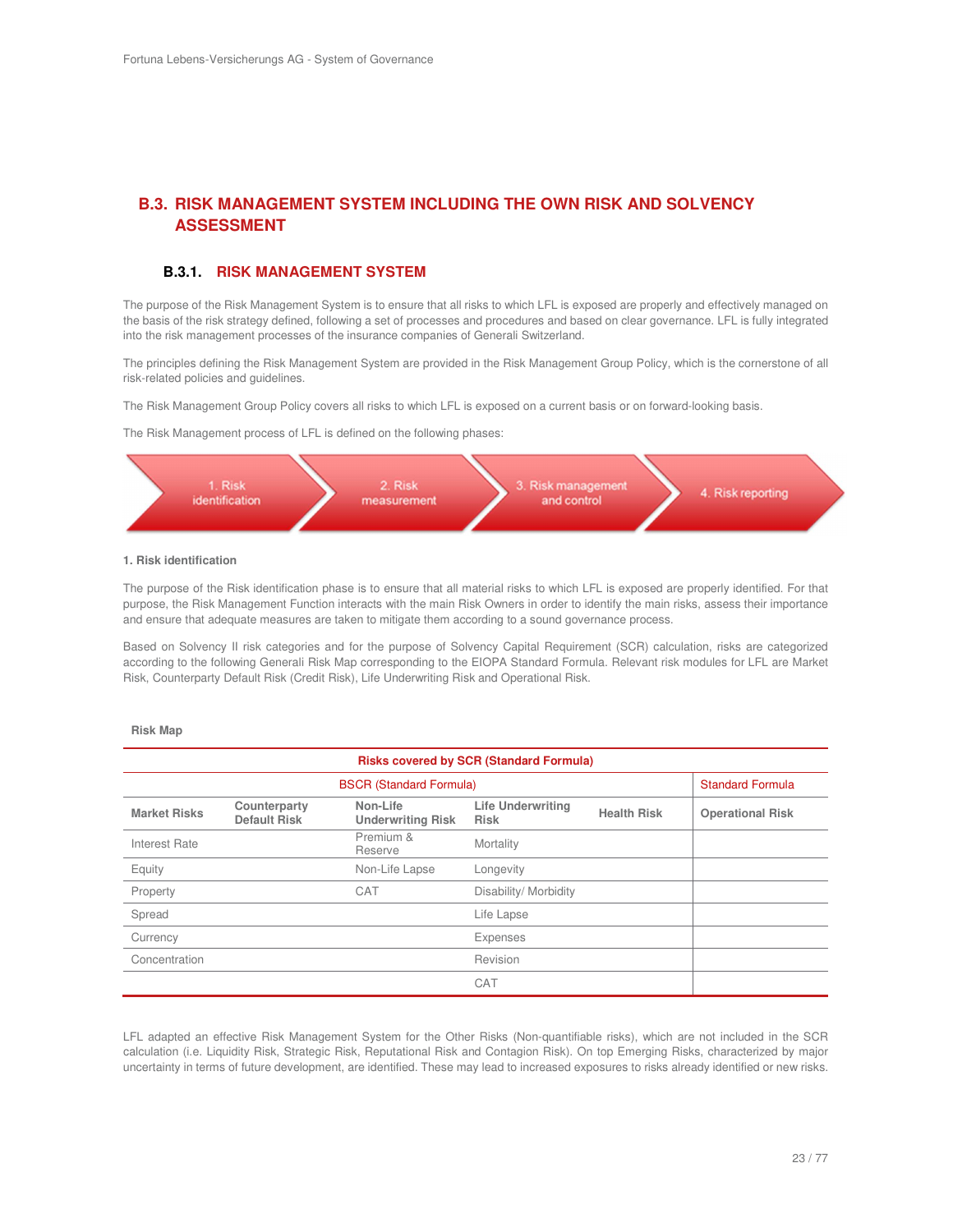#### **2. Risk measurement**

The risks identified during the 1<sup>st</sup> phase are then measured through their contributions to the SCR, eventually complemented by other modelling techniques deemed appropriate and proportionate to better reflect the risk profile of LFL. Using the same metric for measuring the risks and the SCR ensures that each risk is covered by an adequate amount of Solvency Capital, which could absorb the loss incurred, if the risk went to materialize.

In compliance with Solvency II regulation, the SCR is calculated based on the EIOPA Standard Formula.

The Non-quantifiable risks, which are not included in the SCR calculation, are evaluated based on other quantitative and qualitative techniques / models.

#### **3. Risk Management and control**

As part of Generali Group, LFL operates under a sound Risk Management System in line with the processes and the strategy set by Generali Group. To ensure that the risks are managed according to the risk strategy, LFL follows the governance defined in the Group Risk Appetite Framework (RAF). RAF governance provides a framework for risk management embedding in day-to-day and extraordinary business operations, control mechanisms as well as escalation and reporting processes.

The purpose of the RAF is to set the desired level of risk (in terms of Risk Appetite and Risk Preferences) and limit excessive risk-taking. Tolerance Levels on the basis of capital and liquidity metrics are set accordingly. Should an indicator approach or breach the defined Tolerance Levels, escalation mechanisms are then activated.

#### **4. Risk reporting**

Risk monitoring and reporting is a key Risk Management process, which allows maintaining Risk Owners, ExCo, Risk Committee, BoD/ ARC and also the Supervisory Authority aware and informed on the risk profile development, risk trends and breaches of Risk Tolerances.

The Own Risk and Solvency Assessment (ORSA) is the main risk reporting process, coordinated by the Risk Management Function. Its purpose is to provide the assessment of risks and of the overall solvency needs on a current and forward-looking basis. The ORSA process ensures ongoing assessment of the solvency position in line with the Strategic Plan and Capital Management Plan, followed by a regular communication of ORSA results to the Supervisory Authority after BoD approval. In case of negative developments of the solvency position/ risk profile corresponding measures are proposed by the control functions and discussed with the BoD. More details are provided in section B.3.2.

#### **Risk governance**

The above Risk Management process is ensured by the Risk Management Function, which in compliance with Solvency II and the principles set in the Risk Policies, supports the BoD, Risk Committee and the ExCo in ensuring the effectiveness of the Risk Management System. The Risk Management Function is responsible for reporting to the BoD/ ARC the most significant risks identified and for coordinating the ORSA process. The Risk Management Function has the responsibility to:

- Assist the Administrative, Management or Supervisory Board (AMSB, corresponding to BoD) and other functions in the effective operation of the Risk Management System;
- Monitor the Risk Management System and the implementation of the Risk Management Group Policy;
- Monitor the general risk profile of LFL and coordinate the risk reporting, including the reporting in case of tolerances breaches;
- Advise BoD and support main business decision-making processes including those related to strategic affairs such as corporate strategy, mergers and acquisitions and major projects and investments.

For the organizational chart of the relevant control functions including Risk Management, please refer to section B 1.1.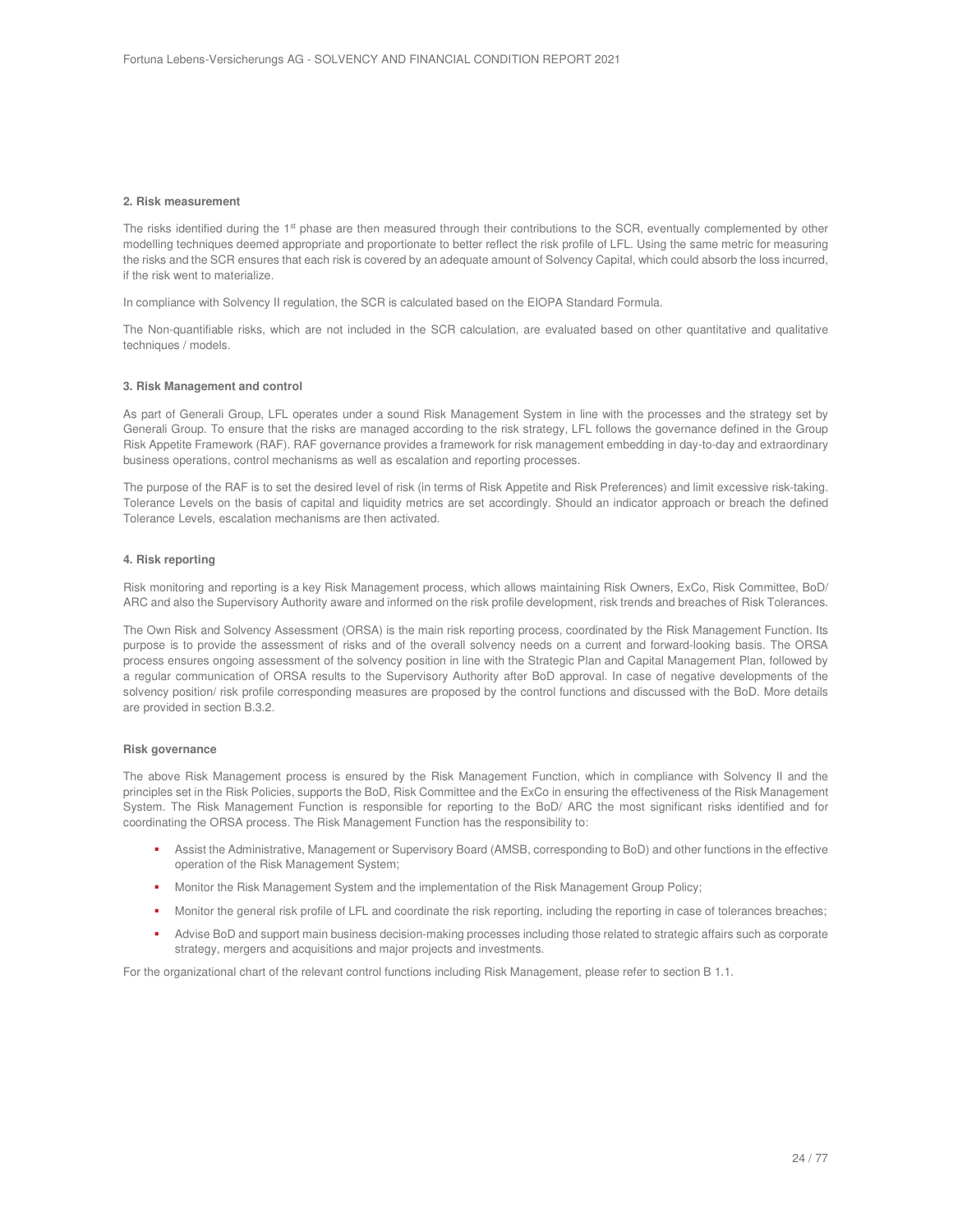#### **B.3.2. ORSA PROCESS**

The ORSA process is a key component of the Risk Management System, which aims at assessing the adequacy of the solvency position and the risk profile on a current and forward-looking basis.



The CRO (Chief Risk Officer) is responsible for the preparation of the ORSA Report and is supported by the GHO CRO in terms of methodological support, process definition and reporting templates. The GHO process is cross referenced in all companies' processes and consistent with Strategic Planning process.

The ORSA Report is produced on an annual basis. In addition to the annual ORSA Report, non-regular ORSA Reports are produced when the risk profile has changed significantly. Key deliverables of the ORSA Process are highlighted in the figure.

All results are properly documented in the ORSA Report and discussed within the Risk Committee. After discussion and approval by the BoD, the Report is submitted to the Liechtenstein Supervisory Authority FMA. As a general rule, the information included in the ORSA Report is sufficiently detailed in order to ensure that the relevant results can be used in the decision-making process and in the business planning process.

The results of the local ORSA are also reported to the GHO as an input to the ORSA process of GHO. For this reason, LFL follows the principles set in the Risk Management Group Policy and additional operating procedures (e.g. ORSA Reporting Group Guideline). These are issued by GHO to grant consistency of the ORSA process across the companies of GHO.

#### **B.3.3. RISK EMBEDDING IN CAPITAL MANAGEMENT PROCESS**

The Capital Management Group Policy was adopted by LFL and approved by the BoD.

Capital Management and Risk Management are strongly integrated processes. This integration is deemed essential to ensure alignment between business and risk strategies.

By means of the ORSA process the projection of capital position and the forward-looking risk profile assessment contribute to the Strategic Planning and Capital Management process.

The ORSA Report also leverages on the Capital Management Plan to verify the adequacy, including the quality, of the Eligible Own Funds to cover the overall solvency needs on the basis of the plan assumptions.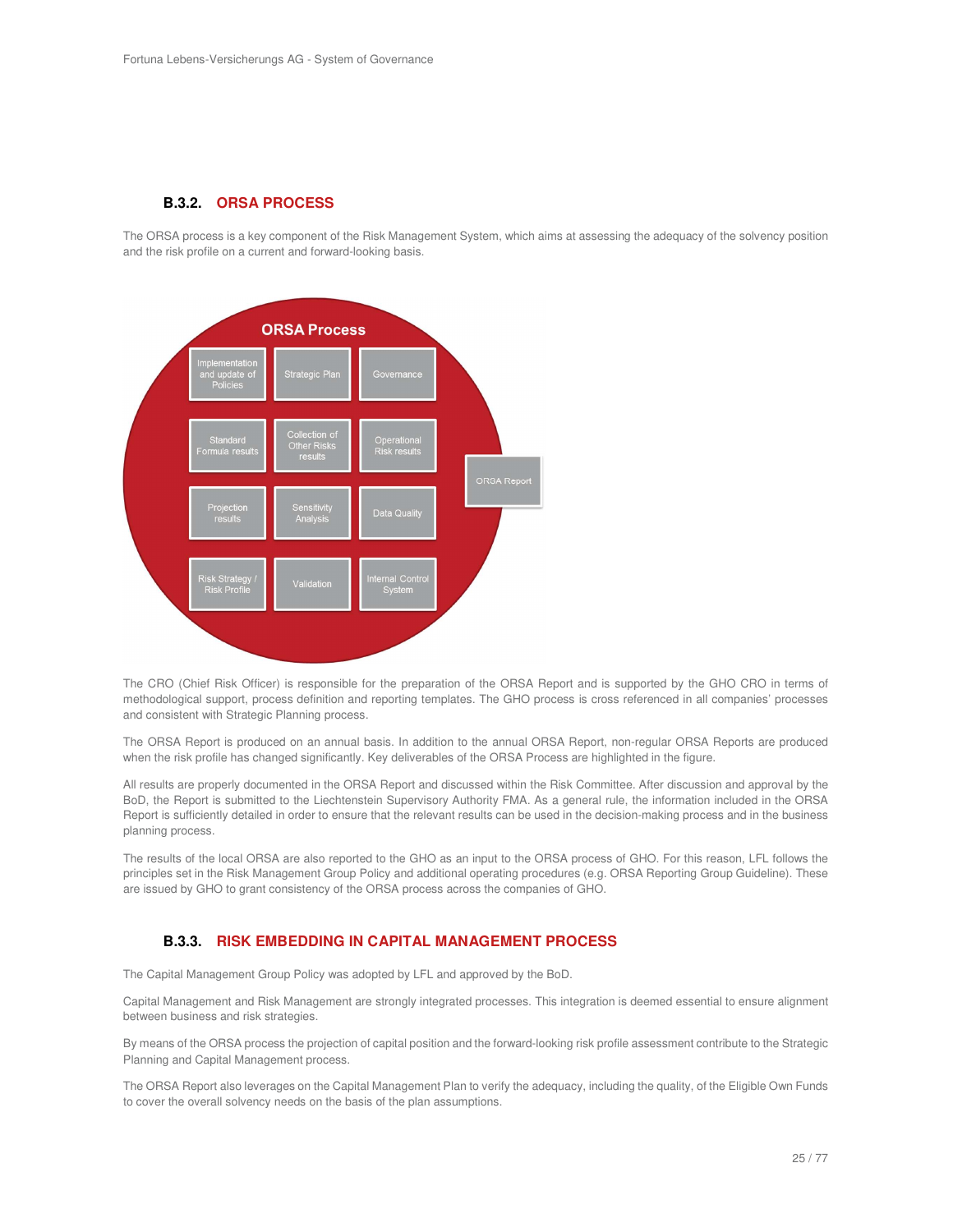## **B.4. INTERNAL CONTROL SYSTEM**

#### **B.4.1. DESCRIPITON OF THE INTERNAL CONTROL SYSTEM**

The requirements concerning the Internal Control System are defined in the Group Directives on the System of Governance (see B1.1) and the Internes Kontrollsystem Framework Policy. The Group Directives on the System of Governance and the Internes Kontrollsystem Framework Policy were adopted by LFL and approved by the BoD.

The Internal Control System (ICS) of the legal insurance entities of GS including LFL is based on the COSO<sup>4</sup> framework and consists of:

- **Process Components:** 
	- o Entity-wide processes
	- o Business processes
- **•** Control Components:
	- o Entity Level Controls
	- o IT General Controls (ITGC)
	- o IT Application Controls (ITAC)
	- o Manual Controls
- Operational Risk Components as listed in section C.5.1, including also:
	- o Financial Reporting Risk (FRR)
	- o IT Risks
	- o Compliance Risks
- Reporting: To the BoD / Audit and Risk Committee
- Documentation in Policies und Guideline
- The documentation of business processes including key controls is risk-oriented and archived in a GRC-IT-Tool provided and maintained by GHO

In 2021 the ICS Function is included in the second line of defense (Risk Management Function and Compliance Function).

For business processes shared within GS also covering LFL (like for example accounting processes) the respective key controls are submitted to regular control testing by either the 1<sup>st</sup> line of defense (Management Testing), the 2<sup>nd</sup> line of defense (Independent Testing by the Risk Management/ Compliance Function) or GHO`s FRR Testing.

The Solvency II regulation requires insurance undertakings to have internal processes and procedures in place to ensure the appropriateness, completeness and accuracy of the data used in Standard Formula and in the calculation of the Technical Provisions.

In order to comply with the Data Quality requirements, LFL implemented an appropriate process for monitoring the Data Quality for the calculation of the Standard Formula SCR and the Technical Provisions, based on the GHO Data Quality Framework.

Concerning further information on Operational Risk please refer to section C.5.

As a major risk mitigation action concerning business contingency the companies of GS have an adequate Business Continuity Management System and Disaster Back-up in place. During the COVID 19 pandemic this system and the specific measures taken guaranteed an adequate performance of the internal processes and procedures of LFL and its ICS.

 $\overline{a}$ 

<sup>&</sup>lt;sup>4</sup> Committee of Sponsoring Organizations of the Treadway Commission; https://www.coso.org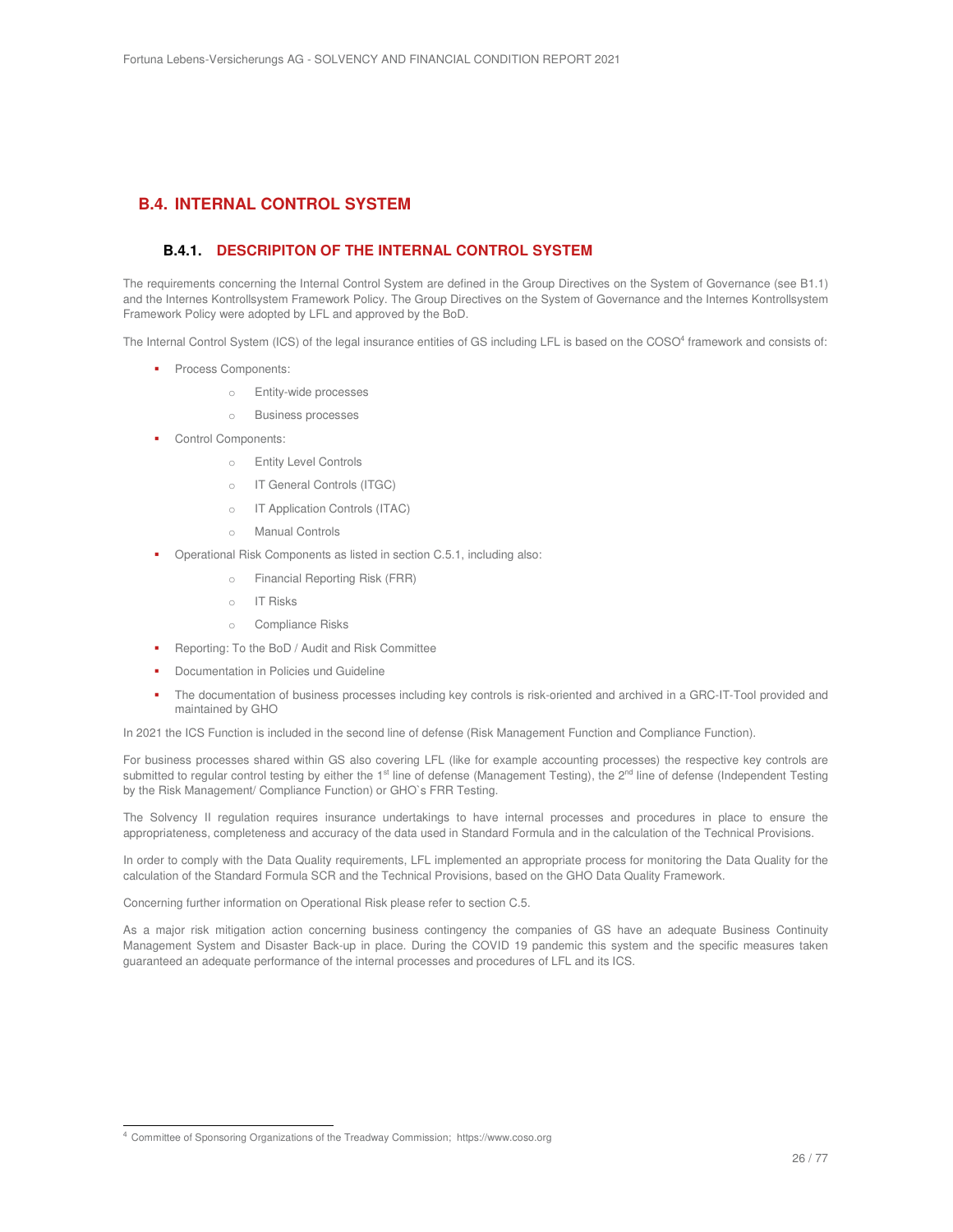#### **B.4.2. IMPLEMENTATION OF THE INTERNAL CONTROL FUNCTION**

In 2021 the ICS Function is included in the second line of defense (Risk Management Function and Compliance Function). For the organizational structure and decision making process of these functions, please refer to sections B.1.1 and B.1.4.

#### **B.5. INTERNAL AUDIT FUNCTION**

In LFL the internal audit activities are performed by the Internal Audit function in line with organizational rules defined in the Audit Group Policy approved by the Board of Directors of Assicurazioni Generali S.p.A. (Generali Group ultimate parent company) and in the local Audit Policy of LFL approved by the local Board of Directors. The Internal Audit Function is attached legally to Generali Personenversicherungen AG.

The Internal Audit Function is an independent and objective function established by the BoD with the aim to examine and evaluate the adequacy, effectiveness and efficiency of the internal control system and of all the other elements of the system of governance, through assurance and advisory activities for the benefit of the BoD, Senior Management and other stakeholders.

It supports the BoD in identifying the strategies and guidelines on internal control and risk management, ensuring that they are appropriate and valid over time, and provides the BoD with analysis, appraisals, recommendations and information concerning the activities reviewed.

In line with the Audit Group Policy, on the basis of a solid line reporting model, the Head of the Internal Audit function reports to the BoD and, ultimately, to the Head of Group Audit, through the Head of Business Unit Audit.

The Head of the Internal Audit function does not assume any responsibility for any other operational function and has an open, constructive and cooperative relationship with regulators, which supports sharing of information relevant to carry out their respective responsibilities. This ensures autonomy to act and independence from operational management as well as more effective communication flows. It covers the methodologies to be used, the organizational structure to be adopted (recruiting, appointment, dismissal, remuneration, sizing and budget in agreement with the BoD), target setting and the year-end appraisal, the reporting methods, as well as the proposed audit activities to be included in the Internal Audit Plan to be submitted to the BoD for approval.

The Internal Audit function is provided with appropriate human, technical and financial resources and its staff possesses and obtains the knowledge, skills and competencies needed to perform its role and mission, including technical capabilities to perform audit activities with the support of data analytics as well as the knowledge to perform audit activities on digital processes.

The Internal Audit function has full, free, unrestricted and timely access to any of the organization's records, physical properties, and personnel pertinent to carry out any engagement, with strict accountability for confidentiality and safeguarding records and information. The Head of the Internal Audit function has free and unrestricted access to the BoD.

The Internal Audit function acts in compliance with the guidelines issued by The Institute of Internal Auditors' (i.e. International Professional Practices Framework – IPPF), including the Core Principles for the Professional Practice of Internal Auditing, the Definition of Internal Auditing, the Code of Ethics and the International Standards for the Professional Practice of Internal Auditing.

All personnel of the Internal Audit function complies with specific fit and proper requirements as requested by the Fit & Proper Policy and avoids, to the maximum extent possible, activities that could create conflicts of interest or be perceived as such. The internal auditors of the Internal Audit function behave in an impeccable manner at all times, and information coming to their knowledge when carrying out their tasks shall always be kept strictly confidential.

The activity of the Internal Audit function remains free from interference by any element in the organization, including matters of audit selection, scope, procedures, frequency, timing, or report content to ensure the necessary independent and objective mental attitude.

Internal Auditors do not have direct operational responsibility or authority over any of the activities audited. Accordingly, they are not involved in operational organization of the undertaking or in developing, introducing or implementing organizational or internal control measures. However, the need of impartiality does not exclude the possibility to request from the Internal Audit Function an opinion on specific matters related to the internal control principles to be complied with.

The Internal Audit function is not a part of, nor responsible for, the Risk Management, Compliance, Actuarial or Anti-Money Laundering Functions. It cooperates with other key functions, as well as Anti-Money Laundering Function, where present, and external auditors to continuously foster the efficiency and effectiveness of the internal control system.

At least annually, the Head of the Internal Audit function proposes an Internal Audit Plan for LFL to the BoD for its approval. The Plan is developed based on a prioritization of the audit universe using a risk-based methodology and takes into account all the activities, the system of governance, the expected developments of activities and innovations, the organization's strategies, the key business objectives,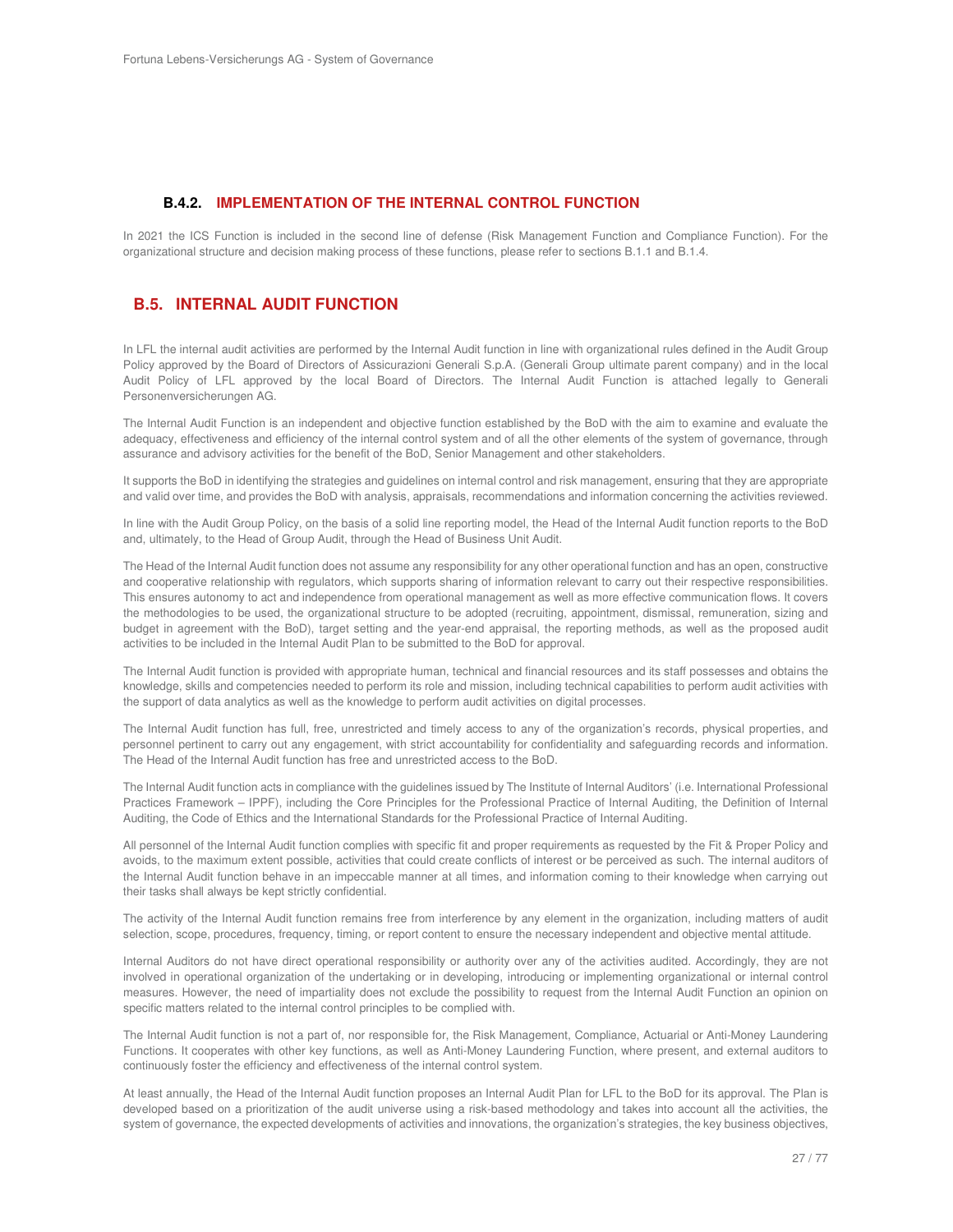the inputs from the Senior management and BoD. Furthermore, the Plan takes into account any deficiencies found during the audits already performed and any new risk detected.

The Audit Plan defines at least the audit engagements, the criteria on the basis of which they have been selected, their timing as well as budget and human resources requirements and any other relevant information. The Head of the Internal Audit function communicates to the BoD the impact of any resource limitations and significant changes occurred during the year. The BoD discusses and approves the plan along with the budget and human resources required to deliver it.

The Plan is reviewed and adjusted on a regular basis during the year by the Head of the Internal Audit function in response to the changes in the organization's business, risks, operations, programs, systems, controls and audit findings. Any significant deviation from the approved Plan is communicated through the periodic reporting process to the BoD and submitted for its approval. If necessary, the Internal Audit function may carry out audits, which are not included in the approved Audit Plan. Such additions and their results are reported to the BoD at the earliest possible opportunity.

All audit activities are carried out following a consistent Group methodology (detailed in the Group Audit Manual), including the use of the Group audit IT tool. The scope of auditing encompasses, but is not limited to, the examination and evaluation of the adequacy and effectiveness of the organization's governance, risk management, and internal control processes in relation to the organization's defined goals and objectives.

Following the conclusion of each engagement, a written audit report is prepared and issued by the Internal Audit function to the auditee and the auditee's hierarchy. Such report indicates the significance of the issues found and covers any issues regarding the effectiveness, efficiency and suitability of the internal control system, as well as major shortcomings regarding the compliance with internal policies, procedures, processes and company's objectives. It includes the proposal of the corrective actions taken or to be taken concerning the issues identified and the proposed deadlines for their implementation. While the responsibility for addressing issues raised remains with business management, the Internal Audit function is responsible for implementing appropriate follow-up activities on issues raised and their corresponding remedial actions.

Based on its activity and in accordance with Group methodology, the Internal Audit function is responsible for reporting significant risk exposures and identified control issues to the BoD, including fraud risks, governance issues and other matters needed or requested by the BoD.

The Head of the Internal Audit function, at least on a semiannual basis, provides the BoD with a report at local level on the activities performed, their results, the issues identified, the action plans for their resolution, their status and the timing for their implementation. It also includes the results of the follow-up activities, indication of the persons and/or functions responsible for the implementation of the action plans, timing and effectiveness of the actions implemented to remove the issues initially found. The BoD determines what actions shall be taken with respect to each issue and ensures that those actions are carried out. However, in the event of any particularly serious situations arising in between the normal reporting cycle, the Head of the Internal Audit function will immediately inform the, BoD, the local Senior Management, the Head of Business Unit Audit and the Head of Group Audit.

The Internal Audit function develops and maintains both an assurance program, which includes internal and external assessments aimed at covering all aspects of the audit activity, and a continuous improvement program. These programs evaluate, among others, the efficiency and effectiveness of the activities performed, identify the related opportunities for improvement and assess the audit activity's compliance with professional standards, Audit Group Policy, audit methodology detailed in the Group Audit Manual and The Institute of Internal Auditors Code of Ethics.

## **B.6. ACTUARIAL FUNCTION**

The main responsibilities of LFL's Actuarial Function, as required by the Solvency II principles (article 48 of Directive 2009/138/EC), are the following:

- coordinate the calculation and validate the Solvency II technical provisions;
- inform the Board of Directors of LFL on the reliability and adequacy of the calculation of the Technical Provisions;
- express an opinion on the overall Underwriting Policy;
- express an opinion on the adequacy of the reinsurance arrangements;
- contribute to the effective implementation of the Risk Management System.

The Actuarial Function is located under the CFO area to ensure an effective coordination for the calculation of technical provisions. In addition, to preserve the independence in carrying out his activities, the head of Actuarial Function functionally reports to the BoD /ARC, to which he has independent and direct access.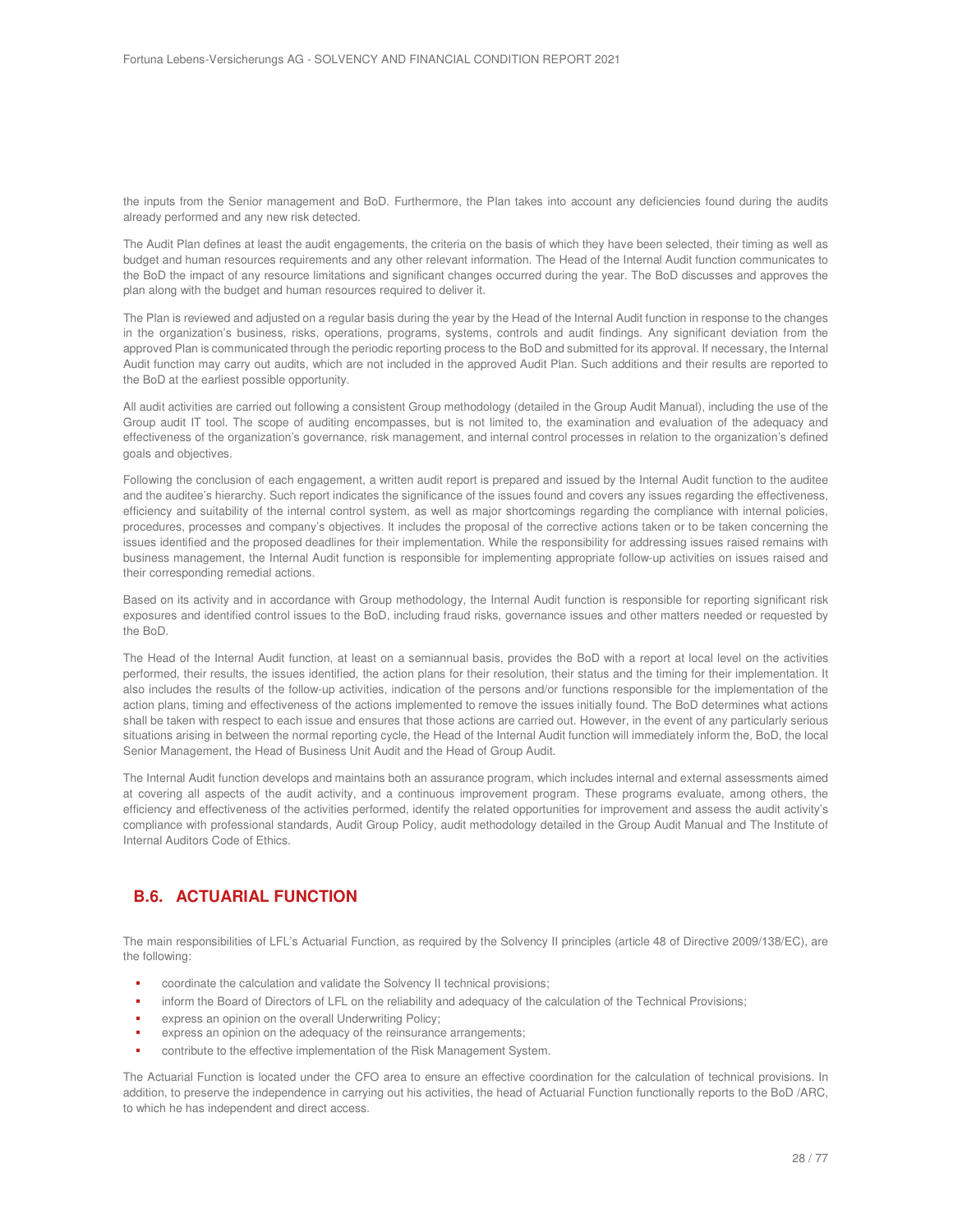In addition to the head of the function, one person is dedicated to the coordination of the activities (methodology, reporting, processes), while another person is specifically dedicated to the independent validation of the technical provisions in Solvency II.

## **B.7. OUTSOURCING**

#### **B.7.1. INFORMATION ON OUTSOURCING POLICY**

The Outsourcing Group Policy is intended to set consistent minimum mandatory outsourcing standards at Group level, assign main outsourcing responsibilities and ensure that appropriate controls and governance structures are established within any outsourcing initiative.

The Group Policy also lays down the outsourcing requirements foreseen in the context of outsourcing to cloud service providers whether it is directly provided or is a part of the sub-outsourcing chain.

The Group Policy introduces a risk-based approach, adopting a proportionality principle to apply requirements according to the risk profile (distinguishing between critical or important and non-critical or non-important outsourcing), the materiality of each outsourcing agreement and the extent which Generali Group controls the service providers.

The Group Policy requires the appointment, for each outsourcing agreement, of a specific outsourcing business referent. The outsourcing business referent is responsible for the overall execution of the outsourcing lifecycle, from the risk assessment to the final management of the agreement and subsequent monitoring activities of the service level agreements defined in each contract.

The Outsourcing Group Policy was adopted by LFL and approved by its BoD.

Furthermore, LFL has adopted a local guideline on the materiality of outsourcings which considers the relevant regulatory and Group Policy requirements and determines a specific process for the categorization of contracts.

#### **B.7.2. OUTSOURCING ARRANGEMENTS**

LFL has made use of the option to delegate the functions listed below within GS respectively within Generali Group (group of companies, which are directly or indirectly affiliates of Assicurazioni Generali S.p.A.). The direct service providers of the mentioned functions are domiciled in Switzerland with the exception of the direct service provider, who is responsible for investment of assets and portfolio management (Investment Function), which is domiciled in Italy.

#### **Critical Functions:**

- Internal Audit (Key Function)
- Finance (incl. Actuarial Function as Key Function)
- Risk Management (Key Function)
- Legal & Compliance (Key Function)
- IT
- Customer Service
- Life & Pension, Product Pricing (Actuarial Service)
- Claims
- Investments

#### **Other Functions:**

- Product Management
- Claims Special Services
- Human Resources
- Logistics
- Sales Partner Support

## **B.8. ANY OTHER INFORMATION**

The ORSA process resulted in no major issues and no action is required. There is no evidence that the System of Governance is not adequate.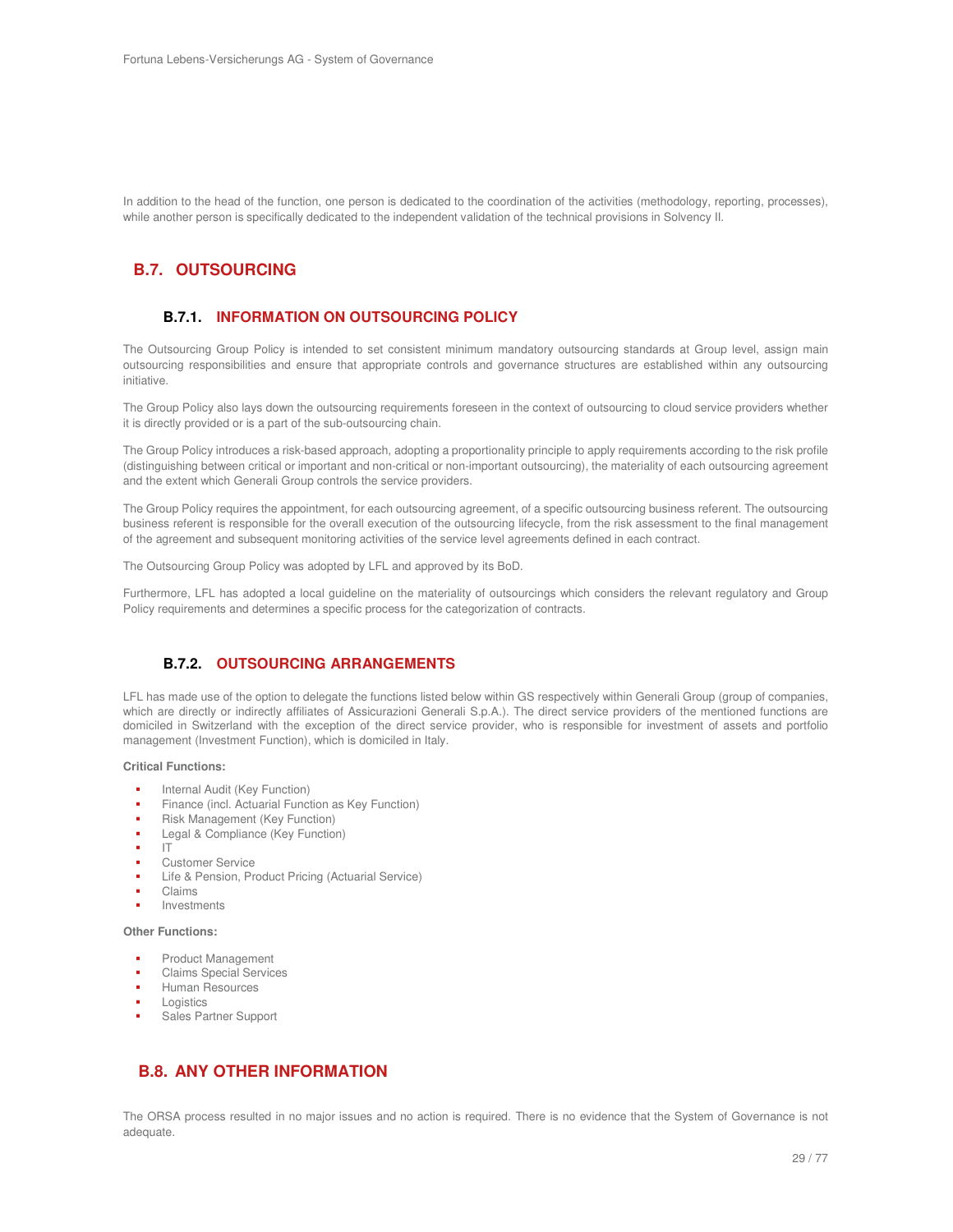## **Annex B – List of all regulations relating to the System of Governance**

| <b>Name of regulation</b>                                                            | <b>Category</b> |
|--------------------------------------------------------------------------------------|-----------------|
| "Dirigente Preposto" Internal Control System Policy                                  | Policy          |
| Data Quality Group Policy                                                            | Policy          |
| Fit & Proper Group Policy                                                            | Policy          |
| Internes Kontrollsystem Framework - Policy                                           | Policy          |
| Risk Management Group Policy                                                         | Policy          |
| Operational Risk Management Group Policy                                             | Policy          |
| Generali Internal Regulations System (GIRS) Policy                                   | Policy          |
| Capital Management Group Policy                                                      | Policy          |
| <b>Treasury Group Policy</b>                                                         | Policy          |
| Reinsurance and Other Risk Mitigation Techniques Group Policy                        | Policy          |
| Liquidity Risk Management Group Policy                                               | Policy          |
| Remuneration Policy Generali Switzerland                                             | Policy          |
| Remuneration Internal Group Policy                                                   | Policy          |
| Compliance Management System Group Policy                                            | Policy          |
| Group Directives on the System of Governance                                         | Policy          |
| Data Governance Group Policy                                                         | Policy          |
| Investment Governance Group Policy                                                   | Policy          |
| <b>Audit Policy</b>                                                                  | Policy          |
| Swiss Addendum to the Audit Group Policy                                             | Policy          |
| <b>Actuarial Function Group Policy</b>                                               | Policy          |
| Life Underwriting and Reserving Group Policy                                         | Policy          |
| <b>Outsourcing Group Policy</b>                                                      | Policy          |
| Risk Concentrations Management Group Policy - Investment Exposures                   | Policy          |
| Risk Concentrations Management Group Policy - Reinsurance and Underwriting Exposures | Policy          |
| <b>Volatility Adjustment Group Policy</b>                                            | Policy          |
| <b>Business Continuity Management Group Policy</b>                                   | Policy          |
| <b>Business Continuity Management Policy</b>                                         | Policy          |
| Business Continuity Management Strategie   Stratégie Business Continuity Management  | Policy          |
| Intragroup Transactions Group Policy                                                 | Policy          |
| Valuation of Assets and Liabilities other than Technical Provisions Group Policy     | Policy          |
| Supervisory Reporting and Public Disclosure Group Policy                             | Policy          |
| Tax Absorption Capacity of Deferred Taxes Group Policy                               | Policy          |
| Anti-Money Laundering & Counter-Terrorism Financing Group Policy                     | Policy          |
| Group International Sanctions Policy                                                 | Policy          |
| <b>Related Party Transaction Procedure</b>                                           | Policy          |
| <b>Security Group Policy</b>                                                         | Policy          |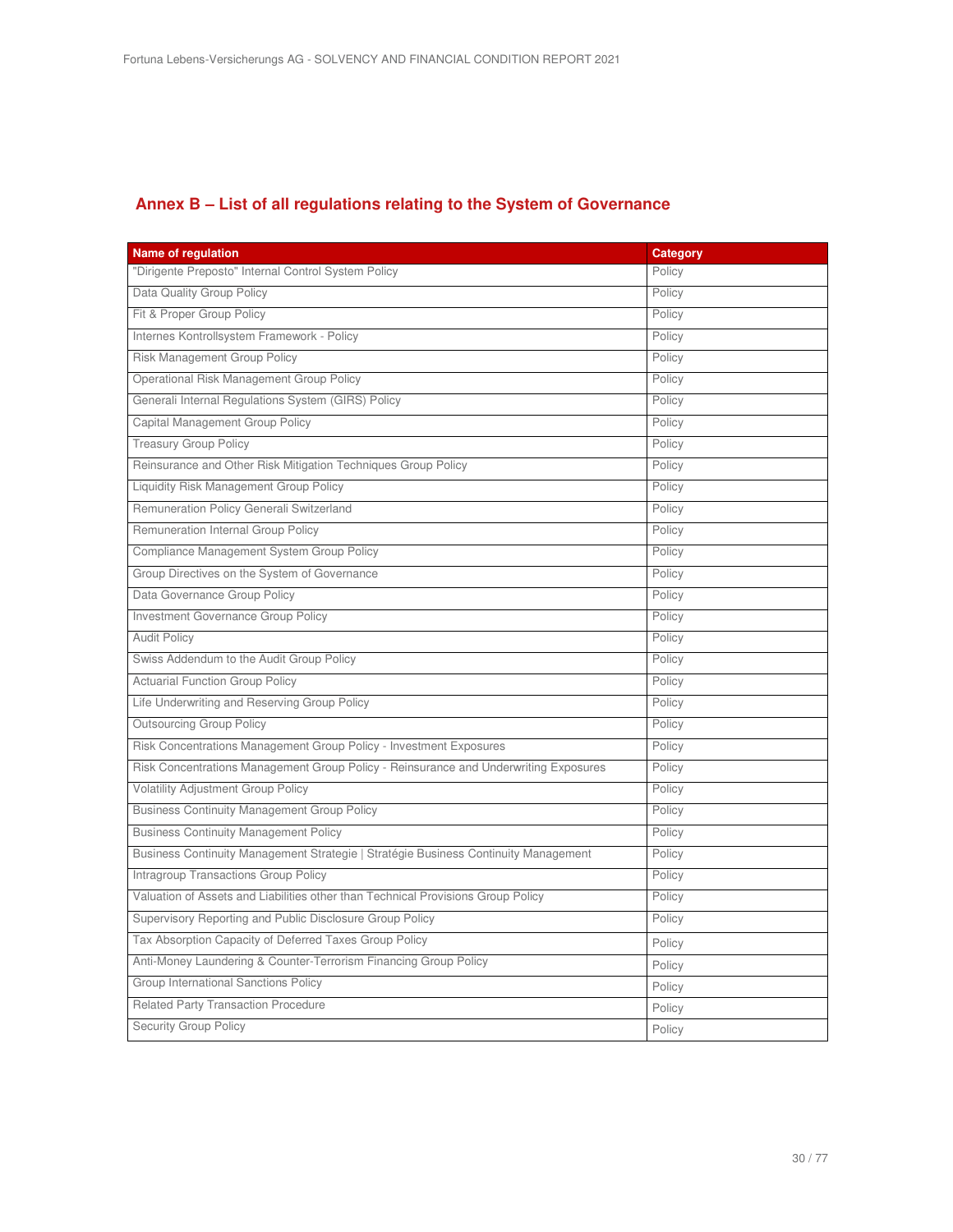| <b>Name of regulation</b>                                                                            | <b>Category</b>            |
|------------------------------------------------------------------------------------------------------|----------------------------|
| Weisung Schulungskonzept Compliance-spezifische Trainings                                            | Weisung                    |
| Weisung zum Versicherungsvertrieb                                                                    | Weisung                    |
| Yearly Process Landscape Review Guideline                                                            | Weisung                    |
| Internes Kontrollsystem Framework - Weisung (LFL)                                                    | Weisung                    |
| Weisung betreffend Bearbeitung von Kundenbeschwerden                                                 | Weisung                    |
| Weisung zur Organisation der Compliance Funktion                                                     | Weisung                    |
| Weisung betreffend das Weisungswesen   Directive concernant les directives                           | Weisung                    |
| Weisung zur Wesentlichkeit von Outsourcings                                                          | Weisung                    |
| Handbuch zum Business Continuity Management System                                                   | Weisung                    |
| Weisung Zeichnungsberechtigung   Directive relatif aux autorisations de signer                       | Weisung                    |
| Digital Risk Management Group Guideline                                                              | Guideline                  |
| <b>Treasury Group Guidelines</b>                                                                     | Guideline                  |
| Capital Management Group Guideline                                                                   | Guideline                  |
| Compliance Function's Operating Model Group Guideline                                                | Guideline                  |
| <b>Actuarial Function Group Guidelines</b>                                                           | Guideline                  |
| Risk Management and Actuarial Function Joint Group Guidelines                                        | Guideline                  |
| Data Quality Group Guideline                                                                         | Guideline                  |
| Data Governance Group Guideline                                                                      | Guideline                  |
| Anti-Money Laundering & Counter-Terrorism Financing Risk-based Approach Group Guideline              | Guideline                  |
| Anti-Money Laundering & Counter-Terrorism Financing Suspicious Activity Reporting Group<br>Guideline | Guideline                  |
| Anti-Money Laundering & Counter-Terrorism Customer Due Diligence Group Guideline                     | Guideline                  |
| Anti-Bribery and Anti-Corruption Group Guideline                                                     | Guideline                  |
| Interrenational Sanctions Guideline                                                                  | Guideline                  |
| Conflicts of Interest Group Guideline                                                                | Guideline                  |
| Reputational Risk Group Guideline                                                                    | Guideline                  |
| Group Tax Control Framework Guideline                                                                | Guideline                  |
| Guideline on Nomination, Delegated Powers and Remuneration Group Guideline                           | Guideline                  |
| <b>Liquidity Risk Group Guideline</b>                                                                | Guideline                  |
| Legal Affaires Group Technical Measure Group General Counsel Operating Procedure                     | <b>Operating Procedure</b> |
| Operating Procedure on Intragroup Transactions                                                       | <b>Operating Procedure</b> |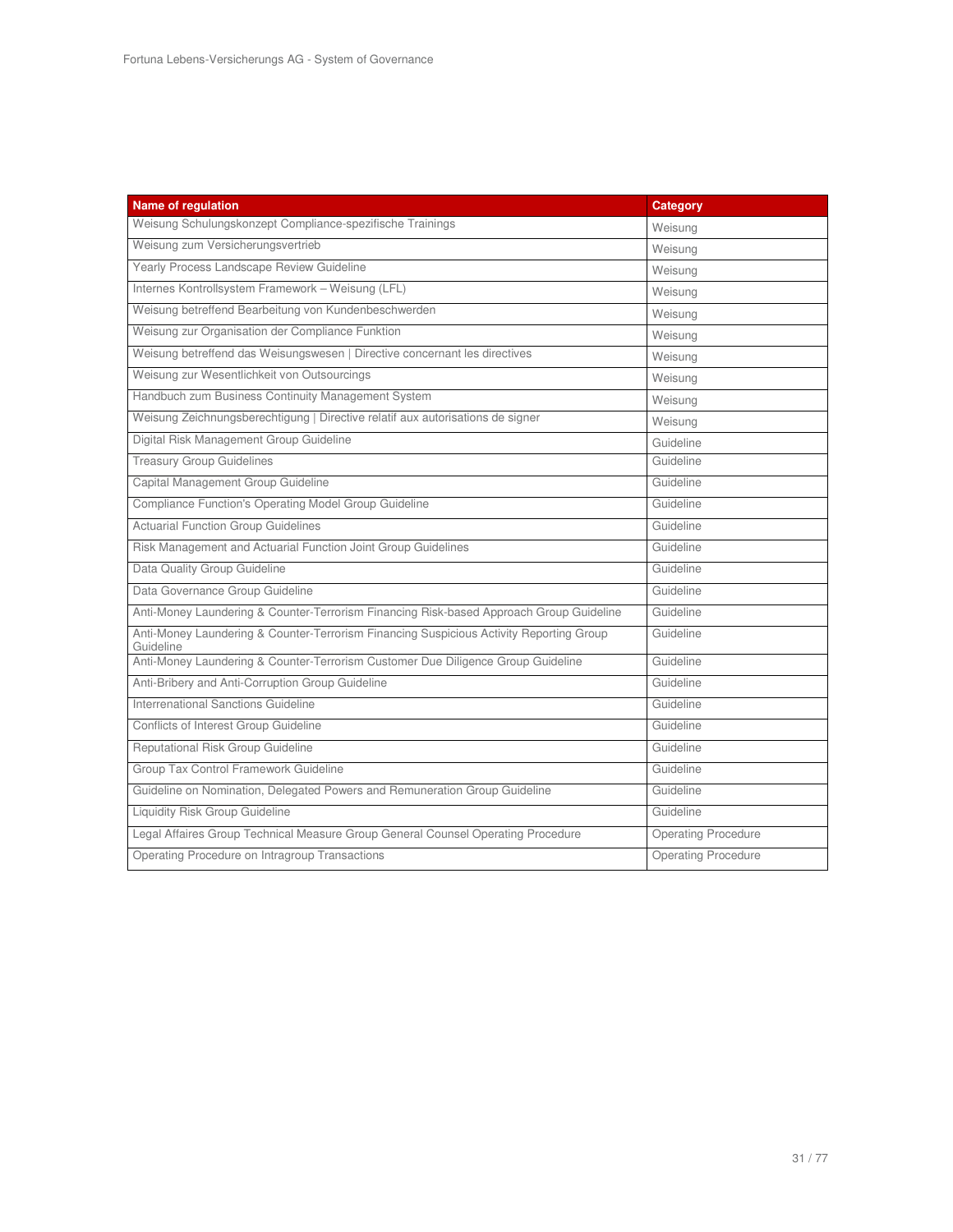## C. Risk Profile

## **C.1. UNDERWRITING RISK**

#### **C.1.1. LIFE UNDERWRITING RISK**

The portfolio of LFL consists of unit-linked insurance with or without guarantees and traditional life insurance. There are mainly endowment, capitalization and annuity products, which can be sold together with premium waiver and disability rider (only for Swiss customers). LFL does not have any health business.

Life Underwriting Risks include Biometric and Operating Risks embedded in the Life insurance policies. Biometric Risks derive from the uncertainty in the assumptions regarding mortality, longevity, health, morbidity and disability rates taken into account in the insurance liability valuations. Operating Risks derive from the uncertainty regarding the amount of expenses and from the adverse exercise by the policyholders of their contractual options. Along with the premium payment, the lapse of the policy is the most significant contractual option held by the policyholders.

The Life Underwriting Risks identified in the Risk Map are:

- Mortality Risk, defined as the risk of loss, or of adverse change in the value of insurance liabilities, resulting from changes in the mortality rates, where an increase in the mortality rates leads to an increase in the value of insurance liabilities. Mortality Risk include also Mortality Catastrophe Risk, as the risk of loss, or of adverse change in the value of insurance liabilities, resulting from the significant uncertainty of pricing and provisioning assumptions related to extreme or irregular events;
- Longevity Risk that, similarly to Mortality, is defined as the risk resulting from changes in the mortality rates, where a decrease in the mortality rate leads to an increase in the value of insurance liabilities;
- Disability and Morbidity Risks are defined as the risk of loss, or of adverse change in the value of insurance liabilities, resulting from changes in the disability, sickness, morbidity and recovery rates;
- Lapse Risk is linked to the loss or adverse change in liabilities due to a change in the expected exercise rates of policyholder options. The relevant options are all legal or contractual policyholder rights to fully or partly terminate, surrender, decrease, restrict or suspend insurance cover or permit the insurance policy to lapse. This includes also the catastrophic event on lapse;
- Expense Risk, as the risk of loss, or of adverse change in the value of insurance liabilities, resulting from changes in the expenses incurred in servicing insurance or reinsurance contracts.

The main Underwriting Risks in LFL's portfolio are Lapse and Expense Risks. LFL's portfolio has a prevailing component of saving business that is exposed to Lapse Risk and also includes some annuity portfolios, with the presence of Longevity Risk. Finally, Expense Risk is present in all the products in the portfolio. As the portfolio is in run-off there is no significant change of the risk profile during the reporting period.

The approach underlying the Life Underwriting Risk measurement is based on the calculation of the loss for LFL resulting from unexpected changes in biometric/operating assumptions. In particular, the capital requirements for Life Underwriting Risks are calculated on the basis of the difference between the Solvency II (SII) Technical Provisions after the application of a stress to the biometric/operating assumptions and the SII Technical Provisions under best-estimate expected conditions.

The Life Underwriting Risks are measured through a quantitative model aimed at determining the Solvency Capital Requirement (SCR), based on the methodology and parameters defined in the SII Standard Formula approach.

The risk measurement derives from the application of a pre-defined stress to the best estimate biometric/operating assumptions with a probability of occurrence equal to 0.5%.

For Mortality and Longevity Risks, the uncertainty in insured population mortality and its impact on LFL are measured applying permanent and catastrophe stresses to the policyholders' death rates.

For Morbidity and Disability Risks, the uncertainty in insured population sickness or morbidity and its impact on LFL are measured applying permanent or catastrophe stresses to the policyholders' morbidity, disability and recovery rates.

In case of Lapse Risk, risk calibration and loss modelling aims at measuring the uncertainty in policyholder behavior with respect to legal or contractual options that give them the rights to fully or partly terminate, surrender, decrease, restrict or suspend insurance cover or permit the insurance policy to lapse. Similarly to Biometric Risks, the measurement is done via the application of permanent and catastrophe stresses to these policyholders behavior.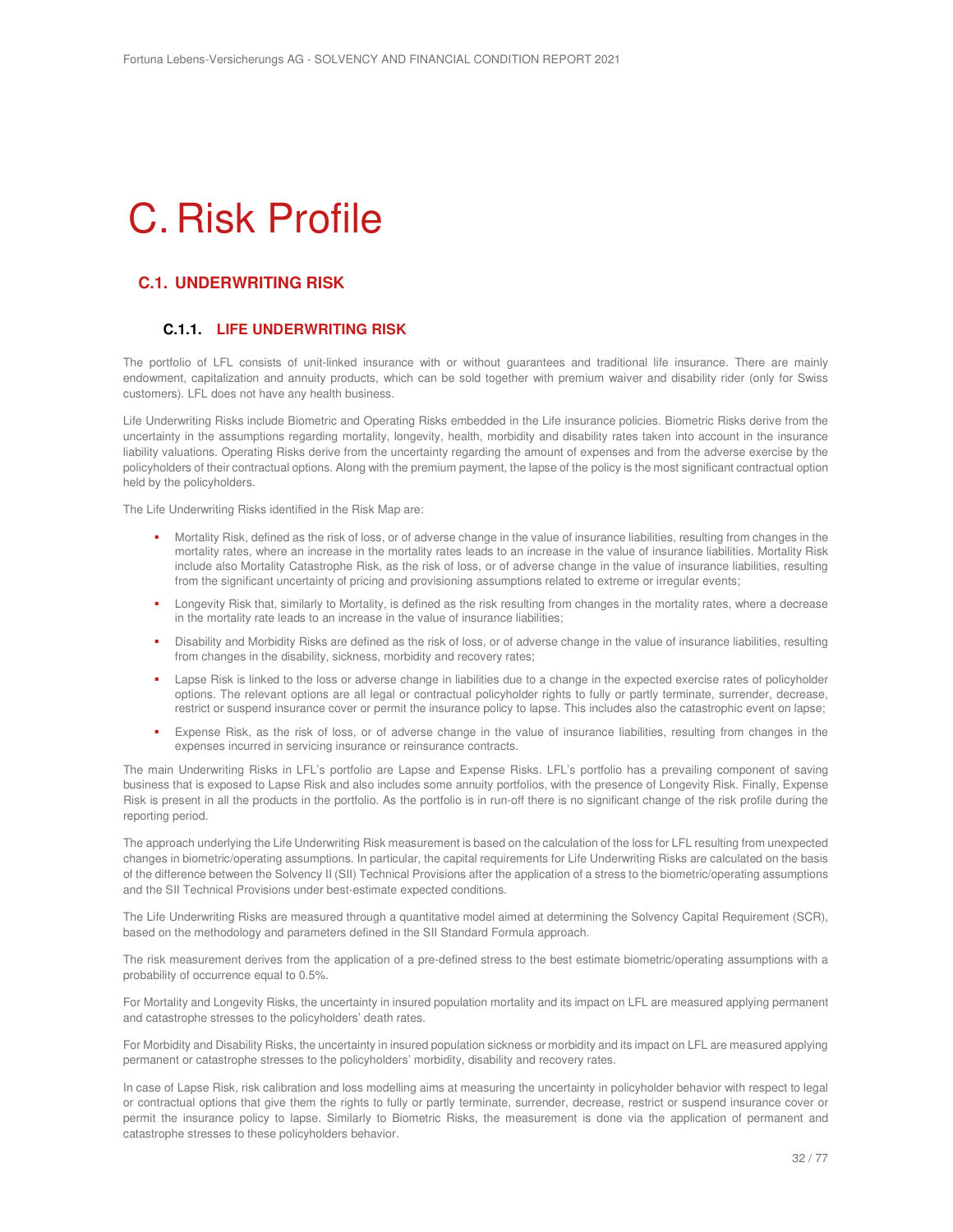Expense Risk is measured through the application of stresses to the amount of expenses and expense inflation that LFL expects to incur in the future.

For quantitative information about the breakdown of the SCR by risk module, please refer to the table Total SCR split by Risk in the section E.2.1.

No changes in risk measurement occurred over the reporting period.

#### **RISK MANAGEMENT AND MITIGATION**

Since LFL is in run-off and does not underwrite any new business anymore, no specific risk management or risk mitigation actions are required related to the pricing, product approval or underwriting processes.

For the existing business, a reinsurance program is in place covering underwriting death and disability risks of the insurance portfolio by a surplus reinsurance treaty. Starting from YE2019 a stop loss reinsurance treaty is in place covering part of the lapse risk. In 2020 the scope of the contract was extended to the unit linked portfolio with guarantee denominated in CHF and EUR, beforehand it was limited to the respective EUR portfolio. The treaty has been renewed in December 2021.The reinsurance program is subject to the Life Actuarial Function opinion regarding its risk mitigation efficiency and adequacy in accordance with the GHO Group Actuarial Function Policy and related guidelines.

#### **C.1.2. NON-LIFE UNDERWRITING RISK**

Non-Life Underwriting Risk is not applicable for LFL.

## **C.2. MARKET RISK**

## **C.2.1. RISK EXPOSURE AND ASSESSMENT**

As a life insurer, LFL collects premiums from policyholders in exchange of payment promises contingent on pre-determined events.

For the investment of the savings premium of the unit-linked business the customer can choose from unit-linked investment plans, which in case of unit-linked with guarantee are defined by LFL. For unit-linked without guarantees LFL holds no Market Risk. For the traditional business LFL invests the collected premiums in a wide variety of financial assets, with the purpose of honoring future promises to policyholders and generating value for its shareholders.

LFL is then exposed to the following Market Risks, that:

- Invested assets do not perform as expected because of falling or volatile market prices;
- Cash of maturing bonds are reinvested at unfavorable market conditions, typically lower interest rates.

Nevertheless, LFL is required by the Solvency II regulation to hold a capital buffer, with the purpose of maintaining a sound solvency position even in the circumstances of adverse market movements. For quantitative information, please refer to section E.2.

For this purpose, LFL manages its traditional investments in a prudent way according to the so-called 'Prudent Person Principle', and strives to optimize the return of its assets while minimizing the negative impact of short term market fluctuations on its solvency.

The Market Risks included in the Risk Map are:

- Interest Rate Risk is defined as the risk of adverse changes in the market value of the assets or in the value of liabilities due to changes in the level of interest rates in the market. LFL is mostly exposed to downward changes in interest rates as lower interest rates increase the present value of the promises made to policyholders more than the value of the assets backing those promises. As a result it may become increasingly expensive for the Company to maintain its promises thereby also leading to financial losses;
- Interest Rate Volatility Risk is defined as the risk of adverse changes in the market value of the assets or the value of liabilities due to changes in the level of interest rate implied volatilities. This comes for example from insurance products sold with embedded minimum interest rate guarantees, the market consistent value of which is sensitive to the level of interest rates volatility. The SII Standard Formula does not cover the Interest Rate Volatility Risk. Analyses show no major impact for LFL;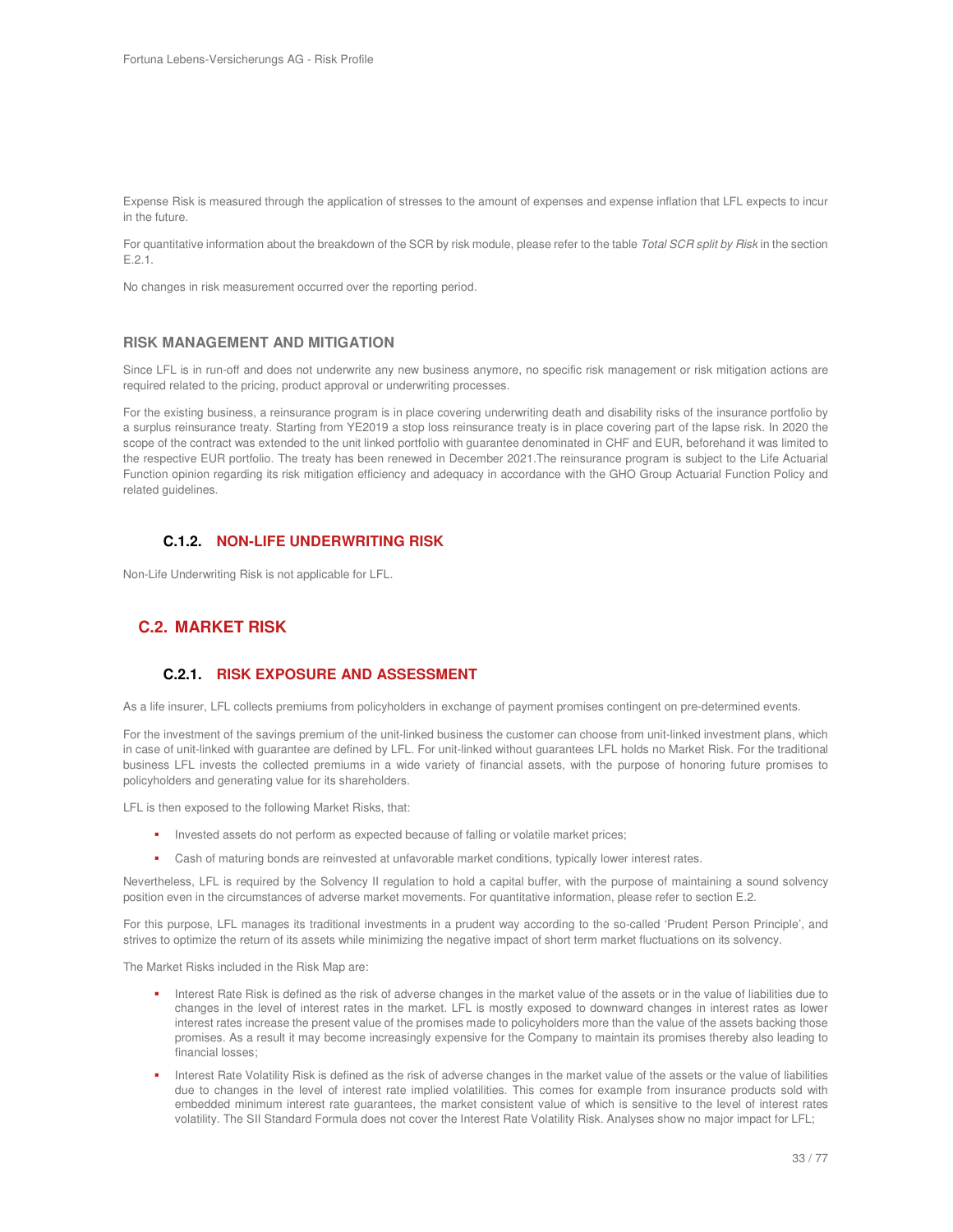- Equity Risk is defined as the risk of adverse changes in the market value of the assets or in the value of liabilities due to changes in the level of equity market prices, which can lead to financial losses. Exposure to Equity Risk arises from positions that are sensitive to equity prices, e.g. shares that LFL has invested in or embedded derivatives in a Life product that invests parts of the policyholder assets in equity;
- Equity Volatility Risk is defined as the risk of adverse changes in the market value of the assets or in the value of liabilities due to changes in the volatility of equity markets. Exposure to Equity Volatility Risk arises from asset or liability positions that have embedded equity options. The SII Standard Formula does not cover the Equity Volatility Risk. Analyses show no major impact for LFL;
- Property Risk is defined as the possibility of adverse changes in the market value of the assets or the value of liabilities due to changes in the level of property market prices. Exposure to Property Risk arises from property asset positions;
- Currency Risk is defined as the possibility of adverse changes in the market value of the assets or the value of liabilities due to changes in exchange rates. Exposure to Currency Risk arises from direct or indirect asset or liability positions that are sensitive to changes in exchange rates;
- Concentration Risk is defined as the risk of incurring in significant financial losses because the asset portfolio is concentrated to a small number of counterparties, thus increasing the possibility that a negative event hitting only a small number or even a single counterparty can produce large losses.

Common risk measurement methodologies (both qualitative and quantitative) are applied in order to provide an integrated measurement of the risks borne by LFL.

For the evaluation of its Market Risks, LFL makes use of the SII Standard Formula, as ruled by the Solvency II Directive, complemented by additional measurement techniques deemed appropriate and proportionate. Under the SII Standard Formula the Spread Risk is aggregated in the Market Risk module, see section C 3.1..

Market Risk concentration is explicitly modelled by the Standard Formula. Based on the results of the model and on the composition of the balance sheet LFL has no Concentration Risk as of YE 2021.

Based on this methodology, the breakdown of the SCR originating from Market Risks indicates that Equity Risk and Currency Risk are the most relevant Market Risks for LFL.

For quantitative information about the breakdown of the SCR by risk module, please refer to the table Total SCR split by Risk in the section E.2.1.

The methodology used to evaluate the Market Risks is unchanged, with respect to the previous reporting period.

## **C.2.2. RISK MANAGEMENT AND MITIGATION**

The Market Risks borne by LFL are managed in different ways:

- The aim of the Strategic Asset Allocation process is to define the most efficient combination of asset classes which, according to the 'Prudent Person Principle' set out in the Solvency II Directive and related relevant implementation measures, maximizes the investment contribution to value creation, taking into account solvency, actuarial and accounting indicators.
- The annual SAA proposal defines target exposure and limits, in term of minimum and maximum exposure allowed, for each relevant asset class.
- In addition to risk tolerance limits set on LFL solvency position defined within the Risk Appetite Framework, the current risk monitoring process of LFL is also integrated by the application of the Investment Risk Group Guidelines (IRGG) provided by GHO.
- The IRGG include general principles, quantitative risk limits (with a strong focus on credit and market concentration), authorization processes and prohibitions.
- In 2021 LFL renewed and purchased additional equity puts to mitigate the equity risk.
- In 2021 LFL purchased swaptions to mitigate the interest rate risk.
- In 2021 LFL also held FX Forwards in respect of currency risk.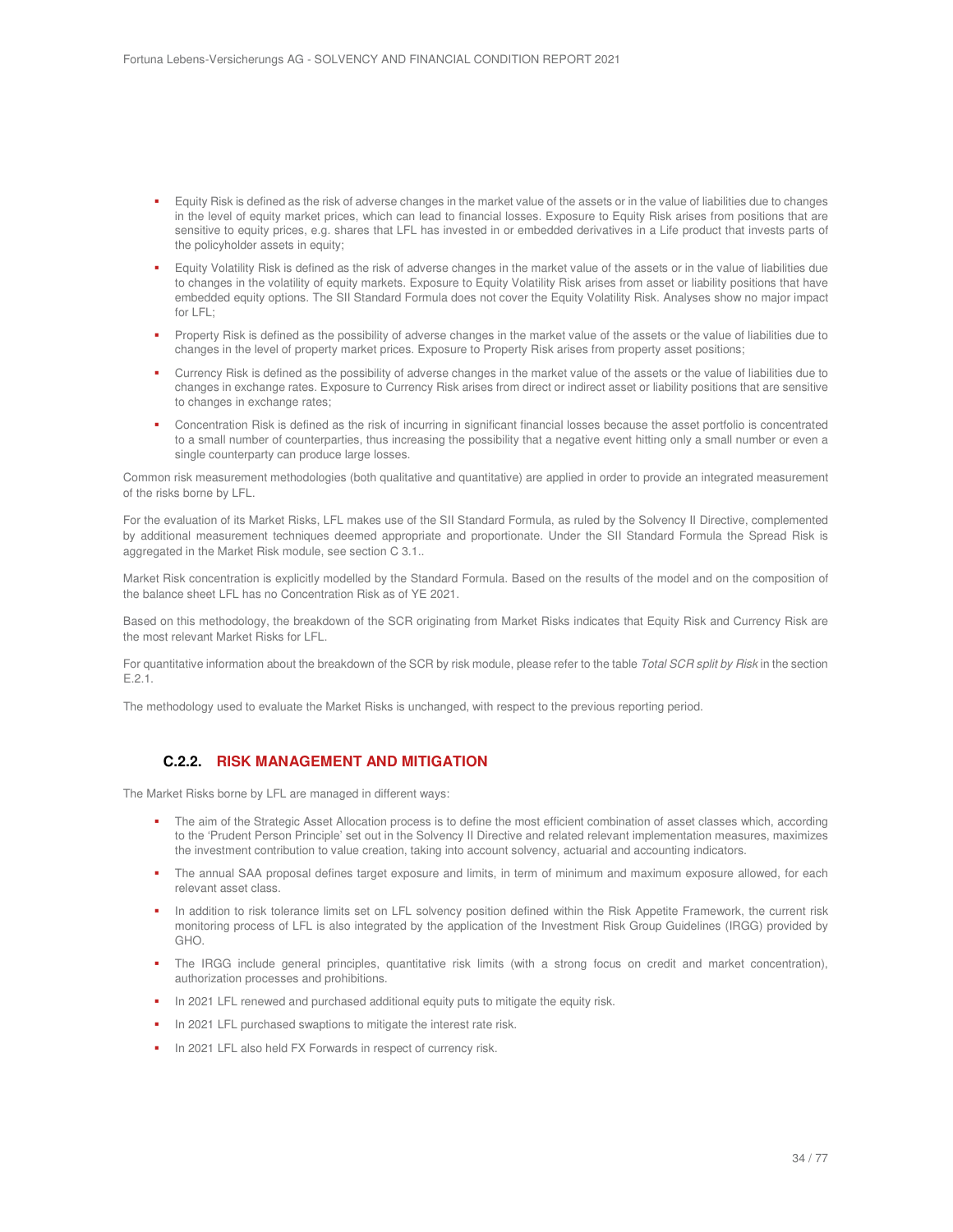## **C.3. CREDIT RISK**

#### **C.3.1. RISK EXPOSURE AND ASSESSMENT**

As a life insurer, LFL collects premiums from policyholders in exchange of payment promises contingent on pre-determined events.

For the investment of the savings premium of the unit-linked business the customer can choose from unit-linked investment plans, which in case of unit-linked with guarantee are defined by LFL. For the traditional business LFL invests the collected premiums in a wide variety of financial assets, with the purpose of honoring future promises to policyholders and generating value for its shareholders.

Some of these financial investments are subject to the following Credit Risks, that:

- Invested assets do not perform as expected because of perceived or actual deterioration of the credit worthiness of the issuer;
- Derivative or reinsurance contracts do not perform as expected because of perceived or actual deterioration of the credit worthiness of the counterparty.

Nevertheless, LFL is required by the Solvency II regulation to hold a capital buffer, with the purpose of maintaining a sound solvency position even in the circumstances of adverse market movements. For quantitative information, please refer to section E.2.

For this purpose, LFL manages its investments in a prudent way according to the so-called 'Prudent Person Principle', and strives to optimize the return of its assets while minimizing the negative impact of short term market fluctuations on its solvency position.

The Credit Risks included in the Risk Map are:

- Spread Widening Risk is defined as the risk of adverse changes in the market value of the assets due to changes in the market value of non-defaulted credit assets. The market value of an asset can decrease because of spread widening risk either because the market's assessment of the creditworthiness of the specific obligor decreases, which is typically accompanied by a credit rating downgrade, or because there is a market-wide systemic reduction in the price of credit assets. Under the SII Standard Formula the Spread Widening Risk is aggregated in the Market Risk module;
- Default Risk is defined as the risk of incurring in losses because of the inability of a counterparty to honor its financial obligations. Distinct modelling approaches have been implemented to model default risk in the bond portfolio (referred to as Credit Default Risk) and the default risk arising from the default of counterparties in cash deposits, risk mitigation contracts (including reinsurance), and other type of exposures subject to credit risk (referred to as Counterparty Default Risk).

In order to ensure that the level of Credit Risks deriving from the invested assets are adequate to the business run by LFL and to the obligations taken with the policyholders, the investment activity is performed in a sound and prudent manner in accordance with the 'Prudent Person Principle' set out in Article 132 of Directive 2009/138/EC.

The practical implementation of the 'Prudent Person Principle' is applied independently of the fact that assets are subject to Market Risks, Credit Risks or both, so the same principles and processes described in section C.2.2. apply also to the optimization of the portfolio allocation with respect to Credit Risks.

Common risk measurement methodologies (both qualitative and quantitative) are applied in order to provide an integrated measurement of the risks borne by LFL.

For the evaluation of its Credit Risks, LFL makes use of the SII Standard Formula, as ruled by the Solvency II Directive, complemented by additional measurement techniques deemed appropriate and proportionate.

For quantitative information about the breakdown of the SCR by risk module, please refer to the table Total SCR split by Risk in the section E.2.2.

Credit Risk concentration is explicitly modelled by the EIOPA Standard Formula. Based on the results of the model and on the composition of the balance sheet LFL has no material risk concentrations.

The methodology used to evaluate Credit Risks is unchanged with respect to the previous reporting period.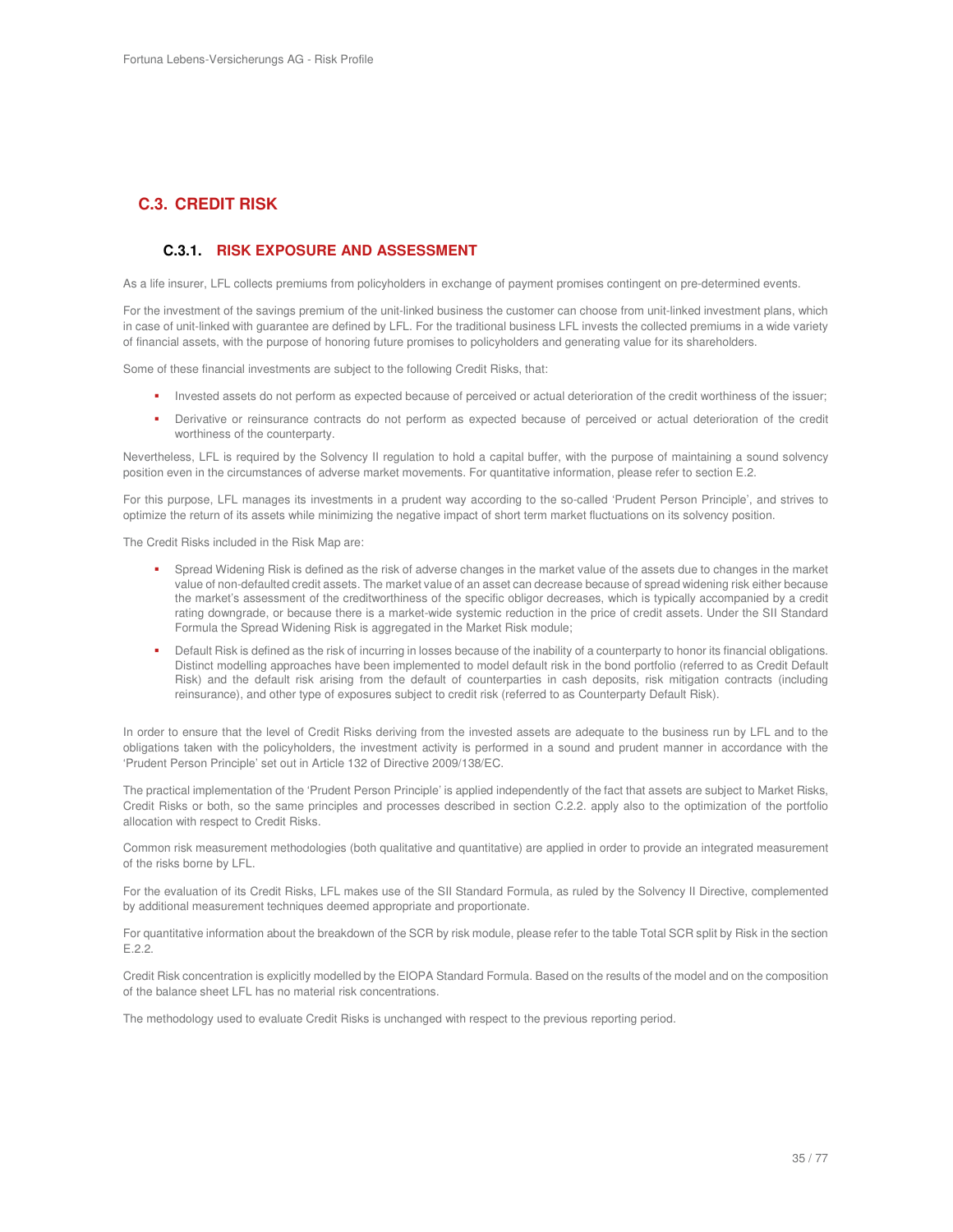#### **C.3.2. RISK MANAGEMENT AND MITIGATION**

The Credit Risks borne by LFL are managed in different ways:

- For the unit-linked business, the premium is invested in different investment plans, which in case of business with guarantee are predefined by LFL. The current risk monitoring process of LFL is also integrated by the application of the Investment Risk Group Guidelines (IRGG) provided by the GHO. The IRGG include general principles, quantitative risk limits (with a strong focus on Credit and Market concentration), authorization processes and prohibitions.
- For policy loans, the amounts outstanding, including interest, are either repaid by the customer or the outstanding amount can be fully deducted from the surrender value in case of lapse of the policy or from the benefit payment at the expiry of the policy.
- The underlying swaption portfolio is collateralized reducing the risk in case of default of the counterparty.

## **C.4. LIQUIDITY RISK**

#### **C.4.1. RISK EXPOSURE AND ASSESSMENT**

Liquidity Risk is defined as the uncertainty, emanating from business operations, investment or financing activities, over the ability of the insurer to meet payment obligations in a full and timely manner, in a current or stressed environment. This could include meeting commitments only through a credit market access at unfavourable conditions or through the sale of financial assets incurring in additional costs due to illiquidity of (or difficulties in liquidating) the assets.

LFL is exposed to Liquidity Risk as a result of insurance operating activity due to the potential mismatches between the cash inflows and the cash outflows deriving from the business. Liquidity Risk can additionally stem from investing activity, due to potential liquidity gaps deriving from the management of the LFL's assets portfolio as well as from a potentially insufficient level of liquidity (i.e. capacity of being sold at a fair price in adequate amounts and within a reasonable timeframe) in case of disposal. Finally, LFL can be exposed to liquidity outflows related to issued guarantees, commitments, or regulatory constraints that could impact its capital position.

GHO's Liquidity Risk measurement relies on projecting cash obligations and available cash resources into the future, so as to monitor that available liquid resources are at all times sufficient to cover the cash obligations that will come due in the same period.

GHO has defined a set of medium-term Liquidity Risk Metrics that are used to regularly monitor the liquidity situation of each Group insurance company. All such metrics are forward-looking, i.e. they are calculated at a future date based on projections of cash-flows, assets and liabilities and an estimation of the level of liquidity of the asset portfolio. The metrics are aimed at measuring the ability of LFL to ensure the fulfilment of its regulatory requirement as well as its cash obligations towards customers and other stakeholders.

All defined metrics are calculated under the so-called 'base scenario', in which the values of cash-flows and assets correspond to those projected according to LFL's Strategic Plan. Additionally for one metric a so-called 'stress scenario' is applied, in which the projected cash inflows and outflows as well as the market value of assets are recalculated to take into account circumstances that would adversely impact LFL's liquidity.

Liquidity Risk limits have been defined together with GHO in terms of values of the above-mentioned metrics that LFL cannot exceed. The limit framework is designed to ensure that LFL holds a 'buffer' of liquidity in excess of the amount required to withstand the adverse circumstances depicted in the stress scenario.

LFL's latest liquidity metrics calculated have shown no liquidity gap.

Material Liquidity Risk concentrations could arise from large exposures to individual counterparties or groups. In fact, in case of default or other liquidity issues of a counterparty towards which a significant risk concentration exists, this may negatively affect the value or the liquidity of LFL's investment portfolio and hence its ability to promptly raise cash by selling the portfolio on the market in case of need. GHO has set investment limits that enable an effective management of risk concentrations.

As per YE 2021 LFL does not have any external financing corresponding to previous year.

### **C.4.2. RISK MANAGEMENT AND MITIGATION**

In 2021 LFL has managed and mitigated Liquidity Risk in consistency with the framework set in the Group internal regulations. LFL aims at ensuring the capacity to meet its commitments also in case of adverse scenarios, while achieving its profitability objective. To that end,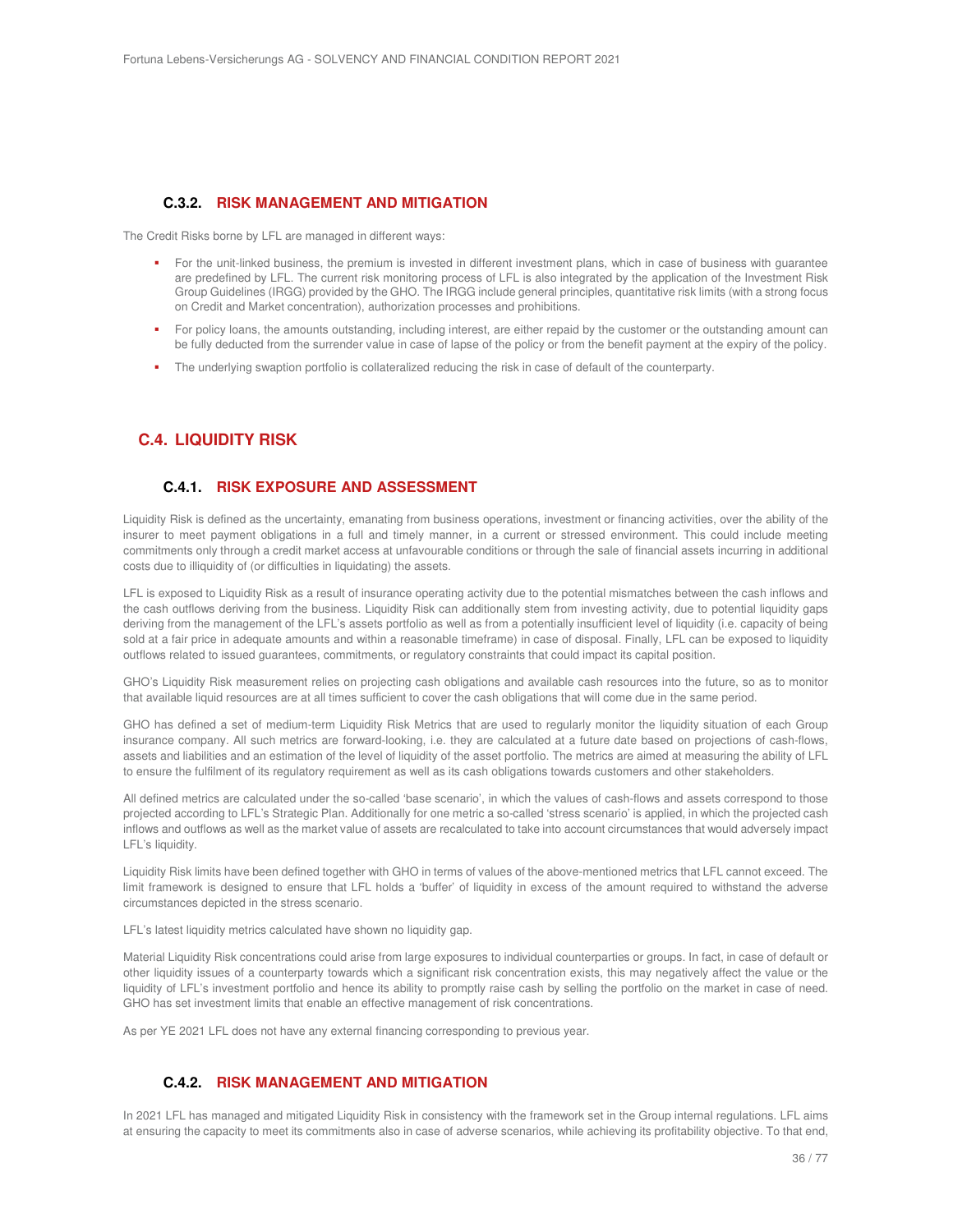it manages expected cash inflows and outflows so as to maintain a sufficient available cash level to meet the short and medium term needs and by investing in instruments that can be quickly and easily converted into cash with minimum capital losses. LFL considers the prospected liquidity situation in plausible market conditions as well as under stressed scenarios.

LFL has established clear governance for Liquidity Risk measurement, management, mitigation and reporting in consistency with GHO regulations, including the setting of specific limits and escalation processes in case of limits breach or other liquidity issues.

Investment limits have been imposed to LFL in order to ensure that the share of illiquid assets is kept within a level that does not impair LFL's asset liquidity.

## **C.4.3. EXPECTED PROFITS INCLUDED IN FUTURE PREMIUMS**

The Expected Profits Included in Future Premiums (EPIFP) represent the expected present value of future cash-flows which result from the inclusion in Technical Provisions of premiums relating to existing insurance and reinsurance contracts. These are expected to be received in the future, but that may not be received for any reason, other than because the insured event has occurred, regardless of the legal or contractual rights of the policyholder to discontinue the policy.

The amount of EPIFP for the Life business written by LFL has been calculated in accordance with article 260(2) of the Delegated Acts and amounts to 3.6 CHF millions at YE2021 compared to 6.3 CHF millions at YE2020 (net of reinsurance).

# **C.5. OPERATIONAL RISK**

## **C.5.1. RISK EXPOSURE AND ASSESSMENT**

Operational Risk is the risk of loss arising from inadequate or failed internal processes, personnel or systems, or from external events. Compliance and Financial Reporting Risks fall within this category.

In line with the industry practices, LFL adopted the following classification categories (consistent with GHO`s approach):

- Internal fraud defined as the events arising due to intentional acts that are illegally performed by one or more Staff Member, in order to obtain a profit for themselves or for others, resulting in a damage for the Company;
- External fraud defined as the events arising due to fraud, robbery or misappropriation, which involve only external parties with the purpose to obtain a personal profit causing a damage to the Company;
- Employment Practices and Workplace Safety defined as the events arising due to being inconsistent with applicable laws on employment, health and safety, and events that provide compensation to employees;
- Clients, Products and Business Practices defined as the events arising due to failure of the organizations to meet promises made to their clients as a result of unintended circumstances rising from negligent practices;
- Damage to Physical Assets defined as the events arising due to natural/industrial disasters and malicious damage of the Company property;
- Business disruption and system failures defined as the events arising due to system failures, technology breakdown, interruption or dysfunction, including utilities;
- Execution, Delivery and Process Management defined as the events arising due to failed transaction processes, or process management failures in general, or to errors in relationship management with trade counterparties and suppliers. Operational Risk events arising in back office areas fall within this category. These events will often be unintentional and could involve failure to properly document and/or complete business transactions.

Following best industry practices, the framework for Operational Risk Management includes within its main activities the Overall Risk Assessment (ORA) and the Loss Data Collection (LDC):

- The ORA provides a forward-looking view on the risks and requires an analysis of the risks performed jointly with the business owners and the Compliance Function. The ORA provides a high-level evaluation of the forward-looking residual risk exposure of the company;
- The LDC is the process of collection of losses suffered as result of the occurrence of Operational Risk events and provides a backward-looking view of the historical losses suffered due to Operational Risk events.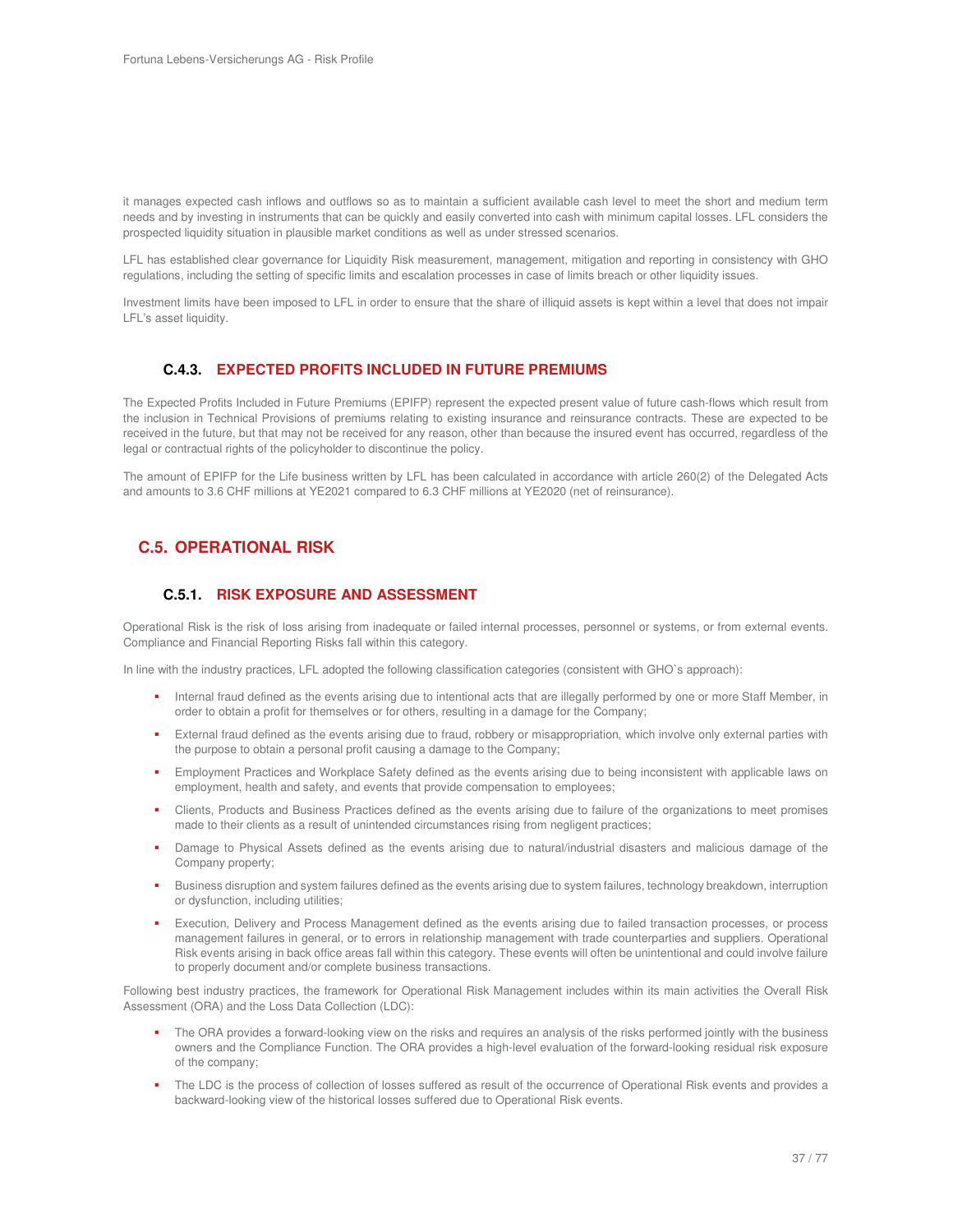Moreover, the Generali Group exchanges (since 2015) internal loss data in an anonymized way through the 'Operational Risk data eXchange Association (ORX)', a global association of Operational Risk practitioners and with the participation of the main industry players. The aim is to use the data from the peers to learn from their loss experiences, improving the internal controls and anticipating emerging losses.

#### **Main risks arising from ORA 2021**

The Overall Risk Assessment (ORA) is a recurring process, the results of which must be subjected to workshop discussion with the risk owners, validated at least annually by the Senior Management and then submitted to the Board of Directors. The objective is to provide clarity on those risks that may affect, also in a forward-looking perspective, the business planning and strategies, to support risk-informed decisions at the Senior Management (Executive Committee) level and to enable proper risk oversight by the BoD.

The ORA contains a mandatory set of risks which is defined by GHO within the Group Operational and Compliance Risk Catalogue and which must be assessed at a local level. This catalogue is organized in three levels and is periodically reviewed to take into consideration the Risk Owner's inputs and changes in the internal or external environment. The ORA must be performed at the third level of the Group Risk Catalogue taxonomy. Compared to last year's ORSA report, the methodology and process steps remain unchanged. Although a simplified and purely qualitative assessment is allowed for non-Internal Model Legal Entities, with the aim to ensure cross-company consistency and comparability, Risk Management Framework and Operational Risk applies the quantitative approach also for LFL.

Each third level risk in the Group Risk Catalogue is evaluated according to the following dimensions:

#### **Potential Risk Exposure (PRE):**

The PRE is the inherent risk derived from a combination of the probability that a given risk will occur in a year and the potential impact of the risk, without considering the internal controls that mitigate such risk. Each risk in scope is classified according to a 5 level scale:

- Very Low
- Low
- **Medium**
- High
- Very High

#### **Control System Adequacy (CSA):**

- Adequate: Mitigating activities are adequate;
- Mainly Adequate: Only minor weaknesses or inadequacy of the internal control system;
- Partially Adequate: Partial weaknesses or inadequacy of the internal control system;
- Inadequate: No mitigating activities exist or, if they exist, are entirely inadequate.

The combination of the PRE and CSA then gives the residual risk, which is plotted on a risk Heat Map.

The following Operational Risks have been identified to be the top five:

- Failure to comply with laws/ regulations concerning Personal Data Protection;
- **Flaws in product development and documentation;**
- **IF attack with loss or alteration of data;**
- Failure to comply with laws/ regulations concerning tax avoidance and evasion;
- **Incorrect data entry/ transfer.**

Risks above a defined threshold are discussed together with related mitigation actions to ensure that main risks are addressed (e.g. with specific projects) or accepted.

#### **Loss Data Collection**

During the reporting period, LFL faced eight new LDC cases. One loss is referring to a settlement in a court case and another case is referring to a fine imposed.

The other six losses are related to the legal litigation for which a provision was already built in the past.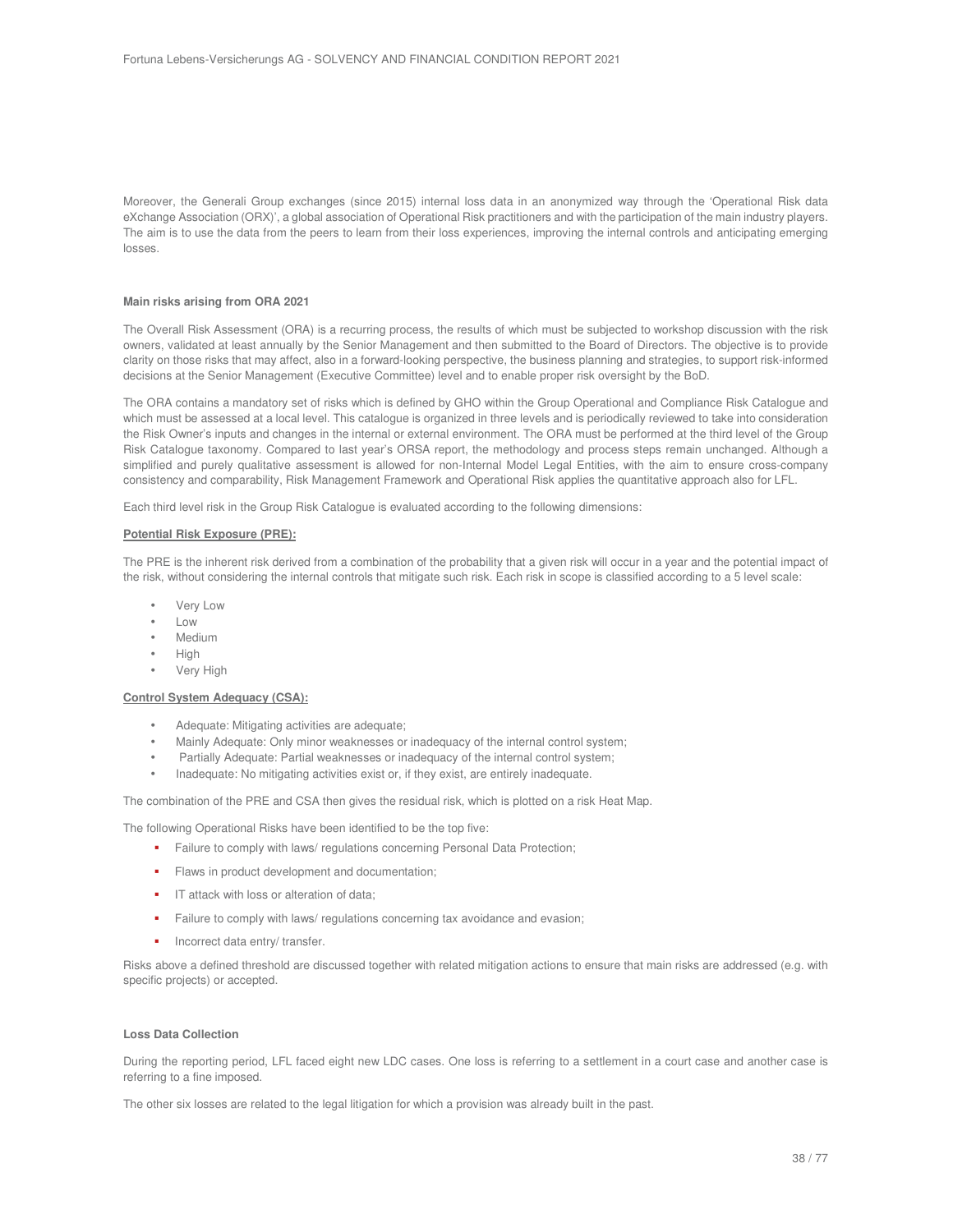For the evaluation of its Operational Risk capital requirement, LFL makes use of the SII Standard Formula, as ruled by the Solvency II Directive.

For quantitative information about the breakdown of the SCR by risk module, please refer to the table Total SCR split by Risk in the section E.2.1..

## **C.5.2. RISK MANAGEMENT AND MITIGATION**

In order to identify, measure, monitor and mitigate the Operational Risk, Risk Management Framework and Operational Risk was given the mandate to coordinate the Operational Risk program. Risk Management Framework and Operational Risk is supported by the Group Risk Management of GHO. The risks related to non-compliance are monitored by the independent Compliance Function. For a description of these control functions, please refer to section B 1.4.

#### **Overarching risk mitigation actions**

The insurance companies of Generali Switzerland have set up an Internal Control System (ICS, for further information please refer to B.4) and an appropriate Risk Management System with regard to Operational Risks to ensure that potential risks are identified and assessed at an early stage and that measures are taken to prevent or mitigate significant risks and risk accumulation. The methodology for assessing Operational Risks has been standardized within Generali Group.

#### **Compliance Risk**

In this regard, there are various policies and guidelines (for example the Group Compliance Management System Policy, Code of Conduct, Compliance Manual and guidelines on anti-money laundering and terrorism financing) that are accessible to the relevant employees and must be complied with. Employees are additionally supported with appropriate trainings and a quarterly legal radar, highlighting the most significant upcoming changes in laws and regulations.

The Operational Risk situation and the status of the Internal Control System (ICS) are regularly presented and discussed in the Risk Committee by Risk Management Framework and Operational Risk.

# **C.6. OTHER MATERIAL RISK**

As part of the qualitative Risk Management framework, also the following risk categories are considered. The definition of these Other Risks (Non-quantifiable risks) is as follows:

- Strategic Risk referring to current or forward-looking decline in earnings or business sustainability over time, including the noncapacity to generate adequate return on capital given the risk appetite defined, as a consequence of external changes and/or internal decisions, inadequate decision making or improper contagion risk management as well as inadequate adaptation to market environment;
- Reputational Risk is defined as risks referring to potential losses arising from a deterioration or a negative perception of the company or Generali Group's image in respect to its customers (i.e. due to increasing conflicts with policyholders, poor services and inadequate selling and liquidation practices) as well as to its reputation in respect to other counterparties (i.e. supervisory authority);
- Contagion Risk is defined as risks deriving from problems within one of the Group's Legal Entities affecting the solvency, economic or financial situation of other Group Entities or the Group as a whole. Categorized as 'other risks' on the Group Risk Map, they are not included in the solvency requirement calculation (so-called 'non-quantifiable risks');
- Emerging Risk referring to the new risks or evolving risks, difficult to be quantified, and potentially significant, due to internal or external environment changes. These can lead to an increase in the exposure to risks already included in the Risk Map or that may require defining a new risk category.

The performed risk assessments of these Other Risks highlighted no significant impact on the Risk Profile of LFL in 2021.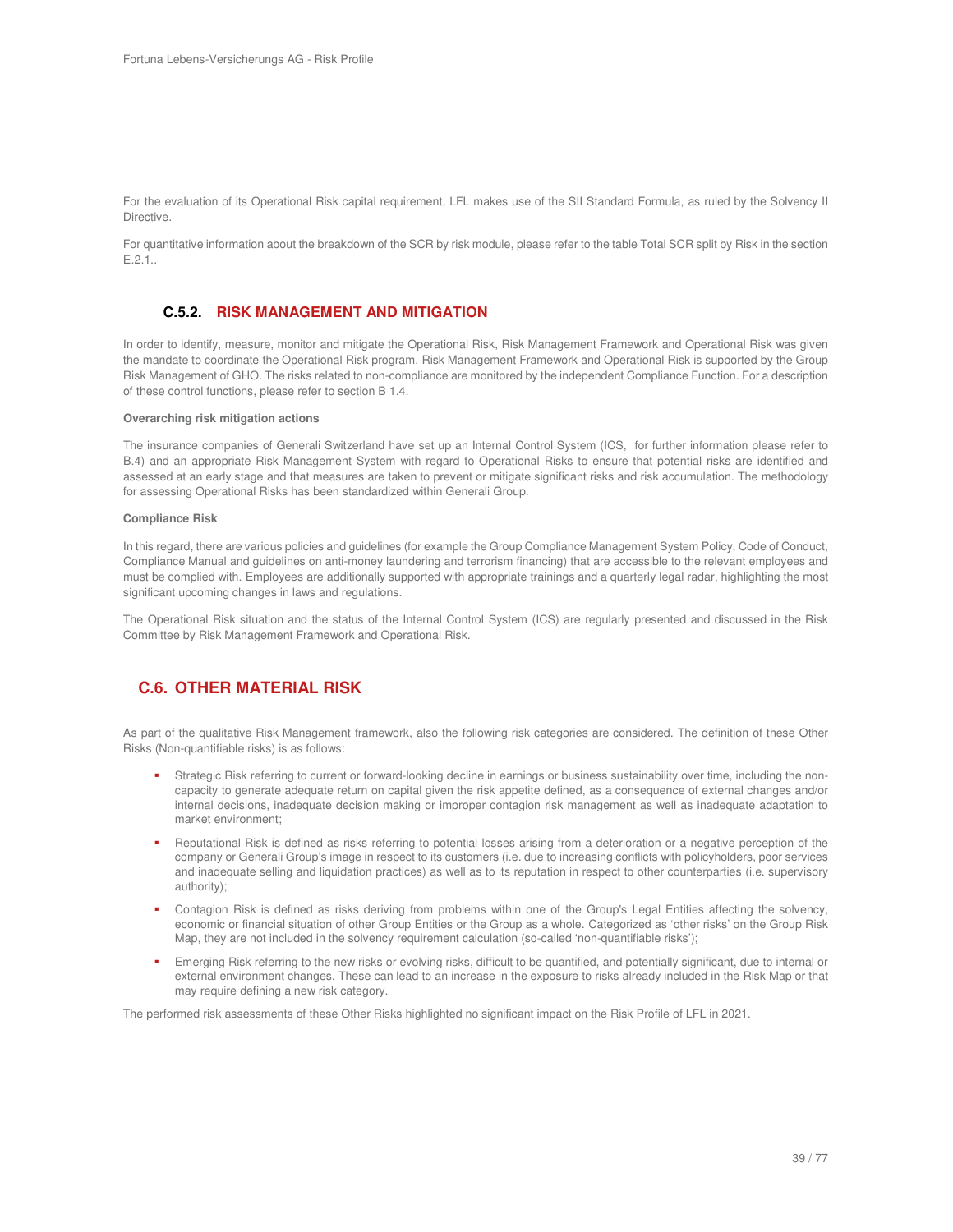# **C.7. ANY OTHER INFORMATION**

To test LFL's solvency position resilience to adverse market conditions or shocks a set of stress test and scenario analyses are performed. These are defined considering unexpected, potentially severe, but plausible events. The outcome, in terms of impact on financial and capital position, prepares LFL to take appropriate management actions if such events occur.

The sensitivity analysis considers simple changes in specific risk drivers (e.g. Interest Rates, equity shock and credit spreads). Their main purpose is to measure the variability of the Own Funds and Solvency Ratio to variations in specific risk factors. The set chosen aims to provide the assessment of resilience to the most significant risks.

In order to verify the adequacy of solvency capital position to the changing of the market conditions, the following main sensitivity analyses have been performed:

| Risk Free Rate: interest rate change     | $+/-50$ bps |
|------------------------------------------|-------------|
| Credit spread of corporate bonds on Swap | $+50$ bps   |
| Equity Price fair value change           | $+/-25\%$   |
| Ultimate Forward rates                   | $-15$ bps   |

The "Ultimate Forward rate" sensitivity not only includes the change of the ultimate forward rate, but for CHF also the change from swap to government rates which will be used for CHF risk-free rates by EIOPA starting from January 2022.

The impacts of the above sensitivities on the Solvency Ratio are shown in the following table:

| <b>Sensitivities</b>                             |                                     |                             |                               |                                               | in Mio. CHF           |
|--------------------------------------------------|-------------------------------------|-----------------------------|-------------------------------|-----------------------------------------------|-----------------------|
|                                                  | <b>Eligible Own</b><br><b>Funds</b> | Delta Eligible<br>Own Funds | Delta Eligible<br>Own Funds % | <b>Solvency Capital</b><br><b>Requirement</b> | <b>Solvency Ratio</b> |
| Official value                                   | 97.5                                |                             |                               | 64.6                                          | 150.8%                |
| Risk Free Rate: interest rate change +50 bps     | 104.2                               | 6.7                         | 6.9%                          | 60.9                                          | 171.0%                |
| Risk Free Rate: interest rate change -50 bps     | 90.7                                | $-6.8$                      | $-7.0%$                       | 69.1                                          | 131.2%                |
| Credit spread of corporate bonds on Swap +50 bps | 94.9                                | $-2.6$                      | $-2.6%$                       | 63.5                                          | 149.4%                |
| Equity Price fair value change +25%              | 119.3                               | 21.8                        | 22.4%                         | 69.4                                          | 171.9%                |
| Equity Price fair value change -25%              | 76.7                                | $-20.8$                     | $-21.3%$                      | 59.5                                          | 128.9%                |
| Ultimate Forward rates -15 bps                   | 98.3                                | 0.8                         | 0.8%                          | 64.5                                          | 152.3%                |

LFL has implemented a share capital increase in 2021 to rise the Solvency Ratio over the business planning period (sections B.1 and E1 explain the implemented measures).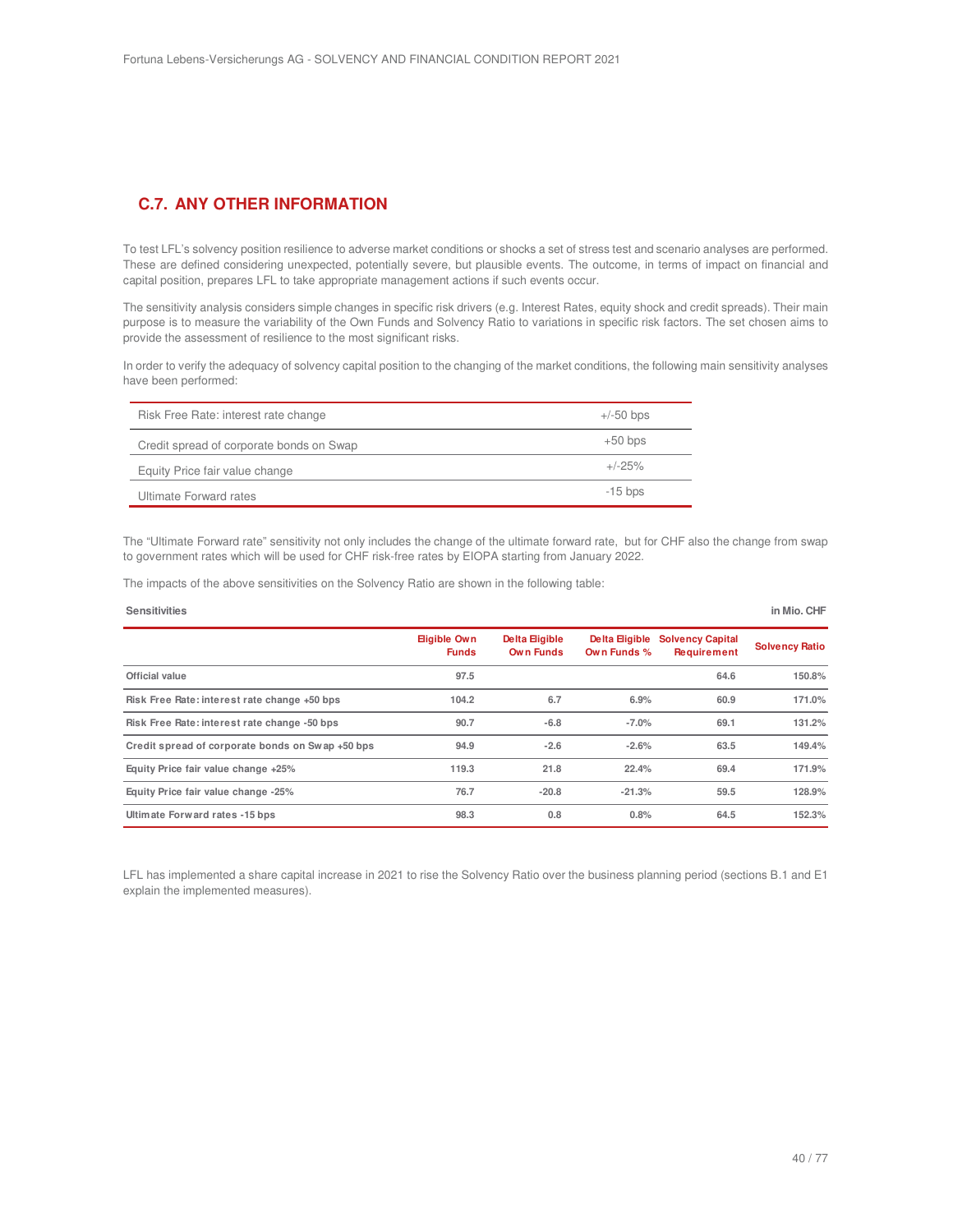# D. Valuation for Solvency Purposes

## **GENERAL SOLVENCY II VALUATION FRAMEWORK**

The Solvency II (SII) regulatory framework standardizes valuations and measurements of assets and liabilities for the SII balance sheet, largely referring to and in conformity with IFRS principles adopted by the European Commission in accordance with Regulation (EC) No 1606/2002, and requiring an economic, market-consistent approach as set out in Article 75 of the Directive 2009/138/EC.

The main general principles of this approach, as far as they are relevant for LFL, are described and applied by LFL as follows:

In accordance with the provisions of Article 75 of the Directive 2009/138/EC, a fair value measurement approach is applied, taking into consideration the risks that arise from a particular balance sheet item and using assumptions that knowledgeable market participants would use in valuing the asset or the liability.

In accordance with the provisions of Article 9 of the Delegated Regulation (EU) 2015/35, the international accounting standards (IFRS) are applied as the default accounting framework for the recognition/derecognition and the valuation of the assets and liabilities, unless otherwise clearly stated and required by Arts. 8 & 11 – 16 of the Delegated Regulation (EU) 2015/35 and provided that the valuation approach under the IFRS is consistent with the fair value measurement approach as set out in Article 75 of the Directive 2009/138/EC.

In LFL, IFRS financial statements are regularly prepared, as the company is required to report its financial statements under IFRS for Generali Group reporting purposes. Therefore, for asset and liability classes, where LFL uses a valuation approach under IFRS in line with the principles stated above, the fair value of the IFRS Balance Sheet is also used as the fair value in the SII Balance Sheet. For asset and liability classes, where the relevant IFRS does not include or LFL does not apply a fair value approach under IFRS, and no other specific SII valuation approach is required, the fair value is derived from IFRS values by using assumptions, which are deemed to be consistent with Article 75 of the Directive 2009/138/EC and to be proportionate with respect to the nature, scale and complexity inherent in the business of the undertaking.

Based on the explanations above, the general valuation approaches used in LFL for the different asset/liability classes in the SII Balance Sheet are summarized in the following table:

| Source of fair value / valuation approach                                                                                    | <b>Asset/Liability class</b>                                                                                                                        | <b>Reference</b>            |
|------------------------------------------------------------------------------------------------------------------------------|-----------------------------------------------------------------------------------------------------------------------------------------------------|-----------------------------|
| Fair values taken from IFRS financial statements                                                                             | Financial Investments, Employee Benefits                                                                                                            | Paragraph D.1., D.3.        |
| Fair values evaluated according to SII valuation<br>specificities (Delegated Regulation (EU) 2015/35,<br>Arts. $8 & 11 - 16$ | Technical Provisions (incl. Reinsurance<br>Recoverables), Contingent Liabilities,<br>Deferred tax assets/liabilities.<br>Deferred acquisition costs | Paragraphs D.1., D.2., D.3. |
| Fair values derived from IFRS financial statements                                                                           | all other assets/liabilities                                                                                                                        | Paragraphs D.1., D.3.       |

#### **General valuation approach adopted by LFL per asset/liability class**

The evaluation of the fair values in each of the three approaches is based on the following general basic principles:

#### **Basic valuation principles**

- **Individual assets and liabilities are valued separately.**
- The valuation of the assets and liabilities is based on a going concern assumption.

#### **Fair value measurement approach**

The objective of a fair value measurement is to estimate the price at which an orderly transaction to sell the asset or to transfer the liability would take place between knowledgeable market participants at the measurement date under current market conditions.

For the fair valuation of liabilities no adjustment to take account of the own credit standing of the undertaking is made, in accordance with the provisions of Article 75 of the Directive 2009/138/EC.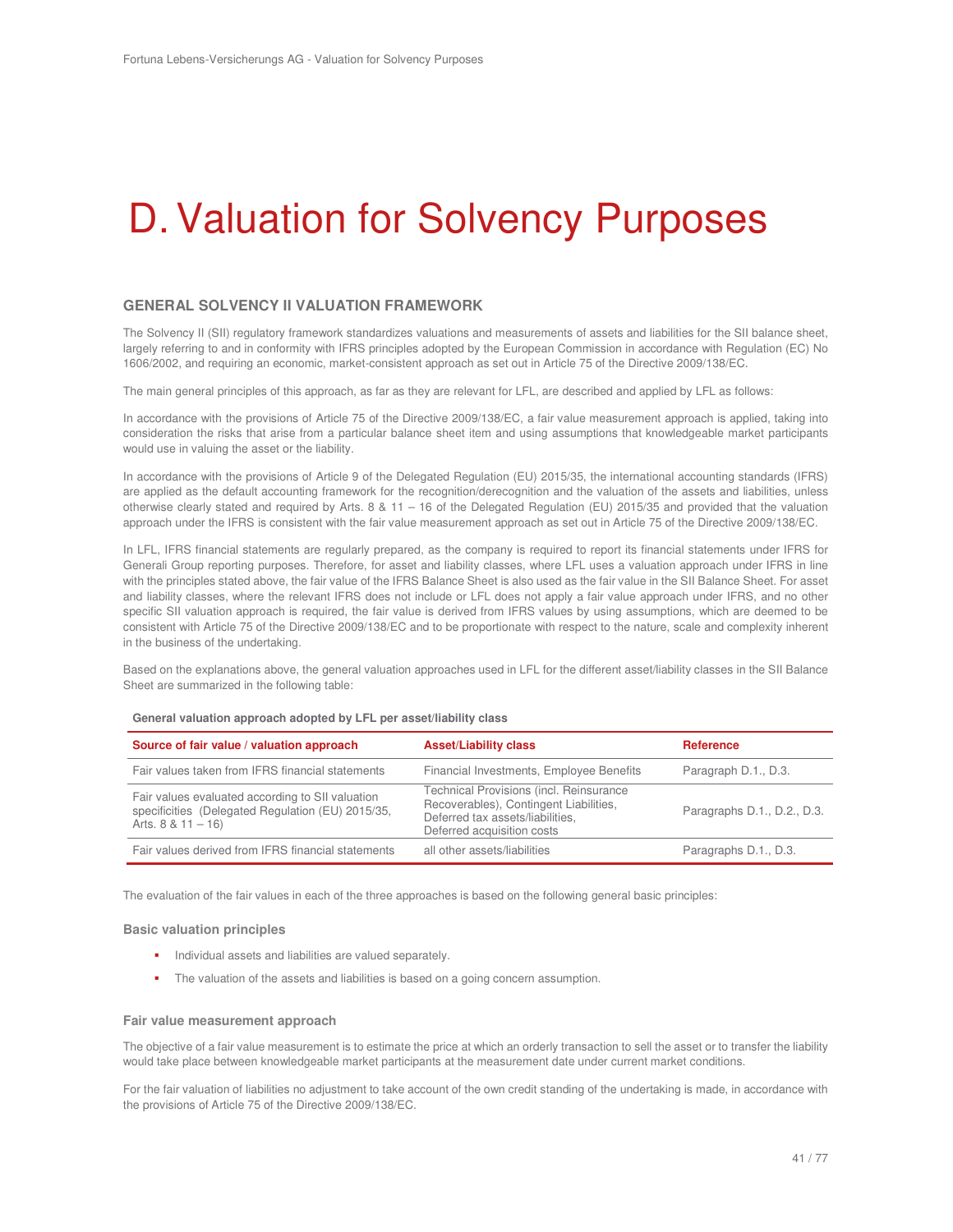According to IFRS 13 Fair Value Measurement, the definition of a fair value is based on an 'exit price' notion and uses a 'fair value hierarchy' which results in a market-based, rather than entity-specific measurement.

#### **Fair value hierarchy**

On the basis of the fair value hierarchy, the following hierarchy of high level principles is applied, when valuing assets and liabilities other than technical provisions:

- Whenever available, quoted market prices are used in active markets for the same assets or liabilities.
- Where the use of quoted market prices for the same assets or liabilities is not possible, quoted market prices in active markets for similar assets and liabilities with adjustments to reflect differences are used.
- If there are no quoted market prices in active markets available, mark-to-model techniques are used.
- Maximum use is made of relevant observable inputs and market inputs, whereas undertaking-specific inputs are reduced to a minimum in order to minimize the use of unobservable inputs.

Following these principles, the highest priority is given to (unadjusted) quoted prices in active markets for identical assets or liabilities and the lowest priority to unobservable inputs.

The fair value hierarchy categorizes the inputs used in valuation techniques into three levels. If the inputs used to measure fair value are categorized into different levels of the fair value hierarchy, the fair value measurement is categorized in its entirety in the level of the lowest level input that is significant to the entire measurement (based on the application of judgment).

#### **Level 1 inputs**

Level 1 inputs are unadjusted current quoted prices from ordinary transactions in active markets for identical assets or liabilities that can be accessed at the measurement date.

#### **Level 2 inputs**

Level 2 inputs are inputs other than quoted market prices included within Level 1 that are observable for the asset or liability, either directly or indirectly. These inputs include quoted prices for similar assets or liabilities in active markets, quoted prices for identical or similar assets or liabilities in markets that are not active, and other observable market inputs.

#### **Level 3 inputs**

Level 3 inputs are unobservable inputs for the asset or liability. Unobservable inputs are used to measure the fair value to the extent that relevant observable inputs are not available, thereby allowing for situations in which there is little, if any, market activity for the asset or liability at the measurement date. Unobservable inputs are developed, using the best information available in the circumstances, which also includes the entity's own data, taking into account all information about market participant assumptions that is reasonably available.

#### **Valuation techniques**

The fair value measurement is performed by applying the most appropriate valuation technique with respect to the circumstances and available inputs. The most appropriate valuation technique is the one, for which sufficient data is available to measure fair value, maximizing the use of relevant observable inputs and minimizing the use of unobservable inputs.

The following valuation techniques are used in accordance with Art. 10.7 of the Delegated Regulation (EU) 2015/35:

- market approach uses prices and other relevant information generated by market transactions involving identical or comparable (similar) assets, liabilities, or a group of assets and liabilities (e.g. a business);
- income approach converts future amounts (cash flows or income and expenses) to a single current (discounted) amount, reflecting current market expectations about those future amounts.
- cost approach or current replacement cost approach reflects the amount that would be required currently to replace the service capacity of an asset (current replacement cost);

For further details and explanations regarding the valuation techniques applied for the individual asset or liability classes, please refer to the following paragraphs D.1. Assets, D.2. Technical provisions, and D.3. Other liabilities.

For the SII values of each asset and liability class of the reporting period, please refer to the tables "SII Balance Sheet – Assets" and "SII Balance Sheet – Liabilities" (template S.02.01) in the Annex D at the end of this chapter.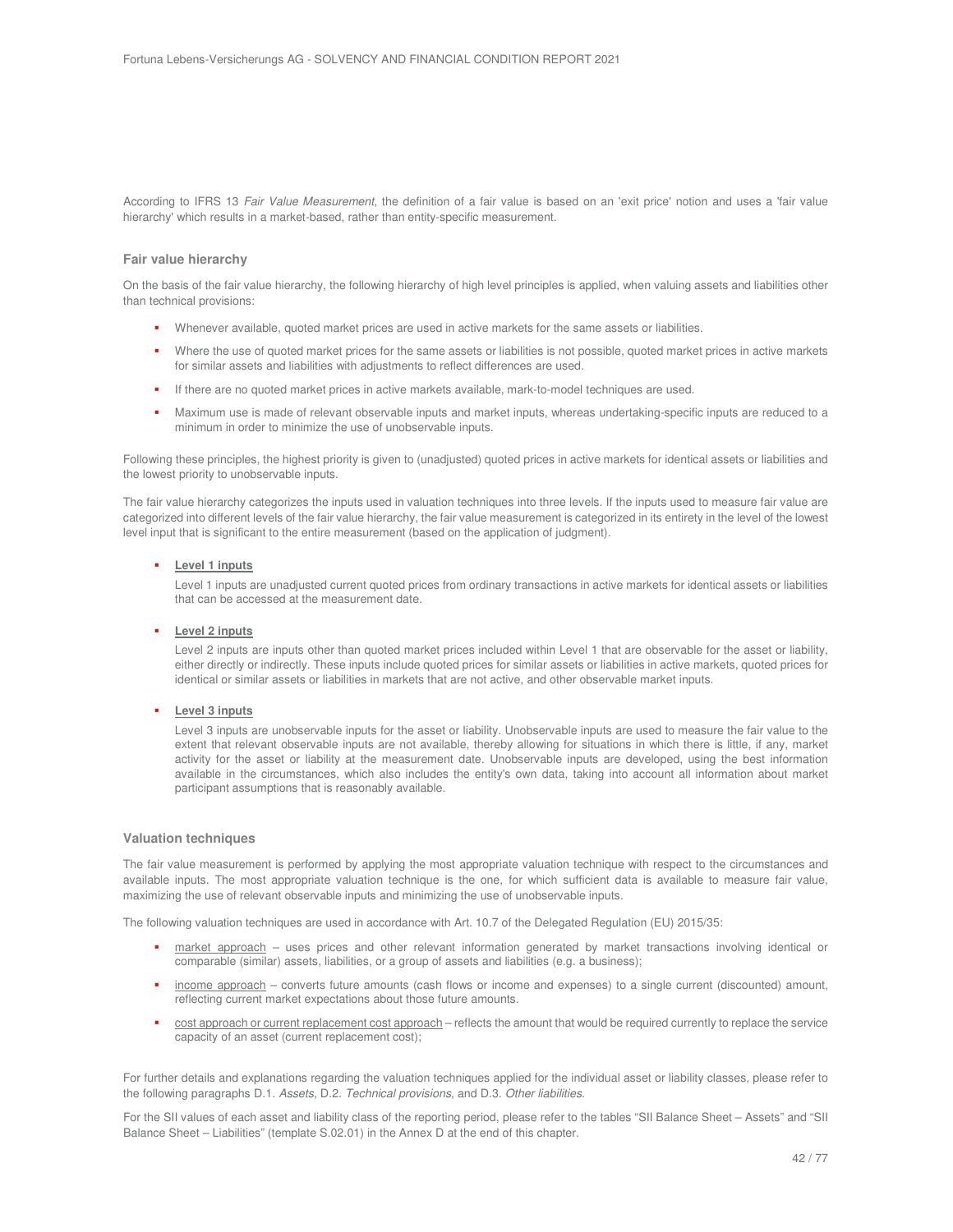# **D.1. ASSETS**

The following paragraphs aim to describe the value of assets for solvency purposes and for statutory financial statements, the recognition and valuation basis applied as well as the methodology used by LFL for the determination of the SII value.

For their valuation, assets have been aggregated into asset classes which are consistent with the asset classes in the Solvency II Balance Sheet (template S.02.01, → see Annex D), thus ensuring transparency and comparability between the methods used and the amounts recognized.

Compared to the previous year, no changes have been applied to the valuation methodologies for assets or to the aggregation of asset classes, neither for Solvency II nor for Statutory purposes.

## **D.1.1. VALUATION OF ASSETS FOR SOLVENCY II BALANCE SHEET**

In the Solvency II environment, assets are generally measured at fair value in accordance with IFRS principles, applying the framework as described above under the section "General Solvency II Valuation Framework" (→ paragraph D – introduction). As also indicated in the introduction, for some specific items exceptions are required or IFRS valuation methods are excluded. The valuation methods for these specific items are described below in the section "Asset Classes with Solvency II Valuation Specificities", as far as they are relevant for LFL.

In the following sections, an overall description of the SII valuation method for each class of assets is provided, complementary to the general valuation for solvency purposes ( $\rightarrow$  paragraph D - introduction).

## **ASSET CLASSES AT FAIR VALUE**

For LFL, all asset classes except for Reinsurance Recoverables, Deferred Acquisition Costs, and Deferred Tax Assets, where specific SII valuations apply, have been measured at fair value as follows:

#### **Financial Assets**

A market approach is used for the valuation of all financial asset classes based on their fair value hierarchy and the availability of observable inputs. Financial assets in LFL are mostly classified within level 1 of the fair value hierarchy, as quoted market prices are available. This applies for Bonds, Collective Investment Undertakings, and Assets held for index-linked and unit-linked contracts. Derivatives are **"**Over the counter derivative financial instruments" and are classified within level 2 of the fair value hierarchy, as the inputs used for the pricing can be corroborated by observable market data for the full contractual term of the asset.

For all financial asset classes the fair values in the SII Balance Sheet are taken from the relevant positions of the IFRS Balance Sheet, where the same measurement principles are applied. Under IFRS, LFL measures its financial assets at fair value, based on the classification of the financial asset at "Available for sale" or at "Fair Value through Profit or Loss". Since fair values under IFRS are clean fair values (excluding accrued interests), the fair value transferred to the SII Balance Sheet is the sum of the IFRS fair value plus accrued interest for each financial asset class.

#### **Cash**

In LFL, this position only includes cash at bank. Therefore, the fair value is deemed to be equal to the IFRS carrying amount due to close duration and maturity.

#### **Policy Loans**

Due to the lack of observable market inputs for the fair valuation of policy loans, a cost approach has been used for the determination of the fair value, by approximating and deriving the fair value from the IFRS amortized cost value, taking into consideration the risks for this specific balance sheet item.

Based on the business rules for policy loans in LFL, the risks associated with the policy loans are considered to be negligible for the following reasons: The amount of a policy loan including outstanding interest payments from the policyholder is limited to a certain percentage (50 – 90%, depending on the tariff) of the cash surrender value of the insurance contract. Therefore, the mathematical reserve of the policy acts as a full collateral for the policy loan. Amounts outstanding under a policy loan, including interests, are either repaid by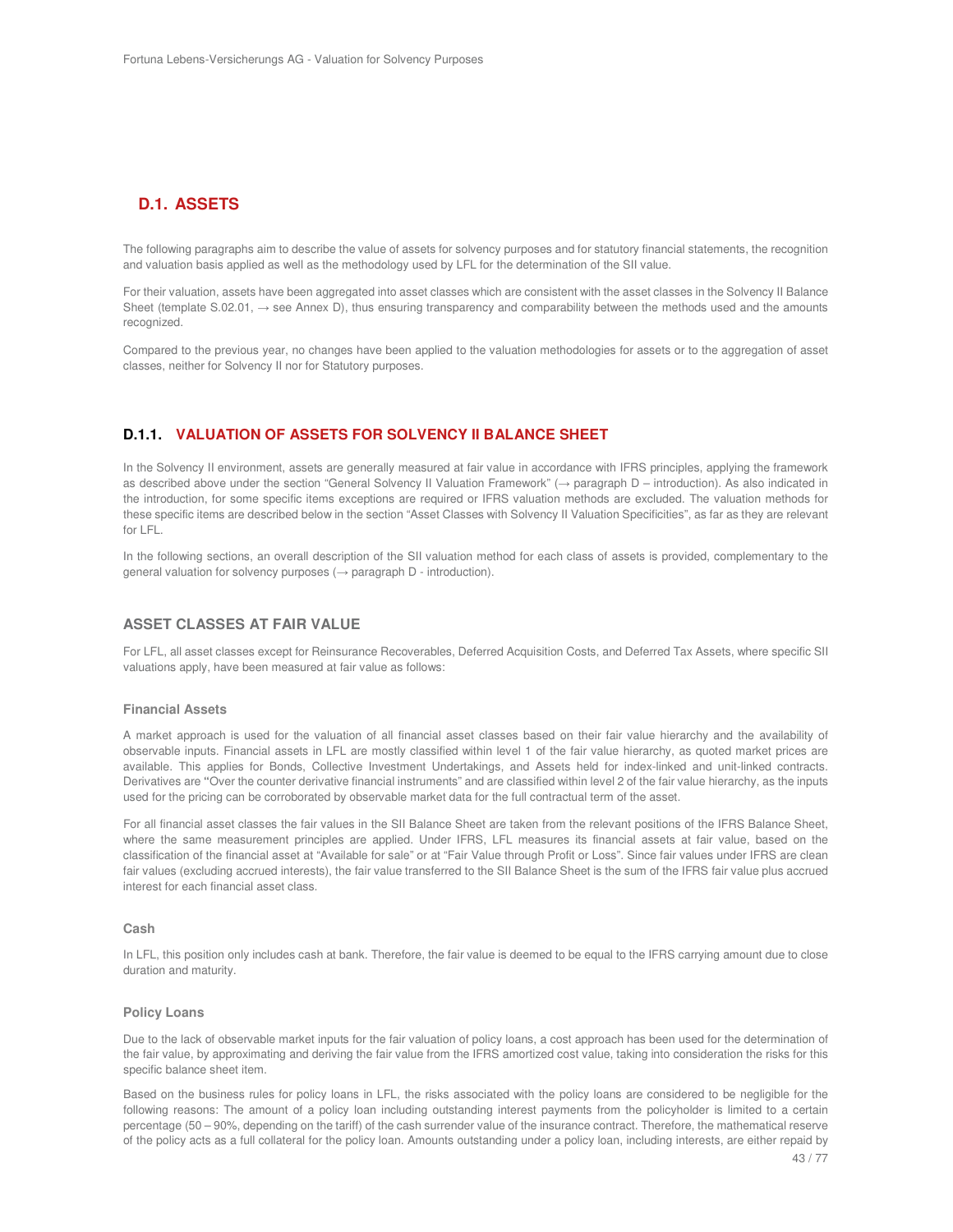the customer or the outstanding amount can be fully deducted from the surrender value in case of a lapse of the policy or from the benefit payment at the expiry of the policy.

Therefore, the fair value of the policy loans is deemed to be equal to the IFRS amortized cost value.

#### **Receivables and any other assets**

Due to the lack of observable market inputs for the fair valuation of these asset classes, a cost approach has been used for the determination of the fair value, by approximating and deriving the fair value from the IFRS amortized cost value, taking into consideration the risks for this specific balance sheet item.

Thereby, as a general assumption, the SII fair value is expected to be equal to the IFRS cost value due to close duration and maturity and to the absence of expected interest cash-flows. Furthermore, regarding to the specific types of receivables recognized in the Balance Sheet, the counterparty default risk is estimated to be negligible. For further details please refer to section D.1.3, where specific explanations are given to the different types of receivables  $(\rightarrow$  Receivables (R0360/R0380).

## **ASSET CLASSES WITH SOLVENCY II VALUATION SPECIFICITIES**

As mentioned above, the Solvency II regulatory framework (Delegated Regulation (EU) 2015/35, Arts. 8 & 11 – 16) requires some exceptions from general Solvency II valuation principles. In particular, these exceptions for assets, as far as they are relevant for LFL, refer to:

- Reinsurance Recoverables (Art. 8 Delegated Regulation (EU) 2015/35)
- Deferred Acquisition Costs (Art. 12 Delegated Regulation (EU) 2015/35)
- Deferred Tax Assets (Art. 15 Delegated Regulation (EU) 2015/35)

For these asset classes, the following valuation principles have been applied in line with Solvency II requirements:

#### **Reinsurance Recoverables**

Reinsurance recoverables are technical provisions from ceded reinsurance contracts and are measured according to the same principles that apply to technical provisions. Reinsurance recoverables under SII are adjusted for the expected losses due to the counterparty default risk. The Solvency II valuation of the technical provisions including reinsurance recoverables is disclosed in the following paragraph D.2. Technical provisions.

#### **Deferred acquisition costs**

In accordance with the provisions of Art. 12 of Delegated Regulation (EU) 2015/35, goodwill and intangible assets, which include deferred acquisition costs, are to be valued at zero, unless the intangible asset can be sold separately and the insurance and reinsurance undertaking can demonstrate that there is a quoted market price for the same or similar assets. Since there is no quoted market price for deferred acquisition costs or any similar assets, the deferred acquisition costs of LFL have been derecognized in SII balance sheet.

#### **Deferred tax assets (DTA)**

SII deferred taxes are based on the difference between the SII value of assets and liabilities and the value for tax purposes on an item by item basis, using the expected tax rate to be applied when assets (liabilities) are realized (settled). Valuation is in line with IAS 12 requirements and is additionally considering SII valuation specificities.

According to the SII framework (Art. 15 of Delegated Regulation (EU) 2015/35), deferred taxes emerge from temporary differences with tax values of assets and liabilities, and, when applicable, from tax losses/credits carry-forwards.

DTA is recognized on an item by item basis for those balance sheet items, where the change to SII value is a decrease of the value of an asset item, or an increase of the value of a liability item.

In accordance with the SII framework, the recognition of a deferred tax asset (DTA) is subject to a recoverability test: DTA can only be recognized to the extent that it is probable that future taxable profit will be available against which the DTA can be used, taking into account any legal or regulatory requirements on the time limits relating to the carry-forward of unused tax losses or the carry-forward of unused tax credits.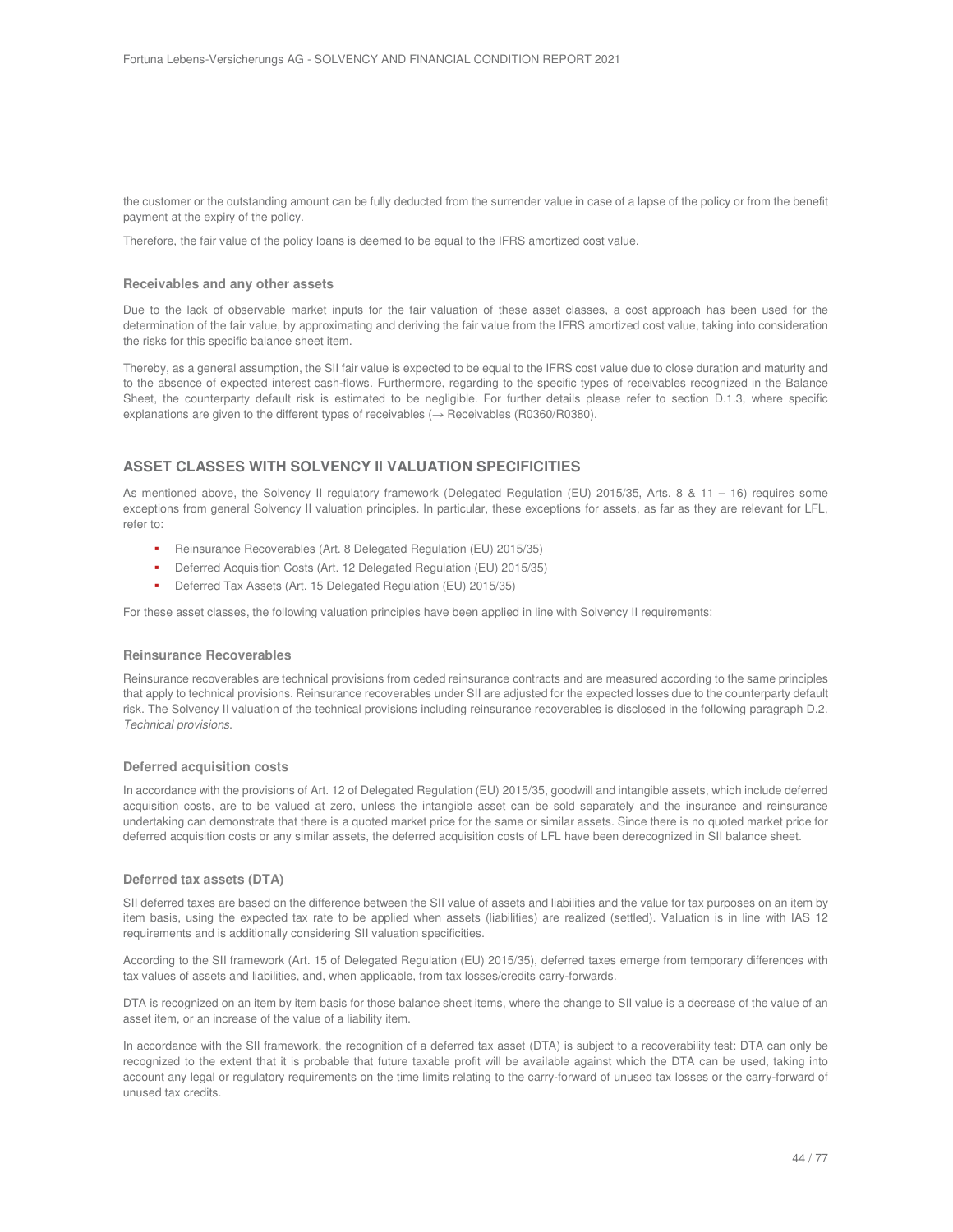The table "Comparison of SII and Statutory Balance Sheet / Assets" in section D.1.3. shows an overview of the valuation techniques used for each asset class under the SII valuation framework in comparison to the Statutory accounts valuation and provides qualitative and quantitative information on the differences.

## **D.1.2. STATUTORY VALUATION**

For the statutory account valuation, the generally accepted accounting principles of Liechtenstein (local GAAP) have been applied by using the following valuation techniques per individual class of asset:

## **Financial Instruments**

Under local GAAP, the following valuation techniques are used for the valuation of financial instruments:

- Linear Amortized Cost (LAC) The premium or discount (the difference between the payment and the repayment amounts) is distributed over the term on a linear basis;
- Market approach / market value uses prices and other relevant information generated by market transactions involving identical or comparable (similar) assets, liabilities, or a group of assets and liabilities;
- Lower of cost or market (LCM) The lower of the acquisition price or market value is used for valuation.

In the local financial statements of LFL the LAC approach is used for the valuation of the Bonds, and the LCM approach is used for the valuation of the Collective Investment Undertakings and the Derivatives. Assets held for index-linked and unit-linked contracts are valued at market value according to the market approach.

#### **Reinsurance Recoverables**

Reinsurance recoverables are valued according to the actuarial specifications for the reinsurance technical provisions without consideration of expected losses due to counterparty default risk.

#### **Deferred acquisition costs**

For insurance products, where acquisition costs are not taken into account in the zillmerization of the mathematical provisions, the acquisition costs directly related to the acquisition of new business are deferred and subsequently amortized over a period of five years.

#### **Receivables and any other assets**

For receivables and any other assets nominal value is stated in the Statutory Balance Sheet.

The table "Comparison of SII and Statutory Balance Sheet / Assets" in section D.1.3. shows an overview of the valuation techniques used for each asset class under the local accounting framework in comparison to the valuation under Solvency II and provides qualitative and quantitative information on the differences.

# **D.1.3. DIFFERENCES BETWEEN SOLVENCY II AND STATUTORY BALANCE SHEET**

Differences in values between SII and statutory financial statements are generally due to the fact that for specific balance sheet items within the statutory balance sheet valuations different from fair value are used. Please refer to previous sections for a description of the SII valuation (→ paragraph D.1.1.) and the statutory valuation (→ paragraph D.1.2.) approach applied for assets.

The following table shows the main differences for each class of asset between the figures reported in the SII Balance Sheet and those reported in the Statutory Balance Sheet as at 31 December 2021. All differences result from the different valuation principles applied for the SII resp. for the statutory valuation of the assets, as described above. For each class of asset the relevant valuation principles under SII and Statutory Accounts are also indicated in the table and a qualitative explanation for the differences is given after the table.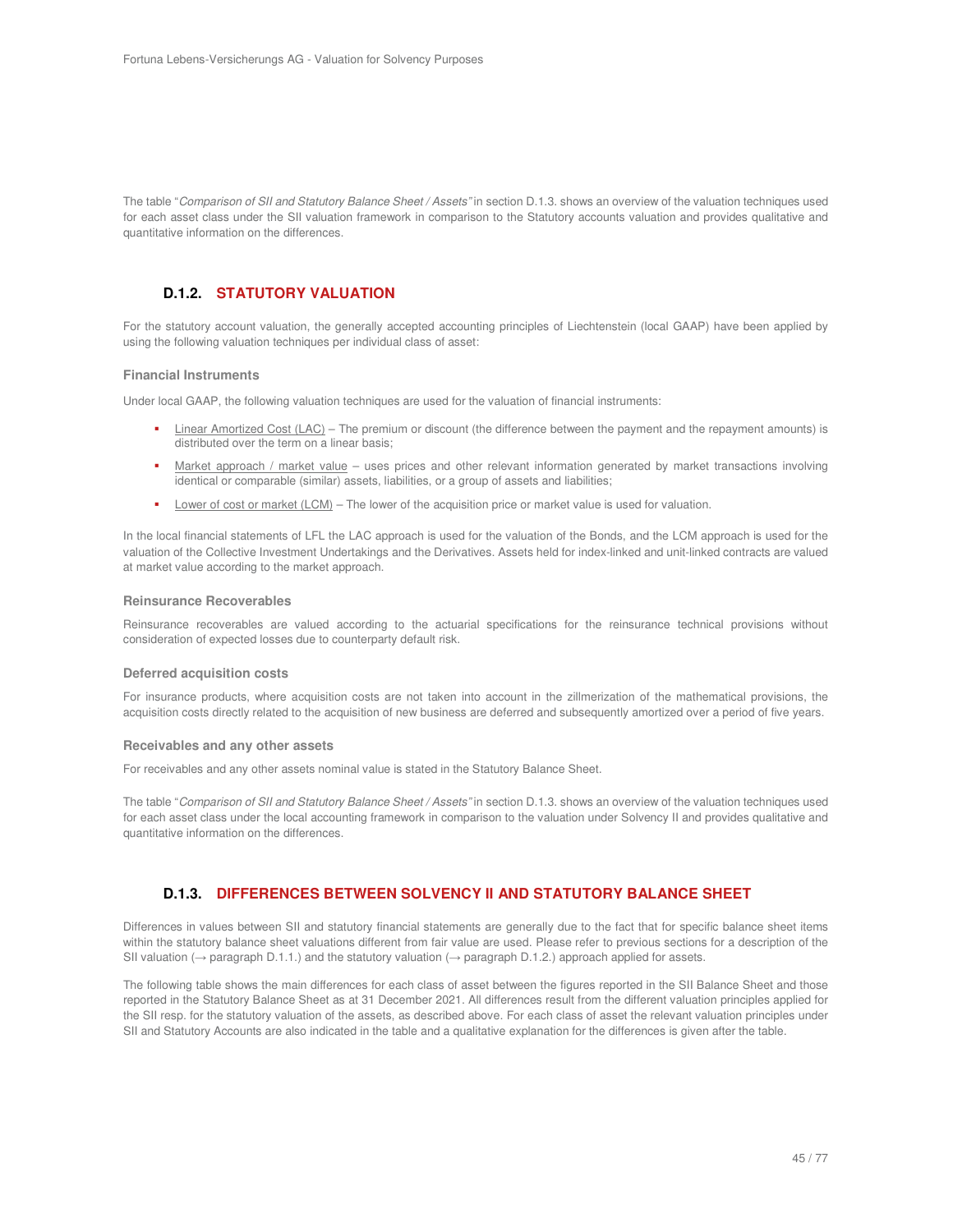|                                                                                           | Comparison of the valuation in Solvency II and Statutory Balance Sheet - Assets |                             |                                                                      |                                          |                                       |                               |
|-------------------------------------------------------------------------------------------|---------------------------------------------------------------------------------|-----------------------------|----------------------------------------------------------------------|------------------------------------------|---------------------------------------|-------------------------------|
| <b>Assets</b>                                                                             | Ref.                                                                            |                             | Solvency II (a)                                                      | Statutory (b)                            |                                       | Delta (a-b)                   |
| <b>TCHF</b>                                                                               |                                                                                 | Solvency II<br><b>Value</b> | <b>Solvency II Valuation</b>                                         | <b>Statutory</b><br><b>Accouts Value</b> | <b>Statutory Valuation</b>            | <b>Change to SII</b><br>Value |
|                                                                                           |                                                                                 | YE2021                      |                                                                      | <b>YE2021</b>                            |                                       | YE2021                        |
| Goodw ill                                                                                 | R0010                                                                           | ×,                          |                                                                      | $\overline{\phantom{a}}$                 |                                       | ٠                             |
| Deferred acquisition costs                                                                | R0020                                                                           |                             | derecognition                                                        |                                          | according to tariff                   |                               |
| Intangible assets                                                                         | R0030                                                                           | $\overline{\phantom{a}}$    |                                                                      | ÷                                        |                                       | $\overline{\phantom{a}}$      |
| Deferred tax assets                                                                       | R0040                                                                           | 249                         | Art. 15 Delegated<br>Regulation (EU) 2015/35<br>(in line with IAS12) |                                          | n.a.                                  | 249                           |
| Pension benefit surplus                                                                   | R0050                                                                           |                             |                                                                      |                                          |                                       | ×,                            |
| Property, plant & equipment held for own use                                              | R0060                                                                           |                             |                                                                      |                                          |                                       | $\overline{\phantom{a}}$      |
| Investments (other than assets held for index-<br>linked and unit-linked contracts)       | R0070                                                                           | 243,095                     |                                                                      | 234,565                                  |                                       | 8,530                         |
| Property (other than for own use)                                                         | R0080                                                                           | $\overline{\phantom{a}}$    |                                                                      |                                          |                                       | $\overline{\phantom{a}}$      |
| Holdings in related undertakings, including participations                                | R0090                                                                           | $\sim$                      |                                                                      | $\blacksquare$                           |                                       | $\sim$                        |
| Equities                                                                                  | R0100                                                                           | ٠                           |                                                                      | $\overline{\phantom{a}}$                 |                                       | $\overline{\phantom{a}}$      |
| Equities - listed                                                                         | R0110                                                                           |                             |                                                                      |                                          |                                       | $\overline{\phantom{a}}$      |
| Equities - unlisted                                                                       | R0120                                                                           |                             |                                                                      |                                          |                                       | $\overline{\phantom{a}}$      |
|                                                                                           |                                                                                 |                             | fair value /                                                         |                                          |                                       |                               |
| <b>Bonds</b>                                                                              | R0130                                                                           | 228,395                     | market approach<br>fair value /                                      | 222,839                                  | linear amortized cost                 | 5,556                         |
| Government Bonds                                                                          | R0140                                                                           | 156,343                     | market approach                                                      | 151,888                                  | linear amortized cost                 | 4,455                         |
| Corporate Bonds                                                                           | R0150                                                                           | 72,053                      | fair value /<br>market approach                                      | 70,952                                   | linear amortized cost                 | 1,101                         |
| Structured notes                                                                          | R0160                                                                           |                             | fair value /<br>market approach                                      |                                          | linear amortized cost                 | $\overline{\phantom{a}}$      |
| Collateralised securities                                                                 | R0170                                                                           |                             |                                                                      |                                          |                                       | $\overline{\phantom{a}}$      |
| Collective Investments Undertakings                                                       | R0180                                                                           | 9,229                       | fair value /<br>market approach                                      | 7,624                                    | low er of cost or market              | 1,605                         |
| Derivatives                                                                               | R0190                                                                           | 5,470                       | fair value /<br>market approach                                      | 4,102                                    | low er of cost or market              | 1,369                         |
| Deposits other than cash equivalents                                                      | R0200                                                                           |                             |                                                                      |                                          |                                       | $\overline{\phantom{a}}$      |
| Other investments                                                                         | R0210                                                                           |                             |                                                                      |                                          |                                       | $\overline{\phantom{a}}$      |
| Assets held for index-linked and unit-linked                                              |                                                                                 | 536,516                     | fair value /                                                         | 536,516                                  | fair value /                          | ä,                            |
| contracts                                                                                 | R0220                                                                           |                             | market approach                                                      |                                          | market approach                       |                               |
| Loans and mortgages                                                                       | R0230                                                                           | 1,907                       |                                                                      | 1,907                                    |                                       | $\overline{\phantom{a}}$      |
| Loans on policies                                                                         | R0240                                                                           | 1,907                       | fair value /<br>current replacement<br>cost approach                 | 1,907                                    | nominal value                         |                               |
| Loans and mortgages to individuals                                                        | R0250                                                                           | ×,                          |                                                                      | ×,                                       |                                       | $\overline{\phantom{a}}$      |
| Other loans and mortgages                                                                 | R0260                                                                           | ٠                           |                                                                      |                                          |                                       | $\overline{\phantom{a}}$      |
| Reinsurance recoverables                                                                  | R0270                                                                           | $-922$                      |                                                                      | 461                                      |                                       | $-1,383$                      |
| Life and health similar to life, excluding health and index-<br>linked and unit-linked    | R0310                                                                           |                             |                                                                      |                                          |                                       |                               |
| Health similar to life                                                                    | R0320                                                                           |                             |                                                                      |                                          |                                       | $\overline{\phantom{a}}$      |
| Life excluding health and index-linked and unit-linked                                    | R0330                                                                           |                             | best estimate basis<br>(see chapter D.2.)                            |                                          | according to treaty<br>specifications | ÷.                            |
| Life index-linked and unit-linked                                                         | R0340                                                                           | $-922$                      |                                                                      | 461                                      |                                       | $-1,383$                      |
| Deposits to cedants                                                                       | R0350                                                                           | $\overline{\phantom{a}}$    |                                                                      | $\overline{\phantom{a}}$                 |                                       | $\overline{\phantom{a}}$      |
|                                                                                           | R0360                                                                           | 475                         | fair value /<br>cost approach                                        | 475                                      | nominal value                         |                               |
| Insurance and intermediaries receivables                                                  | R0370                                                                           |                             | (= IFRS cost value)                                                  |                                          |                                       |                               |
| Reinsurance receivables                                                                   |                                                                                 |                             | fair value /                                                         |                                          |                                       |                               |
| Receivables (trade, not insurance)                                                        | R0380                                                                           | 7,859                       | cost approach<br>(= IFRS cost value)                                 | 7,859                                    | nominal value                         |                               |
| Own shares (held directly)                                                                | R0390                                                                           | ×,                          |                                                                      | $\overline{\phantom{a}}$                 |                                       | $\overline{\phantom{a}}$      |
| Amounts due in respect of own fund items or initial fund<br>called up but not yet paid in | R0400                                                                           | 20,000                      |                                                                      | 20,000                                   |                                       |                               |
| Cash and cash equivalents                                                                 | R0410                                                                           | 27,469                      | fair value /<br>cost approach<br>(= IFRS cost value)                 | 27,469                                   | nominal value                         |                               |
| Any other assets, not elsew here show n                                                   | R0420                                                                           | 1,735                       | fair value /<br>cost approach<br>$(=$ IFRS cost value)               | 1,735                                    | nominal value                         |                               |
| <b>Total assets</b>                                                                       | R0500                                                                           | 838,382                     |                                                                      | 830,986                                  |                                       | 7,396                         |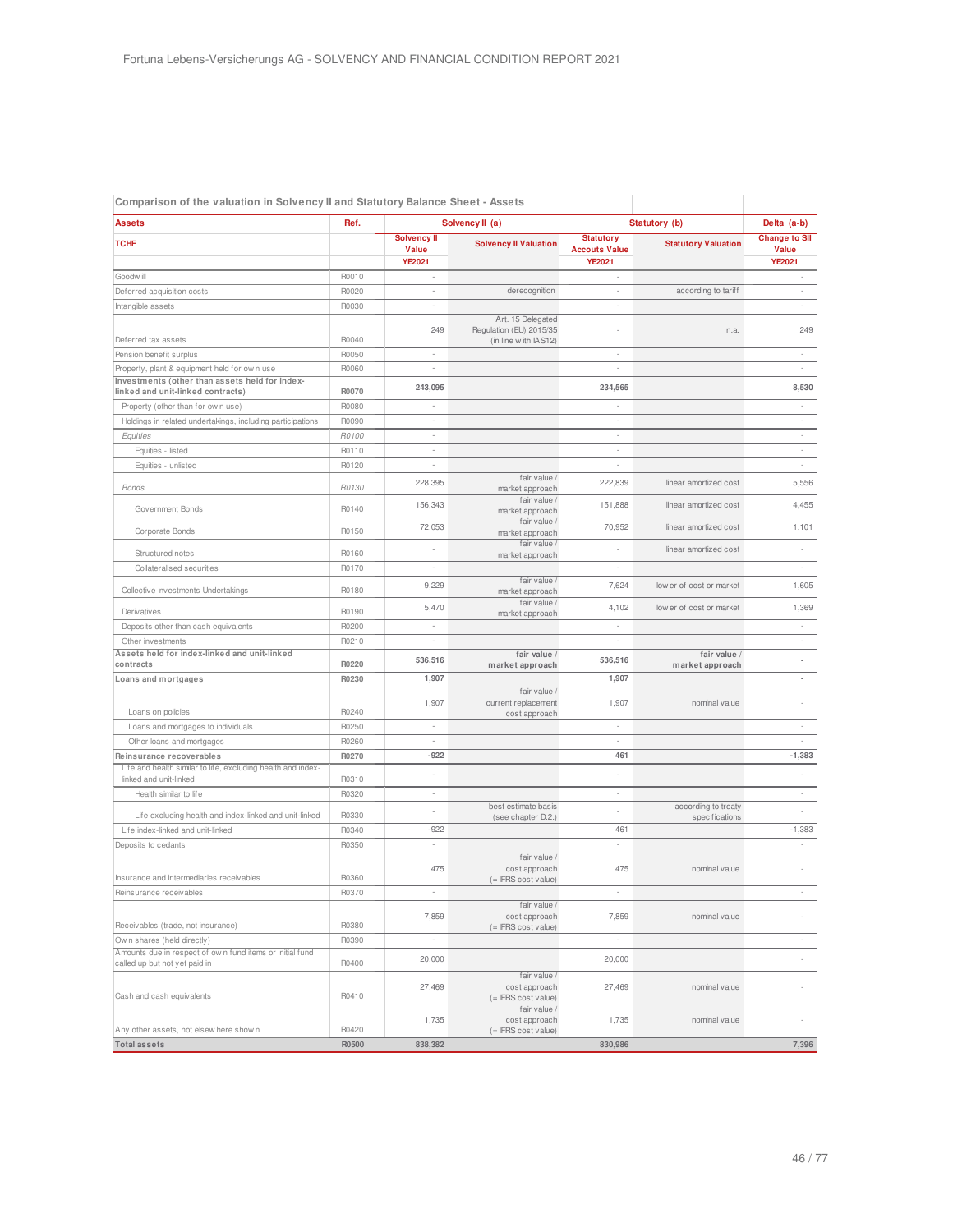## **EXPLANATION OF MAIN DIFFERENCES PER ASSET CLASS:**

#### **Deferred Acquisition costs (R0020)**

As stated in section D.1.1., Deferred acquisition costs are not recognized as an asset under SII valuation principles.

#### **Deferred Tax Assets (R0040)**

For calculating the amount of deferred taxes, any difference between the SII value of assets/liabilities and their related carrying value for tax purposes is considered on an item by item basis. As stated in section D.1.1., DTA is recognized for balance sheet items, where the change to SII value is a decrease of the value of the asset item, or an increase of the value of the liability item, resulting in a future taxable loss.

The differences are subject to a deferred tax rate of 12.5 %, which corresponds to the expected average local tax rate for LFL. Compared to the previous year, the applicable tax rate remained unchanged. The same tax rate is also applied for the calculation of deferred taxes in the IFRS reporting of LFL for Generali Group reporting purposes, in line with IAS 12 requirements. The expected average tax rate is evaluated by an external tax expert on a yearly basis.

The recoverability of the carrying amount has been reviewed at balance sheet date, assuming an expiry date of 7 years. Based on this review and due to low materiality, deferred tax assets have been recognized to the entire amount (TCHF 249; YE2020: TCHF 494), since sufficient future taxable profits are expected to be available against which the DTA can be utilized.

No offsetting is made between Deferred Tax Assets and Deferred Tax Liabilities.

DTA are related to the following SII items:

| Deferred tax assets related to SII items                    |                                                               |                          | in TCHF       |
|-------------------------------------------------------------|---------------------------------------------------------------|--------------------------|---------------|
| <b>Deferred Tax Assets</b>                                  | <b>Change from</b><br><b>Statutory to</b><br><b>SII Value</b> | <b>DTA</b>               | <b>DTA</b>    |
| Tax rate: 12.5 %                                            | <b>YE2021</b>                                                 | <b>YE2021</b>            | <b>YE2020</b> |
| DTA on Reinsurance recoverables (R0270)                     | 1'383                                                         | 173                      | 232           |
| DTA on Deferred Acquisition Costs (R0020)                   |                                                               | $\overline{\phantom{a}}$ |               |
| DTA on Contingent Liabilities (R0740)                       | 221                                                           | 28                       | 208           |
| DTA on Pension Benefit Obligations & Payables (R0760/R0840) | 386                                                           | 48                       | 54            |
| Total gross deferred tax assets                             | 1'990                                                         | 249                      | 494           |
| Offsetting with deferred tax liabilities                    |                                                               |                          |               |
| Total deferred tax assets in SII Balance Sheet              | 1'990                                                         | 249                      | 494           |

Compared to the previous year, deferred tax assets slightly decreased mainly due to a decrease of contingent Liabilities. For further details, please refer to section D.3.

## **Investments (other than assets held for index-linked and unit-linked contracts) (R0070)**

The change of the SII value compared to the statutory value is due to the different accounting approach. Under SII all financial instruments belonging to this category are measured at fair value, using a market approach, while under statutory accounting a linear amortized cost approach is used for Bonds and a lower cost or market approach is used for Collective Investments Undertakings and Derivatives. As a result, the total change in value for this asset class amounts to TCHF 8'530 (YE2020: TCHF 23'711).

#### **Assets held for index-linked and unit-linked contracts (R0220)**

There is no difference between statutory accounts and SII value, since Assets held for index-linked and unit-linked contracts are recognized at fair value by using the same valuation technique under both accounting frameworks.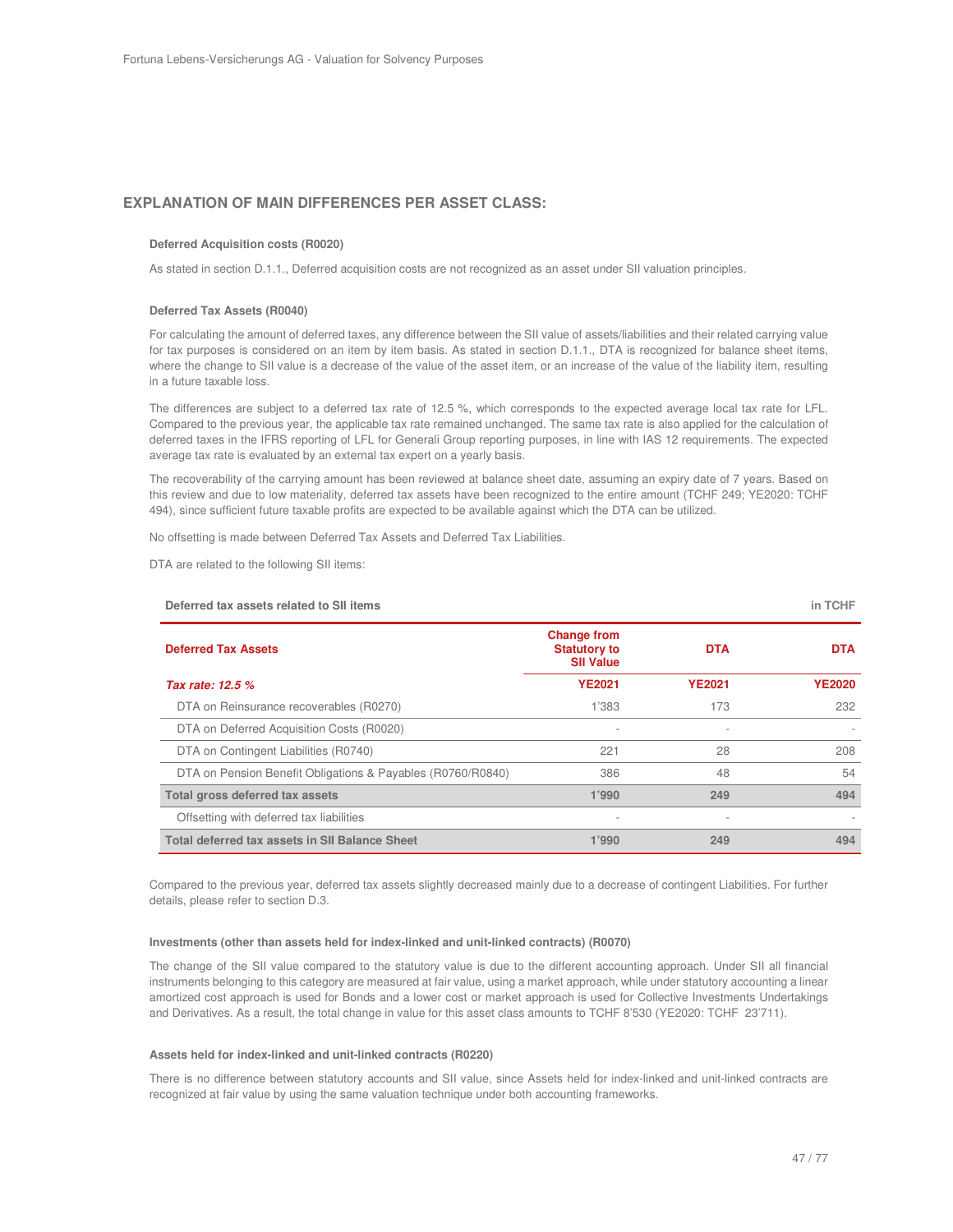#### **Policy Loans (R0240)**

The change from cost value under statutory accounts to fair value principle under Solvency II does not result in a change of value. For more detail regarding the SII valuation, please refer to the relevant section in paragraph D.1.1.

#### **Reinsurance Recoverables (R0270)**

The reinsurance recoverables in the amount of TCHF -922 (YE2020 CHF – 1'238) relate to Life index-linked and unit-linked business.

#### **Receivables (R0360/R0380)**

No adjustment is made to the values of receivables, when changing the accounting scheme from nominal value under statutory accounts to fair value measurement under Solvency II.

As stated in paragraph D.1.1, the SII value for receivables is expected to be equal to the nominal value due to close duration and maturity and due to the absence of expected interest cash-flows. The counterparty risk is deemed to be negligible based on the following considerations:

- Insurance and intermediaries receivables (0360) are receivables from outstanding premiums in course of collection, which are completely recoverable according to the General Terms and Conditions of the insurance contract.
- Non insurance receivables (R0380) are intercompany receivables from entities belonging to the Generali Group Switzerland. Therefore no credit default adjustment is deemed to be required.

#### **Cash and Cash Equivalents (R0410)**

Based on the consideration that this balance sheet item only represents cash at bank, no change to SII value is deemed to be necessary when moving from statutory to SII accounts due to close duration and maturity. Therefore, there is no difference between statutory value and SII value.

#### **Any other assets, not elsewhere shown (R0420)**

This residual class of asset items includes prepayments, deferrals and other accrued income. Based on the low materiality and due to the short term nature of these assets as well as the absence of expected interest cash-flows, no adjustment is made when moving from nominal value in statutory accounts to fair value in SII accounts.

# **D.2. TECHNICAL PROVISIONS**

## **D.2.1. LIFE TECHNICAL PROVISIONS**

# **OVERVIEW OF LIFE TECHNICAL PROVISIONS**

The Solvency II Life Technical Provisions at the end of 2021 have been calculated according to articles 77 to 83 of the Directive 2009/138/EC.

The following table shows the amount of Life TP at the end of 2021, split by main components: the best estimate of liabilities, the reinsurance recoverables net of the counterparty default adjustment and the Risk Margin.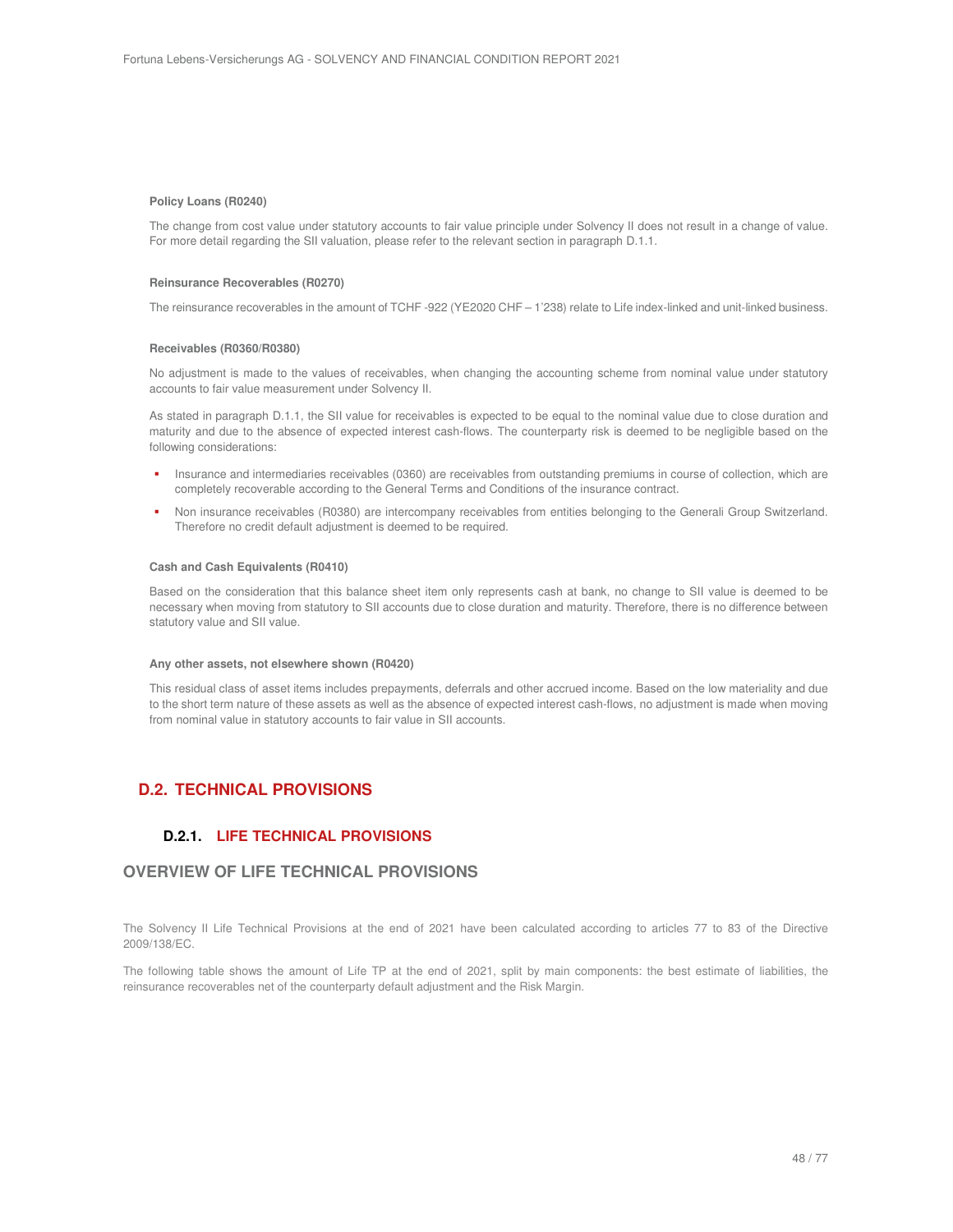#### **SII Life Technical Provisions: split by component CHF millions**

|                                                     | <b>YE2021</b> | <b>YE2020</b> |
|-----------------------------------------------------|---------------|---------------|
| Best estimate of Liabilities - gross of reinsurance | 688.5         | 674.1         |
| <b>Risk Margin</b>                                  | 28.3          | 32.8          |
| <b>Technical Provisions - gross of reinsurance</b>  | 716.8         | 706.9         |
| Reinsurance Recoverables                            | 0.9           | 1.2           |
| <b>Technical Provisions - net of reinsurance</b>    | 717.7         | 708.1         |

\*\*\* positive signs represent a liability

The best estimate of liabilities corresponds to the average of the present values of expected future cash flows generated from contracts present in the company portfolio, and therefore includes both a probabilistic assessment of their occurrence and an appropriate assessment of the time value of money, obtained on the basis of the risk-free interest rates as at 31 December 2021, as observed in the market and officially communicated by EIOPA. This curve (derived, for the main markets, from interbank swap rates) includes both an adjustment to consider the residual default risk of these instruments (the so-called "credit risk adjustment", amounting to -10 bps for Euro and Swiss Franc) and an adjustment to consider the excess return achieved in a risk-free manner by the assets covering the insurance liabilities (the so-called "volatility adjustment", equal to +3 bps in the Euro area and +4 bps for Switzerland).

The method used to derive the best estimate of liabilities is based on a direct approach that involves the projection and discounting of all future expected incoming and outgoing cash flows for the duration of the policyholder's liabilities, in line with the contractual limits defined by regulations (contract boundaries). In particular, the projections consider all future premiums and all outflows associated with both the occurrence of insured events (e.g. claims and capital payable in case of survival of the insured when the contract expires) and the possible exercise of contractual options (for example surrender options).

Depending on the type of portfolio and risk inherent in them, the expected future cash flows have been assessed in a deterministic scenario (i.e. "Certainty equivalent" scenario) or as the mean value of a set of stochastic scenarios, to allow the calculation of the cost of financial guarantees and contractual options. In the latter case, in the actuarial platforms were also implemented specific assumptions on future management decisions (so-called "management actions", relating for example to future profit sharing).

The best estimate of liabilities of a minor part of the portfolio (relating to a product which bears almost no risk due to it's not insurance like characteristics) were evaluated using a simplified approach and assumed equal to the IFRS reserves.

As shown in the above table, the best estimate of liabilities gross of reinsurance amounted to 688.5 CHF millions and entirely refers to direct business.

The risk margin represents an allowance to take account of the inevitable uncertainty linked to the volatility of the operating assumptions and inherent in future cash flows. The risk margin is calculated by means of a cost of capital approach, which considers the cost associated with the non-hedgeable risks.

The capital requirement needed to cover the non-hedgeable risk was determined using the SII standard formula. The rate used to determine the cost of capital is 6% per annum. The cost of capital of each projection year was discounted at the valuation date using the term structure of interest rates, without the volatility adjustment. In line with the regulation, the risk margin is calculated net of reinsurance. The future projection of the capital requirement needed to cover the non-hedgeable risks and its allocation by business lines was carried out by means of suitable risk drivers applied to the capital required in respect of each risk included in the calculation of risk margin.

At 31 December 2021, the risk margin associated with LFL life insurance contracts is equal to 28.3 CHF millions.

In conclusion, the total value of the Solvency II Life Technical Provisions of LFL at 31 December 2021, calculated as the sum of the best estimate of liabilities net of reinsurance and risk margin, amounted to 717.7 CHF millions (2020: 708.1 CHF millions).

The following table reports the amount of the Solvency II Life Technical Provisions split by lines of business: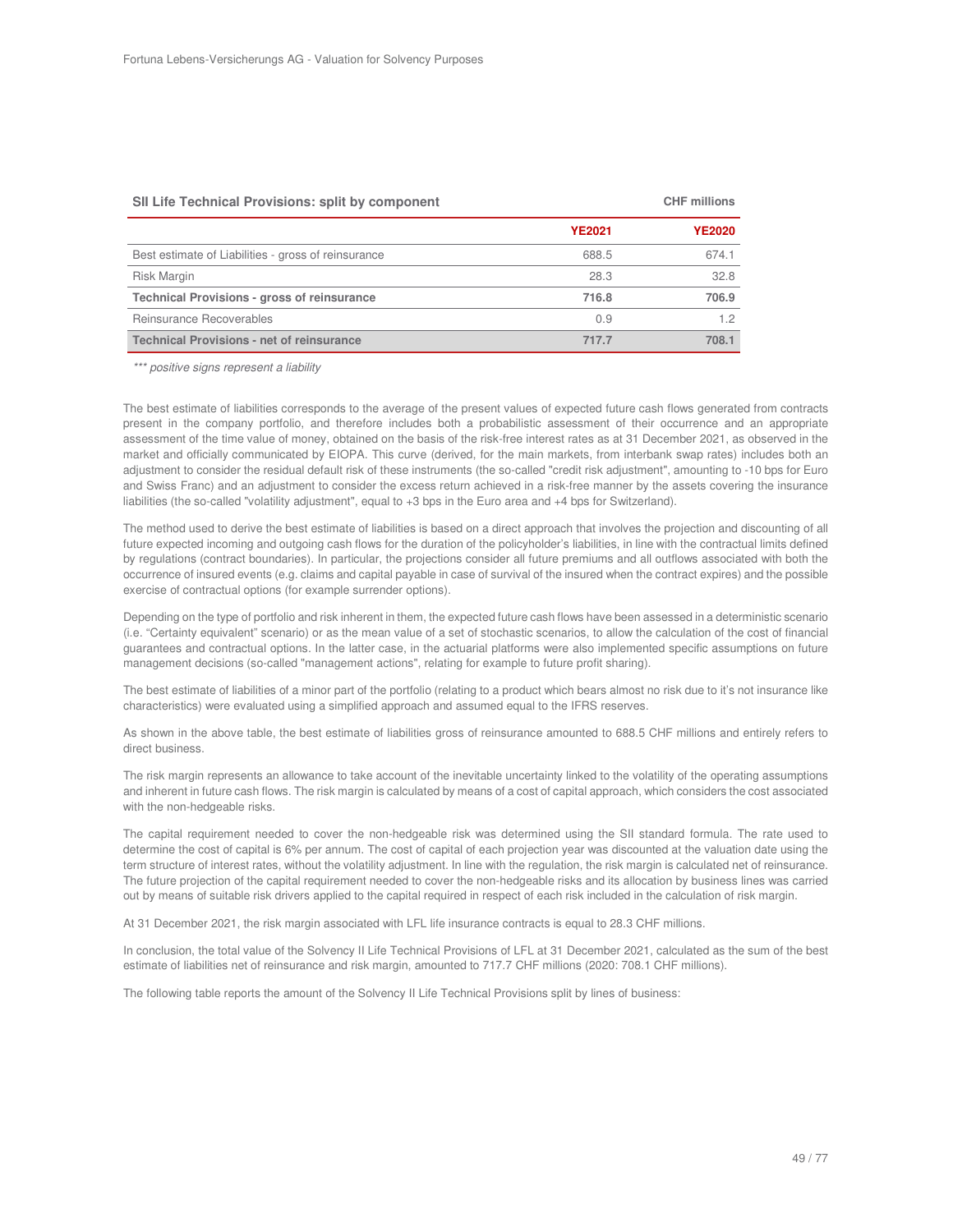| On End Technical Frovisions, spin by Enic of Dusiness    |                                     |                         |                                       |
|----------------------------------------------------------|-------------------------------------|-------------------------|---------------------------------------|
| <b>YE2021</b>                                            | <b>Statutory</b><br><b>reserves</b> | <b>IFRS</b><br>reserves | <b>Solvency II</b><br><b>reserves</b> |
| Life other than index-linked and unit linked             | 133.5                               | 137.2                   | 123.6                                 |
| Index-linked and unit-linked                             | 589.9                               | 589.9                   | 593.1                                 |
| Health similar to life                                   | 0                                   |                         |                                       |
| <b>TOTAL Technical provisions (gross of reinsurance)</b> | 723.4                               | 727.2                   | 716.8                                 |

**SII Life Technical Provisions: split by Line of Business CHF millions**

\*\*\* positive signs represent a liability

LFL Solvency II Life Technical Provisions net of reinsurance mainly consist of direct unit-linked life business with options and guarantees, of direct traditional business and of direct unit-linked business without options and guarantees.

There are some changes in the best estimate operating assumption factors disability/morbidity, surrender and expenses. The changes are due to a yearly process of updating the statistics for best estimate operating factor determination.

The new business production has been stopped during 2015, hence the portfolio is in run off.

The following table compares the technical provisions reported in the financial statements with the Solvency II Life Technical Provisions at the end of 2021:

| <b>Financial Statement - Solvency II</b>            |                                     |                                       | <b>CHF</b> millions |
|-----------------------------------------------------|-------------------------------------|---------------------------------------|---------------------|
| <b>YE2021</b>                                       | <b>Statutory</b><br><b>reserves</b> | <b>Solvency II</b><br><b>reserves</b> | <b>Delta</b>        |
| Gross reserves / Best estimate of liabilities gross | 723.4                               | 688.5                                 | 34.9                |
| Ceded reserves / Reinsurance Recoverables           | $-0.5$                              | 0.9                                   | $-1.4$              |
| <b>Risk Margin</b>                                  | 0                                   | 28.3                                  | $-28.3$             |
| Net reserves / Technical provisions                 | 722.9                               | 717.7                                 | 5.2                 |

The difference between the statutory reserves and Solvency II Life Technical Provisions is due to substantial methodological differences between the two approaches making the comparison between the two amounts not informative of the adequacy of the current reserving basis. The Solvency II assessment, in fact, considers the future cash flows projected taking account of best estimate assumptions, future profit sharing (financial and technical) and the financial cost of the guarantees, using as the discount rate the current structure of interest rates. The evaluation of the technical liabilities in the statutory balance sheet, instead, uses the assessments of the technical provisions calculated in accordance with local accounting principles and thus generally uses demographic pricing assumptions, discounts the contractual flows at the technical rate defined at the issue of the contract and, in general, does not consider any future financial profit share on unrealized gains / losses in force at the valuation date.

More specifically, the main differences between the two evaluations are attributable to the following items:

Cash flows resulting from premiums, futures expenses and contractual options:

- Premiums: statutory reserves are usually calculated using pure premiums (i.e. loadings are excluded from the calculation); conversely, in Solvency II valuation, all premiums collected are considered;
- Expenses: typically future costs are excluded from the assessment of statutory reserves or, depending on the type of product, they are measured indirectly by means of the provision of loadings collected in the past (management reserves); on the contrary the Solvency II valuation includes the best estimate of the present value of the costs that will be incurred by the company to fulfil all the contractual obligations;
- Contractual options: typically the calculation of statutory reserves does not consider the probability of exercise by the insured of contractual options such as surrenders or failure to pay premiums; conversely, these elements are appropriately considered in Solvency II.
- Operating assumptions: the reserves reported in the statutory financial statements are generally valued using conservative operating assumptions (or first order), and the technical reserves of Solvency II are valued using best estimate assumptions (or second order).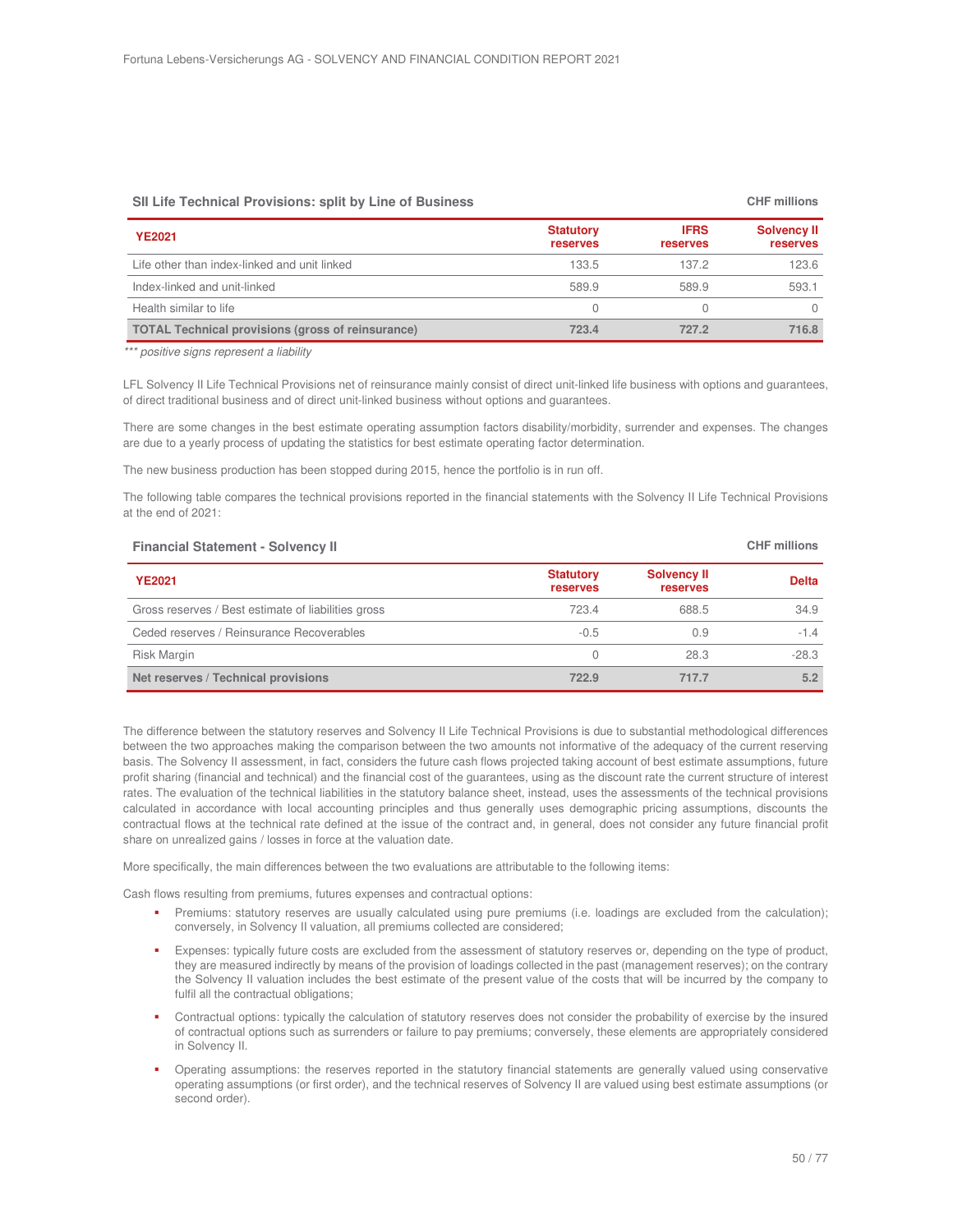- Economic assumptions: the Solvency II technical provisions are valued using the current economic framework both in terms of interest rate curves and market values of backing assets. In practice, this impacts:
	- o projected economic returns and, consequently, future policyholder bonuses included in future cash flows;
	- o interest rates used for discounting.

On the contrary, financial statement reserves cash flows typically do not consider future policyholder bonuses and are discounted by means of technical interest rates defined at the inception of the contract.

- Methodology used to evaluate the business with profit sharing and guarantees: for this type of contract, the Solvency II technical reserves are valued using stochastic actuarial platforms that capture a wide spectrum of possible financial scenarios and thus allow an explicit assessment of the cost of options and guarantees held by the insured. In contrast, statutory reserves do not include the assessment of that cost.
- Counterparty Default Adjustment: unlike the statutory valuation, the amount of reinsurance recoverables of Solvency II is adjusted to take into account the probability of default of the counterparty.
- Risk Margin: unlike the statutory reserves, Solvency II includes an explicit assessment of the amount to be held against the nonhedgeable risks.

# **SOURCES OF UNCERTAINTY**

The evaluation of the Solvency II Life Technical Provisions depends not only on the methods, models, and data used, but also on the assumptions on a number of economic and operational factors whose future realizations might differ from the expectations at the valuation date.

The underwriting parameters impact LFL`s portfolio only slightly. However it has to be noted that this is due to diversification effects and changes in lapse rates for sub portfolios only, could have a higher impact. In particular the most relevant operating factor is the lapse risk which affects the unit-linked business with quarantees. A decrease of 10% in the surrender assumptions increases the best estimate of liabilities by about 6 CHF millions. This can be explained by the high guarantees of older tariffs and the current low interest rate environment.

On the other hand, when analyzing the impact on the best estimate of liabilities resulting from possible changes regarding the economic environment in a sensitivity analysis, as shown in section C.7., it was observed that, the technical provisions are sensitive to interest rates and equity capital value movement. Hence a change in one of these economic assumptions can have a material impact on the technical provisions.

#### **LONG-TERM GUARANTEE MEASURES**

The valuation of the best estimate of liabilities has been performed using the volatility adjustment (as referred to in Article 77d of the Directive 2014/51/EU) provided by EIOPA for EURO and CHF currency and equal to 3 bps respectively 4 bps at year end 2021 (YE2020: 7 bps respectively 9 bps). A change to zero of the volatility adjustment would correspond to an increase of 1.7 CHF millions in the Life Technical Provisions of LFL. The results of the volatility adjustment set to zero on the technical provisions and on the other financial positions including own funds and MCR/SCR are shown in the table Impact on long term guarantees measures and traditional (template S.22.01) in Annex E at the end of section E. Capital Management.

The matching adjustment (as referred to in Article 77b of the Directive 2014/51/EU) has not been applied.

The transitional measure on the risk-free interest rate-term structure (as referred to Article 308c of the Directive 2014/51/EU) and the transitional measure on technical provisions (as referred to in Article 308d of the Directive 2014/51/EU) have not been used.

# **D.3. OTHER LIABILITIES**

The following paragraphs aim to describe the value of liabilities other than technical provisions (other liabilities) for solvency purposes and for statutory financial statements, the recognition and valuation basis applied as well as the methodology used by LFL for the determination of the Solvency II value.

For their valuation, the other liabilities have been aggregated into liability classes which are consistent with the liability classes in the Solvency II Balance Sheet (template  $S.02.01$ ,  $\rightarrow$  see Annex D), thus ensuring transparency and comparability between the methods used and the amounts recognized.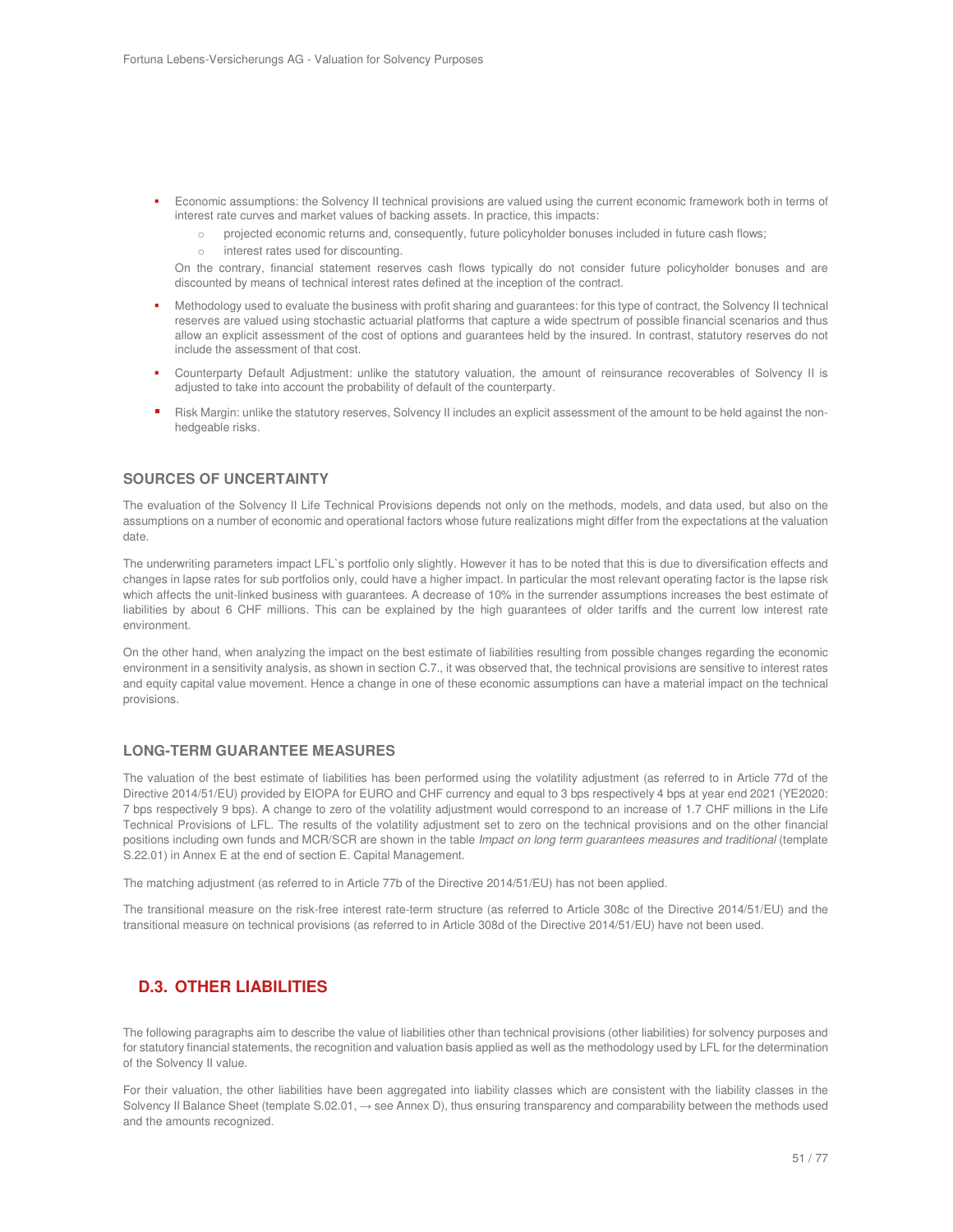Compared to the previous year, no changes have been applied to the valuation methodologies for other liabilities or to the aggregation of liability classes, neither for Solvency II nor for Statutory purposes.

# **D.3.1. VALUATION OF OTHER LIABILITES FOR SOLVENCY II BALANCE SHEET**

In the Solvency II environment, other liabilities are generally measured at fair value in accordance with IFRS principles, applying the framework as described above under the section "General Solvency II Valuation Framework" (→ paragraph D – introduction). As also indicated in the introduction, for some specific items exceptions are required or IFRS valuation methods are excluded. The valuation methods for these specific items are described below in the section "Liability Classes with Solvency II Valuation Specificities", as far as they are relevant for LFL.

In the following sections, an overall description of the SII valuation method for each class of other liabilities is provided, complementary to the general valuation for solvency purposes ( $\rightarrow$  paragraph D - introduction).

## **LIABILITY CLASSES AT FAIR VALUE**

For LFL, all liability classes except for Technical Provisions, Contingent liabilities and Deferred tax liabilities, where specific SII valuations apply, have been measured at fair value as follows:

#### **Provisions other than technical provisions**

Provisions other than technical provisions for Solvency II purposes are valued in accordance with IAS 37. The valuation under IAS 37 is expected to be a good approximation for the fair value, and the IAS 37 valuation is deemed to be compliant with Solvency II requirements.

#### **Employee/Pension benefit obligations**

Pension benefit obligations are valued in accordance with the principles of IAS 19, which are in compliance with the Solvency II requirements. The valuation method adopted is called projected unit credit method and is based on an actuarial approach. The valuation is carried out by an acknowledged external expert.

The amount recognized as a liability represents the net total of the followings:

- the present value of the defined benefit obligation (DBO) at valuation date; minus
- the fair value at the valuation date of plan assets out of which the obligations are to be settled directly.

Furthermore, payables for other long-term employee benefits, such as jubilee benefits, are valued on the expected value of discounted future cash flows, also considering turnover assumptions, and are recognized as payables in the Solvency II Balance Sheet.

#### **Deposits from reinsurers, Payables and any other liability**

All other liability classes, such as deposits from reinsurers, payables or other liabilities have been valued by estimating the amount that would rationally be paid to settle the obligation at the end of the reporting period or to transfer it to a third party at that time, also taking into consideration the business rules for the different types of liabilities. According to these considerations and due to close duration and maturity the SII value is expected to be equal to the IFRS nominal value. For further details please refer to section D.3.3, where specific explanations are given to the different types of payables (→ Payables R0820/R0830/R0840).

## **LIABILITY CLASSES WITH SOLVENCY II VALUATION SPECIFICITIES**

As mentioned above, the Solvency II regulatory framework (Delegated Regulation (EU) 2015/35, Arts. 8 & 11 – 16) requires some exceptions from general Solvency II valuation principles. In particular, these exceptions for liabilities, as far as they are relevant for LFL, refer to:

- Technical provisions (Art. 8 Delegated Regulation (EU) 2015/35)
- Contingent Liabilities (Arts. 11 & 14 Delegated Regulation (EU) 2015/35)
- Deferred tax liabilities (Art. 15 Delegated Regulation (EU) 2015/35)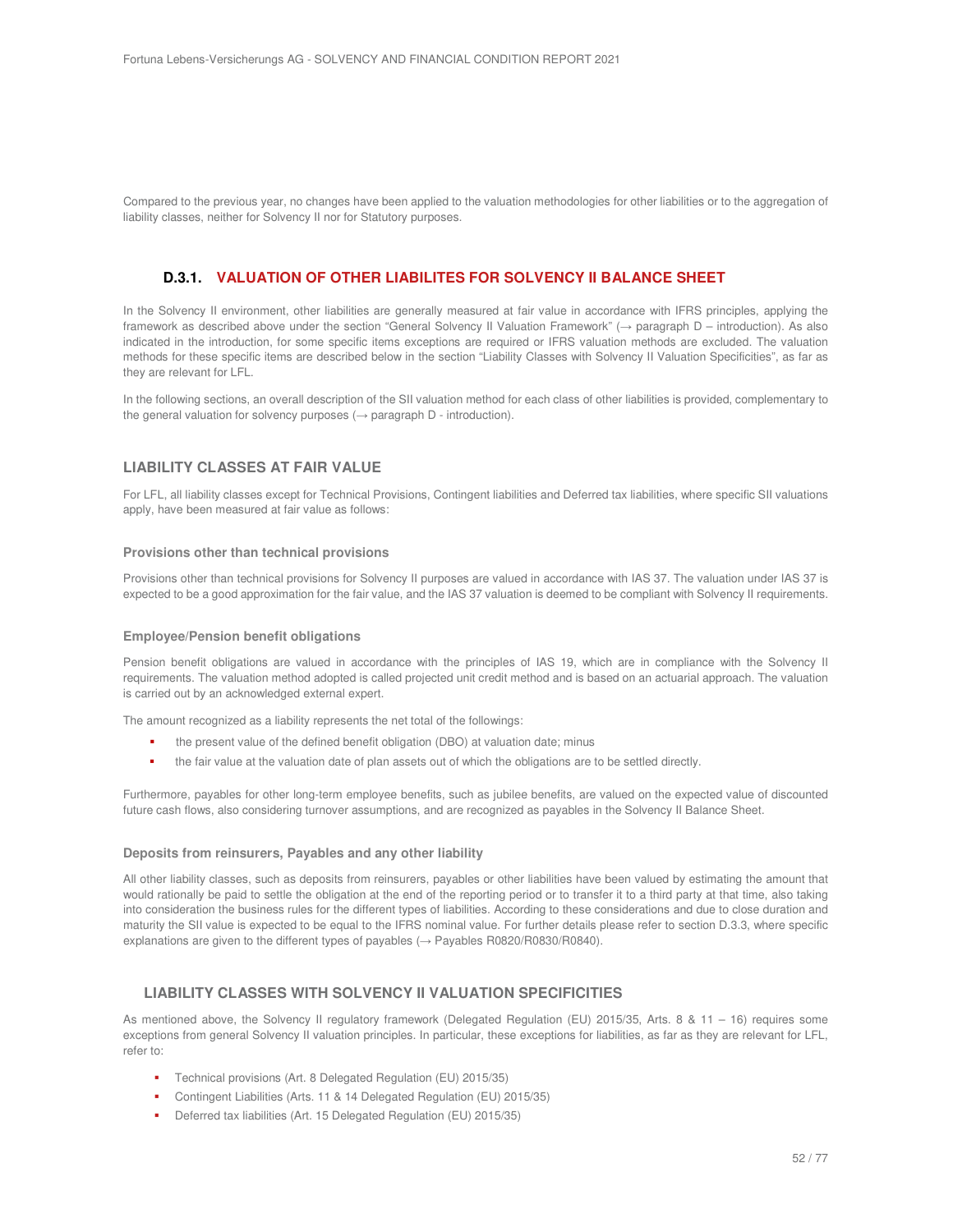The valuation of technical provisions has already been disclosed in the previous paragraph D.2. Technical provisions.

For Contingent liabilities and Deferred tax liabilities, the following valuation principles have been applied in line with Solvency II requirements:

#### **Contingent liabilities**

For the definition of contingent liabilities, Solvency II regulation (Art. 11 of the Delegated Regulation (EU) 2015/35) refers to IAS 37 § 10. In particular, contingent liabilities include present obligations, where the "contingency" implies uncertainty about the amounts and timing.

The recognition criteria for contingent liabilities on the Solvency II balance sheet are determined by the definition in IAS 37 for contingent liabilities. However, other than under IFRS, in case that a contingent liability is material and the possibility of an outflow of resources embodying economic benefits is not remote, the contingent liability has to be recognized on the Solvency II balance sheet.

In accordance with the provisions of Art.11 of Delegated Regulation (EU) 2015/35, contingent liabilities are considered material, if information about the current or potential size, or nature of that liability could influence the decision-making or judgment of the intended user of that information.

In the valuation for solvency purposes in accordance with Art. 14 of Delegated Regulation (EU) 2015/35, the contingent liabilities are valued on the expected value of future cash flows that are required to settle the liability over its lifetime. The estimation is based on an expected present value approach (i.e. a probability-weighted average of the present values of the outflows for the possible outcomes).

For each contingent liability, the possible exposure and the likelihood of these outcomes is considered in determining the value of the contingent liability.

#### **Deferred tax liabilities (DTL)**

Deferred taxes recognized as a liability in the balance sheet follow the same assumptions as deferred taxes recognized as an asset. Consequently, the same consideration as provided in D.1. Assets have been applied for liabilities purposes.

DTL is recognized on an item by item basis for those balance sheet items, where the change to SII value is an increase of the value of an asset item, or a decrease of the value of the liability item, e.g. a decrease in technical provisions.

Based on its origin, DTL is the recognition of a tax liability due to future taxable profits, whereby DTL is always recognized to the full amount.

The table "Comparison of SII and Statutory Balance Sheet / Liabilities" in section D.3.3. shows an overview of the valuation techniques used for each liability class under the SII valuation framework in comparison to the Statutory accounts valuation and provides qualitative and quantitative information on the differences.

## **D.3.2. STATUTORY VALUATION**

For the statutory account valuation, the generally accepted accounting principles of Liechtenstein (local GAAP) have been applied. For all liability classes belonging to D.3 Other Liabilities, the carrying amount according to local GAAP is stated in the Statutory Balance Sheet. According to local GAAP, the carrying amount is the nominal amount of the liability.

The table "Comparison of SII and Statutory Balance Sheet / Liabilities" in section D.3.3. shows an overview of the valuation techniques used for each liability class under the local accounting framework in comparison to the valuation under Solvency II and provides qualitative and quantitative information on the differences.

## **D.3.3. DIFFERENCES BETWEEN SOLVENCY II AND STATUTORY BALANCE SHEET**

Differences in values between SII and statutory financial statements are mainly due to the fact that for specific balance sheet items within the statutory balance sheet valuations different from fair value are used. Please refer to previous sections for a description of the SII valuation ( $\rightarrow$  paragraph D.3.1.) and the statutory valuation ( $\rightarrow$  paragraph D.3.2.) approach applied for liabilities.

The following table shows the main differences for each class of liability between the figures reported in the SII Balance Sheet and those reported in the Statutory Balance Sheet as at 31 December 2021. All differences result from the different valuation principles applied for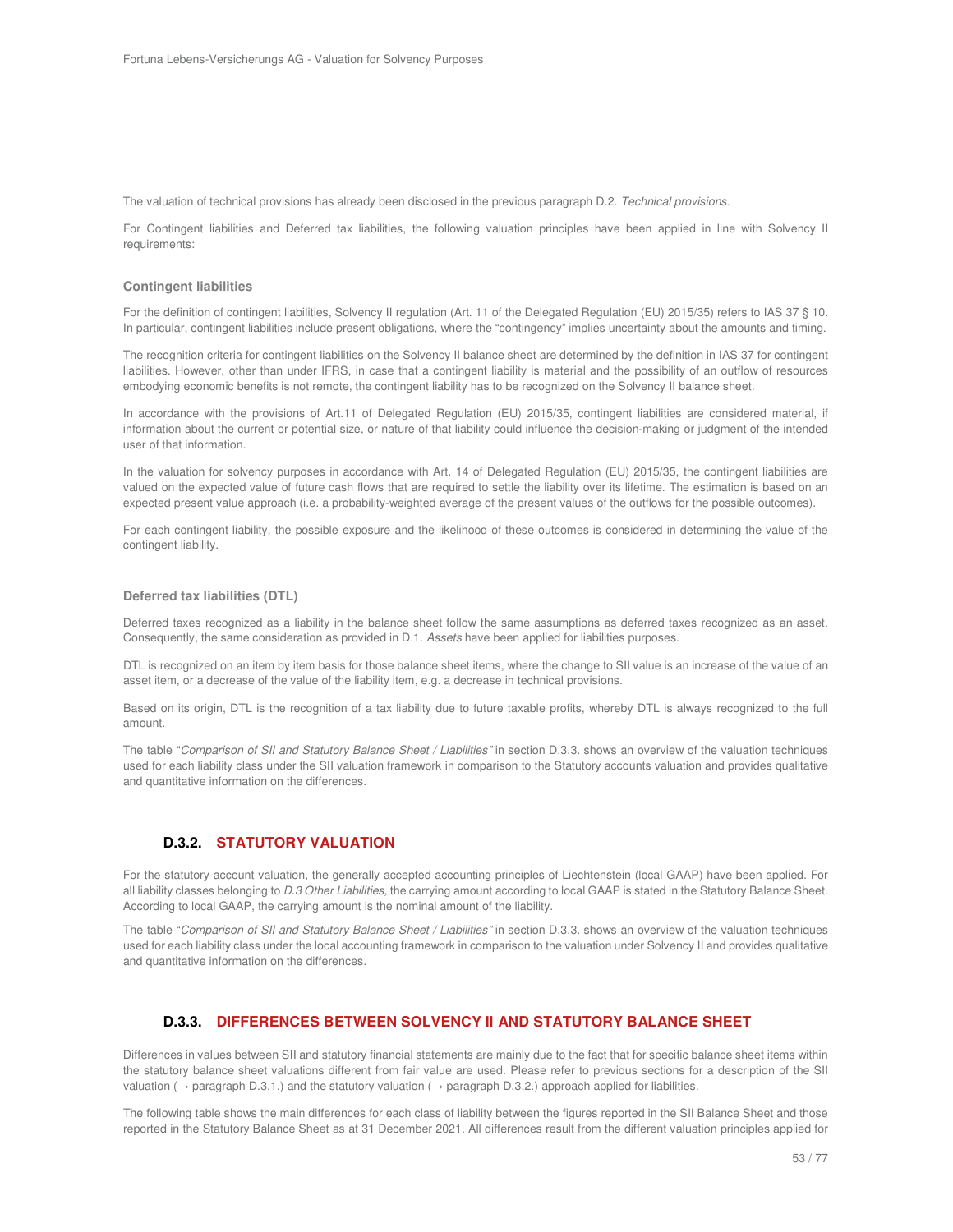the SII resp. for the statutory valuation of the liabilities, as described above. For each class of liability the relevant valuation principles under SII and Statutory Accounts are also indicated in the table and a qualitative explanation for the differences is given after the table.

| <b>Liabilities</b>                                                                 | Ref.  |                                | Solvency II (a)                                                                                      |                                                           | Statutory (b)                             | Delta (a-b)                                    |
|------------------------------------------------------------------------------------|-------|--------------------------------|------------------------------------------------------------------------------------------------------|-----------------------------------------------------------|-------------------------------------------|------------------------------------------------|
| in TCHF                                                                            |       | Solvency II<br>Value<br>YE2021 | <b>Solvency II Valuation</b>                                                                         | <b>Statutory</b><br><b>Accouts Value</b><br><b>YE2021</b> | <b>Statutory Valuation</b>                | <b>Change to SII</b><br>Value<br><b>YE2021</b> |
| Technical provisions - life (excluding health and<br>index-linked and unit-linked) | R0650 | 123,647                        | best estimate basis<br>(see chapter D.2.)                                                            | 133,498                                                   | according to tariff/<br>first order basis | $-9,851$                                       |
| Technical provisions calculated as a w hole                                        | R0660 |                                |                                                                                                      |                                                           |                                           |                                                |
| Best estimate                                                                      | R0670 | 119,832                        |                                                                                                      |                                                           |                                           |                                                |
| Risk margin                                                                        | R0680 | 3,815                          |                                                                                                      |                                                           |                                           |                                                |
| Technical provisions - index-linked and unit-linked                                | R0690 | 593,146                        | best estimate basis<br>(see chapter D.2.)                                                            | 589,912                                                   | according to tariff/<br>first order basis | 3,233                                          |
| Technical provisions calculated as a w hole                                        | R0700 |                                |                                                                                                      |                                                           |                                           |                                                |
| Best estimate                                                                      | R0710 | 568.701                        |                                                                                                      |                                                           |                                           |                                                |
| Risk margin                                                                        | R0720 | 24,445                         |                                                                                                      |                                                           |                                           |                                                |
| Other technical provisions                                                         | R0730 |                                |                                                                                                      |                                                           |                                           |                                                |
| Contingent liabilities                                                             | R0740 | 221                            | recognized in accordance<br>with IAS 37 including<br>SII specific criteria                           |                                                           | not recognized under<br>local GAAP        | 221                                            |
| Provisions other than technical provisions                                         | R0750 | 921                            | recognized in accordance<br>with IAS 37                                                              | 921                                                       | nominal amount                            |                                                |
| Pension benefit obligations                                                        | R0760 | 353                            | recognized in accordance<br>with IAS 19                                                              |                                                           | not recognized under<br>local GAAP        | 353                                            |
| Deposits from reinsurers                                                           | R0770 | $\overline{\phantom{a}}$       | <b>IFRS</b> nominal amount                                                                           | ×                                                         | nominal amount                            | $\overline{\phantom{a}}$                       |
| Deferred tax liabilities                                                           | R0780 | 1,893                          | Art. 15 Delegated<br>Regulation (EU) 2015/35<br>(in line with IAS12)                                 |                                                           | n.a.                                      | 1,893                                          |
| Derivatives                                                                        | R0790 |                                |                                                                                                      |                                                           |                                           |                                                |
| Debts ow ed to credit institutions                                                 | R0800 | 5.208                          |                                                                                                      | 5.208                                                     |                                           |                                                |
| Financial liabilities other than debts ow ed to credit<br>institutions             | R0810 |                                |                                                                                                      |                                                           |                                           |                                                |
| Insurance & intermediaries payables                                                | R0820 | 13,517                         | <b>IFRS</b> nominal amount                                                                           | 13,517                                                    | nominal amount                            | ÷.                                             |
| Reinsurance payables                                                               | R0830 | 328                            | <b>IFRS</b> nominal amount                                                                           | 328                                                       | nominal amount                            | ÷                                              |
| Payables (trade, not insurance)                                                    | R0840 | 902                            | IAS 19 for other long-<br>term employee benefits<br><b>IFRS</b> nominal amount<br>for other payables | 869                                                       | nominal amount                            | 33                                             |
| Subordinated liabilities                                                           | R0850 |                                |                                                                                                      |                                                           |                                           | ٠                                              |
| Any other liabilities, not elsew here show n                                       | R0880 | 769                            | <b>IFRS</b> nominal amount                                                                           | 769                                                       | nominal amount                            |                                                |
| <b>Total liabilities</b>                                                           | R0900 | 740,906                        |                                                                                                      | 745,023                                                   |                                           | $-4, 117$                                      |
|                                                                                    |       |                                |                                                                                                      |                                                           |                                           |                                                |
| <b>Excess of assets over liabilities</b>                                           | R1000 | 97,476                         |                                                                                                      | 85.963                                                    |                                           | 11,513                                         |

## **EXPLANATION OF MAIN DIFFERENCES PER LIABILITY CLASS:**

#### **Technical Provisions (R0650/R0690)**

The difference between the SII value and the statutory accounts value of the technical provisions (-6.6 CHF millions for total technical provisions; YE2020: -10.3 CHF millions) is due to the different valuation principles for technical provisions under SII and under local GAAP. Under local GAAP, the technical provisions are calculated according to the tariff specifications using a first order basis, whereas the SII values of the technical provisions have to be assessed on a best estimate basis, including a risk margin. For a detailed explanation of the SII valuation of the technical provisions and the differences to the statutory valuation, please refer to section D.2. Technical Provisions.

#### **Contingent Liabilities (R0740)**

As stated in D.3.1, contingent liabilities for SII purposes are valued according to the principles given by IAS 37 and are recognized in the balance sheet, when material.

For the valuation of the contingent liabilities, the estimated maximum outflow was considered based on the expected present value of future cash-flows required to settle the contingent liabilities over its lifetime. Future Cash-flows were discounted at risk-free rate. Additionally, the likelihood of these outcomes (probability of occurrence) was considered in order to determine the value to be recognized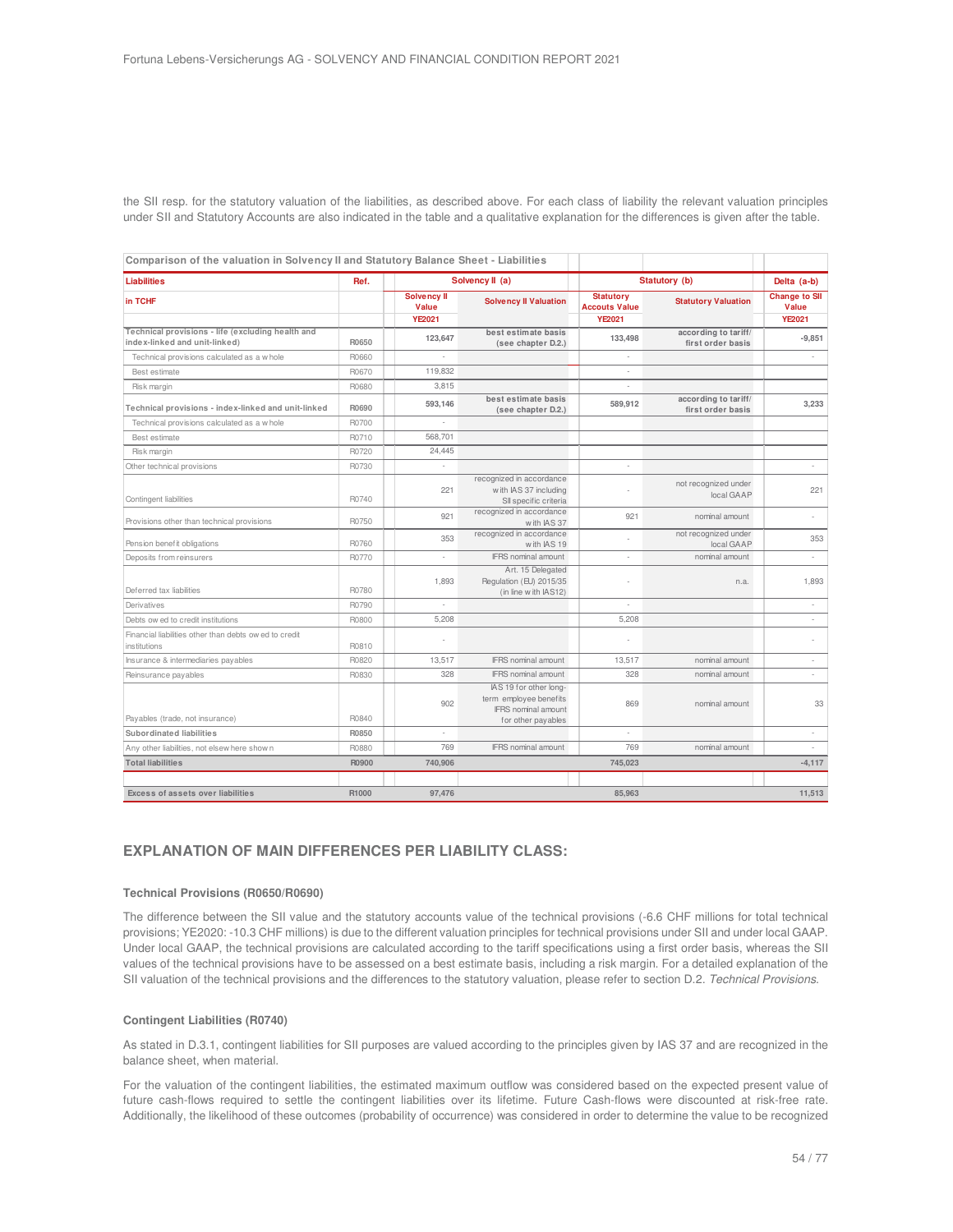on the SII Balance Sheet. Following this approach, the overall amount to be recognized in the SII Balance sheet at YE2021 has been calculated at TCHF 221 (YE2020: TCHF 1'661).

The contingent liabilities are composed of a contingent liability already built in 2017 (TCHF 204), reflecting a possible future risk exposure in some countries with business underwritten under the "Freedom to provide services" framework and contingent liabilities in 2021 for litigation from policyholders (TCHF 17). The decrease is caused by two large settlements.

Due to the uncertainty of occurrence (< 50 %) the contingent liabilities do not qualify as under statutory criteria, resulting in valuation differences of TCHF 221.

#### **Provisions other than Technical Provisions (R0750)**

For SII purposes, provisions other than technical provisions have been valued according to the principles given by IAS 37. IAS 37 is regulating these types of provisions and it is deemed to be compliant with the SII accounting principles.

The statutory values are recognized according to local GAAP principles. Some of these local GAAP provisions do not qualify as provisions under IAS 37 requirements and are therefore derecognized under SII accounts.

The following table shows the details for this position:

| in TCHF<br>Provisions other than technical provisions |                  |                           |                  |                           |
|-------------------------------------------------------|------------------|---------------------------|------------------|---------------------------|
| <b>Other provisions</b>                               | <b>SII Value</b> | <b>Statutory</b><br>value | <b>SII Value</b> | <b>Statutory</b><br>value |
|                                                       | <b>YE2021</b>    | <b>YE2021</b>             | <b>YE2020</b>    | <b>YE2020</b>             |
| Provisions for the currency exchange rate risk        |                  |                           |                  | 2'350                     |
| Provisions for legal litigation                       | 921              | 921                       | 913              | 913                       |
| <b>TOTAL other provisions</b>                         | 921              | 921                       | 913              | 3'263                     |

Compared to the previous year, the provisions other than technical provisions under Solvency II stagnated. The statutory provision other than technical provision decreased by 2.3 CHF millions due to the derecognition of provisions for the currency exchange rate risk.

#### **Pension Benefit Obligations (R0760)**

Pension Benefit Obligations under Solvency II are valued in accordance with IAS 19 principles. Since these obligations are not recognized under statutory valuation, valuation differences of TCHF 353 (YE2020: TCHF 399) between SII and statutory accounts occur. IAS 19 valuation results in the following values for YE 2021 (Employee Benefits of LFL are categorized in "Post-employment benefits", which correspond to the position "Pension benefit Obligation" and "Other long-term employee benefits", which are treated as payables):

| <b>Employee Benefits</b>                                     |               | in TCHF       |
|--------------------------------------------------------------|---------------|---------------|
|                                                              | <b>YE2021</b> | <b>YE2020</b> |
| Post-employment benefits (Pension Benefit Obligation; R0760) | 353           | 399           |
| Other long-term employee benefits (Jubilee Benefits; R0840)  | 33            | 34            |

For the determination of the economic values of the employee benefits, the following actuarial and economic assumptions were applied: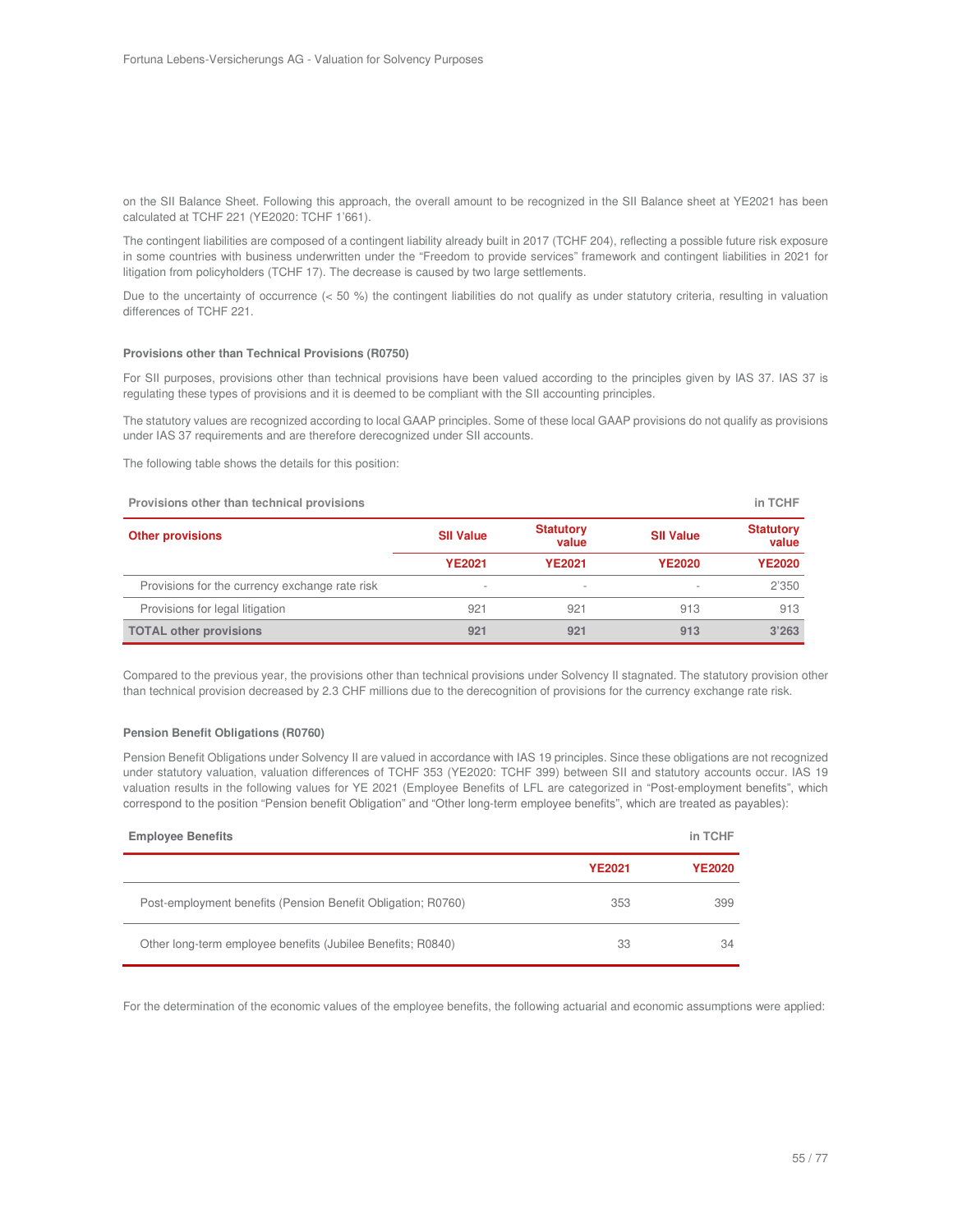### **Principal actuarial and economic assumptions**

| <b>Beginning of Period</b>                 | 01.01.2021         | 01.01.2020         |
|--------------------------------------------|--------------------|--------------------|
| <b>End of Period</b>                       | 31.12.2021         | 31.12.2020         |
| Discount rate (beginning of period)        | 0.15%              | 0.10%              |
| Discount rate (end of period)              | 0.20%              | 0.15%              |
| Expected return on plan assets (in period) | 0.15%              | 0.10%              |
| Interest on savings-account                | 0.30%              | 0.30%              |
| Salary increase rate                       | 1.25%              | 1.25%              |
| Pension increase rate                      | $0.00\%$           | $0.00\%$           |
| Lump-sum withdrawal rate                   | 10.00%             | 10.00%             |
| Mortality table                            | <b>BVG 2020 GT</b> | <b>BVG 2015 GT</b> |
| Disability table                           | <b>BNG 2020 GT</b> | <b>BVG 2015</b>    |
| Turnover table                             | very high          | very high          |
| Treatment of contributions from employees  | IAS19.93(a)        | IAS19.93(a)        |

As stated in section D.3.1., the amount recognized as a liability represents the net total of the followings:

- the present value of the defined benefit obligation (DBO) at valuation date; minus
- the fair value at the valuation date of plan assets out of which the obligations are to be settled directly

| <b>Pension Benefit Obligation</b> |               | in TCHF       |
|-----------------------------------|---------------|---------------|
|                                   | <b>YE2021</b> | <b>YE2020</b> |
| Defined Benefit Obligation        | 1'883         | 1'731         |
| Plan Assets                       | 1'529         | 1'332         |
| <b>Pension Benefit Obligation</b> | 353           | 399           |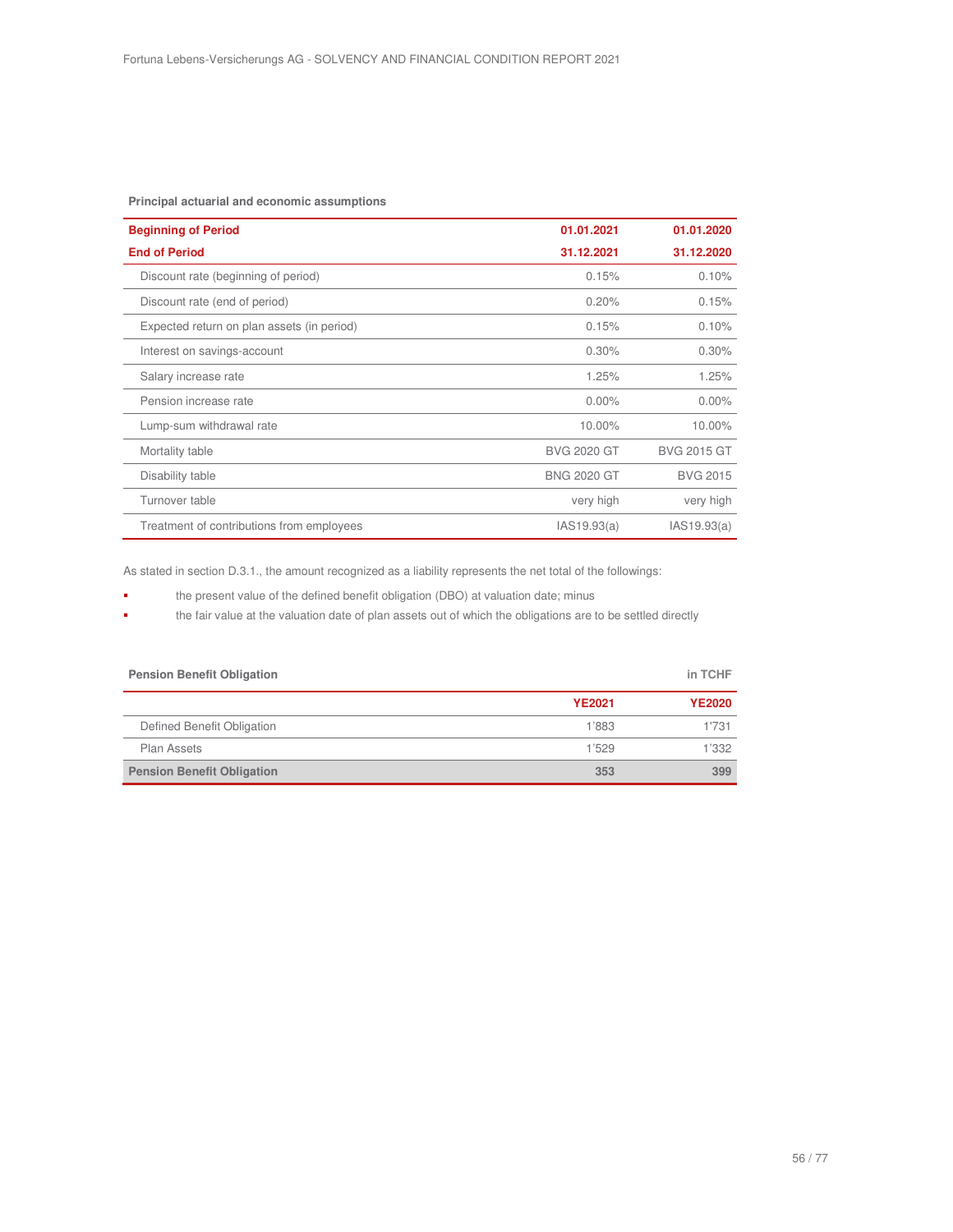The following table shows the details for the defined benefit obligation (DBO):

| Movement in the defined benefit obligation (DBO) |                          | in TCHF        |
|--------------------------------------------------|--------------------------|----------------|
|                                                  | <b>YE2021</b>            | <b>YE2020</b>  |
| DBO at beginning of period                       | 1'731                    | 1'749          |
| Current service cost                             | 86                       | 98             |
| Interest cost                                    | 3                        | $\overline{2}$ |
| Contributions by plan participants               | 44                       | 41             |
| Actuarial (gain)/loss on demographic assumptions | $-27$                    |                |
| Actuarial (gain)/loss on financial assumptions   | $-18$                    | $-18$          |
| Experience (gains)/losses                        | 44                       | $-13$          |
| Exchange rate changes                            |                          |                |
| Benefits paid                                    | 20                       | $-46$          |
| Past service cost and plan settlements           |                          | $-82$          |
| <b>Business combinations</b>                     | $\overline{\phantom{a}}$ |                |
| DBO at end of period                             | 1'883                    | 1'731          |

The plan assets at YE 2021 amount to TCHF 1'529 (YE2020: TCHF 1'332). The plan assets are managed by the local independent pension fund foundation and are invested according to the following strategic asset allocation:

#### **Strategic Asset Allocation of Plan Assets**

|                           | <b>YE2021</b> | <b>YE2020</b> |
|---------------------------|---------------|---------------|
| Cash and cash equivalents | $0.0\%$       | $0.0\%$       |
| Equity instruments        | 26.0%         | 26.0%         |
| Debt instruments          | 64.5%         | 64.5%         |
| Real estate               | 7.5%          | 7.5%          |
| Alternative instruments   | 2.0%          | 2.0%          |

Source: https://www.vorsorgestiftung.li/de/anlagen/anlagestrategien/konservativ

#### **Deposits from Reinsurers (R0770)**

In case of low materiality no adjustment is made to the value of reinsurance deposits, when changing the accounting scheme from statutory accounts to fair value measurement under Solvency II, since in this case the nominal amount is considered to be a reasonable approximation for the fair value. As of YE 2021 no deposits of reinsurers exist.

#### **Deferred Tax Liabilities (R0780)**

For calculating the amount of deferred taxes, any difference between the SII value of assets/liabilities and their related carrying value for tax purposes is considered on an item by item basis. As stated in section D.3., DTL is recognized for balance sheet items, where the change to SII value is an increase of the value of the asset item, or a decrease of the value of the liability item, resulting in a future taxable profit.

The differences are subject to a deferred tax rate of 12.5 %, which corresponds to the expected average local tax rate for LFL. The same tax rate is also applied for the calculation of deferred taxes in the IFRS reporting of LFL for Generali Group purposes, in line with IAS 12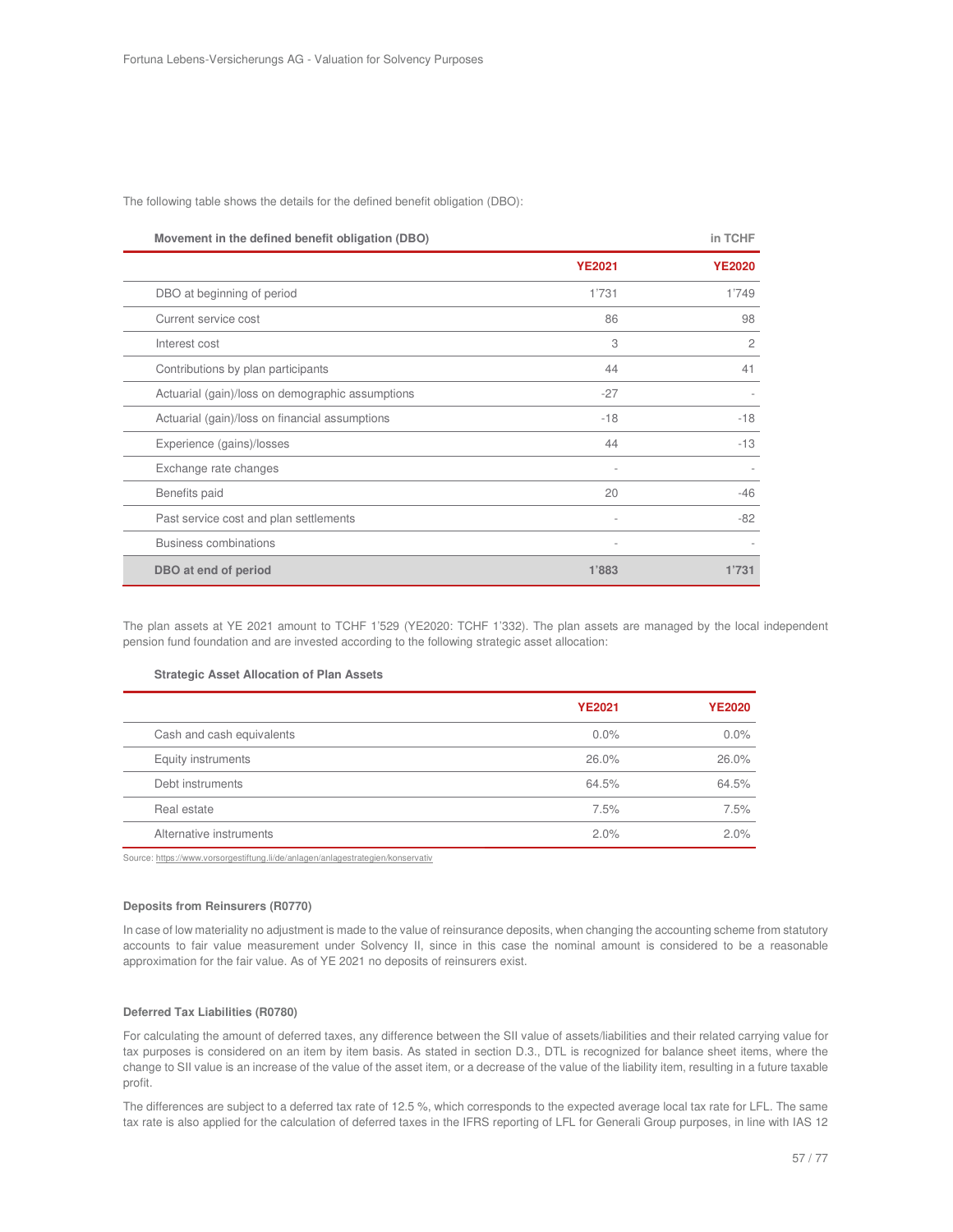requirements. The expected average tax rate is evaluated by an external tax expert on a yearly basis. Compared to the previous year, the applicable tax rate remained unchanged.

No offsetting is made between Deferred Tax Assets and Deferred Tax Liabilities.

DTL are related to the following SII items:

| Deferred tax liabilities related to SII items              |                                                               |               | in TCHF       |
|------------------------------------------------------------|---------------------------------------------------------------|---------------|---------------|
| <b>Deferred Tax Liabilities</b>                            | <b>Change from</b><br><b>Statutory to</b><br><b>SII Value</b> | <b>DTL</b>    | <b>DTL</b>    |
| Tax rate: 12.5 %                                           | <b>YE2021</b>                                                 | <b>YE2021</b> | <b>YE2020</b> |
| DTL on Financial Investments (R0070)                       | 8'530                                                         | 1'066         | 2'964         |
| DTL on Insurance provisions (R0650/R0690/R0330)            | 6'618                                                         | 827           | 1'291         |
| DTL on Provisions other than technical provisions (R0750)  | $\overline{\phantom{a}}$                                      |               | 294           |
| Total gross deferred tax liabilities                       | 15'148                                                        | 1'893         | 4'549         |
| Offsetting with deferred tax assets                        |                                                               |               |               |
| <b>Total deferred tax liabilities in SII Balance Sheet</b> | 15'148                                                        | 1'893         | 4'549         |

Compared to the previous year, deferred tax liabilities mainly decreased, due to a decrease of the valuation differences between Solvency II and Statutory valuation for the Financial Investments. For further details of the valuation, please refer to section D.1.3. Differences between Solvency II and Statutory Balance Sheet and D.2. Technical Provision.

#### **Insurance & Intermediaries Payables (R0820)**

No adjustment is made to the value of Insurance & Intermediaries Payables, when changing the accounting scheme from statutory accounts to fair value measurement under Solvency II, since the nominal amount is considered to be a reasonable approximation for the fair value. Based on the different types of payables within this liability class, different considerations have to be made in order to support this assumption.

The different types of payables within this liability class are shown in the following table, followed by the relevant explanations for the determination of the fair value:

| Insurance & Intermediaries payables       |               | in TCHF       |
|-------------------------------------------|---------------|---------------|
| Insurance & Intermediaries payables       | <b>YE2021</b> | <b>YE2020</b> |
| <b>Premium Deposits</b>                   | 2'999         | 3'457         |
| <b>Prepaid Premiums</b>                   | 572           | 587           |
| Payables to Policyholders                 | 8'706         | 9'374         |
| Payables to intermediaries                | 1'241         | 1'329         |
| Total Insurance & Intermediaries payables | 13'518        | 14'748        |

"Premium Deposits" are cash deposit accounts held by the policyholder in order to pay future premiums for the insurance contract. The deposits are subject to interest payment. According to the contractual agreements of the premium deposit accounts, the amount of prepaid premiums in the deposit cannot exceed the amount of total future outstanding premiums for the policy to be paid-up. The interests to be paid on the premium deposit accounts are based on market interest rates and, according to the business rules, can be adjusted at any time at the discretion of the undertaking. Interest rates are reviewed regularly, at least on a quarterly basis, or whenever deemed necessary. For these reasons, the cash value of the premium deposit account is considered to be a reasonable approximation for the fair value, and no adjustment is made when changing the accounting scheme from nominal value under statutory accounts to fair value measurement under Solvency II.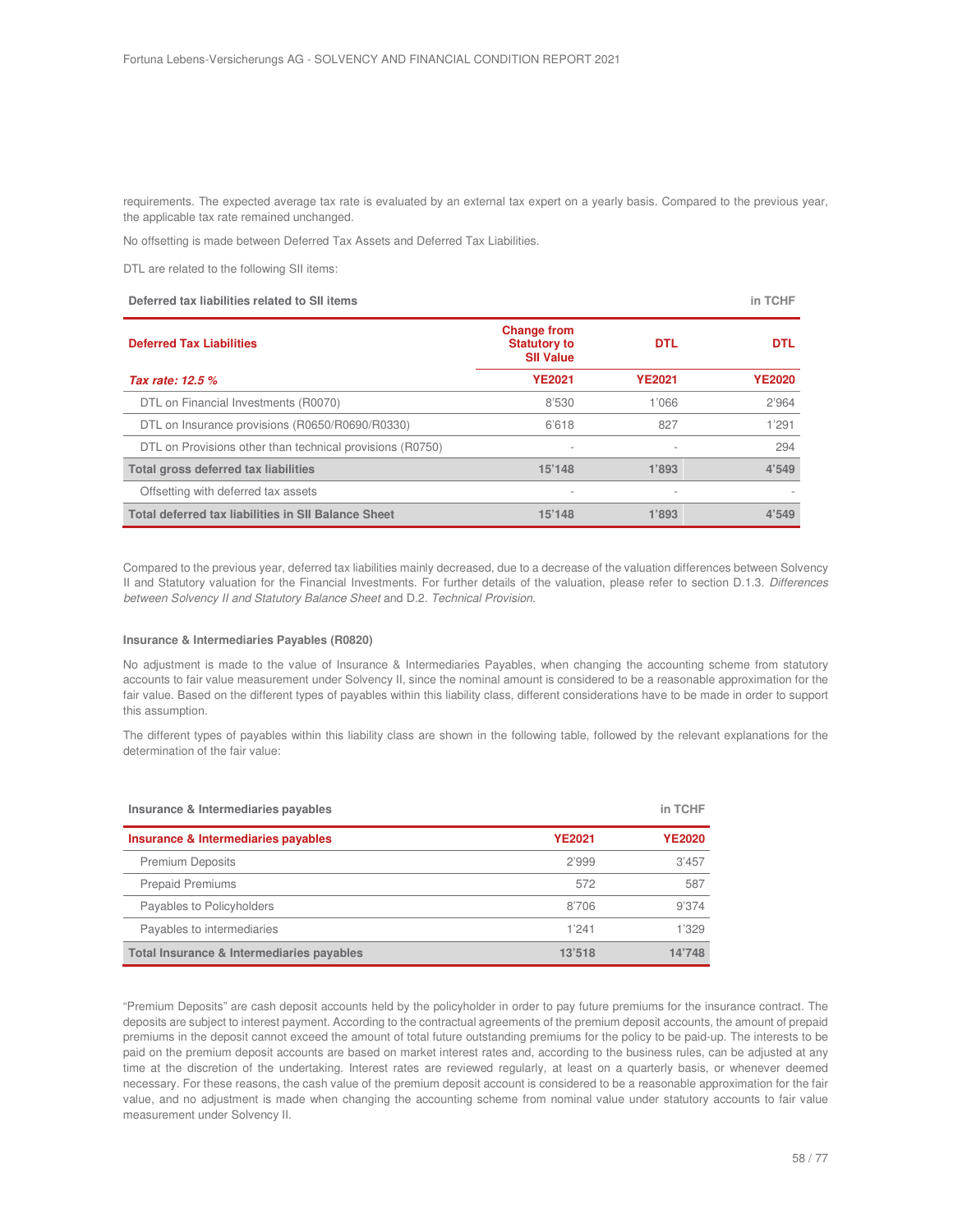For all other types of payables no relevant change to SII value is expected when moving from statutory to SII accounts due to close duration and maturity and to the absence of expected interest cash-flows. As a general assumption, the nominal amount is considered to be a reasonable approximation of the fair value and no adjustment is made.

Compared to previous year, the Insurance & Intermediaries payables tend to decrease due to the run-off of the portfolio.

#### **Reinsurance Payables and other payables (R0830, R0840)**

Reinsurance payables and most other non-insurance payables, such as tax payables, social security payables, or intercompany current accounts are carried at the original invoiced amount (nominal amount), which is considered to be a reasonable approximation of the fair value due to the short-term nature. Therefore, and due to the absence of interest cash-flows, no adjustment is made when moving from nominal value in statutory accounts to fair value in SII accounts.

Payables for other long-term employee benefits (e.g. jubilee benefits), which are also shown in this position, are valued according to IAS 19 principles (expected discounted cash flows, also considering turnover assumptions), resulting in a valuation difference of TCHF 33 at YE2021 (YE2020: TCHF 34) compared to statutory accounts. For economic assumptions applied, please refer to the explanation given above for the position Pension Benefit Obligations (R0760).

#### **Any other liabilities not elsewhere shown (R0880)**

This residual class of liability items mainly includes accruals. Based on the low materiality and due to the short term nature of these liabilities as well as the absence of expected interest cash-flows, no adjustment is made when moving from nominal value in statutory accounts to fair value in SII accounts.

# **D.4. ALTERNATIVE METHODS FOR VALUATION**

SII valuation of all asset and liability classes is in line with the solvency II valuation framework and no alternative methods have been applied.

# **D.5. ANY OTHER INFORMATION**

There is no other material information regarding the valuation of assets and liabilities for solvency purposes to be reported for LFL.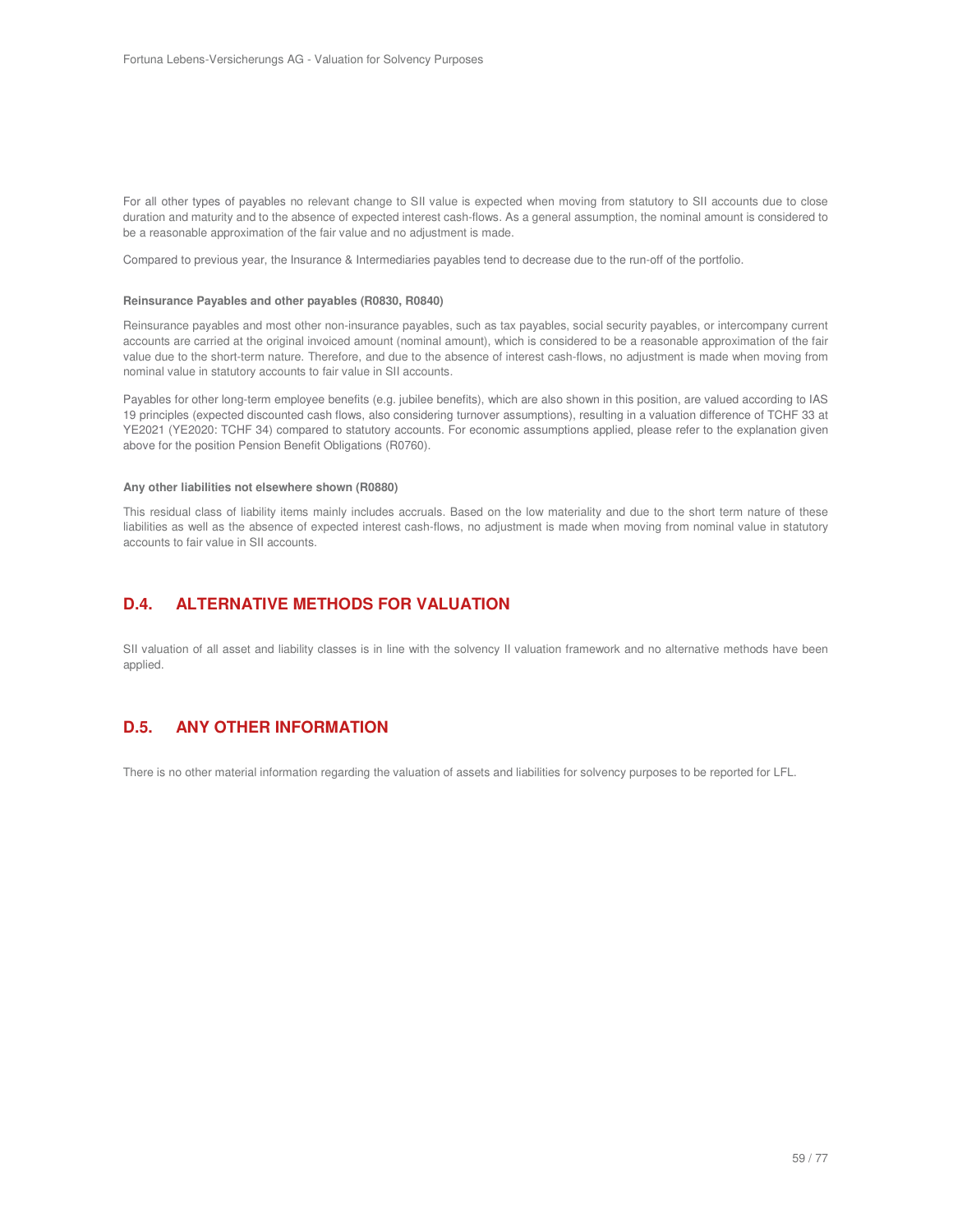# **Annex D - Public QRTs YE2021**

| Balance sheet - Assets (Template S.02.01)                                              |                   | in TCHF                  |
|----------------------------------------------------------------------------------------|-------------------|--------------------------|
|                                                                                        | Solvency II value | Statutory accounts value |
| Assets                                                                                 |                   |                          |
| Intangible assets                                                                      | 0                 | 0                        |
| Deferred tax assets                                                                    | 249               | $\mathbf 0$              |
| Pension benefit surplus                                                                | 0                 | $\mathbf 0$              |
| Property, plant & equipment held for own use                                           | 0                 | $\mathbf{0}$             |
| Investments (other than assets held for index-linked and unit-linked contracts)        | 243.095           | 234.565                  |
| Property (other than for own use)                                                      | 0                 | 0                        |
| Holdings in related undertakings, including participations                             | 0                 | $\mathbf 0$              |
| Equities                                                                               | 0                 | 0                        |
| Equities - listed                                                                      | 0                 | $\mathbf 0$              |
| Equities - unlisted                                                                    | 0                 | 0                        |
| Bonds                                                                                  | 228.395           | 222.839                  |
| Government Bonds                                                                       | 156.343           | 151.888                  |
| Corporate Bonds                                                                        | 72.053            | 70.952                   |
| Structured notes                                                                       | 0                 | 0                        |
| Collateralised securities                                                              | 0                 | $\mathbf 0$              |
| Collective Investments Undertakings                                                    | 9.229             | 7624                     |
| <b>Derivatives</b>                                                                     | 5.470             | 4.102                    |
| Deposits other than cash equivalents                                                   | 0                 | 0                        |
| Other investments                                                                      | 0                 | $\mathbf 0$              |
| Assets held for index-linked and unit-linked contracts                                 | 536.516           | 536.516                  |
| Loans and mortgages                                                                    | 1.907             | 1.907                    |
| Loans on policies                                                                      | 1.907             | 1.907                    |
| Loans and mortgages to individuals                                                     | 0                 | $\mathbf 0$              |
| Other loans and mortgages                                                              | 0                 | 0                        |
| Reinsurance recoverables from:                                                         | $-922$            | 461                      |
| Non-life and health similar to non-life                                                | 0                 | 0                        |
| Non-life excluding health                                                              | 0                 | $\mathbf{0}$             |
| Health similar to non-life                                                             | 0                 | 0                        |
| Life and health similar to life, excluding health and index-linked and unit-linked     | 0                 | 0                        |
| Health similar to life                                                                 | 0                 | 0                        |
| Life excluding health and index-linked and unit-linked                                 | $\mathbf 0$       | 0                        |
| Life index-linked and unit-linked                                                      | $-922$            | 461                      |
| Deposits to cedants                                                                    | 0                 | 0                        |
| Insurance and intermediaries receivables                                               | 475               | 475                      |
| Reinsurance receivables                                                                | 0                 | 0                        |
| Receivables (trade, not insurance)                                                     | 7.859             | 7.859                    |
| Own shares (held directly)                                                             | 0                 | 0                        |
| Amounts due in respect of own fund items or initial fund called up but not yet paid in | 20.000            | 20.000                   |
| Cash and cash equivalents                                                              | 27.469            | 27.469                   |
| Any other assets, not elsewhere shown                                                  | 1.735             | 1.735                    |
| <b>Total assets</b>                                                                    | 838.382           | 830.986                  |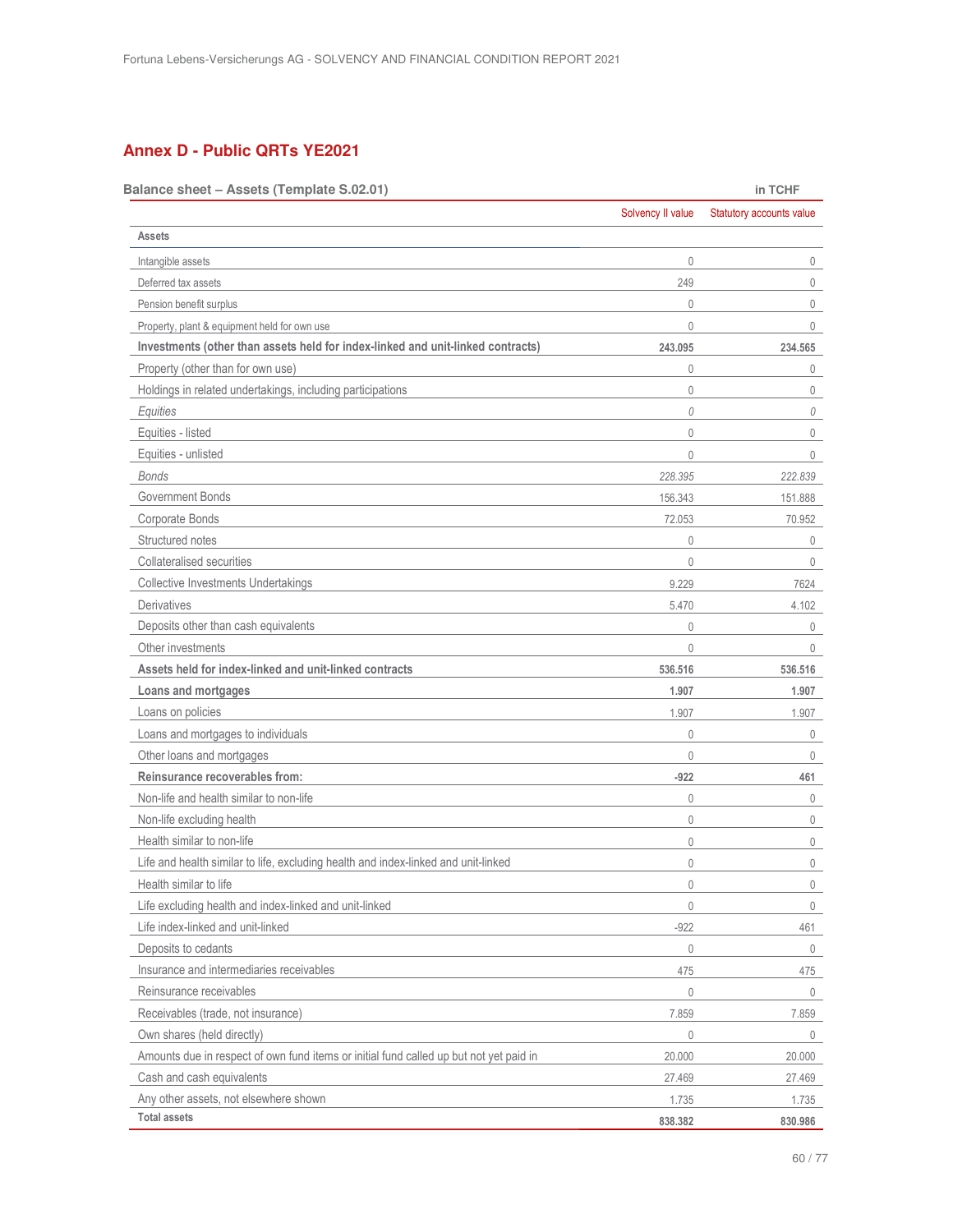| <b>Balance sheet - Liabilities</b>                                 |                   | in TCHF                  |
|--------------------------------------------------------------------|-------------------|--------------------------|
|                                                                    | Solvency II value | Statutory accounts value |
| Liabilities                                                        |                   |                          |
| Technical provisions - non-life                                    |                   |                          |
| Technical provisions - non-life (excluding health)                 |                   |                          |
| TP calculated as a whole                                           |                   |                          |
| Best estimate                                                      |                   |                          |
| Risk margin                                                        |                   |                          |
| Technical provisions - health (similar to non-life)                |                   |                          |
| TP calculated as a whole                                           |                   |                          |
| Best estimate                                                      |                   |                          |
| Risk margin                                                        |                   |                          |
| TP - life (excluding index-linked and unit-linked)                 | 123.647           | 133.498                  |
| Technical provisions - health (similar to life)                    |                   |                          |
| TP calculated as a whole                                           |                   |                          |
| Best estimate                                                      |                   |                          |
| Risk margin                                                        |                   |                          |
| TP - life (excluding health and index-linked and unit-linked)      | 123.647           | 133.498                  |
| TP calculated as a whole                                           |                   | 133.498                  |
| Best estimate                                                      | 119.832           |                          |
| Risk margin                                                        | 3.815             |                          |
| TP - index-linked and unit-linked                                  | 593.146           | 589.912                  |
| TP calculated as a whole                                           |                   | 589.912                  |
| Best estimate                                                      | 568.701           |                          |
| Risk margin                                                        | 24.445            |                          |
| Contingent liabilities                                             | 221               |                          |
| Provisions other than technical provisions                         | 921               | 921                      |
| Pension benefit obligations                                        | 353               |                          |
| Deposits from reinsurers                                           |                   |                          |
| Deferred tax liabilities                                           | 1.893             |                          |
| Derivatives                                                        |                   |                          |
| Debts owed to credit institutions                                  | 5.208             | 5.208                    |
| Financial liabilities other than debts owed to credit institutions |                   |                          |
| Insurance & intermediaries payables                                | 13.517            | 13.517                   |
| Reinsurance payables                                               | 328               | 328                      |
| Payables (trade, not insurance)                                    | 902               | 869                      |
| <b>Subordinated liabilities</b>                                    |                   |                          |
| Subordinated liabilities not in BOF                                |                   |                          |
| Subordinated liabilities in BOF                                    |                   |                          |
| Any other liabilities, not elsewhere shown                         | 769               | 769                      |
| <b>Total liabilities</b>                                           | 740.906           | 745.023                  |
| <b>Excess of assets over liabilities</b>                           | 97.476            | 85.963                   |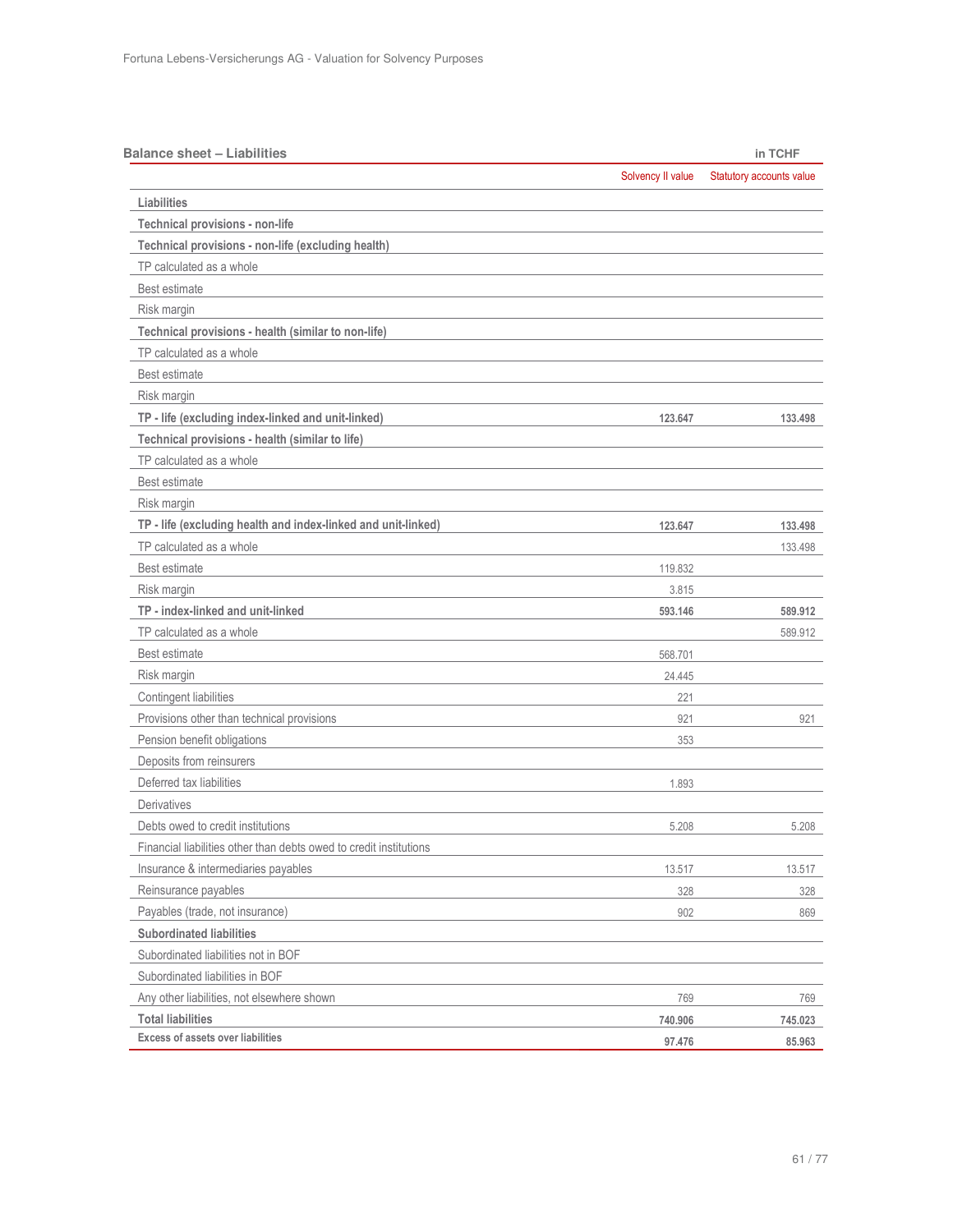Fortuna Lebens-Versicherungs AG - SOLVENCY AND FINANCIAL CONDITION REPORT 2021

| Life and Health SLT Technical Provisions (1/3)                                                                                                                                                                                  |                                           |                                           |                                                |                                            |                         |                                                | (Template S.12.01)                                |                                                                                                                                                    |
|---------------------------------------------------------------------------------------------------------------------------------------------------------------------------------------------------------------------------------|-------------------------------------------|-------------------------------------------|------------------------------------------------|--------------------------------------------|-------------------------|------------------------------------------------|---------------------------------------------------|----------------------------------------------------------------------------------------------------------------------------------------------------|
| in CHF thousand                                                                                                                                                                                                                 |                                           | Index-linked and unit-linked<br>insurance |                                                |                                            | Other life<br>insurance |                                                |                                                   | <b>Annuities</b>                                                                                                                                   |
|                                                                                                                                                                                                                                 | Insurance with<br>profit<br>participation |                                           | Contracts<br>without options<br>and guarantees | Contracts with<br>options or<br>guarantees |                         | Contracts<br>without options<br>and guarantees | <b>Contracts with</b><br>options or<br>guarantees | stemming from<br>non-life<br>insurance<br>contracts and<br>relating to<br>insurance<br>obligation other<br>than health<br>insurance<br>obligations |
| Technical provisions calculated as a whole                                                                                                                                                                                      | $\mathbf 0$                               | $\mathbb O$                               |                                                |                                            | $\mathbb O$             |                                                |                                                   | $\mathbf 0$                                                                                                                                        |
| Total Recoverables from reinsurance/SPV and Finite Re<br>after the adjustment for expected losses due to counterparty<br>default associated to TP as a whole<br>Technical provisions calculated as a sum of BE and<br><b>RM</b> | $\mathbf 0$                               | $\theta$                                  |                                                |                                            | $\mathbb O$             |                                                |                                                   | 0                                                                                                                                                  |
| <b>Best</b><br><b>Estimate</b>                                                                                                                                                                                                  |                                           |                                           |                                                |                                            |                         |                                                |                                                   |                                                                                                                                                    |
| <b>Gross Best Estimate</b>                                                                                                                                                                                                      | 119.832                                   |                                           | 110.683                                        | 458.018                                    |                         | $\mathbf 0$                                    | $\mathbb O$                                       | 0                                                                                                                                                  |
| Total Recoverables from reinsurance/SPV and Finite Re<br>after the adjustment for expected losses due to counterparty<br>default                                                                                                | $\mathbb O$                               |                                           | $\mathbf 0$                                    | $-922$                                     |                         | $\mathbf 0$                                    | $\mathbf 0$                                       | $\mathbf 0$                                                                                                                                        |
| Best estimate minus recoverables from reinsurance/SPV and<br>Finite Re                                                                                                                                                          | 119.832                                   |                                           | 110.683                                        | 458.940                                    |                         | $\mathbf{0}$                                   | $\bf{0}$                                          | $\mathbf 0$                                                                                                                                        |
| <b>Risk Margin</b><br>Amount of the transitional on Technical<br>Provisions                                                                                                                                                     | 3.815                                     | 24.445                                    |                                                |                                            | $\mathbb O$             |                                                |                                                   | $\mathbf 0$                                                                                                                                        |
| Technical Provisions calculated as a whole                                                                                                                                                                                      | $\mathbb O$                               | $\mathbb O$                               |                                                |                                            | $\mathbb O$             |                                                |                                                   | $\mathbf 0$                                                                                                                                        |
| Best estimate                                                                                                                                                                                                                   | $\mathbf 0$                               |                                           | $\overline{0}$                                 | $\mathbf{0}$                               |                         | $\Omega$                                       | $\mathbf{0}$                                      | $\mathbb O$                                                                                                                                        |
| Risk margin                                                                                                                                                                                                                     | $\mathbb O$                               | $\mathbf 0$                               |                                                |                                            | $\mathbb O$             |                                                |                                                   | $\mathbb O$                                                                                                                                        |
| Technical provisions - total                                                                                                                                                                                                    | 123.647                                   | 593.146                                   |                                                |                                            | $\pmb{0}$               |                                                |                                                   | $\mathbb O$                                                                                                                                        |
| Technical provisions minus recoverables from<br>reinsurance/SPV and Finite Re - total                                                                                                                                           | 123.647                                   | 594.067                                   |                                                |                                            | $\pmb{0}$               |                                                |                                                   | $\mathbf 0$                                                                                                                                        |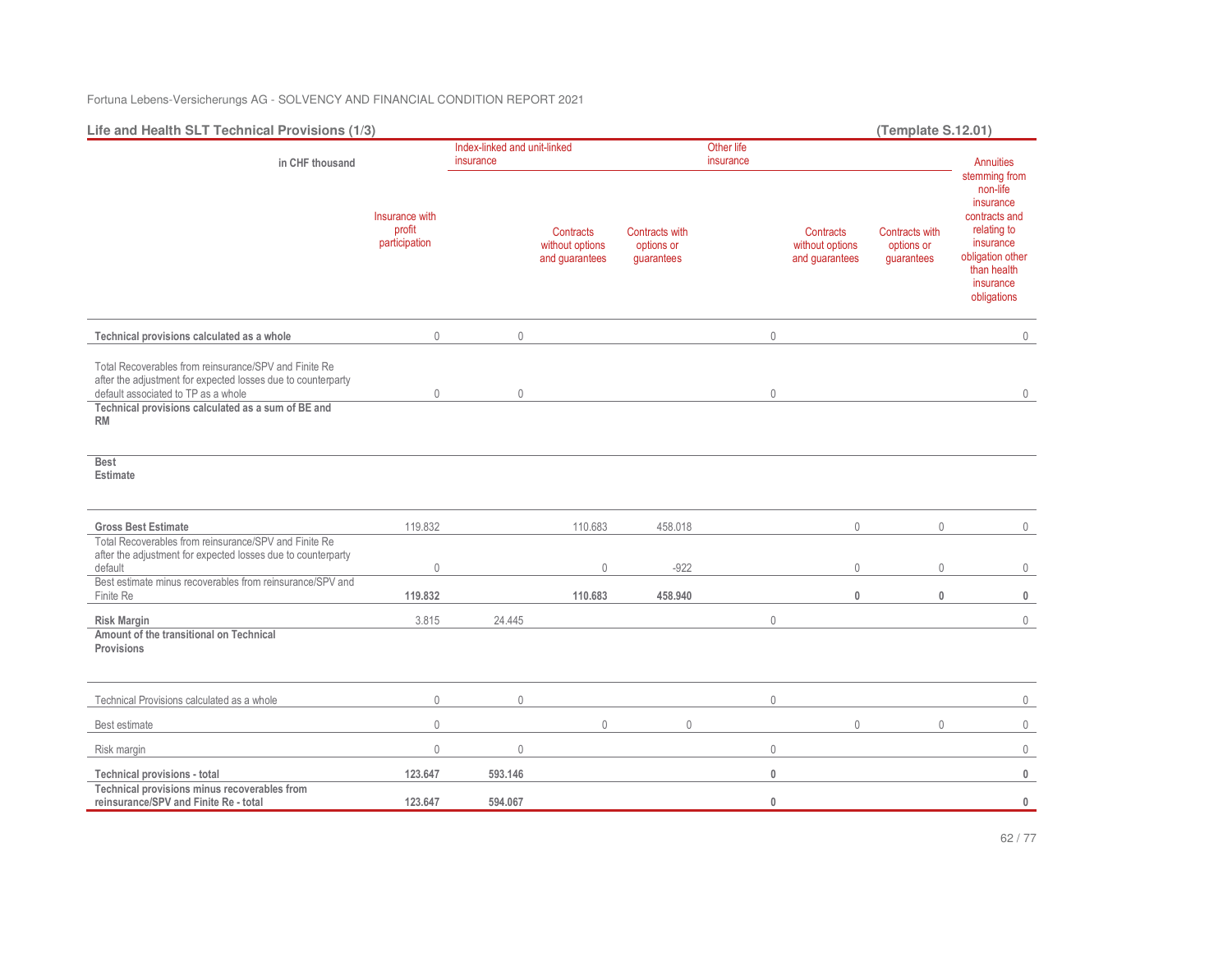Fortuna Lebens-Versicherungs AG - Valuation for Solvency Purposes

**Life and Health SLT Technical Provisions (2/3) (Template S.12.01)in CHF thousand** Accepted reinsurance **Total (Life other than health insurance, incl. Unit-Linked)** Insurance with profit participation on Accepted reinsurance (Gross) Index-linked and unit-linked insurance on Accepted reinsurance (Gross) Other life insurance on Accepted reinsurance (Gross) **Annuities**  stemming from non-life accepted insurance contracts and relating to insurance obligation other than health insurance obligations (Gross)**Technical provisions calculated as a whole 0** 0 0 0 0 **0** Total Recoverables from reinsurance/SPV and Finite Re after the adjustment for expected losses due to counterparty default associated to TP as a whole **0** 0 0 0 0 **0 Technical provisions calculated as a sum of BE and RMBest EstimateGross Best Estimate 0** 0 0 0 0 **688.533** Total Recoverables from reinsurance/SPV and Finite Re after the adjustment for expected losses due to counterparty default **0** 0 0 0 0 **-922** Best estimate minus recoverables from reinsurance/SPV and Finite Re **0** 0 0 0 0 **689.455 Risk Margin 0** 0 0 0 0 **28.260 Amount of the transitional on Technical Provisions**Technical Provisions calculated as a whole 0 **0** Best estimate 0 **0** Risk margin 0 **0 Technical provisions - total 0 716.793 Technical provisions minus recoverables from reinsurance/SPV and Finite Re - total 0 717.715**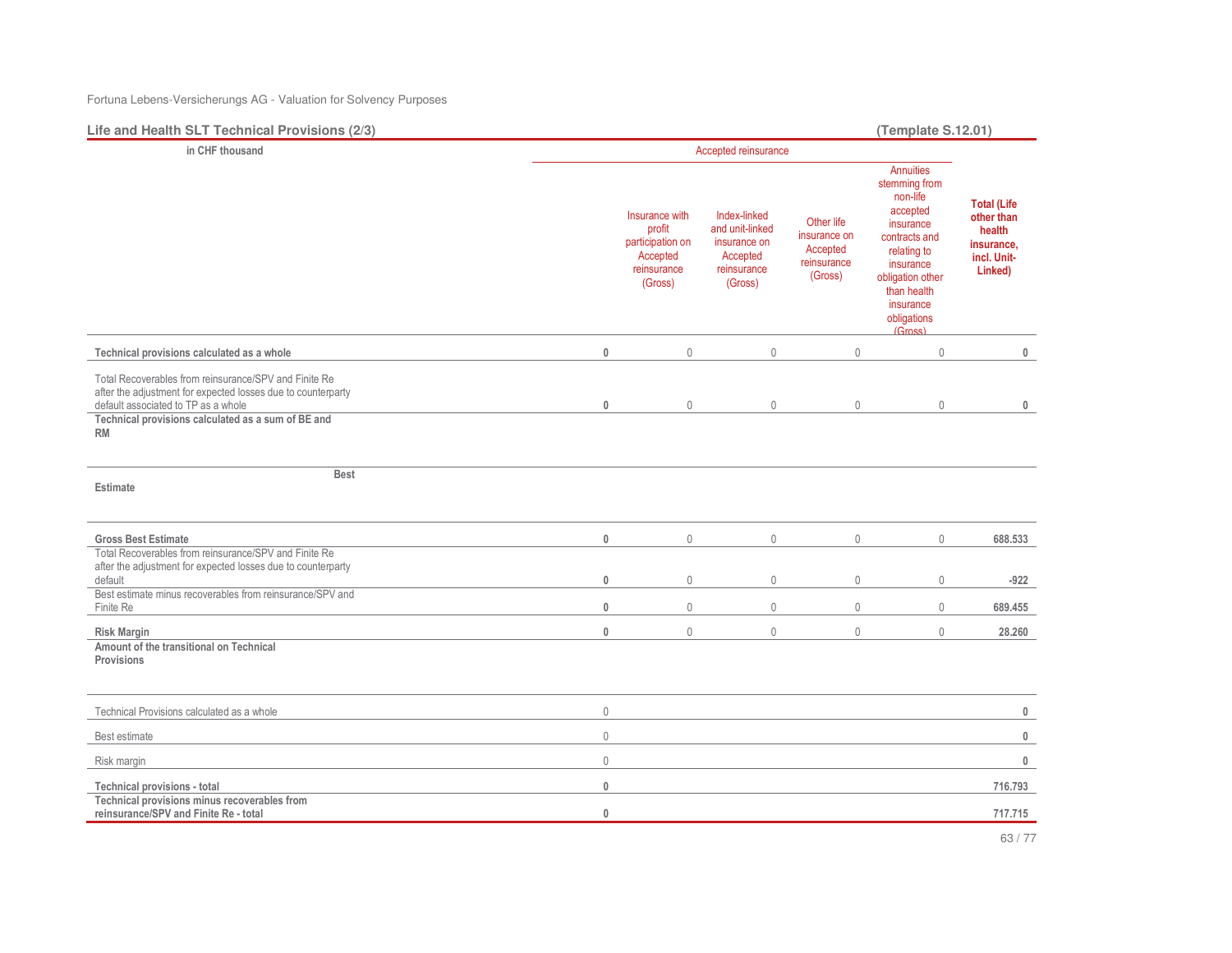Fortuna Lebens-Versicherungs AG - SOLVENCY AND FINANCIAL CONDITION REPORT 2021

| Life and Health SLT Technical Provisions (3/3)                                                                                                                                                                                  |             |                                                |                                                   |                                                                                                                           | (Template S.12.01)                                         |                                                       |
|---------------------------------------------------------------------------------------------------------------------------------------------------------------------------------------------------------------------------------|-------------|------------------------------------------------|---------------------------------------------------|---------------------------------------------------------------------------------------------------------------------------|------------------------------------------------------------|-------------------------------------------------------|
| in CHF thousand                                                                                                                                                                                                                 |             | Health insurance (direct business)             |                                                   |                                                                                                                           |                                                            |                                                       |
|                                                                                                                                                                                                                                 |             | Contracts<br>without options<br>and guarantees | <b>Contracts with</b><br>options or<br>guarantees | Annuities<br>stemming from<br>non-life<br>insurance<br>contracts and<br>relating to<br>health<br>insurance<br>obligations | Health<br>reinsurance<br><i>(reinsurance)</i><br>accepted) | <b>Total (Health</b><br>similar to life<br>insurance) |
| Technical provisions calculated as a whole                                                                                                                                                                                      | $\mathbf 0$ |                                                |                                                   | $\mathbf 0$                                                                                                               | $\mathbf 0$                                                | $\mathbf{0}$                                          |
| Total Recoverables from reinsurance/SPV and Finite Re<br>after the adjustment for expected losses due to counterparty<br>default associated to TP as a whole<br>Technical provisions calculated as a sum of BE and<br><b>RM</b> | $\mathbf 0$ |                                                |                                                   | $\mathbf{0}$                                                                                                              | $\mathbf 0$                                                | $\pmb{0}$                                             |
| <b>Best</b><br>Estimate                                                                                                                                                                                                         |             |                                                |                                                   |                                                                                                                           |                                                            |                                                       |
| <b>Gross Best Estimate</b>                                                                                                                                                                                                      |             | $\mathbf 0$                                    | $\mathbf 0$                                       | $\mathbf 0$                                                                                                               | $\mathbf 0$                                                | $\mathbf 0$                                           |
| Total Recoverables from reinsurance/SPV and Finite Re<br>after the adjustment for expected losses due to counterparty<br>default<br>Best estimate minus recoverables from reinsurance/SPV and                                   |             | $\mathbf 0$                                    | $\mathbf 0$                                       | $\mathbf{0}$                                                                                                              | $\mathbf 0$                                                | $\mathbf 0$                                           |
| Finite Re                                                                                                                                                                                                                       |             | $\mathbf{0}$                                   | $\mathbf{0}$                                      | $\mathbf{0}$                                                                                                              | $\mathbf{0}$                                               | $\mathbf 0$                                           |
| <b>Risk Margin</b>                                                                                                                                                                                                              | $\mathbb O$ |                                                |                                                   | $\mathbf{0}$                                                                                                              | $\mathbf{0}$                                               | $\bf{0}$                                              |
| Amount of the transitional on Technical Provisions                                                                                                                                                                              |             |                                                |                                                   |                                                                                                                           |                                                            |                                                       |
| Technical Provisions calculated as a whole                                                                                                                                                                                      | $\mathbb O$ |                                                |                                                   | $\mathbb O$                                                                                                               | $\mathbf 0$                                                | $\mathbf 0$                                           |
| Best estimate                                                                                                                                                                                                                   | $\mathbf 0$ | $\mathbf{0}$                                   | $\mathbf 0$                                       | $\mathbf{0}$                                                                                                              | $\mathbf{0}$                                               | $\mathbf 0$                                           |
| Risk margin                                                                                                                                                                                                                     | $\mathbf 0$ |                                                |                                                   | $\mathbf{0}$                                                                                                              | $\mathbf 0$                                                | $\mathbf 0$                                           |
| Technical provisions - total                                                                                                                                                                                                    | $\mathbf 0$ |                                                |                                                   | $\mathbf 0$                                                                                                               | $\mathbf 0$                                                | $\mathbf 0$                                           |
| Technical provisions minus recoverables from<br>reinsurance/SPV and Finite Re - total                                                                                                                                           | $\bf{0}$    |                                                |                                                   | $\mathbf{0}$                                                                                                              | $\mathbf{0}$                                               | $\mathbf 0$                                           |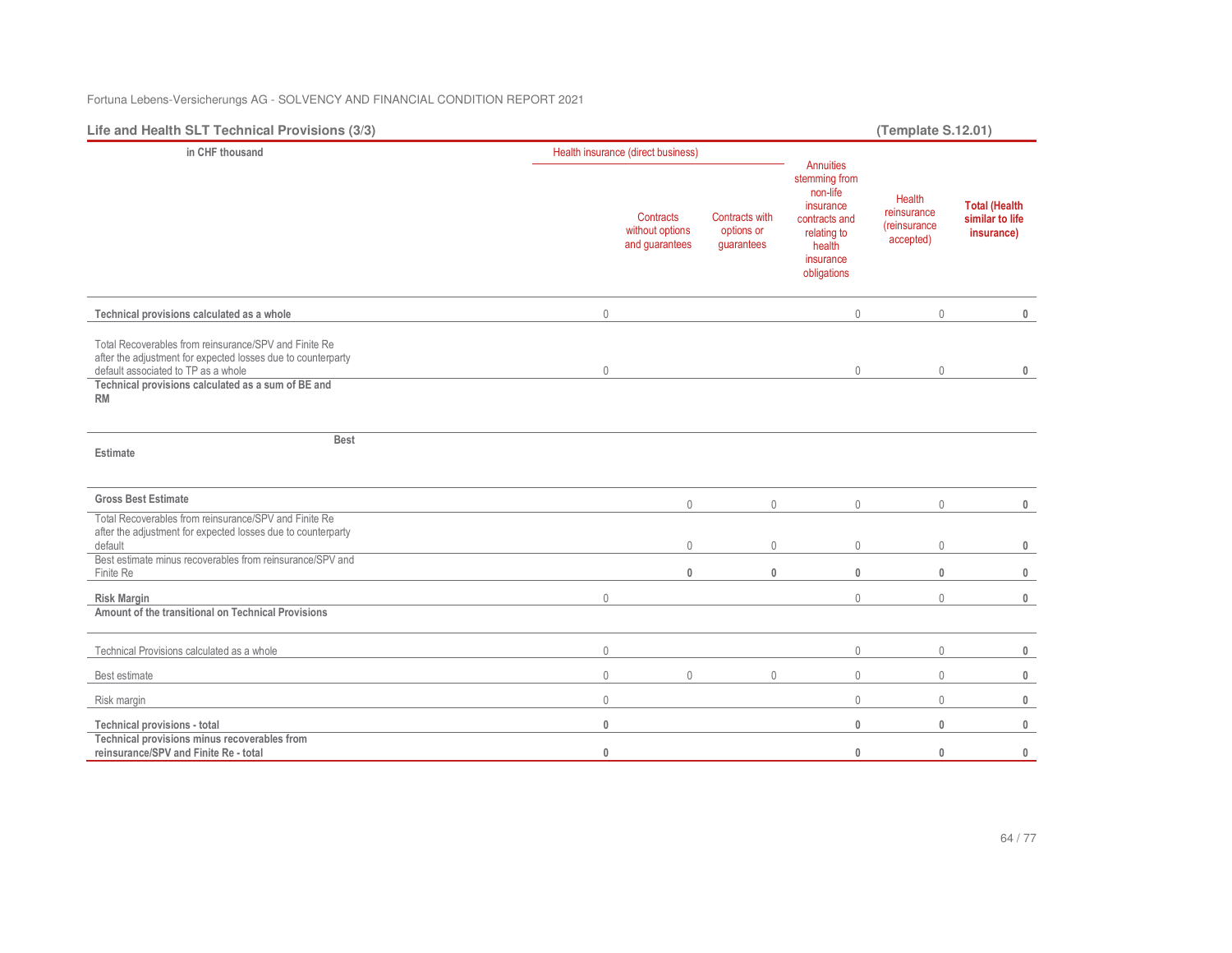# E. Capital Management

# **E.1. OWN FUNDS**

## **E.1.1. POLICIES AND PROCESSES RELATED TO OWN FUNDS MANAGEMENT**

The Capital Management Group Policy defines principles for Capital Management activities to which the Assicurazioni Generali S.p.A. and the Group Legal Entities in scope must adhere.

The objective of the Capital Management Group Policy is to provide the entities in scope with a framework designed to:

- classify and periodically review Own Funds in order to guarantee that Own Funds items meet the requirements of the applicable capital regime both at issuance and subsequently;
- regulate issuance of Own Funds according to the medium-term Capital Management Plan and Strategic Plan also to guarantee that Own Funds are not encumbered, that all actions required or permitted related to the governance of the Own Funds are timely completed, that ancillary Own Funds are timely called, that terms and conditions are clear and unambiguous, including instances in which distributions on an Own Funds item are expected to be deferred or cancelled;
- ensure that any policy or statement in respect of ordinary share dividends is taken into account when analyzing the capital position;
- establish driving principles and common standards to carry out these activities efficiently, in compliance with the relevant regulatory requirements and legislative frameworks at Group and Local level, and in line with the stated risk appetite and strategy of the Generali Group.

The Capital Management Group Policy has been approved by the BoD of LFL.

The Capital Management Plan (CMP) represents a part of the overall three-year Strategic Plan and ensures the consistency of the CMP with the three-year Strategic Plan assumptions, which include inter alia:

- financial scenarios;
- strategic asset allocation;
- business mix.

The CMP includes a detailed description of the development of Own Funds and Regulatory Solvency Ratio from the latest available actual figures to the last plan year figures.

In case the three year Strategic Plan needs to be resubmitted to GHO due to a significant variation of Own Funds or SCR also the CMP has to be updated accordingly.

Local CFOs are responsible to produce local CMP and to submit them to the relevant BoD for approval. Furthermore, local Entities include the CMP in the information package to be delivered to the GHO in the planning process. The main elements of the CMP are reviewed and monitored by the GHO.

If extraordinary operations (i.e. M&A, Own Funds issuance) are foreseen in the plan period, their impact is explicitly included in the Own Funds and Regulatory Solvency Ratio development and further details are included in the relevant documentation. Own Funds issuances are explicitly included in the CMP with a detailed description of the rationale.

The description of the development of Own Funds explicitly includes the issuance, redemption or repayment (earlier or at maturity) of Own Funds items and their impacts on the limits on tiers. Any variation in the valuation of Own Funds items is also indicated, with additional qualitative details in terms of limits on tiers when needed.

The CMP is defined taking into account limits and tolerances set in the Risk Appetite Framework.

In the CMP any transitional measure has to be reported in terms of impact on the solvency position current and at the end of the transitional period (both at Group and Local level), duration and general features including their absorption capacity in times of stress.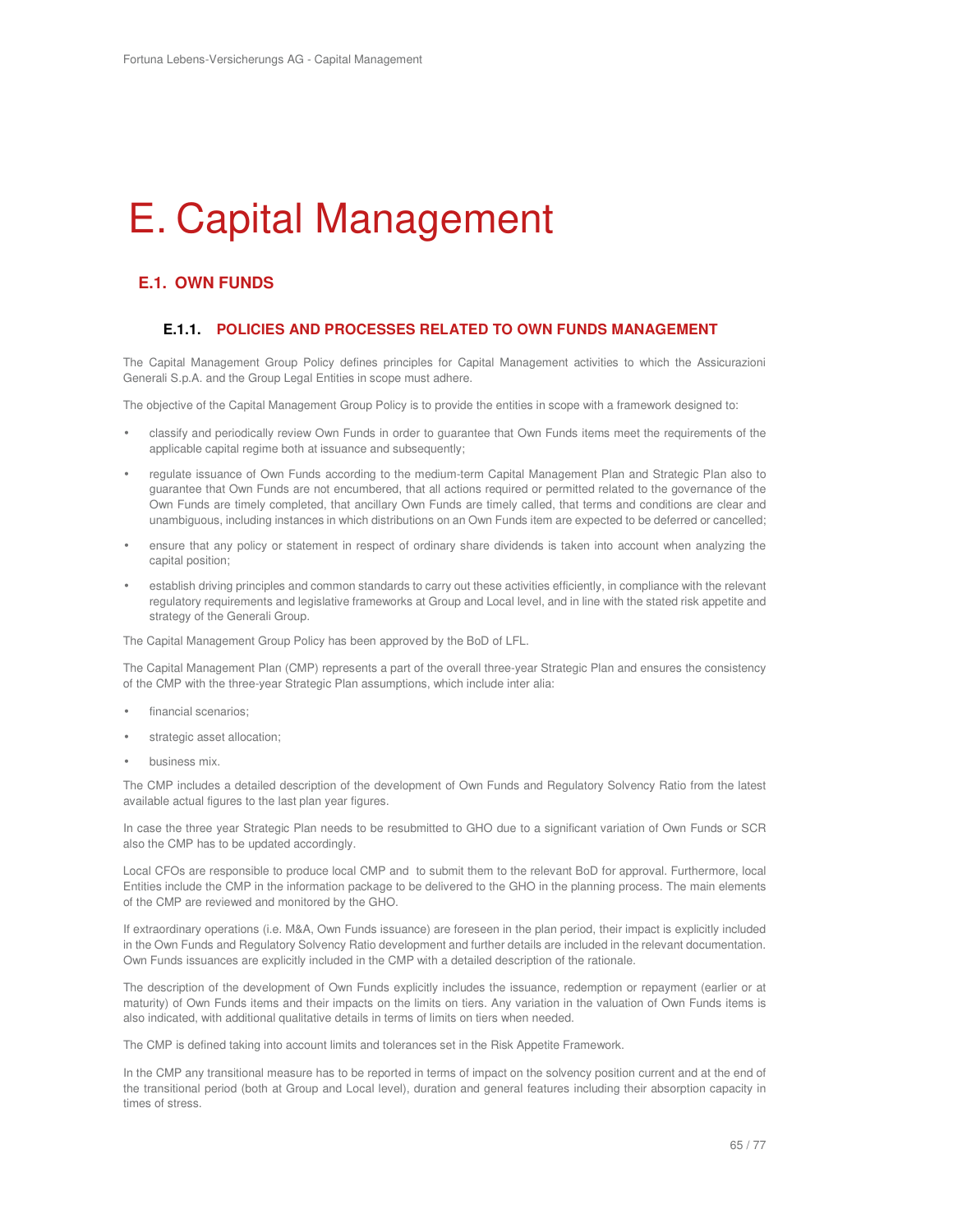Along with the Capital Management Plan, a Capital Management Report is produced once a year providing amongst others, a detailed analysis of the changes to the Own Funds and to the Solvency Ratio between different reporting periods.

# **E.1.2. AMOUNT AND QUALITY OF ELIGIBLE OWN FUNDS**

## **ELIGIBLE OWN FUNDS TO MEET SCR AND MCR**

LFL's eligible own funds are generally categorized as Tier 1 – unrestricted. As per YE2021 there were 20 CHF millions of share premium account related to ordinary share capital that were still unpaid and therefore temporarily classified as Tier 2. The total Own Funds amount to 97.5 CHF millions (YE2020: 94.6 CHF millions) to cover the SCR of 64.6 CHF millions (YE2020: 61.2 CHF millions) and 80.7 CHF millions (YE2020: 94.6 CHF millions) to cover the MCR of 16.2 CHF millions (YE2020: 15.3 CHF millions).

## **Solvency Ratio – SCR coverage**

| (CHF millions)               | <b>YE2021</b> | <b>YE2020</b> | Change    |
|------------------------------|---------------|---------------|-----------|
| Eligible Own Funds           | 97.5          | 94.6          | 2.8       |
| Solvency Capital Requirement | 64.6          | 61.2          | 3.4       |
| <b>SCR Coverage</b>          | 150.8%        | 154.6%        | $-3.8$ pp |

#### **Solvency Ratio - MCR Coverage**

| (CHF millions)              | <b>YE2021</b> | <b>YE2020</b> | Change      |
|-----------------------------|---------------|---------------|-------------|
| Eligible Own Funds          | 80.7          | 94.6          | $-13.9$     |
| Minimum Capital Requirement | 16.2          | 15.3          | 0.9         |
| <b>MCR Coverage</b>         | 499.4%        | 618.4%        | $-119.0$ pp |

Explanations for significant changes between YE2020 and YE2021 can be found below.

Eligible Own Funds are calculated based on the following components (for the full tables of the public QRT (template S. 23.01) please refer to the Annex E at the end of this chapter):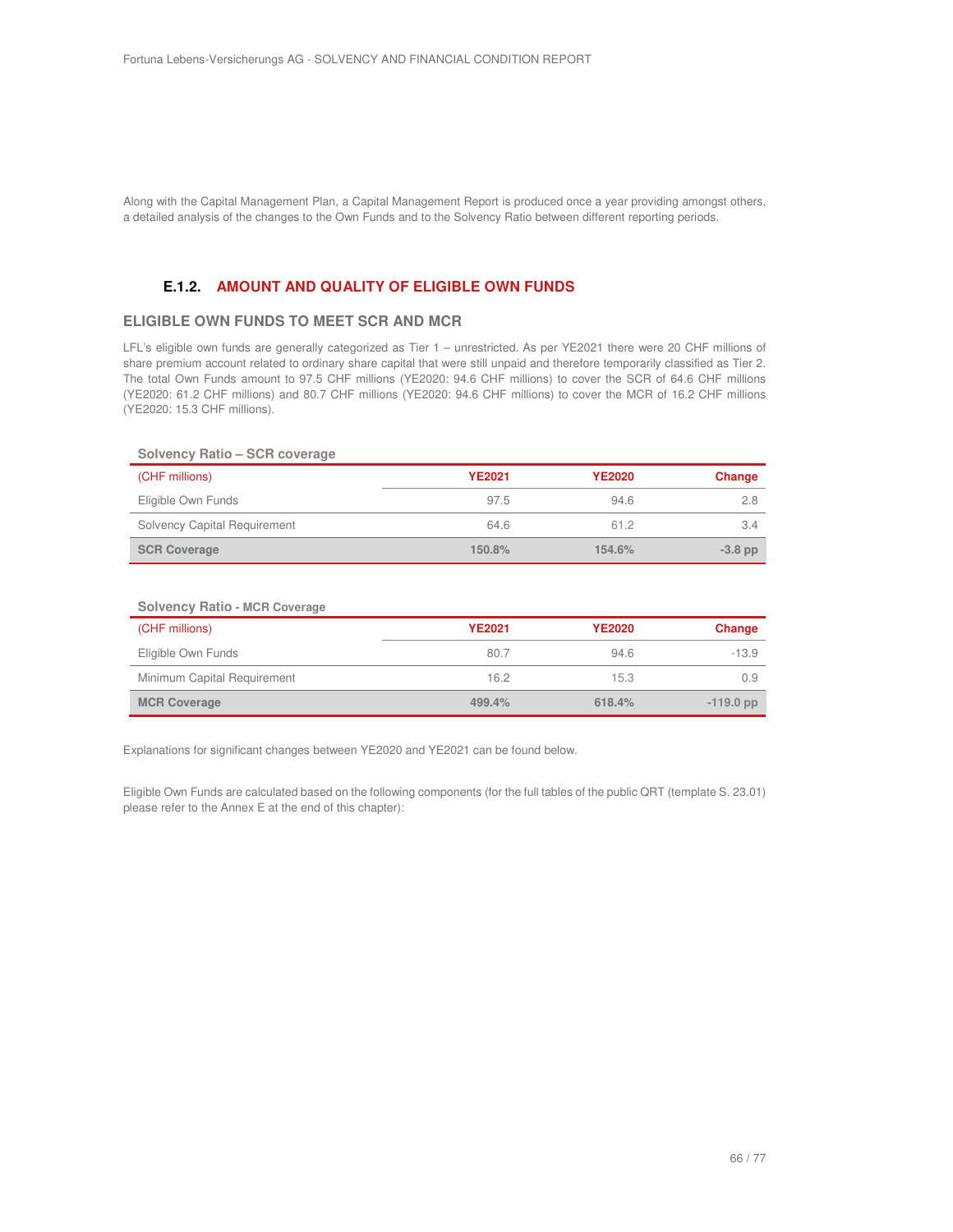## BASIC OWN FUNDS

#### **Own funds**

| (CHF millions)                                                                                       | <b>YE2021</b>  | <b>YE2020</b>            | Change  |
|------------------------------------------------------------------------------------------------------|----------------|--------------------------|---------|
| Ordinary share capital (gross of own shares)                                                         | 11.0           | 10.0                     | 1.0     |
| Share premium account related to ordinary share<br>capital                                           | 79.0           | 55.0                     | 24.0    |
| Surplus funds                                                                                        |                |                          |         |
| Preference shares                                                                                    |                |                          |         |
| Share premium account related to preference shares                                                   |                |                          |         |
| Reconciliation reserve (see below table)                                                             | 7.5            | 29.6                     | $-22.2$ |
| Subordinated liabilities                                                                             |                | $\overline{\phantom{a}}$ |         |
| An amount equal to the value of net deferred tax<br>assets                                           | $\overline{a}$ |                          |         |
| Other own fund items approved by the supervisory<br>authority as basic own funds not specified above |                |                          |         |
| Deductions for participations in financial and credit<br>institutions                                |                | $\overline{\phantom{a}}$ |         |
| Total basic own funds after deductions                                                               | 97.5           | 94.6                     | 2.8     |

As at YE2021, total basic own funds amount to 97.5 CHF millions (YE2020: 94.6 CHF millions) including 11.0 CHF millions (YE2020: 10.0 CHF millions) ordinary share capital, 7.5 CHF millions (YE2020: 29.6 CHF millions) reconciliation reserve (see details below) and 79.0 CHF millions (YE2020: 55.0 CHF millions) share premium account related to ordinary share capital. In its own funds, LFL does not hold any financial subordinated liabilities or any other own funds items. There are no items to be deducted from basic own funds.

As at YE2021, 20.0 CHF millions (YE2020: 0.0 CHF millions) of the share premium account related to ordinary share capital were still unpaid and therefore temporarily categorized as Tier 2. The other 59.0 CHF millions of the share premium account (YE2020: 55.0 CHF millions) are categorized as Tier 1. The remaining own funds of 77.5 CHF millions (YE2020: 94.6 CHF millions) are categorized as Tier 1 – unrestricted.

The main reasons for the increase in own funds value are the capital strengthening in 2021 in the amount of CHF 25.0 million, the higher interest rates and the well-performing equity markets. On the other hand model changes and updates in operating assumptions had a negative impact. Overall the own funds increased by CHF 2.8 million.

## RECONCILIATION RESERVE AND EPIFP

In the following table, the reconciliation reserve is determined starting from excess of assets over liabilities in the Solvency II Balance Sheet:

## **Reconciliation reserve**

| (CHF millions)                                | <b>YE2021</b>            | <b>YE2020</b>            | <b>Change</b> |
|-----------------------------------------------|--------------------------|--------------------------|---------------|
| Assets – Liabilities (from Annex D)           | 97.5                     | 94.6                     | 2.8           |
| Own shares                                    | $\,$                     | $\overline{\phantom{a}}$ |               |
| Foreseeable dividends and distributions       | $\,$                     | $\overline{\phantom{0}}$ |               |
| Other basic own fund items                    | 90.0                     | 65.0                     | 25.0          |
| Restricted own fund items due to ring fencing | $\overline{\phantom{a}}$ | $\overline{\phantom{a}}$ |               |
| <b>Reconciliation Reserve</b>                 | 7.5                      | 29.6                     | $-222$        |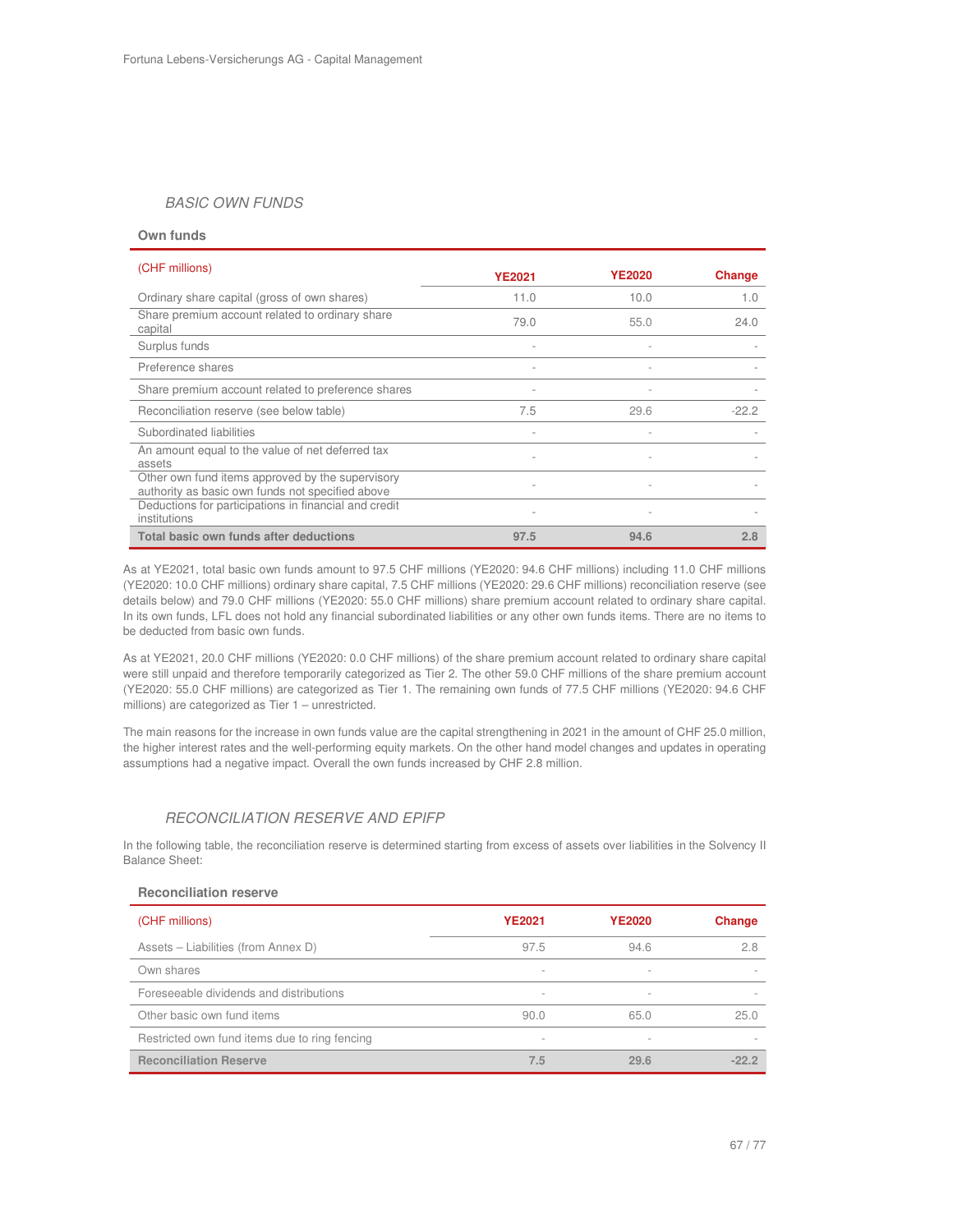The only elements to be deducted from the Solvency II excess of assets over liabilities for obtaining the reconciliation reserve are the ordinary share capital in the amount of 11.0 CHF millions (YE2020: 10.0 CHF millions) and the share premium account related to ordinary share capital in the amount of 79.0 CHF millions (YE2020: 55.0 CHF millions). No ordinary dividends are foreseen to be paid in 2022 for business year 2021, the same as in 2021.

The EPIFP is a component of the excess of assets over liabilities under Solvency II. The following table shows the EPIFP at reporting date.

#### **Expected Profits Included in Future Premiums (EPIFP)**

| (CHF millions)               | YE2021 | <b>YE2020</b> | Change |
|------------------------------|--------|---------------|--------|
| <b>EPIFP - Life Business</b> | 3.6    |               | $-2.$  |

## RESTRICTIONS TO OWN FUNDS

As per YE2021, there is no restriction applicable to LFL's own funds, corresponding to YE2020

## ANCILLARY OWN-FUND

As per YE2021, there are no ancillary own-funds present, corresponding to YE2020

## **RECONCILIATION BETWEEN STATUTORY SHAREHOLDER FUNDS AND OWN FUNDS FOR SOLVENCY PURPOSES**

## **Reconciliation between Statutory Equity and Excess of Assets over Liabilities**

| (CHF millions)                                | <b>YE2021</b> |
|-----------------------------------------------|---------------|
| <b>Statutory Equity</b>                       | 86.0          |
| Statutory Capital reserves and other reserves | 91.0          |
| Of which:                                     |               |
| Share capital                                 | 11.0          |
| Capital reserves                              | 80.0          |
| Other equity instruments                      |               |
| Reserve for currency translation differences  |               |
| Own shares                                    |               |
| <b>Statutory Revenue reserves</b>             | $-5.0$        |
| Of which                                      |               |
| Revenue reserves                              | 0.2           |
| Result of the period                          | $-5.3$        |
| Adjustment on Intangible                      |               |
| Adjustment on Investment                      | 8.5           |
| Adjustment on Net Technical Provision         | 5.2           |
| Adjustment on Financial and Subordinated debt |               |
| Adjustment on Other Items                     | $-0.6$        |
| Adjustment on Deferred Taxes                  | $-1.6$        |
| <b>Excess of Assets over Liabilities</b>      | 97.5          |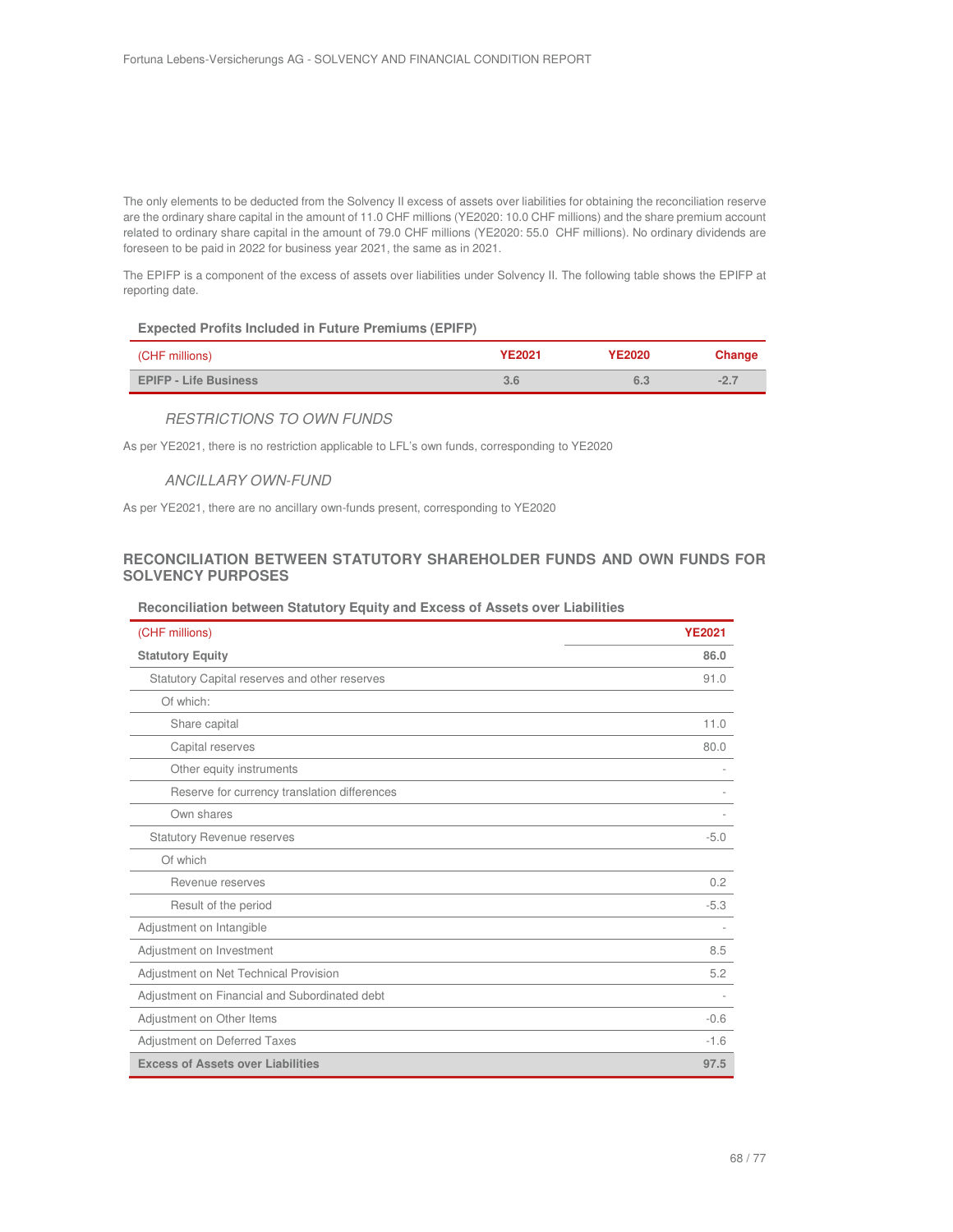The difference between statutory equity and Excess of Assets over Liabilities under Solvency II is mainly explained by the market value adjustments made on investments and technical provisions following the application of Solvency II principles. For details on the differences between Solvency II and statutory valuation, please refer to chapter D.

# **E.2. SOLVENCY CAPITAL REQUIREMENT AND MINIMUM CAPITAL REQUIREMENT**

## **E.2.1. SCR AND MCR VALUES**

For the calculation of the Solvency Capital Requirements and the Minimum Capital requirements LFL applies the Standard Formula approach, following the process described in the Directive 2009/138/EC and the Delegated Regulation (EU) 2015/35, as defined by EIOPA.

The main results are summarized as follows (for the full tables of the public QRTs (templates S. 25.01 and S.28.01) please refer to the Annex E at the end of this chapter):

#### **SCR Value**

| (CHF millions)                      | <b>YE2021</b> | <b>YE2020</b> | Change |
|-------------------------------------|---------------|---------------|--------|
| <b>Solvency Capital Requirement</b> | 64.6          | 61.2          | 3.4    |

The SCR calculation is based on Standard Formula for YE2021 corresponding to YE2020.

There are no regulatory capital add-ons and no simplified calculations of SCR were used for YE2021 corresponding to YE2020.

As LFL has no non-life or health business no undertaking specific parameters were used for YE2021 corresponding to YE2020.

Explanations for significant changes between YE2020 and YE2021 can be found below.

#### **MCR Value**

| (CHF millions)                     | YE2021 | <b>YE2020</b> | Change |
|------------------------------------|--------|---------------|--------|
| <b>Minimum Capital Requirement</b> | 16.2   | 15.3          | 0.9    |

MCR is calculated based on the following inputs:

#### **Input MCR calculation**

| (CHF millions)                                                             | <b>YE2021</b> | <b>YE2020</b> | Change  |
|----------------------------------------------------------------------------|---------------|---------------|---------|
| BEL - Insurance with profit participation<br>minimum quarantee component   | 119.3         | 130.1         | $-10.8$ |
| BEL - Insurance with profit participation<br>Future Discretionary benefits | 0.5           | 0.2           | 0.3     |
| BEL - unit-linked contracts                                                | 569.6         | 545.0         | 24.6    |
| Capital at Risk                                                            | 298.4         | 337.3         | $-38.9$ |
| <b>SCR</b>                                                                 | 64.6          | 61.2          | 3.4     |

The relevant MCR constraint is the MCR floor and so MCR follows the development of SCR.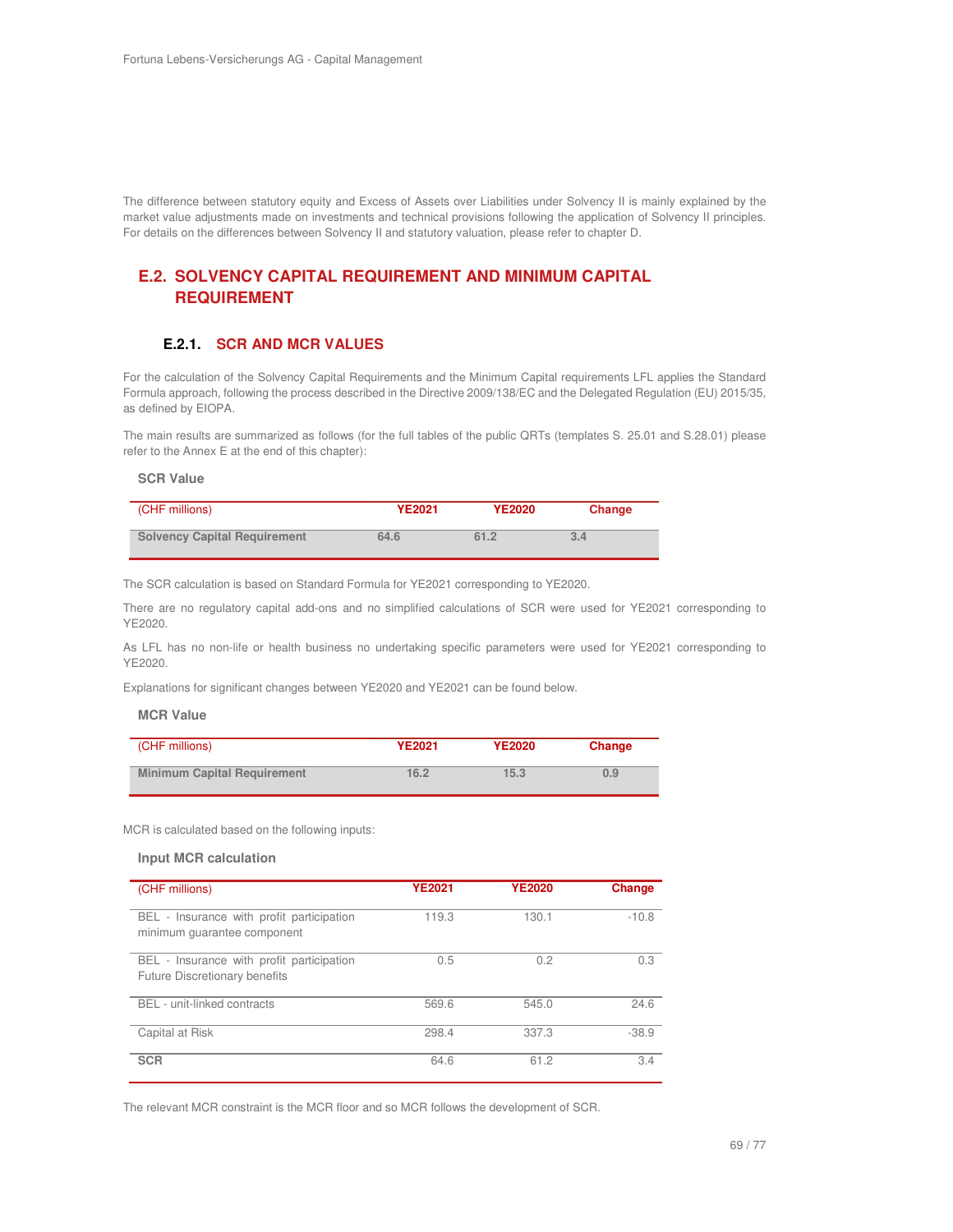## **E.2.2. SCR BREAKDOWN**

| (CHF million)                     | <b>Before Diversification</b> |               | <b>After Diversification</b> |               |
|-----------------------------------|-------------------------------|---------------|------------------------------|---------------|
|                                   | Total                         | Impact $(\%)$ | Total                        | Impact $(\%)$ |
| nSCR before Diversification       | 102.5                         | 100%          |                              |               |
| <b>Market Risks</b>               | 58.0                          | 57%           | 47.1                         | 55%           |
| <b>Counterparty Default Risks</b> | 7.7                           | 8%            | 7.2                          | 9%            |
| <b>Life Underwriting Risks</b>    | 36.8                          | 36%           | 30.6                         | 36%           |
| <b>Health Underwriting Risks</b>  | 0.0                           | $0\%$         | 0.0                          | $0\%$         |
| Non-Life Underwriting Risks       | 0.0                           | $0\%$         | 0.0                          | $0\%$         |
| Intangible                        | 0.0                           | $0\%$         | 0.0                          | $0\%$         |
| Diversification benefit           | $-37.7$                       |               | $-20.1$                      |               |
| nBSCR after Diversification       | 64.8                          |               |                              |               |
| <b>Operational Risk</b>           | 1.3                           |               |                              |               |
| Notional SCR arising from RFF     | 0.0                           |               |                              |               |
| <b>Total SCR before Taxes</b>     | 66.1                          |               |                              |               |
| Tax absorption                    | $-1.5$                        |               |                              |               |
| <b>Total SCR</b>                  | 64.6                          |               |                              |               |

# **Total SCR YE2021 split by Risk before and after diversification**

## **Total SCR YE2020 split by Risk before and after diversification**

| (CHF million)                     | <b>Before Diversification</b> |               | <b>After Diversification</b> |               |
|-----------------------------------|-------------------------------|---------------|------------------------------|---------------|
|                                   | Total                         | Impact $(\%)$ | Total                        | Impact $(\%)$ |
| nSCR before Diversification       | 102.4                         | 100%          |                              |               |
| Market Risks                      | 51.0                          | 50%           | 39.6                         | 47%           |
| <b>Counterparty Default Risks</b> | 6.1                           | 6%            | 6.0                          | 7%            |
| Life Underwriting Risks           | 45.3                          | 44%           | 38.6                         | 46%           |
| <b>Health Underwriting Risks</b>  | 0.0                           | $0\%$         | 0.0                          | $0\%$         |
| Non-Life Underwriting Risks       | 0.0                           | $0\%$         | 0.0                          | $0\%$         |
| Intangible                        | 0.0                           | $0\%$         | 0.0                          | $0\%$         |
| Diversification benefit           | $-38.5$                       |               | $-20.2$                      |               |
| nBSCR after Diversification       | 63.9                          |               |                              |               |
| <b>Operational Risk</b>           | 1.3                           |               |                              |               |
| Notional SCR arising from RFF     | 0.0                           |               |                              |               |
| <b>Total SCR before Taxes</b>     | 65.3                          |               |                              |               |
| Tax absorption                    | $-4.1$                        |               |                              |               |
| <b>Total SCR</b>                  | 61.2                          |               |                              |               |

The total SCR increased by 3.4 CHF millions compared to the previous year. While the overall Market Risks after diversification increased mainly due to equity risk, Underwriting Risks decreased due to a decrease of lapse risk.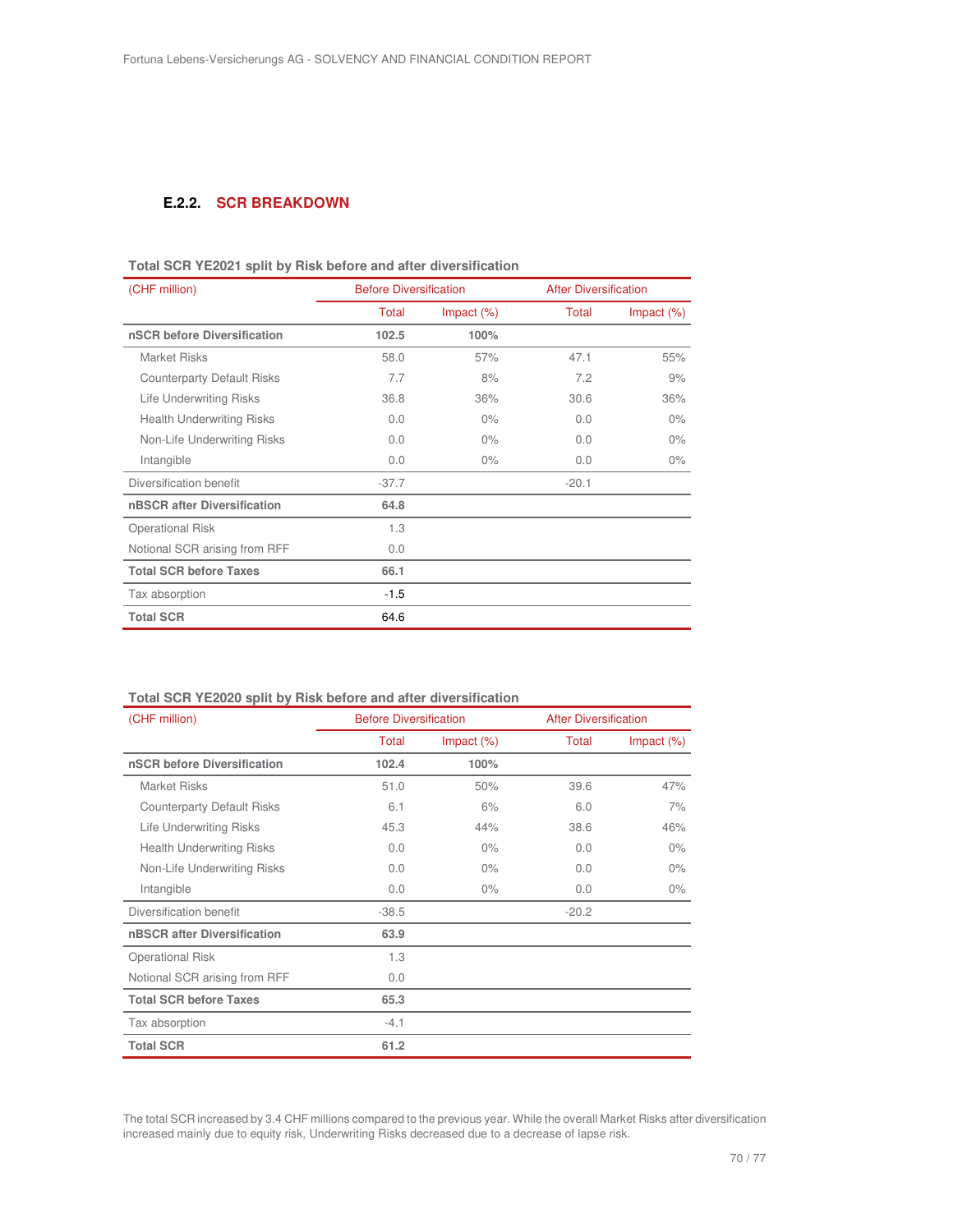# **E.3. USE OF THE DURATION-BASED EQUITY RISK SUB-MODULE IN THE CALCULATION OF THE SOLVENCY CAPITAL REQUIREMENT**

LFL does not use the duration-based equity risk sub-module in the calculation of the SCR.

# **E.4. DIFFERENCES BETWEEN THE STANDARD FORMULA AND ANY INTERNAL MODEL USED**

This section is not applicable for LFL, since only Standard Formula is applied for SCR calculation.

# **E.5. NON-COMPLIANCE WITH THE MINIMUM CAPITAL REQUIREMENT AND NON-COMPLIANCE WITH THE SOLVENCY CAPITAL REQUIREMENT**

There is no non-compliance to be reported by LFL for YE2021. MCR and SCR results as well as the coverage ratios by eligible own funds are fully compliant with the Solvency II requirements.

# **E.6. ANY OTHER INFORMATION**

Stress tests and sensitivities for different scenarios have been performed with regard to the sensitivity of the Solvency Ratio. For a description of methods and assumptions used in this analysis as well as for the results, please refer to section C.7.

There is no other material information regarding the capital management to be reported for LFL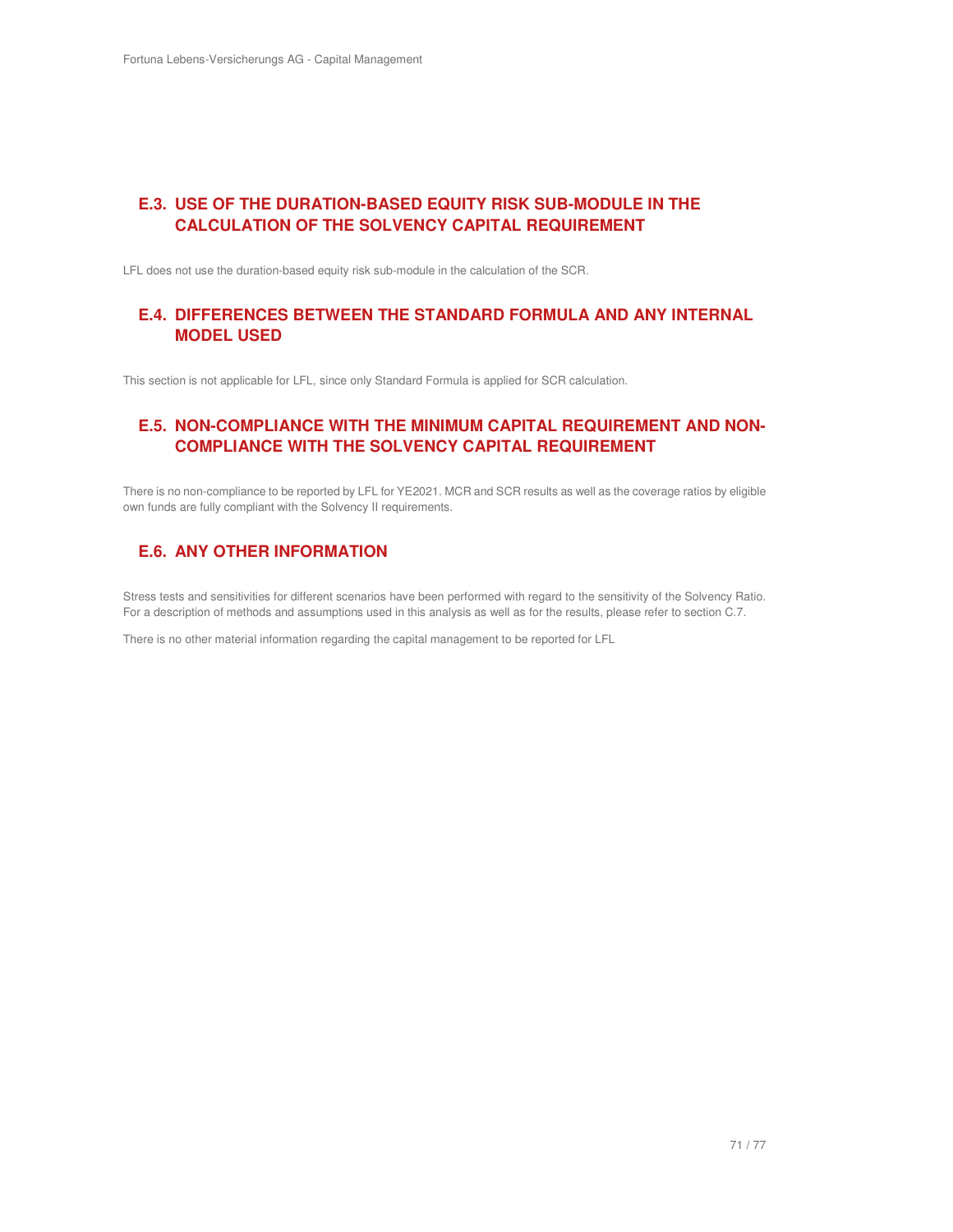# **Annex E - Public QRTs YE2021**

**Impact of long term guarantees measures and transitional (Template S.22.01)** (Template S.22.01)

| <b>TCHF</b>                                             | Amount with Long Term<br>Guarantee measures and<br>transitionals | Impact of transitional on<br>technical provisions | Impact of transitional on<br>interest rate | Impact of volatility<br>adjustment set to zero | Impact of matching<br>adjustment set to zero |
|---------------------------------------------------------|------------------------------------------------------------------|---------------------------------------------------|--------------------------------------------|------------------------------------------------|----------------------------------------------|
| Technical provisions                                    | 716'793                                                          |                                                   |                                            | 1'740                                          | 0.                                           |
| Basic own funds                                         | 97'476                                                           |                                                   |                                            | $-1'522$                                       | $\Omega$                                     |
| Eligible own funds to meet Solvency Capital Requirement | 97'476                                                           |                                                   |                                            | $-1'522$                                       | $\Omega$                                     |
| Solvency Capital Requirement                            | 64'643                                                           |                                                   |                                            | 362                                            | $\Omega$                                     |
| Eligible own funds to meet Minimum Capital Requirement  | 80'708                                                           |                                                   |                                            | $-1'522$                                       | 0                                            |
| Minimum Capital Requirement                             | 16'161                                                           |                                                   |                                            | 90                                             | $\cap$                                       |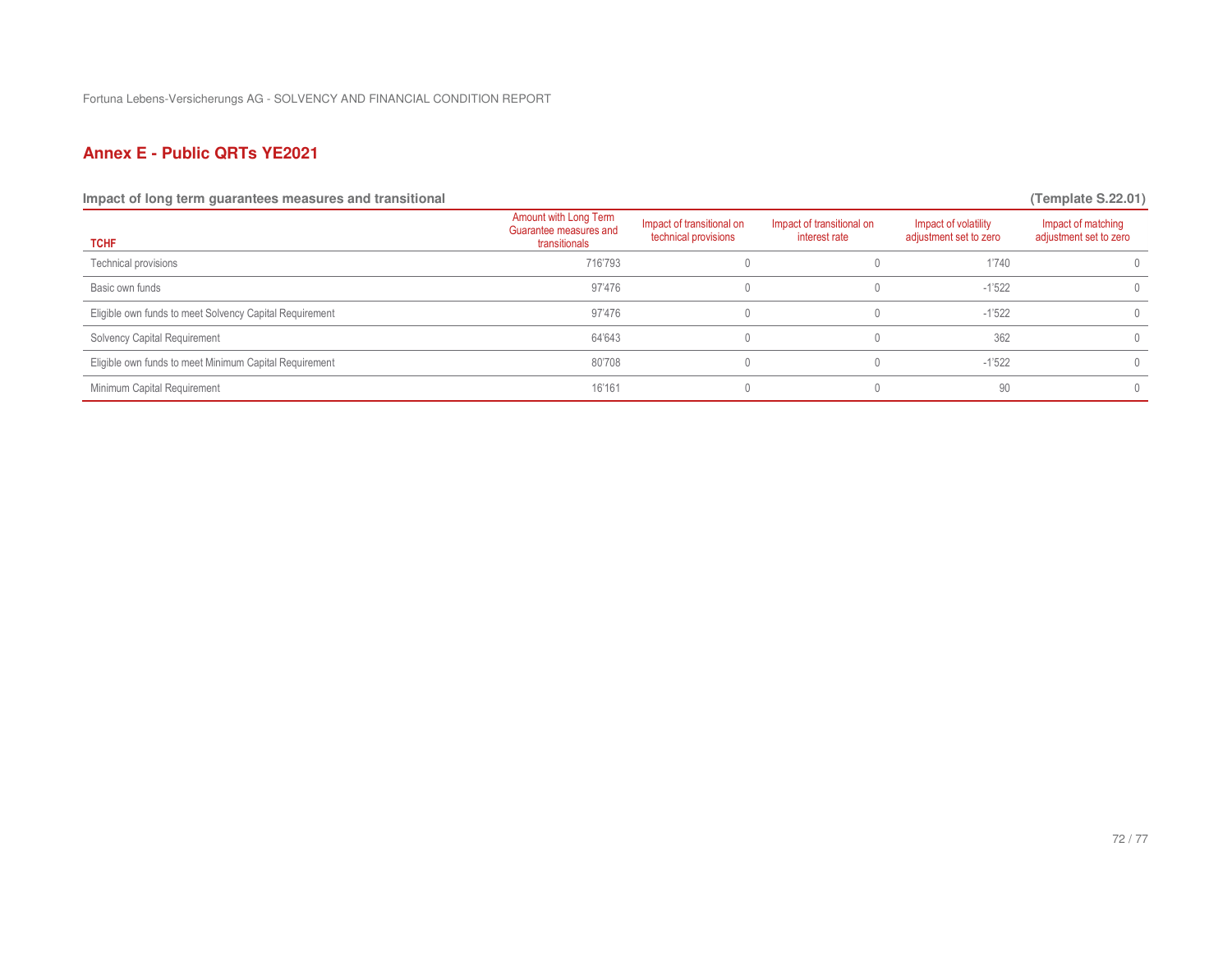| Own funds - Solo (1/3)                                                                                                                                                            |                |                       |                     |                   | (Template S.23.01) |
|-----------------------------------------------------------------------------------------------------------------------------------------------------------------------------------|----------------|-----------------------|---------------------|-------------------|--------------------|
| <b>TCHF</b>                                                                                                                                                                       | Total          | Tier 1 - unrestricted | Tier 1 - restricted | Tier <sub>2</sub> | Tier 3             |
| Basic own funds before deduction for participations in other financial sector as<br>foreseen in article 68 of Delegated Regulation 2015/35                                        |                |                       |                     |                   |                    |
| Ordinary share capital (gross of own shares)                                                                                                                                      | 11'000         | 11'000                | $\mathbf 0$         | $\mathbf{0}$      | 0                  |
| Share premium account related to ordinary share capital                                                                                                                           | 79'000         | 59'000                | $\mathbf{0}$        | 20'000            | $\mathbf 0$        |
| Initial funds, members' contributions or the equivalent basic own - fund item for mutual and<br>mutual-type undertakings                                                          | $\Omega$       | $\theta$              | $\mathbf{0}$        | $\Omega$          | 0                  |
| Subordinated mutual member accounts                                                                                                                                               | $\mathbf{0}$   | $\mathbf{0}$          | $\mathbf{0}$        | $\mathbf{0}$      | $\mathbf 0$        |
| Surplus funds                                                                                                                                                                     | $\mathbf{0}$   | $\mathbf{0}$          | $\mathbf 0$         | $\mathbf{0}$      | $\mathbf 0$        |
| Preference shares                                                                                                                                                                 | $\mathbf{0}$   | $\mathbf{0}$          | $\mathbf{0}$        | $\mathbf{0}$      | $\mathbf 0$        |
| Share premium account related to preference shares                                                                                                                                | $\mathbf{0}$   | $\mathbf{0}$          | $\mathbf{0}$        | $\mathbf{0}$      | $\mathbf 0$        |
| Reconciliation reserve                                                                                                                                                            | 7'476          | 7'476                 | $\mathbf 0$         | $\mathbf{0}$      | $\mathbf 0$        |
| Subordinated liabilities                                                                                                                                                          | $\mathbf{0}$   | $\mathbf{0}$          | $\mathbf{0}$        | $\mathbf{0}$      | $\mathbf 0$        |
| An amount equal to the value of net deferred tax assets                                                                                                                           | $\mathbf{0}$   | $\mathbf{0}$          | $\mathbf{0}$        | $\mathbf{0}$      | $\mathbf{0}$       |
| Other own fund items approved by the supervisory authority as basic own funds not specified<br>above                                                                              | $\theta$       | $\mathbf{0}$          | $\mathbf{0}$        | $\mathbf{0}$      | $\mathbf{0}$       |
| Own funds from the financial statements that should not be represented by the<br>reconciliation reserve and do not meet the criteria to be classified as Solvency II own<br>funds |                |                       |                     |                   |                    |
| Own funds from the financial statements that should not be represented by the reconciliation<br>reserve and do not meet the criteria to be classified as Solvency II own funds    | $\mathbf{0}$   | $\mathbf{0}$          | $\mathbf{0}$        | $\mathbf{0}$      | 0                  |
| <b>Deductions</b>                                                                                                                                                                 |                |                       |                     |                   |                    |
| Deductions for participations in financial and credit institutions                                                                                                                | $\overline{0}$ | $\Omega$              | $\mathbf{0}$        | $\mathbf{0}$      | $\Omega$           |
| Total basic own funds after deductions                                                                                                                                            | 97'476         | 77'476                | $\mathbf{0}$        | 20'000            | $\mathbf{0}$       |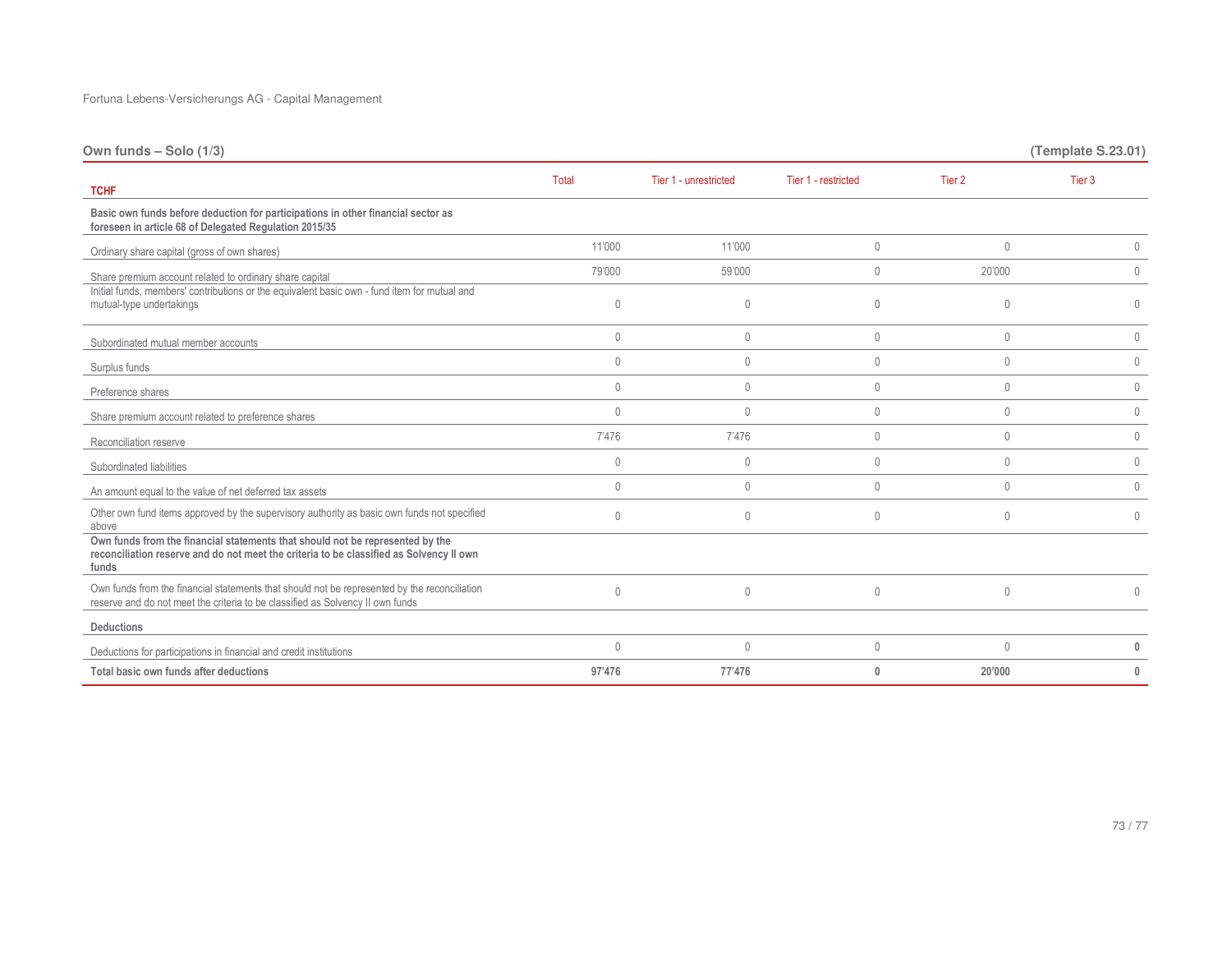| Own funds - Solo (2/3)                                                                                                                                           |              |                       |                     |                   | (Template S.23.01) |
|------------------------------------------------------------------------------------------------------------------------------------------------------------------|--------------|-----------------------|---------------------|-------------------|--------------------|
| <b>TCHF</b>                                                                                                                                                      | <b>Total</b> | Tier 1 - unrestricted | Tier 1 - restricted | Tier <sub>2</sub> | Tier 3             |
| Ancillary own funds                                                                                                                                              |              |                       |                     |                   |                    |
| Unpaid and uncalled ordinary share capital callable on demand                                                                                                    | $\mathbf 0$  | $\mathbf{0}$          | $\mathbf 0$         | $\mathbf{0}$      | 0                  |
| Unpaid and uncalled initial funds, members' contributions or the equivalent basic own fund<br>item for mutual and mutual - type undertakings, callable on demand | $\mathbf 0$  | $\theta$              | $\mathbf{0}$        | $\mathbf{0}$      | 0                  |
| Unpaid and uncalled preference shares callable on demand                                                                                                         | $\mathbf 0$  | $\theta$              | $\mathbf{0}$        | $\mathbf{0}$      | 0                  |
| A legally binding commitment to subscribe and pay for subordinated liabilities on demand                                                                         | $\mathbf{0}$ | $\theta$              | $\mathbf{0}$        | $\mathbf{0}$      | $\mathbf{0}$       |
| Letters of credit and guarantees under Article 96(2) of the Directive 2009/138/EC                                                                                | $\mathbf 0$  | $\theta$              | $\mathbf 0$         | $\mathbf{0}$      | $\mathbf 0$        |
| Letters of credit and guarantees other than under Article 96(2) of the Directive 2009/138/EC                                                                     | $\mathbf 0$  | $\theta$              | $\mathbf 0$         | $\mathbf{0}$      | $\mathbf 0$        |
| Supplementary members calls under first subparagraph of Article 96(3) of the Directive<br>2009/138/EC                                                            | $\mathbf 0$  | $\theta$              | $\mathbf 0$         | $\mathbf{0}$      | $\mathbf{0}$       |
| Supplementary members calls - other than under first subparagraph of Article 96(3) of the<br>Directive 2009/138/EC                                               | $\mathbf{0}$ | $\theta$              | $\mathbf{0}$        | $\mathbf{0}$      | 0                  |
| Other ancillary own funds                                                                                                                                        | $\mathbf{0}$ | $\theta$              | $\mathbf{0}$        | $\mathbf{0}$      | $\mathbf{0}$       |
| Total ancillary own funds                                                                                                                                        | $\bf{0}$     | $\mathbf{0}$          | $\bf{0}$            | $\mathbf{0}$      | $\bf{0}$           |
|                                                                                                                                                                  |              |                       |                     |                   |                    |
| Available and eligible own funds                                                                                                                                 |              |                       |                     |                   |                    |
| Total available own funds to meet the SCR                                                                                                                        | 97'476       | 77'476                | $\mathbf{0}$        | 20'000            |                    |
| Total available own funds to meet the MCR                                                                                                                        | 97'476       | 77'476                | 0                   | 20'000            | 0                  |
| Total eligible own funds to meet the SCR                                                                                                                         | 97'476       | 77'476                | $\mathbf{0}$        | 20'000            | $\mathbf{0}$       |
| Total eligible own funds to meet the MCR                                                                                                                         | 80'708       | 77'476                | $\mathbf{0}$        | 3'232             | $\mathbf{0}$       |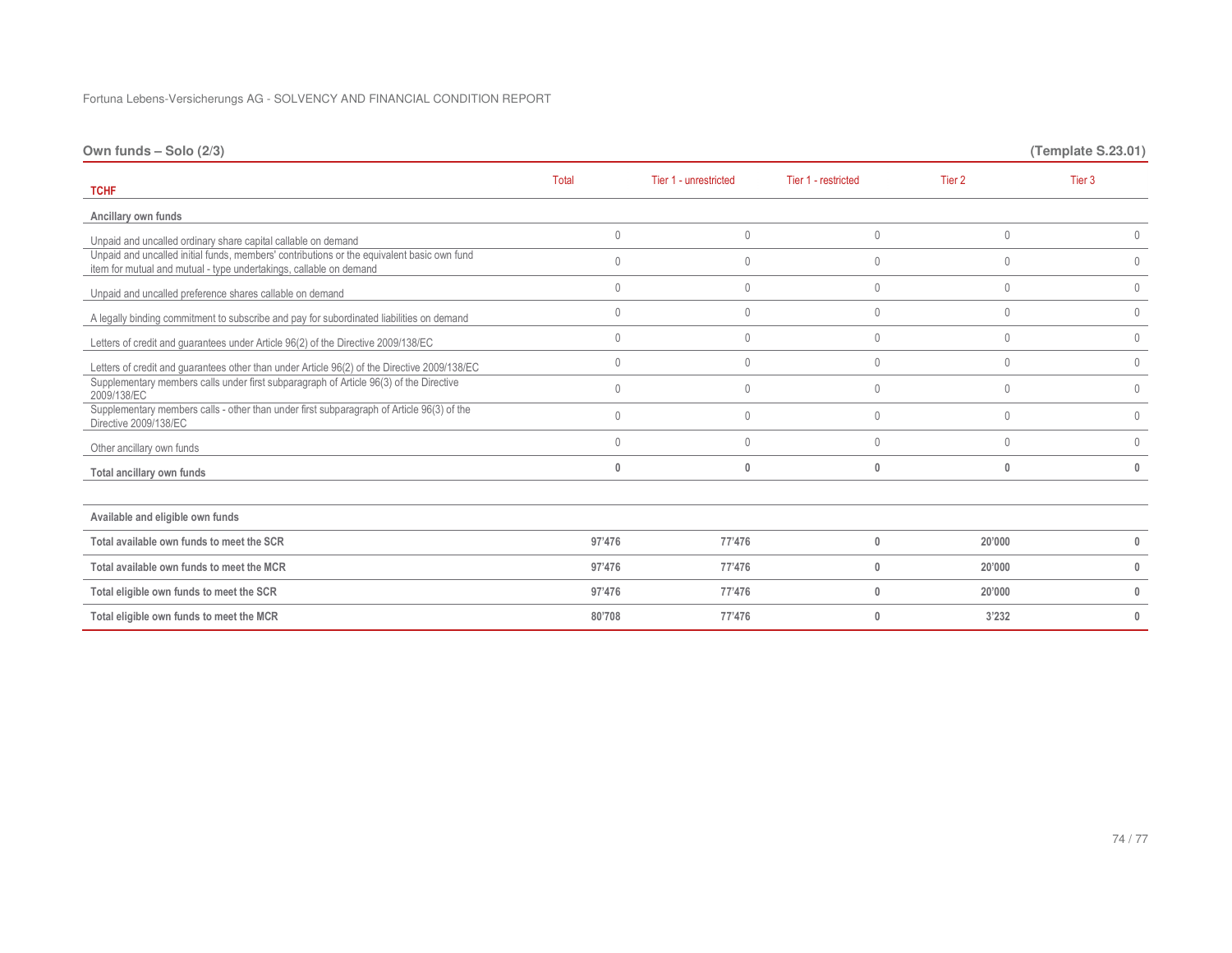| Own funds – Solo (3/3)                                                                                                                              | (Template S.23.01) |
|-----------------------------------------------------------------------------------------------------------------------------------------------------|--------------------|
| <b>TCHF</b>                                                                                                                                         | Total              |
| <b>SCR</b>                                                                                                                                          | 64'643             |
| <b>MCR</b>                                                                                                                                          | 16'161             |
| Ratio of Eligible own funds to SCR                                                                                                                  | 150,8%             |
| Ratio of Eligible own funds to MCR                                                                                                                  | 499,4%             |
| <b>Reconciliation reserve</b>                                                                                                                       | 0                  |
| Excess of assets over liabilities                                                                                                                   | 97'476             |
| Own shares (held directly and indirectly)                                                                                                           | 0                  |
| Foreseeable dividends, distributions and charges                                                                                                    | 0                  |
| Other basic own fund items                                                                                                                          | 90'000             |
| Adjustment for restricted own fund items in respect of matching<br>adjustment portfolios and ring fenced funds                                      | 0                  |
| <b>Reconciliation reserve</b>                                                                                                                       | 7'476              |
| <b>Expected profits</b>                                                                                                                             | 0                  |
| Expected profits included in future premiums (EPIFP) - Life Business<br>Expected profits included in future premiums (EPIFP) - Non-life<br>business | 3'564<br>U         |
| Total Expected profits included in future premiums (EPIFP)                                                                                          | 3'564              |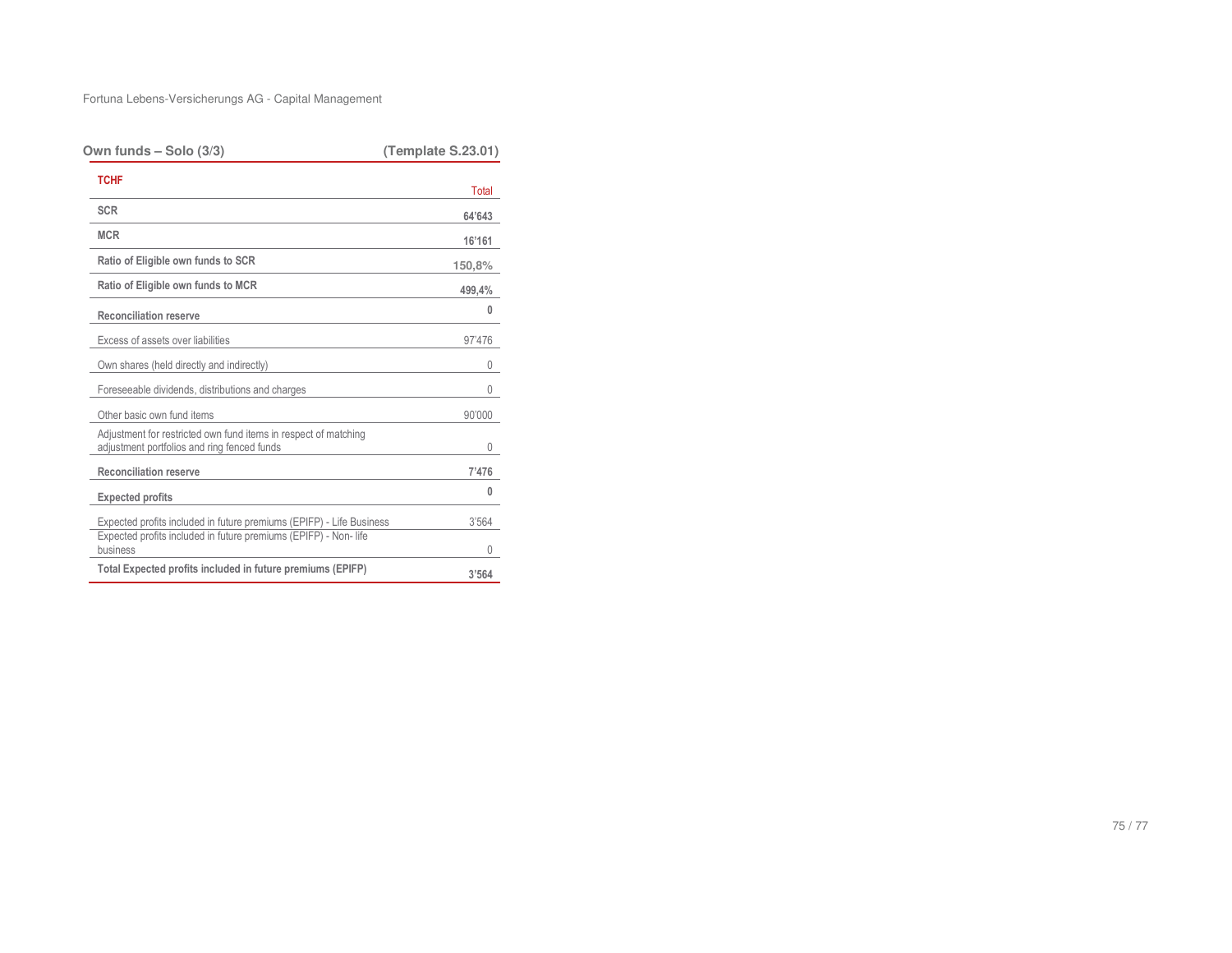| Solvency Capital Requirement - for undertakings on Standard Formula                         | (Template S.25.01)                         |                                              |
|---------------------------------------------------------------------------------------------|--------------------------------------------|----------------------------------------------|
| <b>TCHF</b>                                                                                 | <b>Net solvency</b><br>capital requirement | <b>Gross solvency</b><br>capital requirement |
| Market risk                                                                                 | 47'051                                     | 47'051                                       |
| Counterparty default risk                                                                   | 7'218                                      | 7'218                                        |
| Life underwriting risk                                                                      | 30'629                                     | 30'629                                       |
| Health underwriting risk                                                                    | $\mathbf 0$                                | $\mathbf{0}$                                 |
| Non-life underwriting risk                                                                  | $\overline{0}$                             | $\theta$                                     |
| Diversification                                                                             | $-20'052$                                  | $-20'052$                                    |
| Intangible asset risk                                                                       | $\mathbf 0$                                | 0                                            |
| <b>Basic Solvency Capital Requirement</b>                                                   | 64'845                                     | 64'845                                       |
| <b>Calculation of Solvency Capital Requirement</b>                                          |                                            |                                              |
| Adjustment due to RFF/MAP nSCR aggregation                                                  | $\Omega$                                   |                                              |
| Total capital requirement for operational risk                                              | 1'271                                      |                                              |
| Loss-absorbing capacity of technical provisions                                             | $\Omega$                                   |                                              |
| Loss-absorbing capacity of deferred taxes                                                   | $-1'474$                                   |                                              |
| Capital requirement for business operated in accordance with Art. 4 of Directive 2003/41/EC | $\theta$                                   |                                              |
| Solvency capital requirement excluding capital add-on                                       | 64'643                                     |                                              |
| Capital add-on already set                                                                  | 0                                          |                                              |
| Solvency capital requirement                                                                | 64'643                                     |                                              |
| Other information on SCR                                                                    |                                            |                                              |
| Capital requirement for duration-based equity risk sub-module                               | 0                                          |                                              |
| Total amount of Notional Solvency Capital Requirements for remaining part                   | 64'643                                     |                                              |
| Total amount of Notional Solvency Capital Requirements for ring fenced funds                | 0                                          |                                              |
| Total amount of Notional Solvency Capital Requirements for matching adjustment portfolios   | 0                                          |                                              |
| Diversification effects due to RFF nSCR aggregation for article 304                         | $\Omega$                                   |                                              |
| Method used to calculate the adjustment due to RFF/MAP nSCR aggregation                     | 4 - No adjustment                          |                                              |
| Net future discretionary benefits                                                           | 483                                        |                                              |